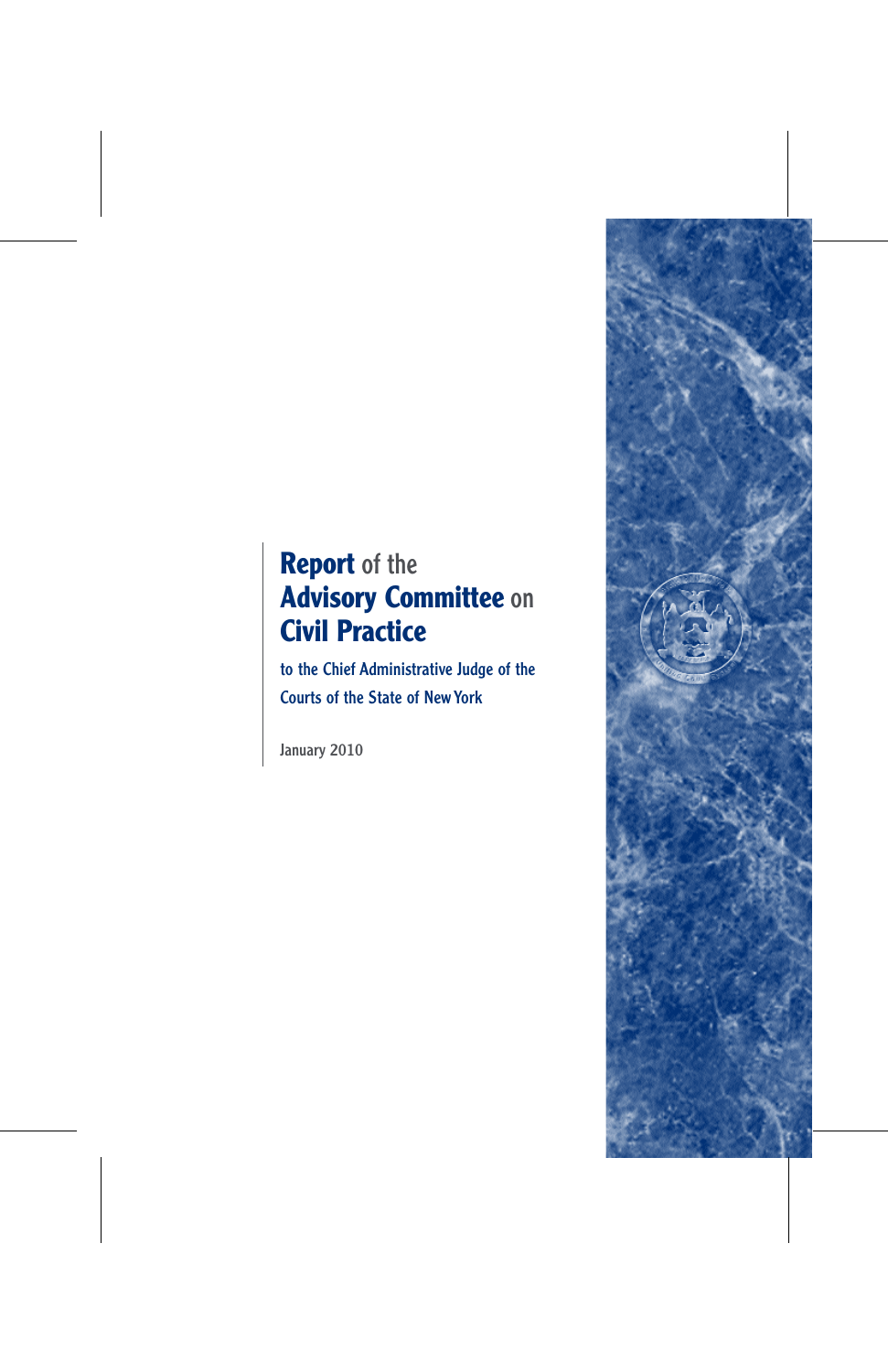## **Table of Contents**

| I.   |                |                                                                                                                                                                                            | Page |  |
|------|----------------|--------------------------------------------------------------------------------------------------------------------------------------------------------------------------------------------|------|--|
| II.  |                |                                                                                                                                                                                            |      |  |
|      | 1.             | Allowing Service by Publication, in a Matrimonial Matter, in a<br>Non-English Newspaper and Requiring Publication, Generally,                                                              |      |  |
|      | 2.             | Removing the Requirement that Papers Served by Mail be Mailed                                                                                                                              |      |  |
|      | 3.             | Eliminating the Notice of Medical Malpractice Action (CPLR 3406)13                                                                                                                         |      |  |
|      | 4.             | Extending the Judgment Lien on Real Property in an Action Upon<br>a Money Judgment and Repealing the Notice of Levy upon                                                                   |      |  |
| III. |                |                                                                                                                                                                                            |      |  |
|      | 1.             | Requiring Pleading in a Bill of Particulars a Defense Premised<br>Upon Article Sixteen and Modifying the Contents of a Bill of<br>Particulars to Expand the Categories of Information That |      |  |
|      | $\overline{2}$ | Clarifying a motion to Replead or Amend and Setting the Time<br>for Motions to Dismiss for Failure to to State a Cause of Action                                                           |      |  |
| IV.  |                |                                                                                                                                                                                            |      |  |
|      | 1.             | Adopting the Uniform Interstate Depositions and Discovery<br>Act of 2007, to Authorize Disclosure in New York State in an Action<br>Pending in Another Jurisdiction (CPLR 3119 (new) and   |      |  |
|      | 2.             | Adopting the Uniform Mediation Act of 2001 (as amended in 2003),<br>to Address Confidentiality and Privileges in Mediation Proceedings                                                     |      |  |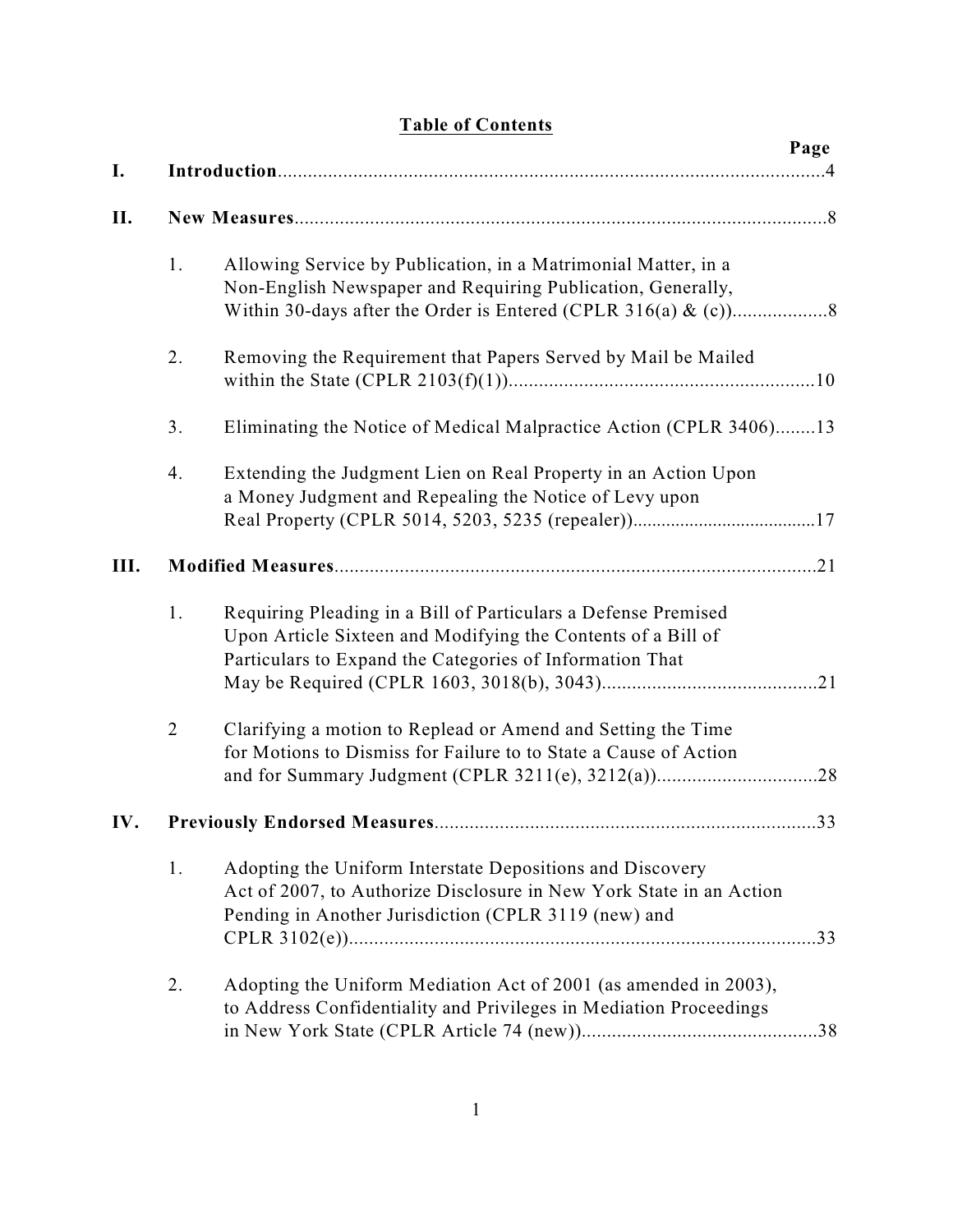| 3.  | Granting Jurisdiction to Entertain Certain Declaratory Judgment Actions<br>Commenced Pursuant to the Fee Dispute Resolution Program              |
|-----|--------------------------------------------------------------------------------------------------------------------------------------------------|
| 4.  | Eliminating the Uncertainty as to the Determination of Finality<br>for the Purposes of Certain Appeals to the Court of Appeals                   |
| 5.  | Clarifying the Uncertainty in the Context of an Appeal of Either an<br><i>Ex Parte</i> Temporary Restraining Order or an Uncontested Application |
| 6.  | Providing Courts Greater Opportunity for Oversight of<br>Applications for Approval of Transfer of a Structured Settlement                        |
| 7.  | <b>Expanding Expert Disclosure in Commercial Cases</b>                                                                                           |
| 8.  | Setting a Time frame for Expert Witness Disclosure                                                                                               |
| 9.  | Addressing the Time of Service Problem When a Court<br>Order Extending the Time for Filing is Granted Pursuant                                   |
| 10. | Increasing the Time in Which a Defect in Form Must                                                                                               |
| 11. | Requiring the Moving Party to Attach a Copy of a Proposed                                                                                        |
| 12. | Amending CPLR 3122, Governing the Use of Subpoenas<br>Duces Tecum, To Make It Clear When a Court May                                             |
| 13. | Extending the Time in Which a Voluntary Discontinuance<br>May be Obtained Without Court Order or Stipulation                                     |
| 14. |                                                                                                                                                  |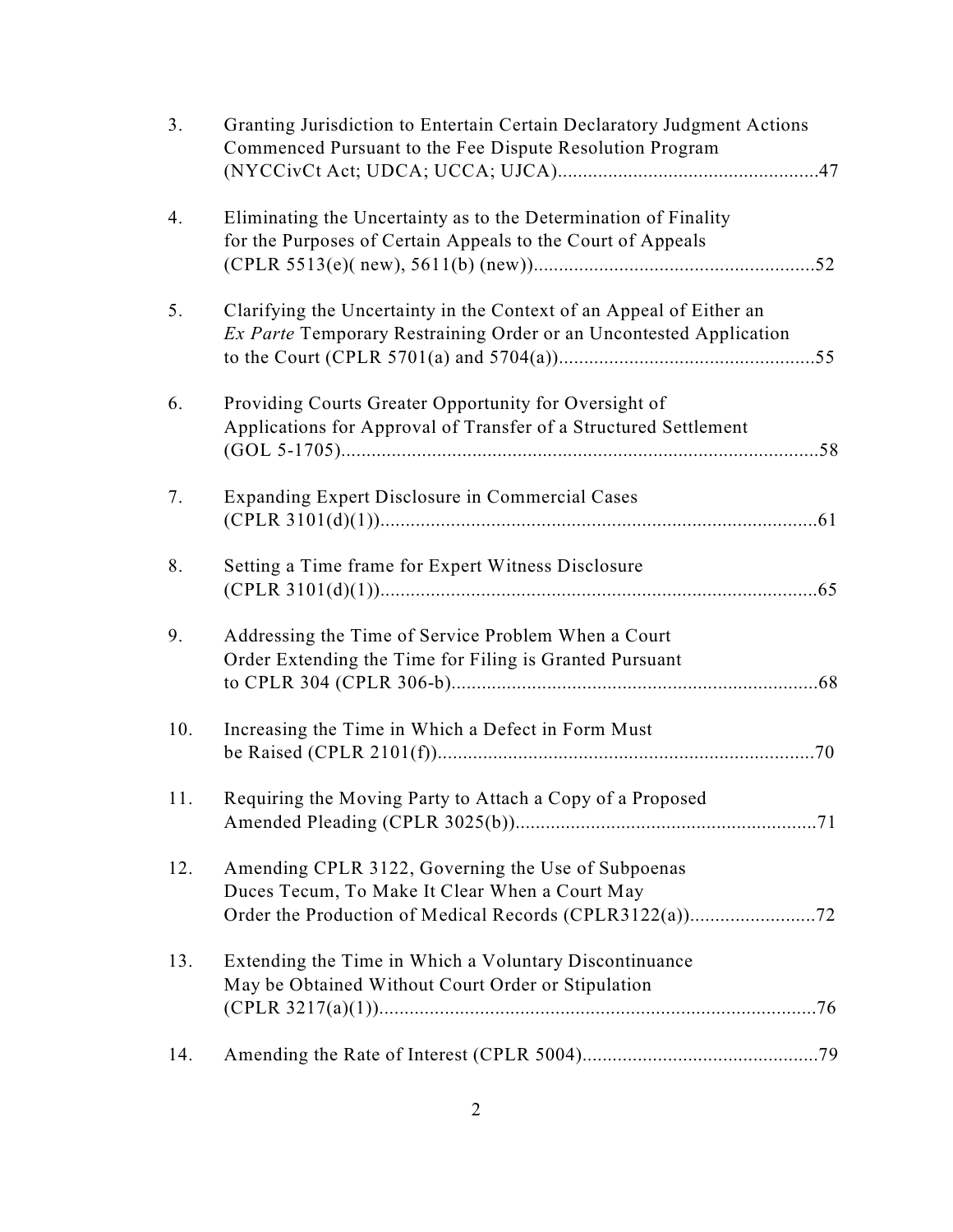|      | 15.                                                        | Pre-judgment Interest After Offers to Compromise and in             |  |  |
|------|------------------------------------------------------------|---------------------------------------------------------------------|--|--|
|      |                                                            |                                                                     |  |  |
|      | 16.                                                        | Allowing a Notary Public to Compare and Certify Copies of           |  |  |
|      |                                                            |                                                                     |  |  |
| V.   |                                                            |                                                                     |  |  |
|      | 1.                                                         | Giving the Court Discretion to Accept an Untimely Submission        |  |  |
|      |                                                            | for Good Cause Shown or in the Interest of Justice                  |  |  |
|      |                                                            |                                                                     |  |  |
|      | 2.                                                         | Requiring Parties to Give the Court Notice of Discontinuance,       |  |  |
|      |                                                            | Settlement, Mootness of a Motion or Death or Bankruptcy             |  |  |
|      |                                                            |                                                                     |  |  |
|      | 3.                                                         | Encouraging the Court to Grant Requests to Appear at                |  |  |
|      |                                                            | Conference via Telephonic or Other Electronic Means                 |  |  |
|      |                                                            |                                                                     |  |  |
|      | 4.                                                         | Eliminating the Notice of Medical, Dental and Podiatric Malpractice |  |  |
|      |                                                            | Action and Tailoring the Special Rules for Medical, Dental and      |  |  |
|      |                                                            |                                                                     |  |  |
|      | 5.                                                         | Allowing Proof of Service by Mail under CPLR 2103(b)(2) by          |  |  |
|      |                                                            | Affirmation that the Attorney Caused the Paper to be Mailed         |  |  |
|      |                                                            |                                                                     |  |  |
| VI.  | Table of Contents and Summary of Other Previously Endorsed |                                                                     |  |  |
|      |                                                            |                                                                     |  |  |
| VII. |                                                            |                                                                     |  |  |
|      |                                                            |                                                                     |  |  |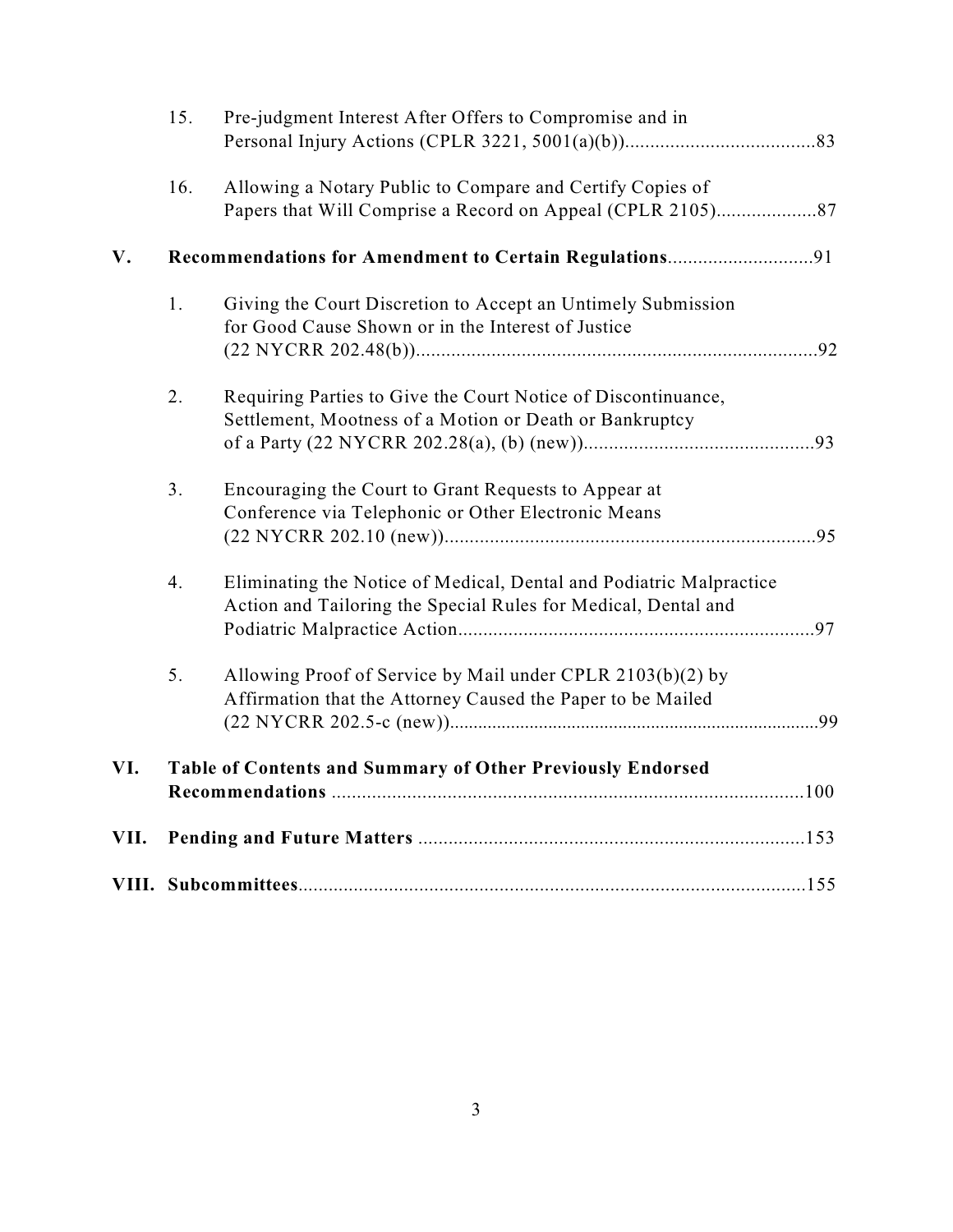## **I. Introduction**

The Advisory Committee on Civil Practice, one of the standing advisory committees established by the Chief Administrative Judge of the Courts pursuant to sections  $212(1)(g)$  and 212(1)(q) of the Judiciary Law, annually recommends to the Chief Administrative Judge legislative proposals in the area of civil procedure that may be incorporated in the Chief Administrative Judge's legislative program. The Committee makes its recommendations on the basis of its own studies, examination of decisional law, and recommendations received from bench and bar. The Committee maintains a liaison with the New York State Judicial Conference, committees of judges and committees of bar associations, legislative committees, and such agencies as the Law Revision Commission. In addition to recommending measures for inclusion in the Chief Administrative Judge's legislative program, the Committee reviews and comments on other pending legislative measures concerning civil procedure.

In this 2010 Report, the Advisory Committee recommends a total of 22 measures for enactment by the 2010 Legislature. Of these, 16 measures previously have been endorsed in substantially the same form, two are modified measures, and four are new measures. In Parts II, III and IV, individual summaries of the proposals are followed by drafts of legislation.

Part II sets forth and summarizes the four new measures proposed for 2010. They are designed to: (1) allow service by publication, in a matrimonial matter, in a non-English newspaper and to require publication, generally, within 30 days after the order is entered (CPLR 316(a)  $\&$  (c)); (2) remove the requirement that papers served by mail be mailed within the state CPLR 2103(f)(1); (3) eliminate the notice of medical malpractice action (CPLR 3406) (recommendation is made in conjunction with the Committee's recommendation for an amendment of Uniform Rule 202.56 (see, Part V. (3)) and (4) extend the judgment lien on real property and repeal the notice of levy upon real property (CPLR 5014, 5203 & 5235 (repealer)).

Part III sets forth and summarizes the modified measures proposed for 2010. These measures would (1) require pleading in a bill of particulars a defense premised upon Article

4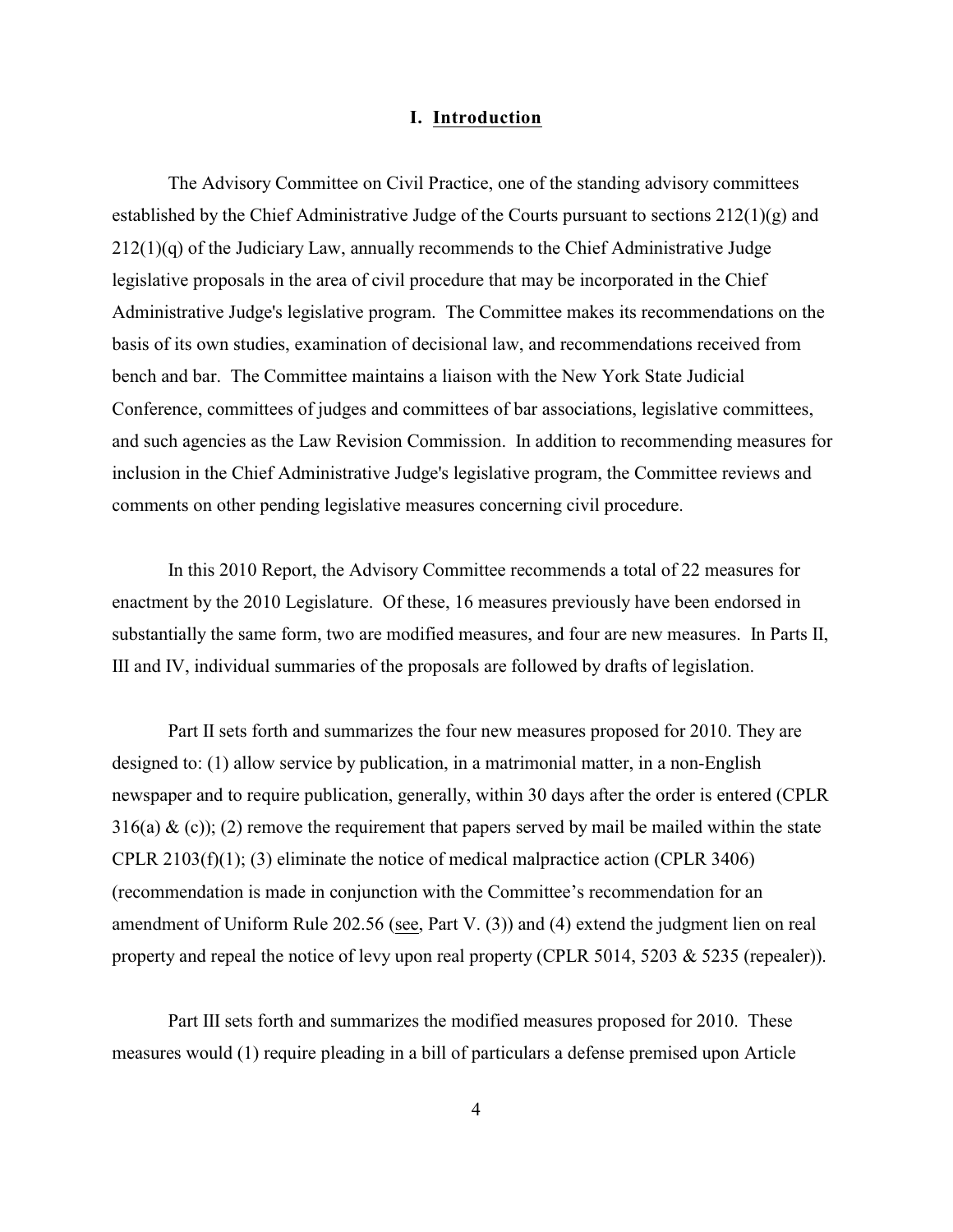sixteen and modifying the contents of a bill of particulars to expand the categories of information that may be required (CPLR 1603, 3018(b), 3043) and (2) clarify the procedure for a motion to replead or amend and set the time for motions to dismiss for failure to state a cause of action and for summary judgment (CPLR 3211(e), 3212(a)).

Part IV summarizes the previously endorsed measures not enacted into law in 2009, but once again recommended by the Committee in substantially the same form. These measures: (1) adopt the Uniform Interstate Depositions and Discovery Act of 2007, to authorize disclosure in New York State in an action pending in another jurisdiction ((CPLR 3119) (new) & CPLR 3102(e)); (2) adopt the Uniform Mediation Act of 2001 (as amended in 2003), to address confidentiality and privileges in mediation proceedings in New York State (CPLR Article 74 (new)); (3) grant jurisdiction to entertain certain declaratory judgment actions commenced pursuant to the fee dispute resolution program (NYCCivCtAct; UDCA; UCCA; UJCA); (4) eliminate the uncertainty as to the determination of finality for the purposes of certain appeals to the Court of Appeals (CPLR 5513(e) (new), 5611(b) (new)); (5) clarify the uncertainty in the context of an appeal of either an *ex parte* temporary restraining order or an uncontested application to the court (CPLR 5701(a) and 5704(a)); (6) provide courts greater opportunity for oversight of applications for approval of transfer of a structured settlement (GOL §5-1705); (7) expand expert disclosure in commercial cases (CPLR 3101(d)(1)); (8) set a time frame for expert disclosure (CPLR 3101(d)(1)); (9) address the time of service problem when a court order extending the time for filing is granted pursuant to CPLR 304 (CPLR 306-b); (10) increase the time in which a defect in form must be raised (CPLR 2101); (11) require the moving party to attach a copy of a proposed amended pleading (CPLR 3025(b)); (12) amend CPLR 3122, governing the use of subpoenas duces tecum, to make it clear when a court may order the production of medical records (CPLR 3122(a)); (13) extend the time in which a voluntary discontinuance may be obtained without court order or stipulation (CPLR 3217(a)(1)); (14) amend the rate of interest (CPLR 5004); (15) provide for pre-judgment interest after offers to compromise in personal injury actions (CPLR 3221, 5001(a)(b)) and (16) allow a notary public to compare and certify copies of papers that will comprise a record on appeal (CPLR 2105).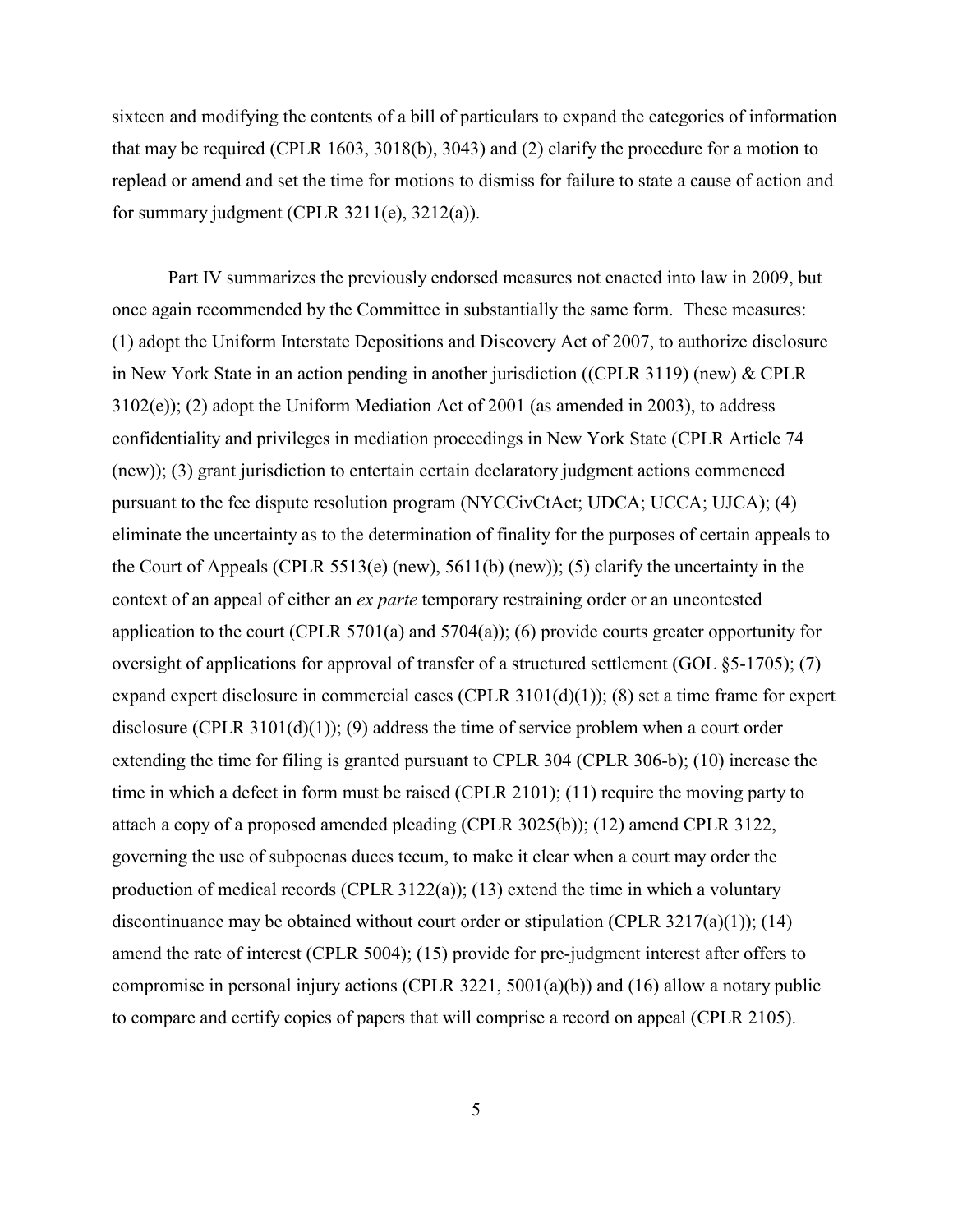Two legislative proposals recommended by the Committee were *partially* enacted during 2009 in an extraordinary session as part of a broader legislative budget initiative, clarifying the law concerning Collateral Source Payments Made in the Context of a Settlement of a Lawsuit Governed by CPLR 4545 (CPLR 4545(a), (b), (c), (e)) and Equalizing the Treatment of Collateral Sources in Tort Actions (CPLR 4111, 4213, 4545) (see, L. 2009, c. 494).

Part V sets forth the Committee's regulatory proposals. The Committee seeks approval of five regulatory measures in 2010: (1) an amendment of 22 NYCRR 202.48(b) giving the court discretion to accept an untimely submission for good cause shown or in the interest of justice; (2) a proposal requiring parties to give the court notice of discontinuance, settlement, mootness of a motion or death or bankruptcy (22 NYCRR 202.28(a), (b) (new)); (3) a recommendation encouraging the court to grant requests to appear at conference via telephonic or other electronic means (22 NYCRR 202.10 (new)); (4) a proposal eliminating the notice of medical, dental and podiatric malpractice action and tailoring the special rules for medical, dental and podiatric malpractice action and (5) a proposal for a new 22 NYCRR 202.5-c allowing proof of service by mail under CPLR 2103(b)(2) by affirmation that the attorney caused the paper to be mailed.

Part VI of the report lists and summarizes previously endorsed legislative and regulatory proposals that the Committee still feels are important, but have a lesser likelihood of legislative success and are of lower priority than those recommended for enactment. They may be resurrected if the opportune time arises.

Part VII of the Report briefly discusses important pending and future projects under Committee consideration.

Part VIII of the Report lists the current Subcommittees that are operational within the Committee.

On the basis of long experience in drafting and reviewing legislation, the Committee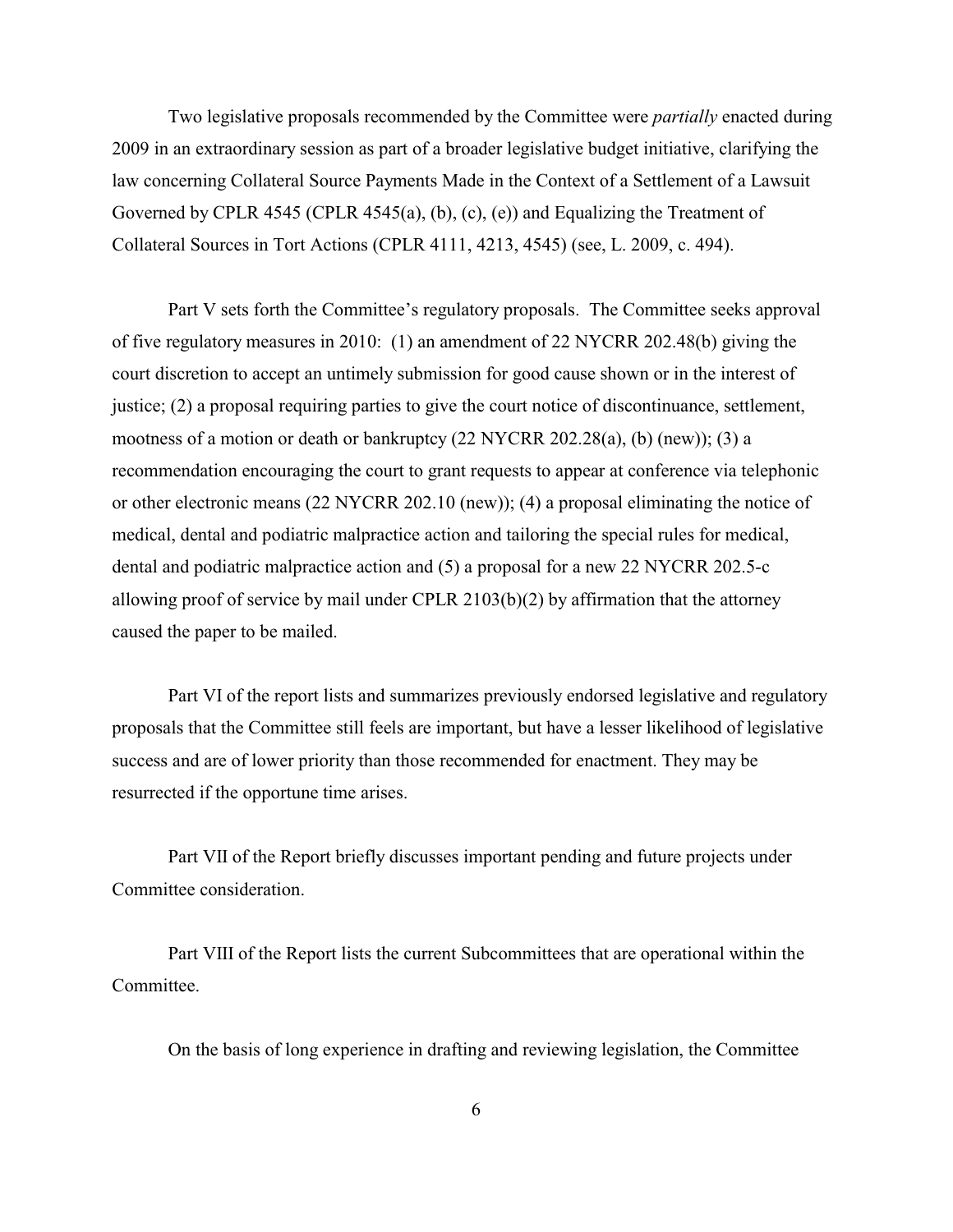would like to emphasize three general principles to the Legislature with respect to the enactment of civil procedural bills:

(1) The Committee recommends that bills be drafted, insofar as practicable, to avoid the renumbering and relettering of sections and subdivisions that are the subject of numerous judicial citations. Extensive, unnecessary renumbering and relettering of often-cited provisions are confusing to the bar and diminish the accessibility of judicial citations of those provisions.

(2) The Committee recommends that, aside from corrective or remedial bills, which become effective immediately, the effective date of bills should be deferred a sufficient time after enactment to publicize them. For example, this Committee sets the effective date of most of its legislative proposals as "the first day of January next succeeding the date on which it shall have become a law." Further, because mere designation of an effective date is often insufficient to resolve ambiguities as to when actions or claims come within its ambit (see e.g., Majewski v. Broadalbin-Perth Central School District, 91 NY2d 577 [1998], affg 231 AD2d 102 [3d Dept 1997]; Morales v. Gross, 230 AD2d 7 [2d Dept 1997] [interpreting Omnibus Workers' Compensation Reform Act of 1996]), bills that alter substantive rights or shorten statutes of limitations should specify by stating, for example, that they apply to injuries occurring, actions commenced or trials commenced after a certain date.

(3) The Committee recommends that each time a revision of an existing provision or the addition of a new provision is proposed, attention should be given to ensuring that the bill is in gender-neutral terms.

The Committee continues to solicit the comments and suggestions of bench, bar, academic community and public, and invites the sending of all observations, suggestions and inquiries to:

> George F. Carpinello, Esq., Chair Advisory Committee on Civil Practice c/o Office of Court Administration Counsel's Office 25 Beaver Street New York, N. Y. 10004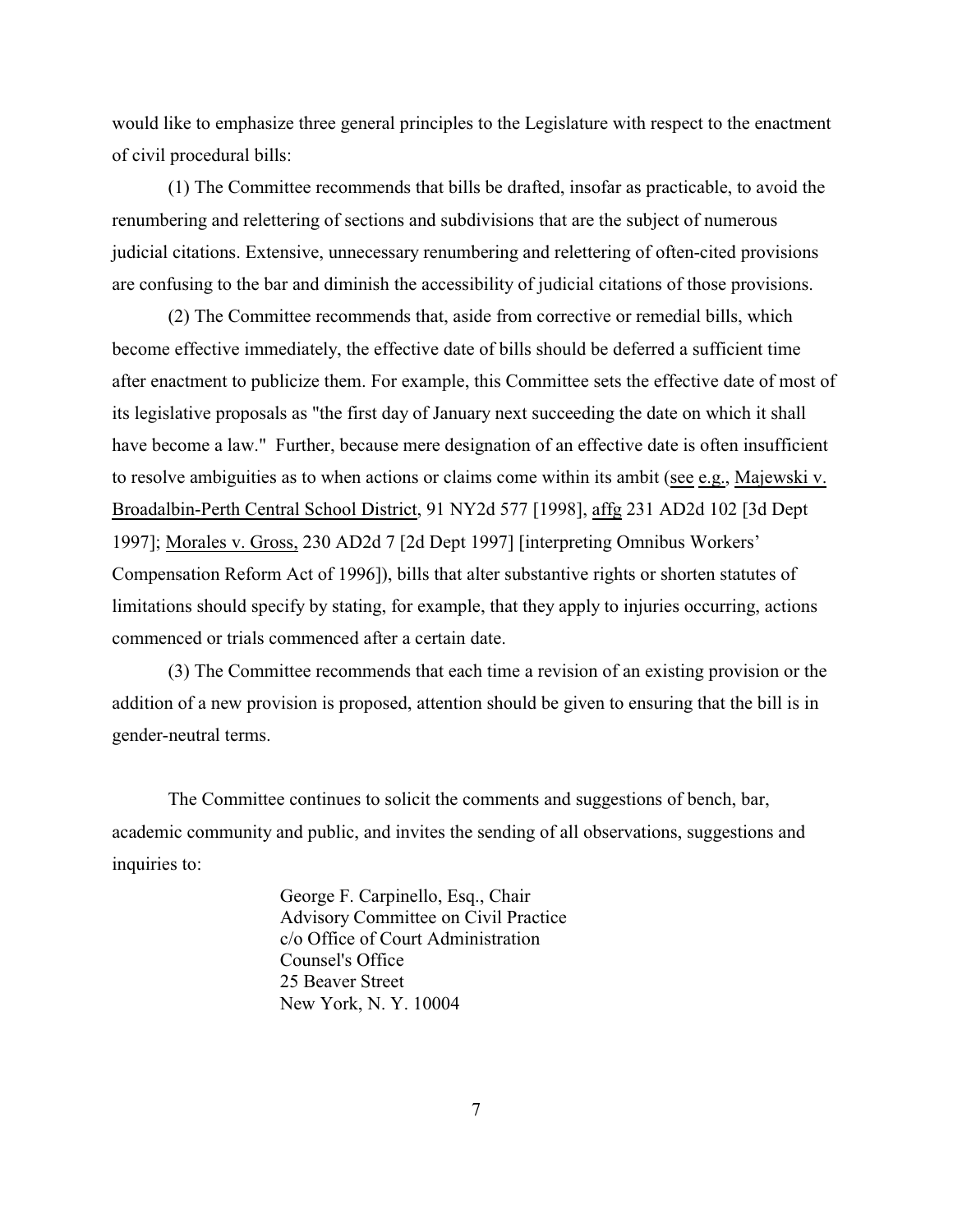#### **II. New Measures**

## 1. Allowing Service by Publication in a Matrimonial Matter in a non-English Newspaper, and Requiring Publication, Generally, within 30 days after the Order is Entered  $(CPLR 316(a) & (c))$

This proposal seeks to amend the publication statute in CPLR 316(a), which requires service of a summons by publication in the form of publication most likely to give notice to the defendant. It has come to the attention of the Committee that publication in a matrimonial action in one newspaper in the English language, which is now the rule in New York, does not provide notice to a defendant in many matrimonial cases in the State, particularly in those counties where there is a large volume of uncontested divorces or in cases where more consideration should be given to language issues. The existing publication law with respect to matrimonial cases limits the court unnecessarily when ordering service by publication. Rather than add an amendment adding a second notice in a non-English paper, which would increase in costs for the plaintiff, the Committee recommends elimination of the restriction for publication in one newspaper in the English language. This amendment would allow the court to determine that publication in a non-English newspaper is most likely to give notice to the person to be served and order publication accordingly.

The Committee also considered the 30 day rule under CPLR 316(c) and concluded that there is a problem in all cases, not just matrimonial matters, with ensuring first publication within the 30 days from the date the order is granted. The Committee recommends an amendment amending the law to require first publication in all matters within 30 days after the order requiring publication is entered. Current law requires first publication of the summons within 30 days after the order is granted. The Committee believes this modest amendment will remedy the existing problem.

8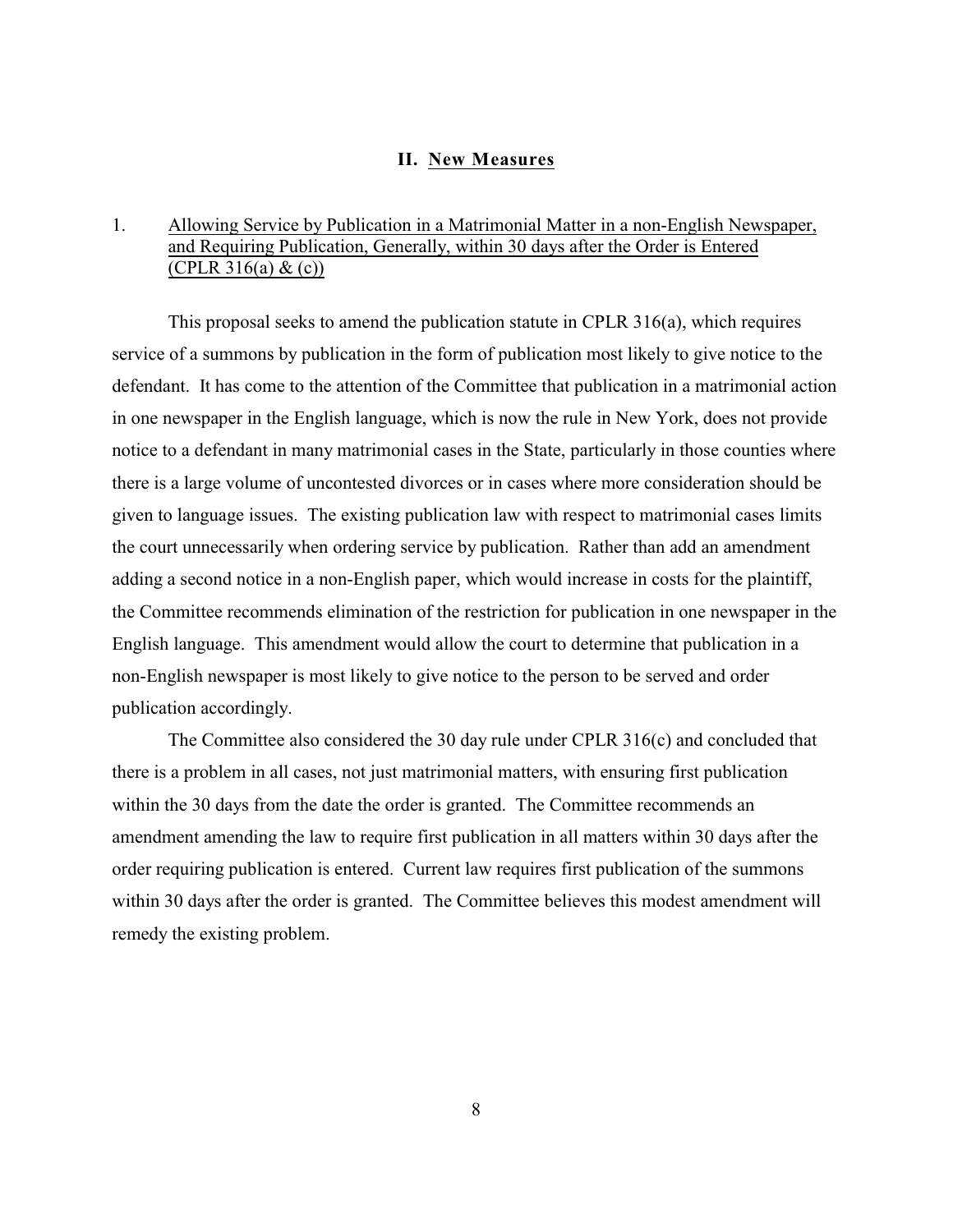AN ACT to amend the civil practice law and rules, in relation to service by publication

The People of the State of New York, represented in Senate and Assembly, do enact as follows:

Section 1. Subdivisions (a) and (c) of rule 316 of the civil practice law and rules, subdivision (a) as amended by chapter 528 of the laws of 1978 and subdivision (c) as amended by chapter 191 of the laws of 1979, are amended as follows:

(a) Contents of order; form of publication; filing. An order for service of a summons by publication shall direct that the summons be published together with the notice to the defendant, a brief statement of the nature of the action and the relief sought, and, except in an action for medical malpractice, the sum of money for which judgment may be taken in case of default and, if the action is brought to recover a judgment affecting the title to, or the possession, use or enjoyment of, real property, a brief description of the property, in two newspapers, at least one in the English language, designated in the order as most likely to give notice to the person to be served, for a specified time, at least once in each of four successive weeks, except that in the matrimonial action publication in one newspaper [in the English language,] designated in the order as most likely to give notice to the person to be served, at least once in each of three successive weeks shall be sufficient. The summons, complaint, or summons and notice in an action for divorce or separation order and papers on which the order was based shall be filed on or before the first day of publication.

(c) Time of publication; when service complete. The first publication of the summons shall be made within thirty days after the order is [granted] entered. Service by publication is complete on the twenty-eighth day after the day of first publication, except that in a matrimonial action it is complete on the twenty-first day after the day of first publication.

§ 2. This act shall take effect on the first of January next succeeding the date on which it shall have become law.

9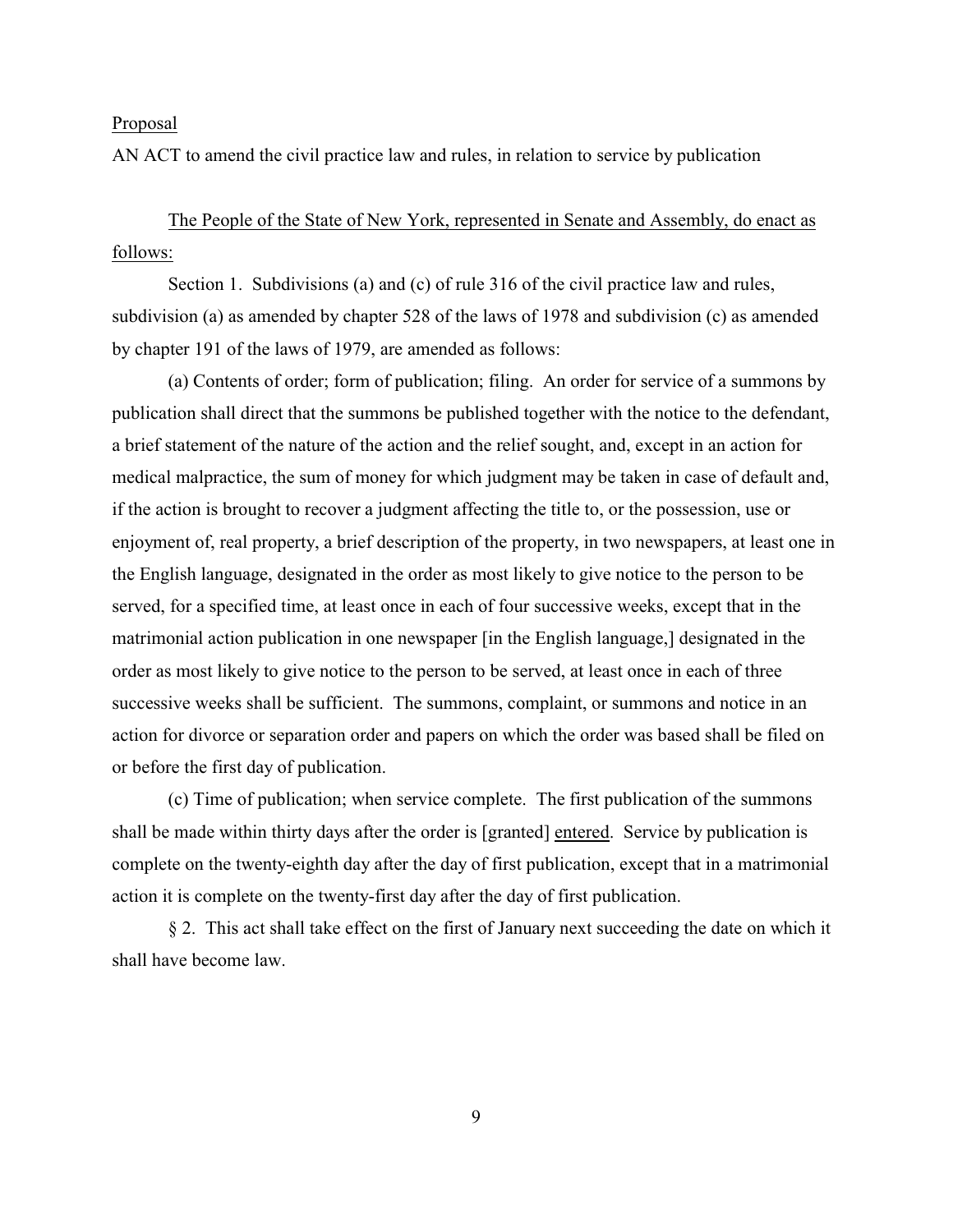## 2. Removing the Requirement that Papers Served by Mail be Mailed within the State  $(CPLR 2103(f)(1))$

This measure would repeal the language in CPLR 2103(f)(1) that requires papers served by mail be mailed within the State of New York. Subdivision (f) of rule 2103 defines "mailing" for purposes of service of papers in a pending action upon the party's attorney. This proposal also extends by one day to six days the prescribed period of time for response to a paper when service under this section by mail is made by depositing papers with the Postal Service from outside the state.

The Committee takes particular note of a recent decision by the Appellate Division, First Department, holding insufficient service by mail made *outside* the State but in every other aspect made correctly with the United States Postal Service (M. Entertainment, Inc. v. Leydier (2009 NY Slip Op 04169)(May 28, 2009)(*reversed on other grounds*, 2009 NY Slip Op 07671 (October 27, 2009)). Notably, the dissent points out that the relevant notice of appeal was served by mail by depositing it with the Postal Service in New Jersey, instead of New York.

The Committee notes that CPLR 2103(b)(6), the rule regarding service upon an attorney via dispatch by overnight delivery service (CPLR 2103(b)), does not require such dispatch to be made within the State, only that the service regularly accept items for overnight delivery within the State, as follows:

 (b) Upon an attorney. Except where otherwise prescribed by law or by order of court, papers to be served upon a party in a pending action shall be served upon the party's attorney. Where the same attorney appears for two or more parties, only one copy need be served upon the attorney. Such service upon an attorney shall be made:

\* \* \*

 6. by dispatching the paper to the attorney by overnight delivery service at the address designated by the attorney for that purpose or, if none is designated, at the attorney's last known address. Service by overnight delivery service shall be complete upon deposit of the paper enclosed in a properly addressed wrapper into the custody of the overnight delivery service for overnight delivery, prior to the latest time designated by the overnight delivery service for overnight delivery. Where a period of time prescribed by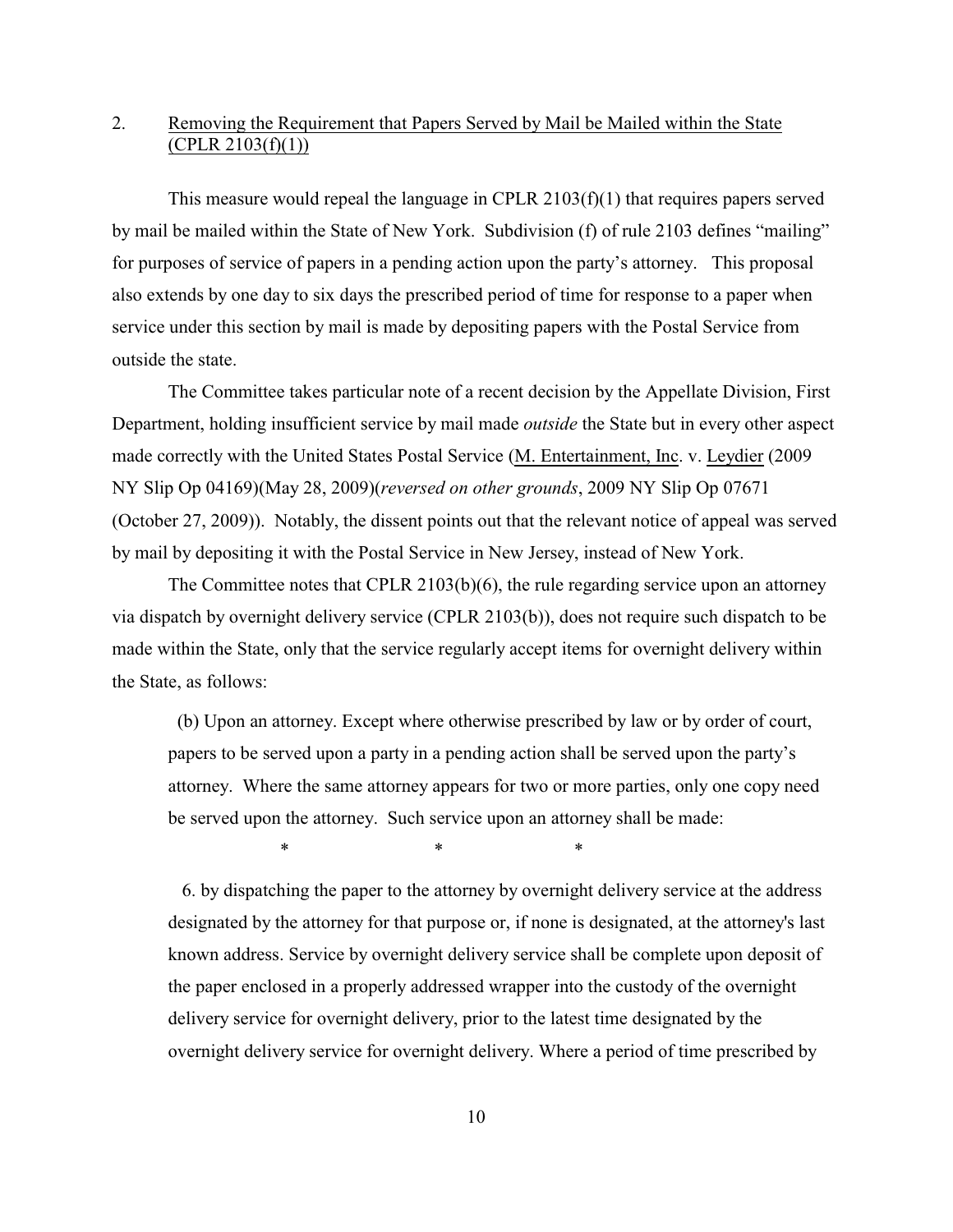law is measured from the service of a paper and service is by overnight delivery, one business day shall be added to the prescribed period. "**Overnight delivery service" means any delivery service which regularly accepts items for overnight delivery to any address in the state;** or..."(emphasis added).

The Committee believes the rule for mailing should correspond with that for a delivery service. The Committee also believes that allowing service by mail from outside the State will remove an artificial barrier to service and encourage litigation to be brought in New York. Finally, the act of removing this requirement recognizes the current realities of multi-state practice and the increased mobility of litigants and litigation.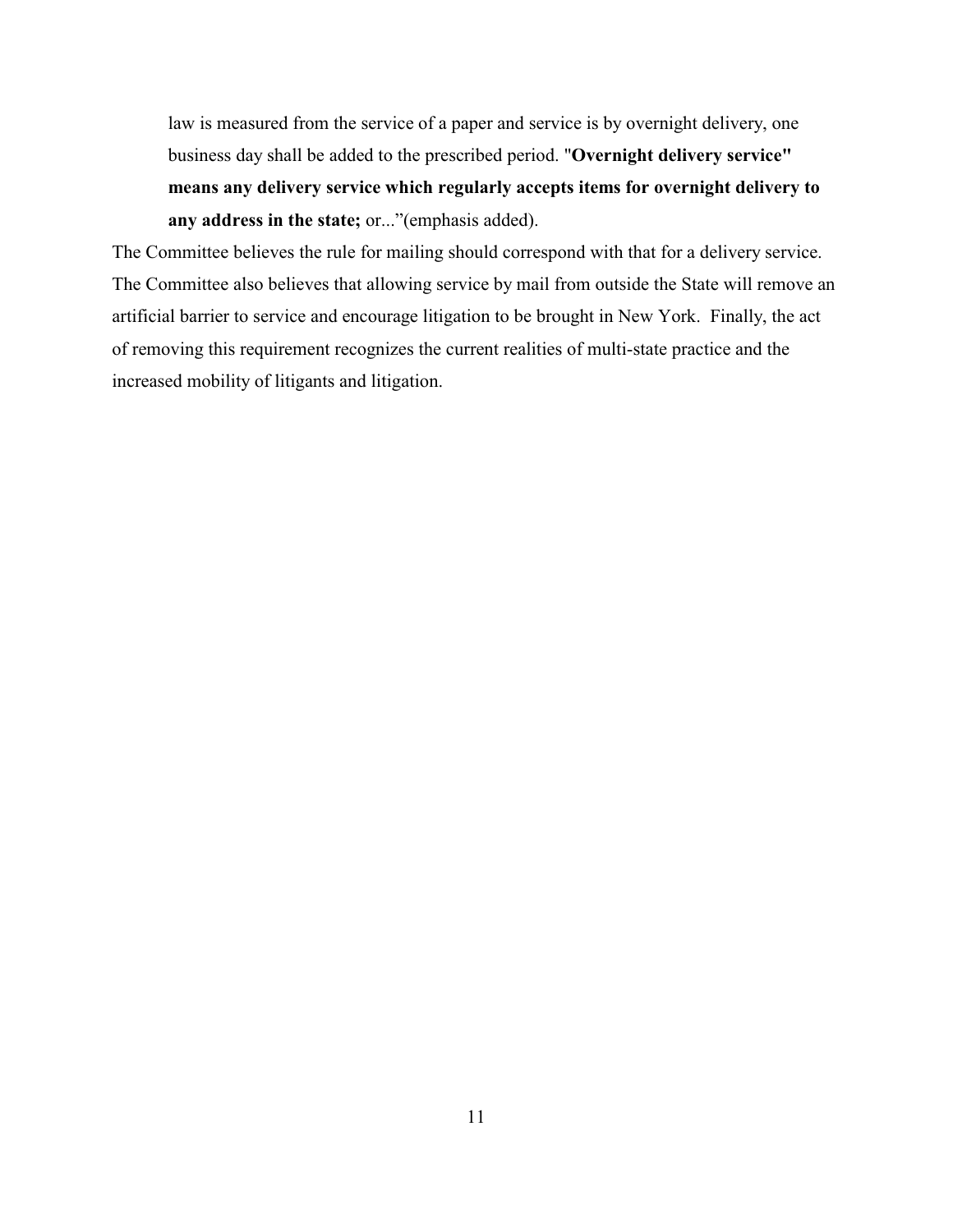AN ACT to amend the civil practice law and rules, in relation to the definition of mailing for the purposes of the rule on service of papers

The People of the State of New York, represented in Senate and Assembly, do enact as follows:

Section 1. Paragraph (2) of subdivision (b) of rule 2103 of the civil practice law and rules is amended to read as follows:

2. by mailing the paper to the attorney at the address designated by that attorney for that purpose or, if none is designated, at that attorney's last known address; service by mail shall be complete upon mailing; where a period of time prescribed by law is measured from the service of a paper and service is by mail, five days shall be added to the prescribed period [; or] if the mailing is made within the state and six days if made from outside the state; or

§ 2. Paragraph (1) of subdivision (f) of rule 2203 of such act is amended as follows:

(f) Definitions. For the purposes of this rule:

1. "Mailing" means the deposit of a paper enclosed in a first class postpaid wrapper, addressed to the address designated by a person for that purpose or, if none is designated, at that person's last known address, in a post office or official depository under the exclusive care and custody of the United States Postal Service [within the state];

§ 2. This act shall take effect on the first of January next succeeding the date on which it shall have become law.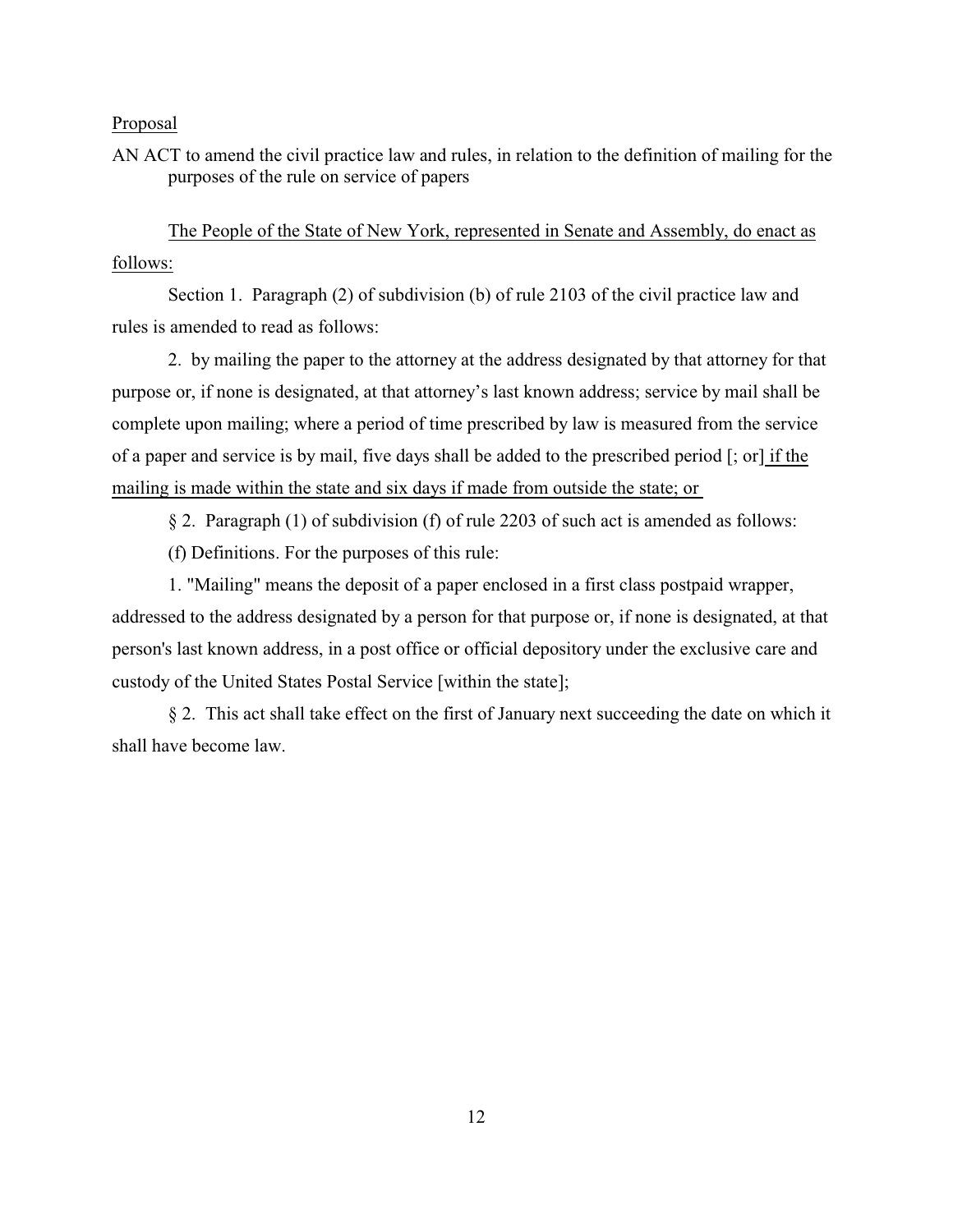## 3. Eliminating the Notice of Medical Malpractice Action (CPLR 3406)

The Committee recommends eliminating the "notice of medical malpractice action", now required by CPLR 3406 and Uniform Rule 202.56 (22 NYCRR §202.56), but retaining the current requirement that, in medical malpractice and similar actions, the Request for Judicial Intervention be filed within 60 days of joinder of issue. It proposes amending both the statute and the rule to achieve this objective.

CPLR 3406 was enacted in 1985 (L. 1985, c. 294) as part of a series of reforms applicable to tort and medical malpractice actions. As subsequently amended, it requires the filing of a "notice of dental, medical or podiatric malpractice action" in those types of actions and authorizes the Chief Administrator to adopt special calendar rules for such actions. Following this mandate, the Chief Administrator has adopted Uniform Rule 202.56, which contains detailed provisions setting forth the requirements of the notice and attachments to the notice, as well as a requirement that in such cases a Request for Judicial Intervention be filed within sixty days of joinder of issue. The rule also sets forth detailed requirements for a preliminary conference to be held shortly after the filing, and provides for penalties for failure to comply.

The notice of medical malpractice action is an anachronism, serving no discernible purpose today. Its elimination will end an unnecessary burden upon attorneys without in any way affecting this type of litigation. However, requiring the early filing of a Request for Judicial Intervention assures that courts will begin to oversee and supervise these cases at an early stage. The Committee believes that this is useful, and, in fact, would like to see this early supervision extended to other cases at such time as the courts have the resources to increase their workload.

To achieve these objectives, the Committee proposes to amend CPLR 3406 to eliminate all of the provisions of that section except those that authorize that Chief Administrator to adopt special calendar rules for dental, medical or podiatric malpractice actions, to prescribe the time for filing a Request for Judicial Intervention and to provide for a preliminary conference as soon as practical following such filing. The Committee also proposes to amend the statute to grant the same authority for such other actions as the Chief Administrator may deem appropriate, thereby giving her the discretion to expand the requirements beyond the cases now covered.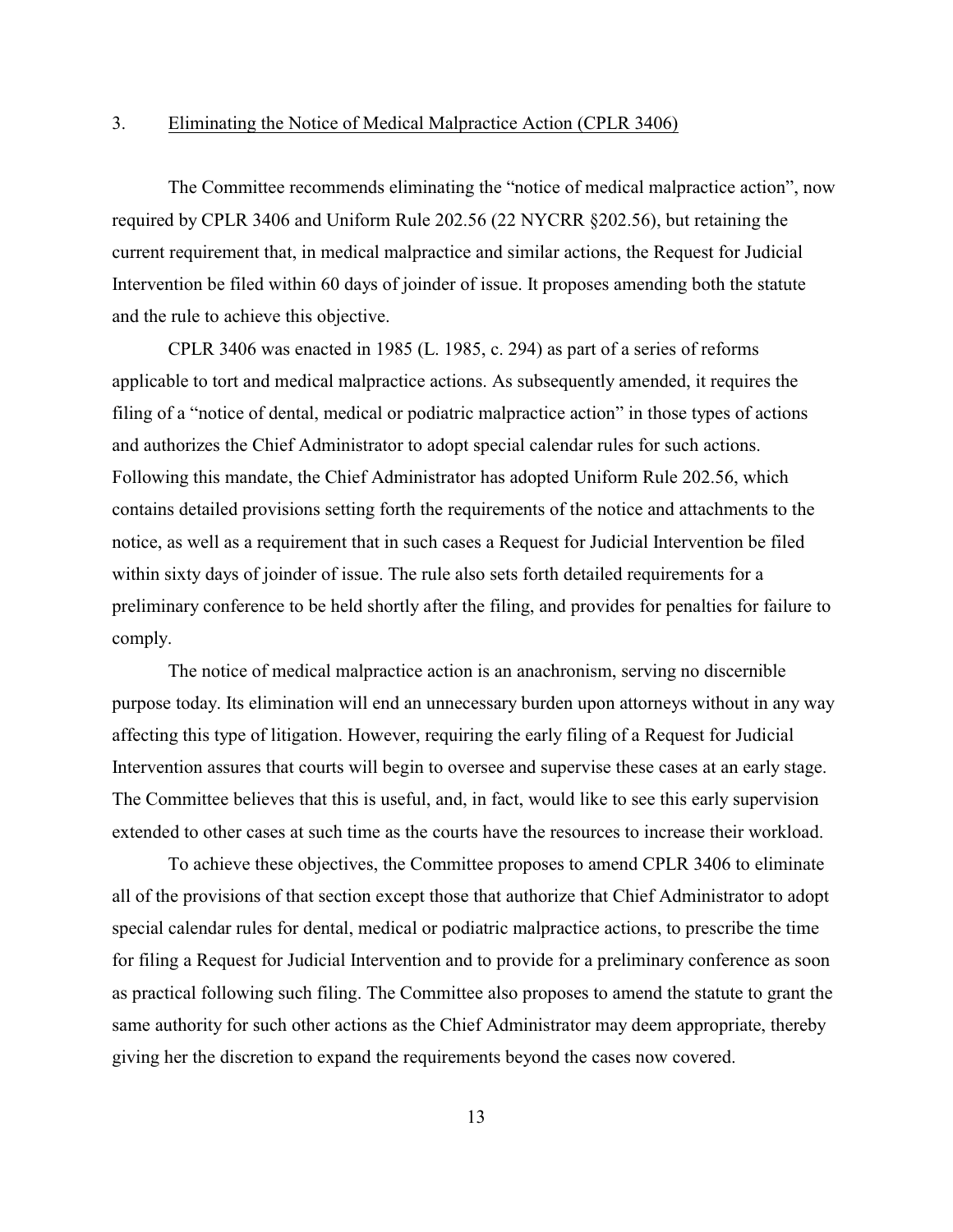Should its proposal to amend CPLR 3406 be enacted, the Committee proposes that Uniform Rule 202.56 be amended to eliminate all of the requirements for a notice of medical malpractice action and all of the rules governing the preliminary conference, leaving those rules to the more general rules contained in Rule 202.6. The amended rule would be substantially narrowed so as to provide only that, in dental, medical or podiatric malpractice actions, the Request for Judicial Intervention must be filed, as it is now, within sixty days of joinder of issue, and that this filing results in assignment to a judge. Current provisions dealing with the need for motions on missing the deadline and sanctions for late filing would be eliminated, as the Committee believes that this causes unnecessary side issues to be brought into the litigation.

In sum, the Committee proposes that the essentials of current calendar practice in dental, medical and podiatric malpractice actions be retained while those requirements that are burdensome and unnecessary be eliminated.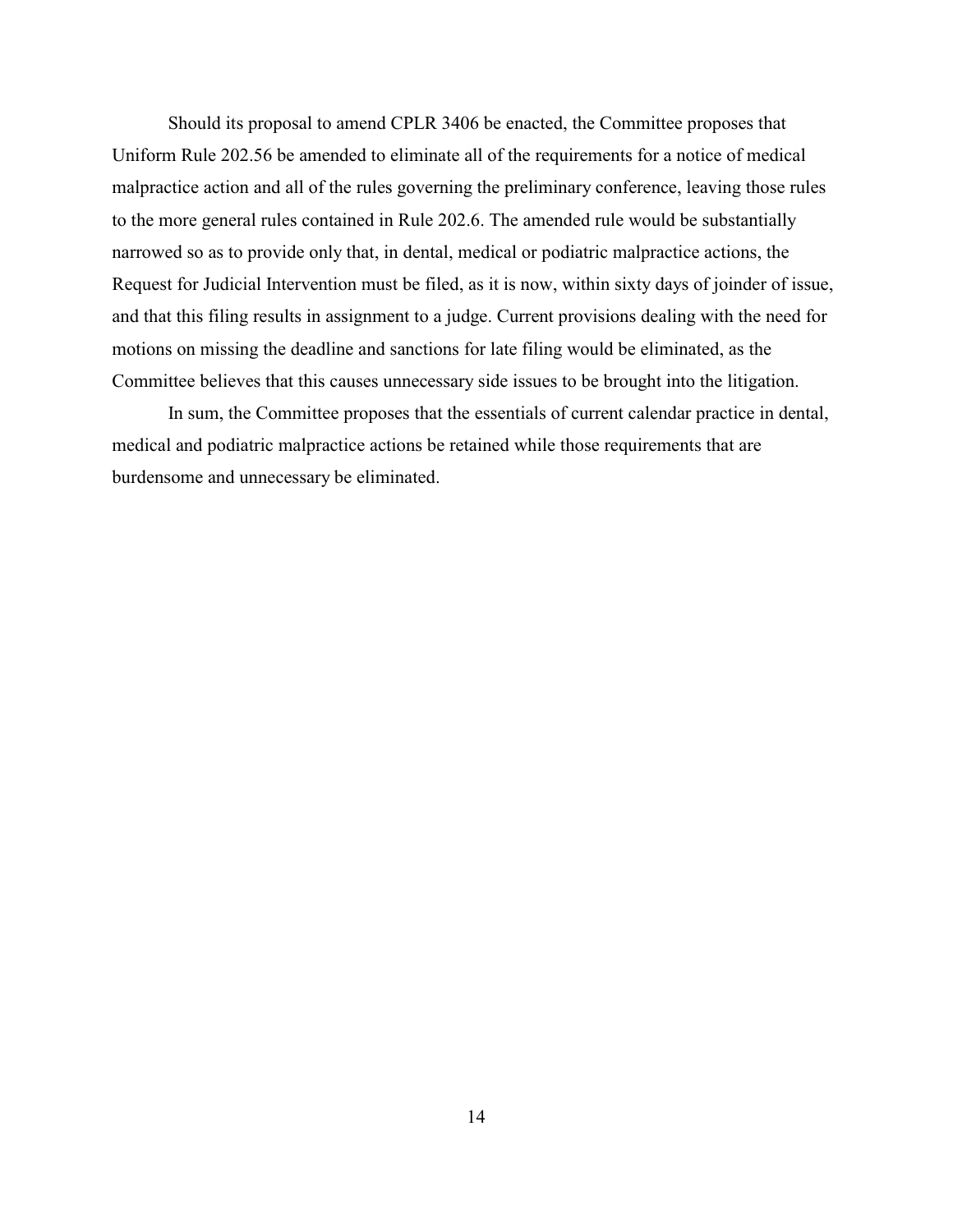AN ACT to amend the civil practice law and rules, in relation to the notice of medical, dental or podiatric malpractice action

The People of the State of New York, represented in Senate and Assembly, do enact as follows:

Section 1. Rule 3406 of the civil practice law and rules, as amended by chapter 165 of the laws of 1991, is amended as follows:

Rule 3406. [Mandatory filing and pre-calendar] Pre-calendar conference in dental, podiatric and medical malpractice actions. [(a) Mandatory filing. Not more than sixty days after issue is joined, the plaintiff in an action to recover damages for dental, medical or podiatric malpractice shall file with the clerk of the court in which the action is commenced a notice of dental, medical or podiatric malpractice action, on a form to be specified by the chief administrator of the courts. Together with such notice, the plaintiff shall file: (I) proof of service of such notice upon all other parties to the action; (ii) proof that, if demanded, authorizations to obtain medical, dental, podiatric and hospital records have been served upon the defendants in the action; and (iii) such other papers as may be required to be filed by rule of the chief administrator of the courts. The time for filing a notice of dental, medical or podiatric malpractice action may be extended by the court only upon a motion made pursuant to section two thousand four of this chapter.

 (b) Pre-calendar conference.] The chief administrator of the courts, in accordance with such standards and administrative policies as may be promulgated pursuant to section twentyeight of article six of the constitution, shall adopt special calendar control rules for actions to recover damages for dental, podiatric or medical malpractice, and for such other actions as the chief administrator may deem appropriate. Such rules shall [require a pre-calendar conference in such an action, the purpose of which shall include, but not be limited to, encouraging settlement, simplifying or limiting issues and establishing a timetable for disclosure, establishing a timetable for offers and depositions pursuant to subparagraph (ii) of paragraph one of subdivision (d) of section thirty-one hundred one of this chapter, future conferences, and trial. The timetable for disclosure shall provide for the completion of disclosure not later than twelve months after the notice of dental, podiatric or medical malpractice is filed and shall require that all parties be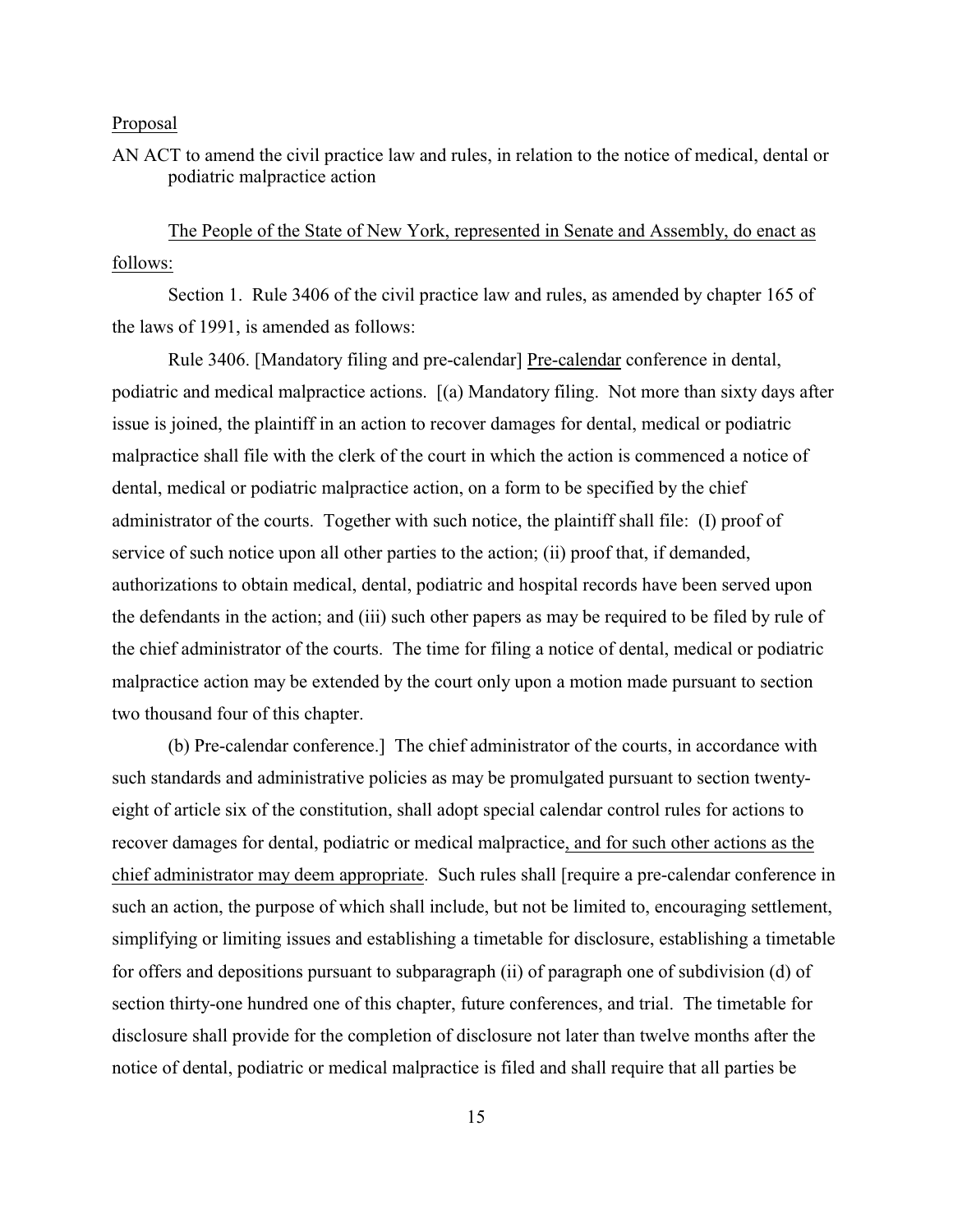ready for the trial of the case not later than eighteen months after such notice is filed. The initial pre-calendar conference shall be held after issue is joined in a case but before a note of issue is filed. To the extent feasible, the justice convening the pre-calendar conference shall hear and decide all subsequent pre-trial motions in the case and shall be assigned the trial of the case. The chief administrator of the courts also shall provide for the imposition of costs or other sanctions, including imposition of reasonable attorney's fees, dismissal of an action, claim, cross-claim, counterclaim or defense, or rendering a judgment by default for failure of a party or a party's attorney to comply with these special calendar control rules or any order of a court made thereunder. The chief administrator of the courts, in the exercise of discretion, may provide for exemption from the requirement of a pre-calendar conference in any judicial district or a county where there exists no demonstrated need for such conferences] prescribe a time for filing a request for judicial intervention and require a preliminary conference as soon as practical following such filing.

§ 2. This act shall take effect on the first of January next succeeding the date on which it shall have become law.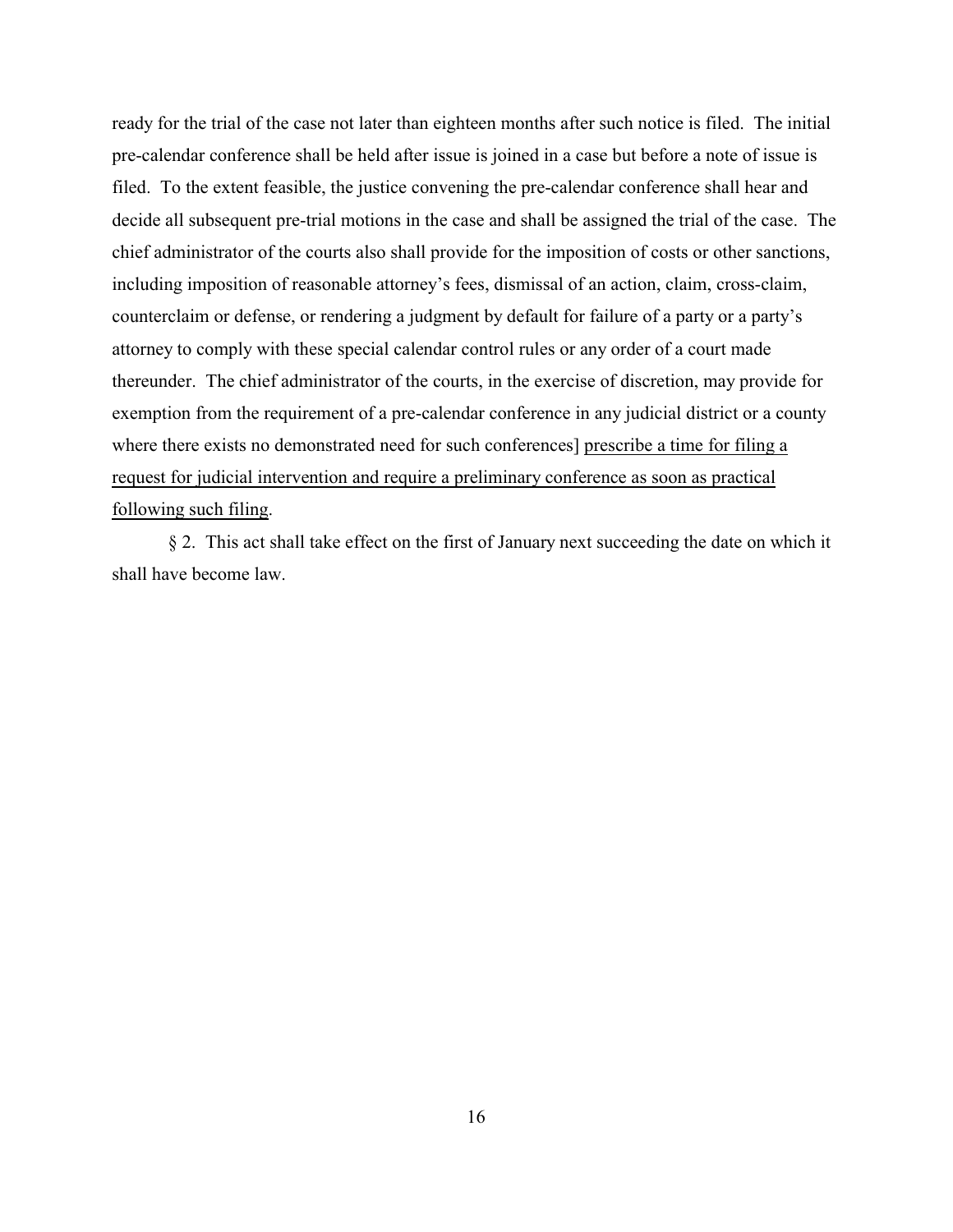## 4. Extending the Judgment Lien on Real Property in an Action Upon a Money Judgment and Repealing the Notice of Levy upon Real Property (CPLR §§ 5014, 5203, 5235(repealer))

The Committee recommends an extension of the judgment lien on real property in an action upon a money judgment from 10 years to 20 years. The Committee believes that the existing statutory 20-year enforceable life of a money judgment award and the mere 10-year viability of the lien on real property resulting from the money judgment are completely at odds and can result in a serious hardship on an original creditor with a valid judgment in a lien-gap scenario. The Committee believes that the 10-year life of a lien, while created as a matter of public policy to facilitate property conveyances, is not justified when considered in the context of the difference between the two statutes.

The Committee has followed with great interest the decisions in the case of Gletzer v. Harris, 12 N.Y.3d 468, 909 N.E.2d 1224, 882 N.Y.S.2d 386 (2009) aff'g, 51 A.D.3d 196, 854 N.Y.2d 10 (1st Dept. 2008). In that case the Court of Appeals held that a renewal lien becomes effective when granted by Supreme Court, where additional lenders relying on the public record acquired rights in the property during the lien gap that occurred during the pendency of the original creditor's action, which was brought to renew the judgment under CPLR §5014 during the tenth year to extend the lien for an additional 10 years but not decided until after the expiration of the lien. This measure is intended to resolve the lien-gap problem and addresses the situation where the lien has expired but the judgment has not.

The Committee recognizes that these amendments necessitate the repeal of CPLR §5235, since that statute was designed to eliminate the problems of execution on a judgment that arise during the second 10 years while the still valid judgment may not be a lien on real property (see, CPLR §5236(a) (preventing the sale of the realty on execution where the lien is expired). However, the remedy under §5235 allowing the sheriff to file the notice of levy must remain available for 10 years from the effective date of this measure in those situations where either the judgment has been docketed but the lien obtained on the judgment has expired prior to the effective date of this measure or where the judgment creditor issues the execution close to the expiration of the 20-year lien period to prevent the lien from expiring while the sale of the real property takes place. Thus, the Committee has included language in the effective date section of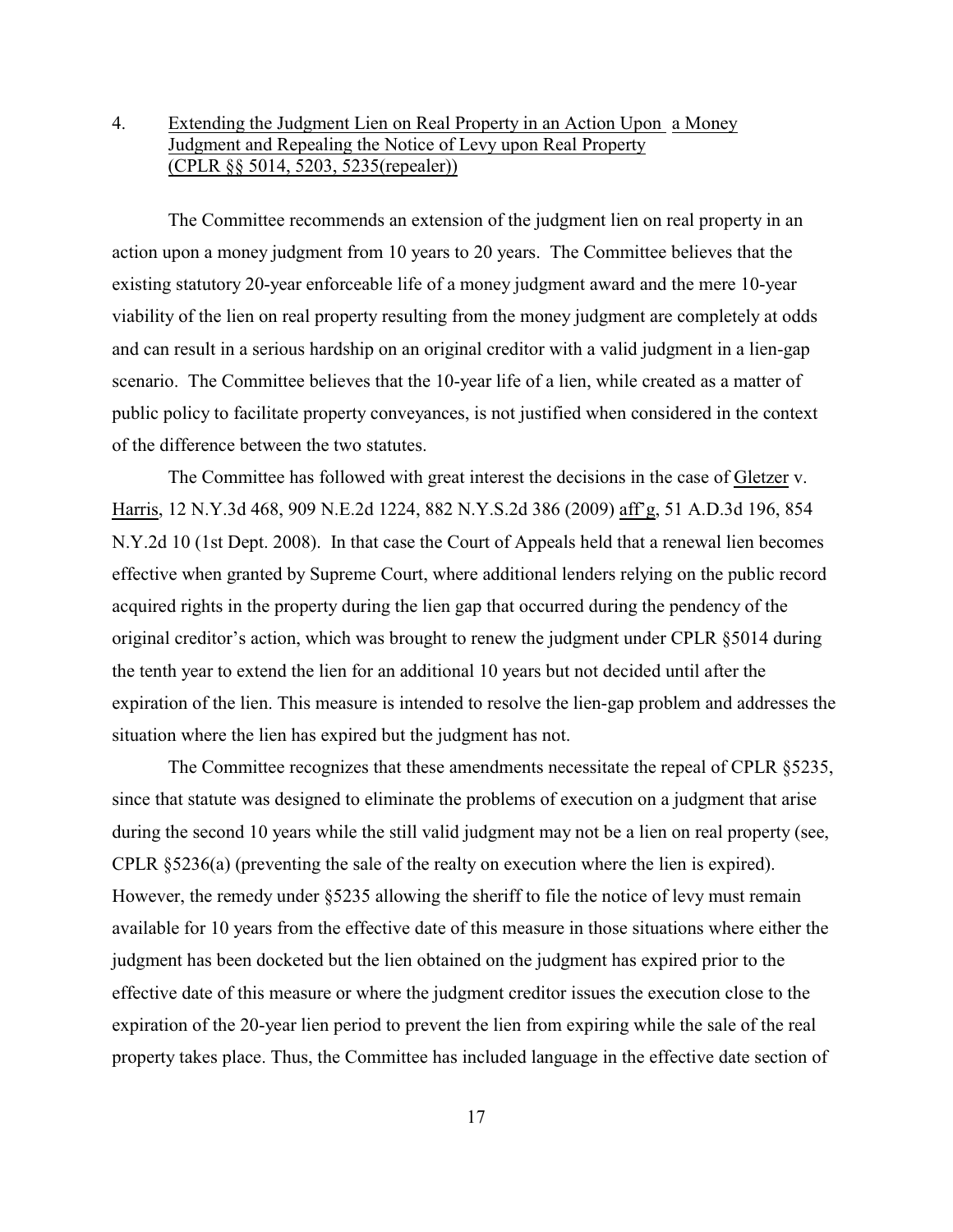the legislation which will ensure that §5235 remains available in those instances to provide the appropriate notice on the public record.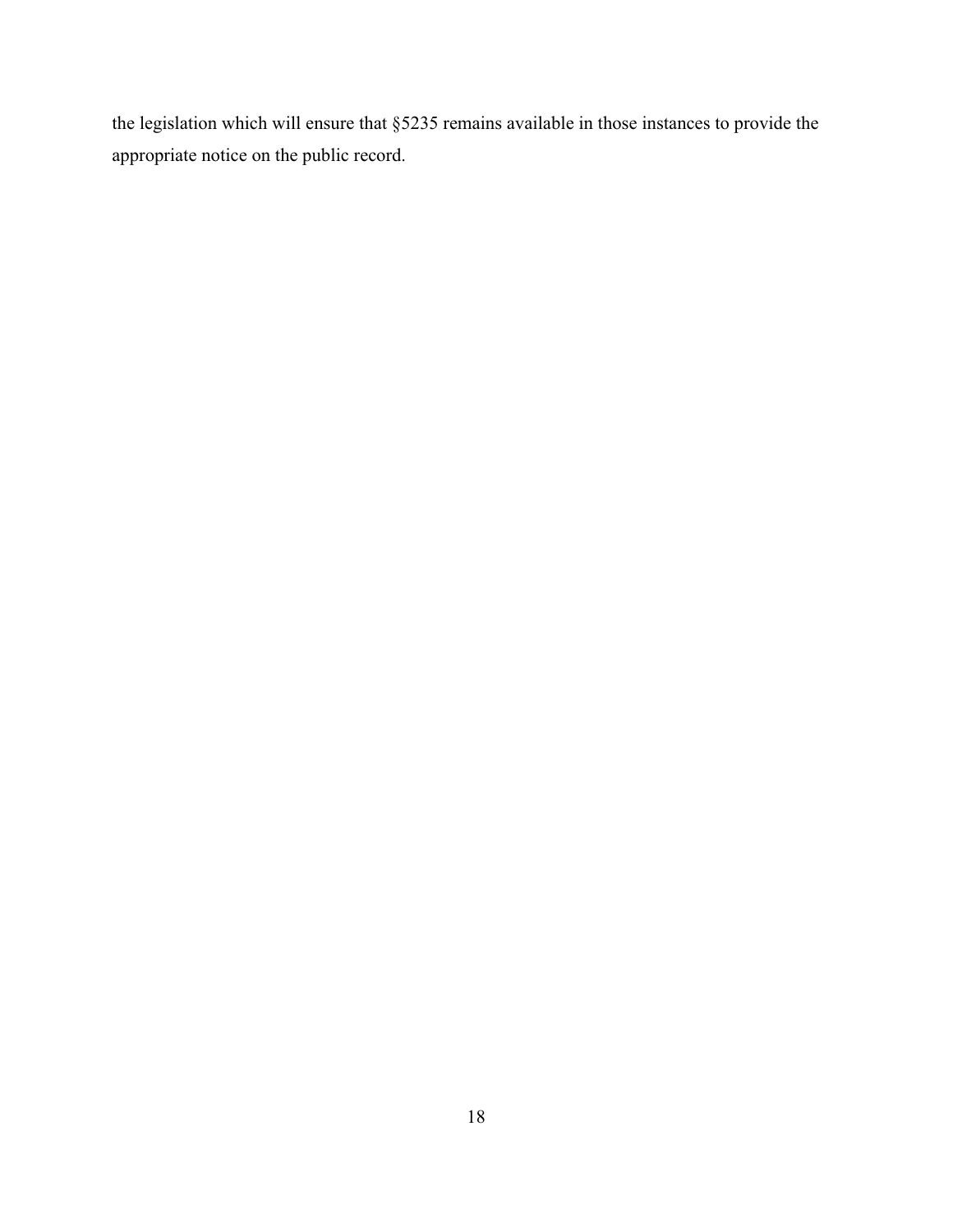AN ACT to amend the civil practice law and rules, in relation to the judgment lien on real property in an action upon a money judgment

The People of the State of New York, represented in Senate and Assembly, do enact as follows:

Section one. Section 5014 of the civil practice law and rules, the opening unlettered paragraph as amended by chapter 115 of the laws of 1965, subdivision 2 as amended by chapter 485 of the laws of 1964 and the last unlettered paragraph as added by chapter 123 of the laws of 1986, are hereby repealed and the section renumbered as follows:

§ 5014. Action upon judgment. Except as permitted by section 15-102 of the general obligations law, an action upon a money judgment entered in a court of the state may only be maintained between the original parties to the judgment where:

1. [ten years have elapsed since the first docketing of the judgment; or

2.] the judgment was entered against the defendant by default for want of appearance and the summons was served other than by personal delivery to [him] the defendant or to his or her agent for service designated under rule 318, either within or without the state; or

[3.] 2. The court in which the action is sought to be brought so orders on motion with such notice to such other persons as the court may direct.

[An action may be commenced under subdivision one of this section during the year prior to the expiration of ten years since the first docketing of the judgment. The judgment in such action shall be designated a renewal judgment and shall be so docketed by the clerk. The lien of a renewal judgment shall take effect upon the expiration of ten years from the first docketing of the original judgment.]

§ 2. Section 5203 of the civil practice law and rules, subdivision (a) as amended by chapter 968 of the laws of 1972 and subdivision (b) as amended by chapter 388 of the laws of 1964, is amended to read as follows:

§ 5203. Priorities and liens upon real property. (a) Priority and lien on docketing judgment. No transfer of an interest of the judgment debtor in real property, against which property a money judgment may be enforced, is effective against the judgment creditor either from the time of the docketing of the judgment with the clerk of the county in which the property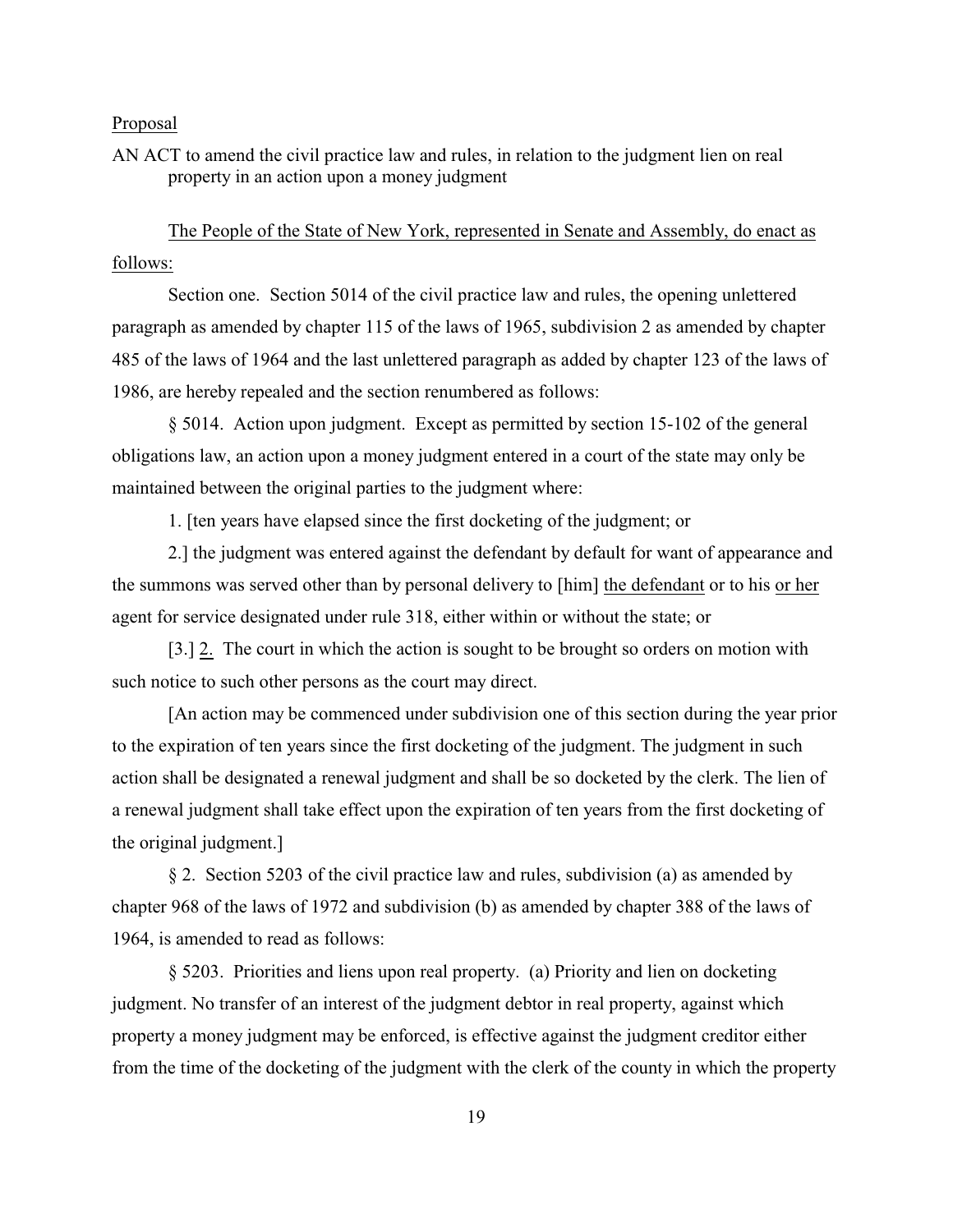is located until [ten] twenty years after filing of the judgment-roll, or from the time of the filing with such clerk of a notice of levy pursuant to an execution until the execution is returned, except:

1. a transfer or the payment of the proceeds of a judicial sale, which shall include an execution sale, in satisfaction either of a judgment previously so docketed or of a judgment where a notice of levy pursuant to an execution thereon was previously so filed; or

2. a transfer in satisfaction of a mortgage given to secure the payment of the purchase price of the judgment debtor's interest in the property; or

3. a transfer to a purchaser for value at a judicial sale, which shall include an execution sale; or

4. when the judgment was entered after the death of the judgment debtor; or

5. when the judgment debtor is the state, an officer, department, board or commission of the state, or a municipal corporation; or

6. when the judgment debtor is the personal representative of a decedent and the judgment was awarded in an action against [him] such judgment debtor in his or her representative capacity.

(b) Extension of lien. Upon motion of the judgment creditor, upon notice to the judgment debtor, served personally or by registered or certified mail, return receipt requested, to the last known address of the judgment debtor, the court may order that the lien of a money judgment upon real property be effective after the expiration of [ten] twenty years from the filing of the judgment-roll, for a period no longer than the time during which the judgment creditor was stayed from enforcing the judgment, or the time necessary to complete advertisement and sale of real property in accordance with section 5236, pursuant to an execution delivered to a sheriff prior to the expiration of ten years from the filing of the judgment-roll. The order shall be effective from the time it is filed with the clerk of the county in which the property is located and an appropriate entry is made upon the docket of the judgment.

§ 3. This act shall take effect on the first of January next succeeding the date on which it shall have become law.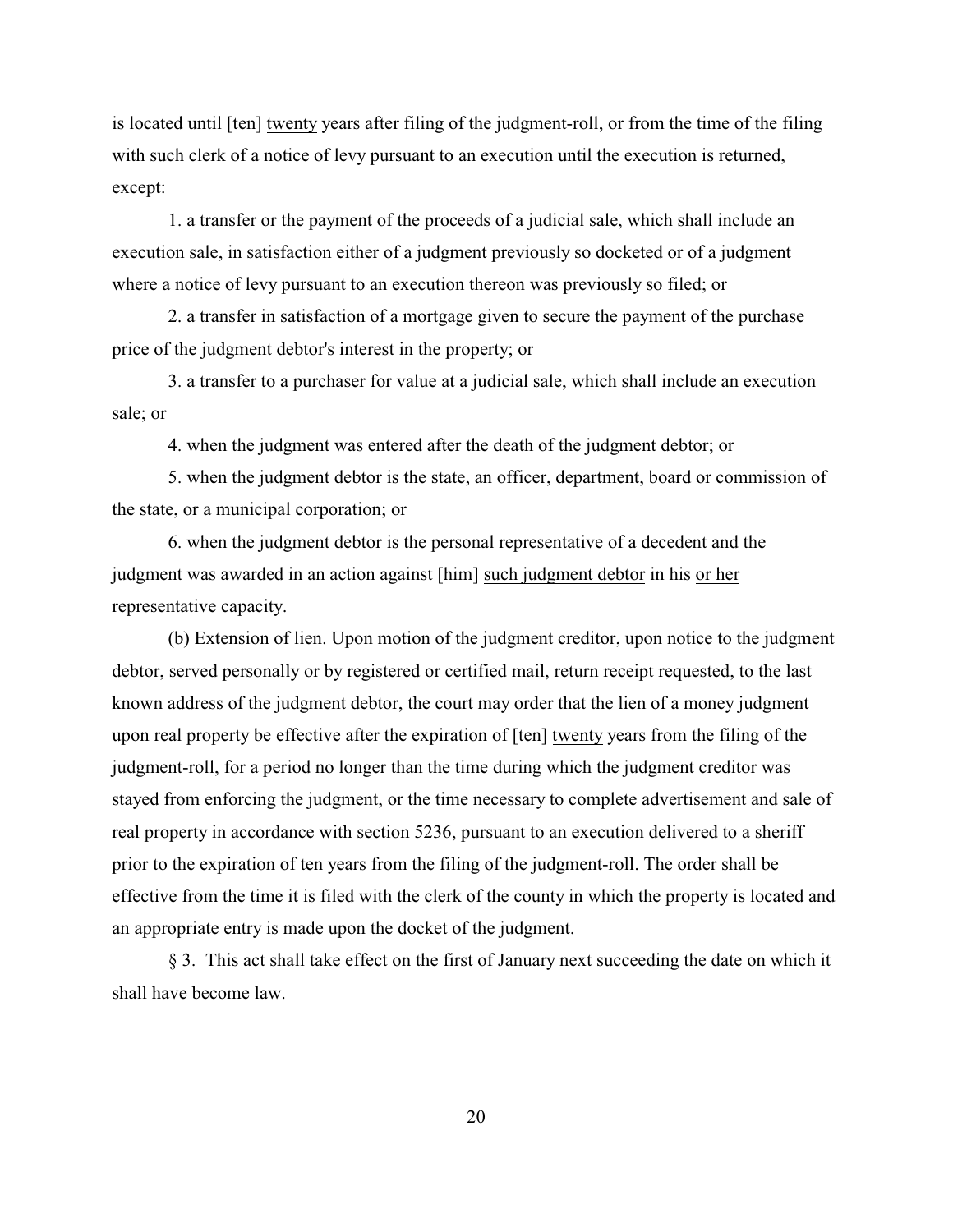## **III. Modified Measures**

## 1. Requiring Pleading in a Bill of Particulars a Defense Premised upon Article Sixteen and Modifying the Contents of a Bill of Particulars to Expand the Categories of Information That May be Required (CPLR 1603, 3018(b), 3043)

The first part of this measure would amend CPLR 1603 and 3018(b) to resolve a technical disagreement between decisions of the Second and Fourth Departments, which continues to be problematic since those decisions of the early 1990's which continues to be problematic since the issue has never reached the Court of Appeals for resolution. This measure would require reliance on CPLR Article 16 to be pleaded as an affirmative defense.

 CPLR Article 16 establishes the rule by which a defendant found liable to a plaintiff in an action for personal injury, in certain circumstances, may reduce its liability for non-economic loss by showing that its liability, if any, is fifty percent or less of the total liability assigned to all persons liable. Under this measure, CPLR 3018(b) would be amended to require a defendant to raise a CPLR 1603 reduction claim as an affirmative defense. This would be analogous to the defense of comparative negligence (*i.e.*, reduction of liability by virtue of the plaintiff's own contribution to the accident or occurrence). The primary consequence of the amendment is that the plaintiff then would be entitled to receive in advance a bill of particulars with respect to the Article 16 defense. Thus, the amendment would limit the risk of surprising the plaintiff at trial with new factual claims not asserted in any pleading.

 There is a split between the Second and Fourth Departments as to whether a plaintiff is entitled to receive a bill of particulars with respect to the limitation of liability defense, despite language in current CPLR 1603 placing the burden of proving another's culpability on the party asserting the claim. In Ryan v. Beavers, 170 AD 2d 1045 (1991), the Appellate Division, Fourth Judicial Department, concluded that plaintiffs are entitled to receive such a bill of particulars. The Court reasoned that it was "well settled that a party must provide a bill of particulars on matters on which he or she bears the burden of proof." However, in Marsala v. Weinraub, 208 AD 2d 689 (1994), a divided panel of the Appellate Division, Second Judicial Department, reached the opposite conclusion. It reasoned that "[s]ince the respondents need not plead CPLR Article 16 as an affirmative defense, it follows that the respondents need not provide a bill of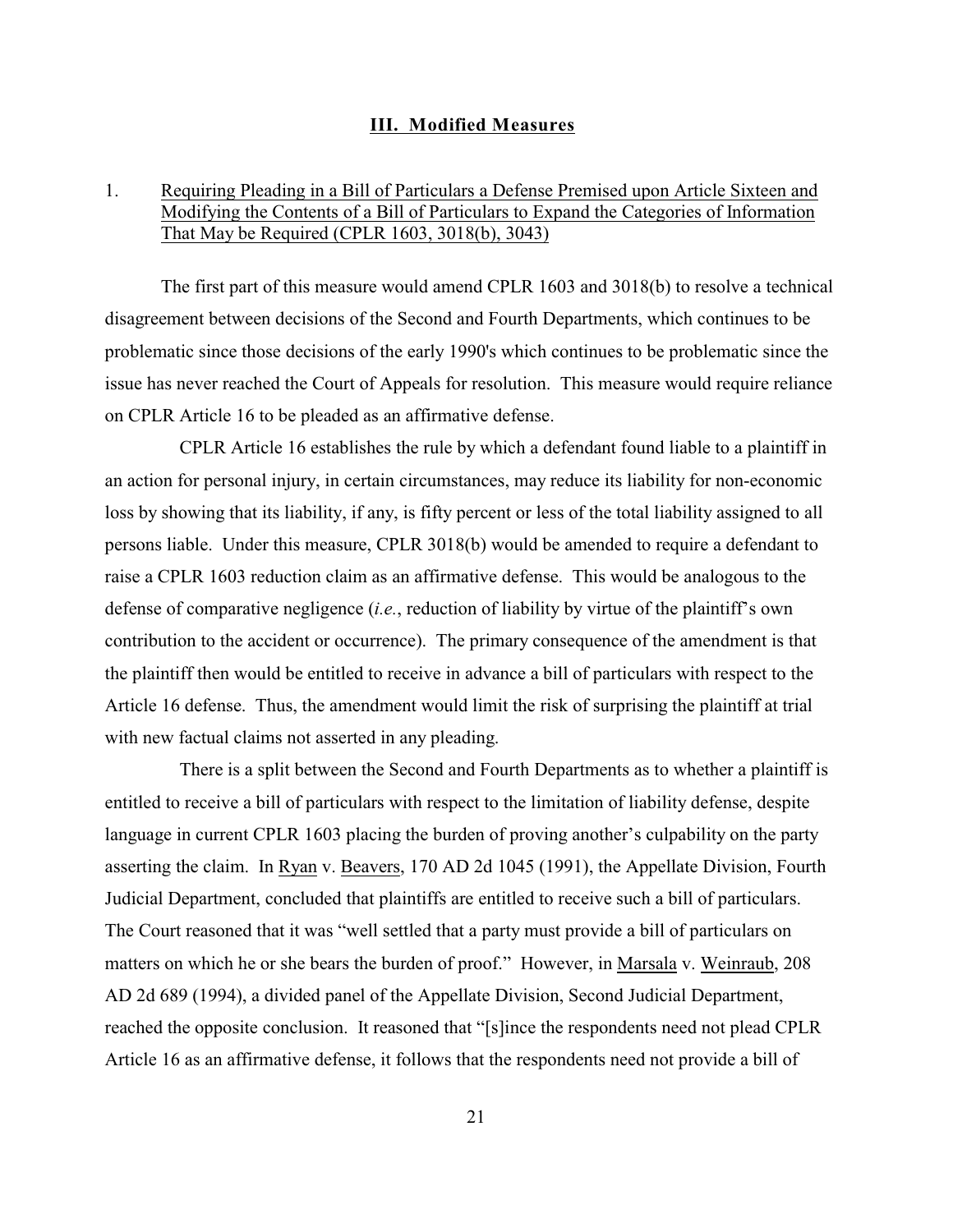particulars with regard to CPLR Article 16."

 In a concurring opinion in Marsala, Justice David S. Ritter argued that CPLR Article 16 should be pleaded as an affirmative defense so as to prevent unfair surprise. At the same time, Justice Ritter wrote that a defendant seeking the benefits of CPLR Article 16 should be entitled to rely upon the factual claims pleaded and evidence adduced by the other parties (including the plaintiff) in those instances in which the defendant chose not to advance further claims or proof. In such cases, the defendant's bill of particulars merely would advise the plaintiff of such claim. Our Committee agrees with Justice Ritter's views, and urges adoption of amendments to give them effect.

 Notably, the proposed amendments relate solely to limitation of liability arising under CPLR Article 16. As such, the amendments do not affect in any way the defendant's ability to defeat the claim entirely on the ground that it is not liable at all. The amendments are intended to confirm that the defendant has the burden of proof in establishing an Article 16 defense, but are not intended to require a defendant relying upon Article 16 to particularize beyond what the defendant would have to prove at trial to establish entitlement to an Article 16 set-off. The intent is to require the defendant to provide the plaintiff with fair notice of whatever factual claims the defendant intends to prove at trial.

 In the interests of balance and fairness in civil practice, our Committee recommends in the second part of this measure that the categories of information required in a bill of particulars be expanded. The second part of this measure would amend CPLR 3043(a) to further and improve the statute's intended purposes: *viz.*, amplifying the pleadings, limiting the proof and scope of inquiry at trial, and preventing surprise — all while avoiding undue burdens upon any party. The measure would not alter or limit the court's discretion to deny any one or more of the particulars of CPLR 3043 or to grant other, further or different particulars in a proper case. It will serve judicial economy by curtailing motion practice regarding the nature and scope of claims and will expedite discovery by requiring parties to more clearly set forth theories of liability.

 Rule 3043, governing bills of particulars in personal injury actions, has remained largely unchanged since its enactment effective September 1, 1964. Under the CPLR, interrogatories generally are not permitted in personal injury actions (CPLR 3130(1)). Unless a party waives the right to depose the adversary, a bill of particulars provides the only means for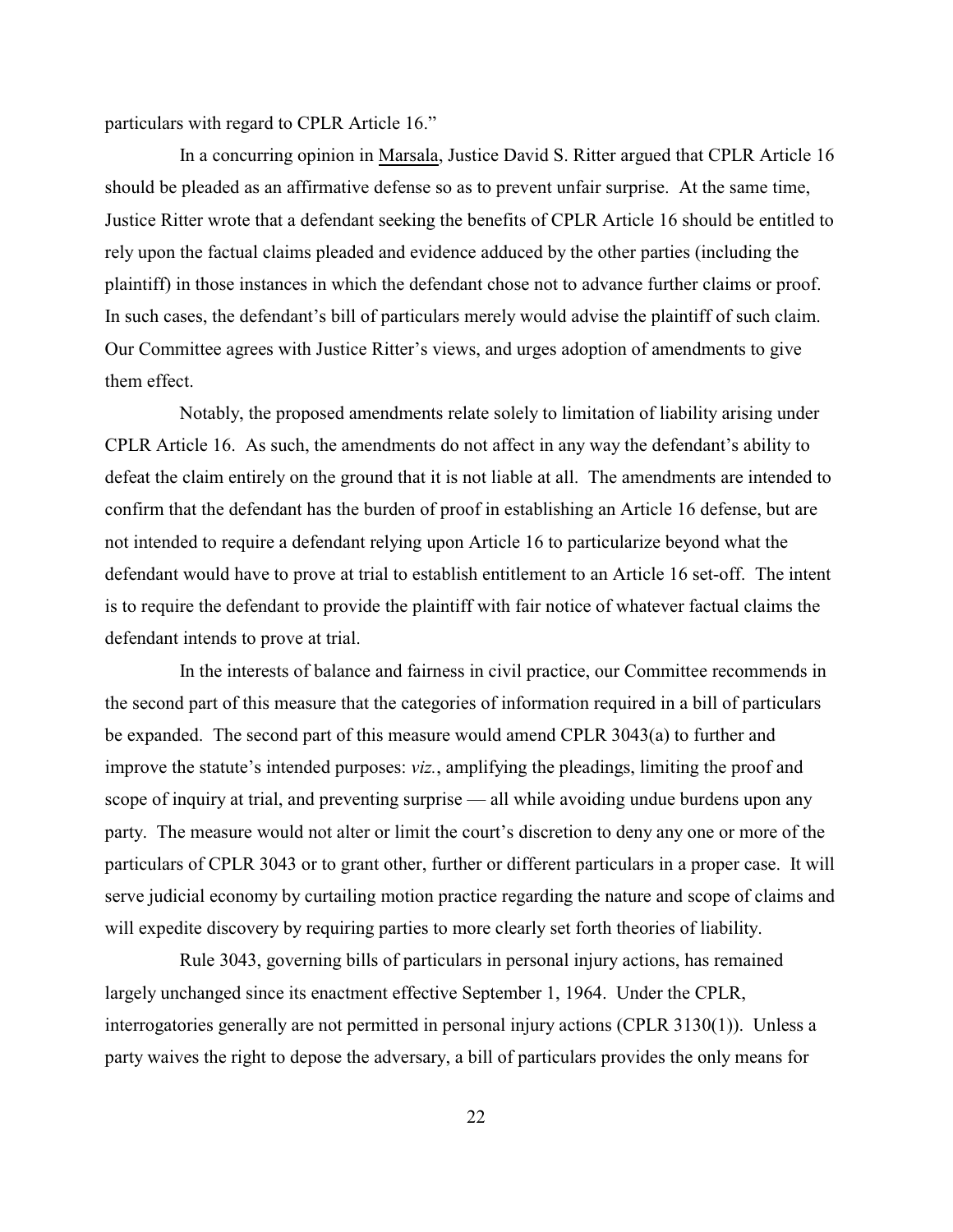obtaining written responses from the opposing party. Ten years after its enactment the rule was amended by adding the provisions relating to an action brought pursuant to section 673(1) of the Insurance Law for personal injuries arising out of negligence in the use or operation of a motor vehicle in the State (L. 1974, c. 575). In 1979, the Legislature added CPLR 3042(b), which allows for service of a supplemental bill of particulars, without leave of the court and at least 30 days prior to trial, subject to specific limitations (L. 1979, c. 590).

 At the request of our Committee, we now urge modification of these statutes to clarify the specificity required.

 First, CPLR 3043(a)(2) would be amended to require litigants to identify the location of the occurrence with sufficient specificity that parties may evaluate the claims against them. We recommend deletion of the term "approximate" as being too vague, allowing overly broad description of the location of an accident, in favor of a specific identification of the location.

 Second, CPLR 3042(a)(3) would be amended to delete the term "general" and insert the requirement that a "detailed" statement of the acts or omissions constituting the negligence claimed be stated by the parties to create more meaningful discovery and avoid surprise at the time of trial.

 Third, CPLR 3042(a)(5) would be amended to require parties to state the identity of the recipient of actual notice when actual notice is claimed, and to specify the manner by which the notice was given. The wide array of modes of communication now available (*e.g.*, in-person conversations, telephone or cell phone conversations, letter, email, text messages) makes equally important the identification of the means by which notice is alleged to have been given. This provision will amplify pleadings and greatly facilitate investigation of the claim of notice.

 In addition, we also recommend adoption of the following five additional particulars which may be required:

 1) A new CPLR 3043(a)(10) would require: "Any section 1602 provisions claimed to be applicable." This language would eliminate the frequent problem where a party may claim a CPLR 1602 exception to the Article 16 limitations of liability, but does not identify the specific subdivision. Defendants cannot effectively evaluate the claim and claimants are allowed the surprise at trial. Since the claimant knows the specific subdivision, this amendment would remedy the problem with no inconvenience to any party.

23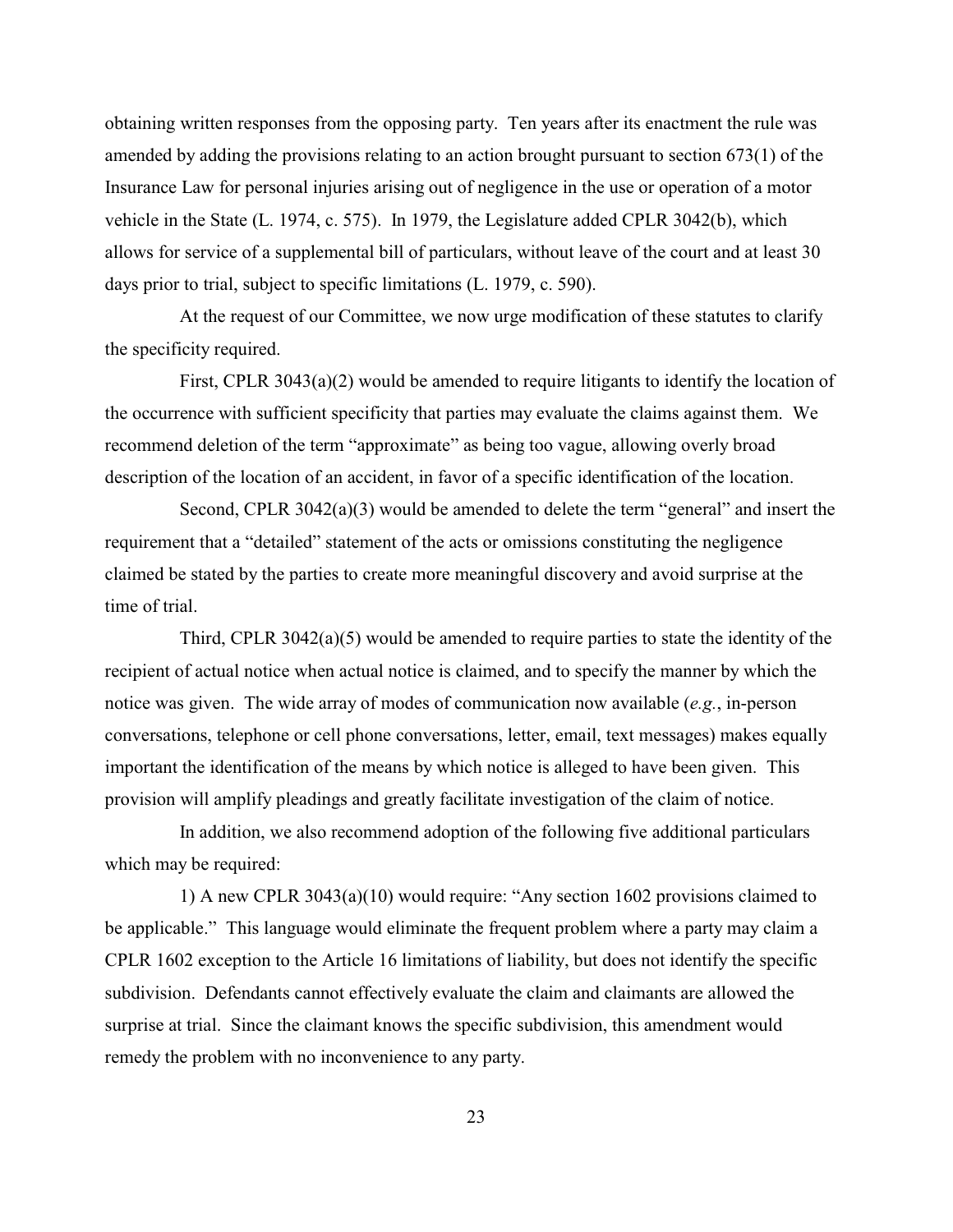2) A new CPLR 3043(a)(11) would add: "The name, address and file number of any collateral source of payments of special damages." This addition is related in content and spirit to subdivision (a)(9), which provides that a party may be required to particularize the "[t]otal amounts claimed as special damages for physicians' services and medical supplies; loss of earnings, with name and address of the employer; hospital expenses; nurses' services." While discovery is not permitted by means of a bill of particulars and the specifics of collateral source payments have not generally been allowed pursuant to a demand for a bill of particulars, requiring the mere identification of collateral source payors with respect to special damages does not unduly burden the party providing particulars.

 3) A new CPLR 3043(a)(12) as follows: "Any law, statute, rule, regulation, ordinance, or industrial or professional standard claimed to have been violated." This amendment would give parties notice of the claims against them and prevent improper surprise at trial. Further, it would codify existing law holding that, in tort actions where a statutory violation is being asserted, it is incumbent upon the suing party to identify the particular statute, law, ordinance, rule or regulation claimed to have been violated (see Liga v Long Island Rail Road, 129 AD2d 566, 514 NYS2d 61 [2d Dept 1987]; Johnson v National Railroad Passenger Corp., 83 AD2d 916, 442 NYS2d 526 [1<sup>st</sup> Dept 1981]).

 4) A new CPLR 3043(a)(13) would require: "If a defective condition is claimed, a description of the alleged condition and the date and time the alleged condition arose." Currently section 3043 does not expressly authorize a party to obtain a description, where constructive notice is claimed, of the alleged condition and the date and time the alleged condition arose, despite the fact that subdivisions (a)(4) and (a)(5) require particulars on whether the plaintiff claims actual or constructive notice and further details regarding actual notice, respectively.

 5) CPLR 3043(a)(14) would require a party to: "Identify the principal address of the plaintiff." Given that the plaintiff is a party to the action and identified in the pleadings, and given the insignificant burden of providing the information, this amendment is recommended to ensure that there is no confusion as to the actual identity of the plaintiff.

 These new requirements will serve the statute's intended purpose of amplifying the pleadings, limiting the proof and scope of inquiry at trial, and preventing surprise, without imposing any undue burden on the parties.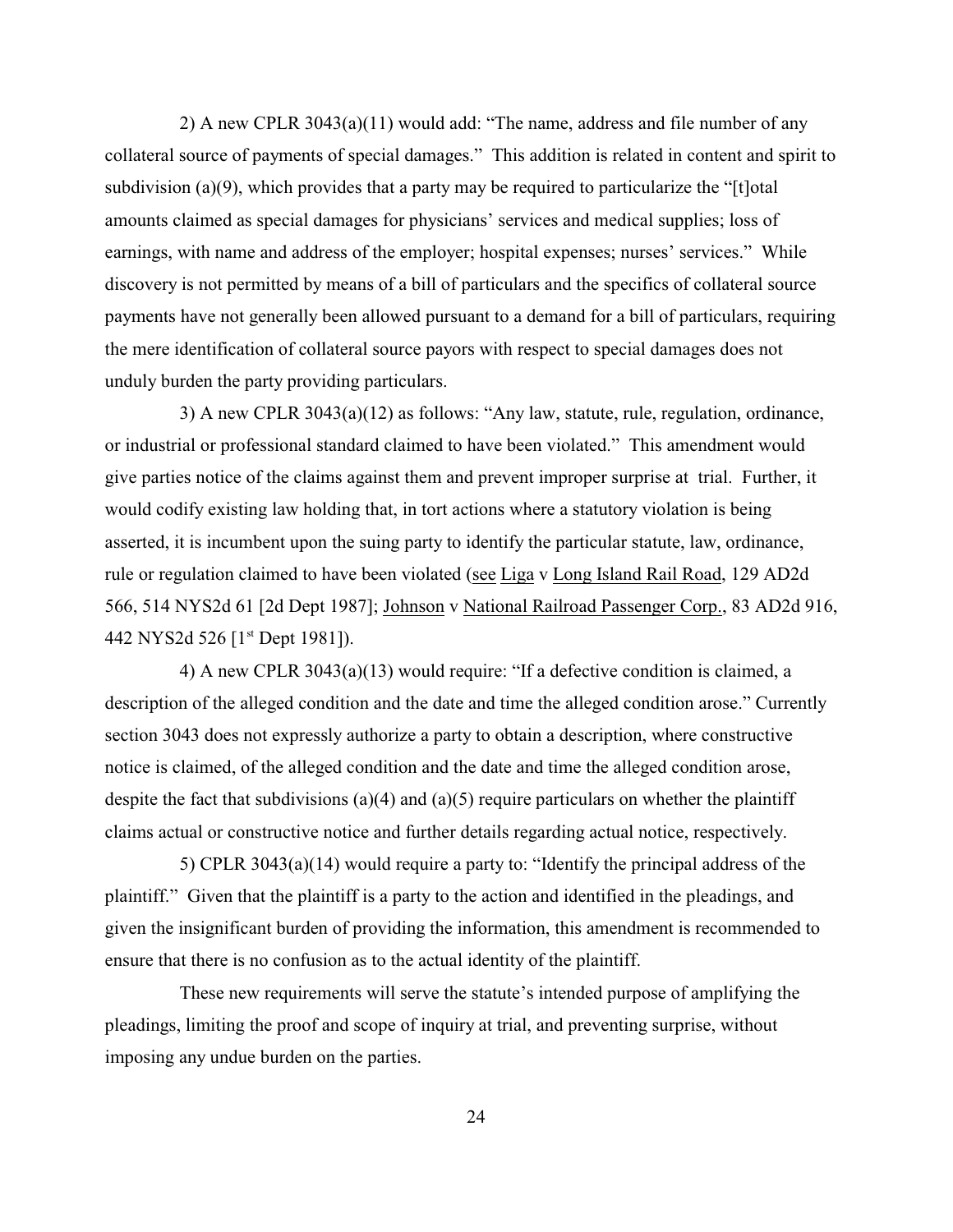AN ACT to amend the civil practice law and rules, in relation to pleading a defense premised upon article sixteen thereof and modifying the contents of a bill of particulars to expand the categories of information that may be required

 The People of the State of New York, represented in Senate and Assembly, do enact as follows:

 Section 1. Section 1603 of the civil practice law and rules, as amended by chapter 635 of the laws of 1996, is amended to read as follows:

 §1603. Burdens of proof. In any action or claim for damages for personal injury a party asserting that the limitations on liability set forth in this article do not apply shall allege and prove by a preponderance of the evidence that one or more of the exemptions set forth in subdivision one of section [sixteen hundred one] 1601 or section [sixteen hundred two] 1602 applies. A party asserting limited liability pursuant to this article shall have the burden of alleging and proving by a preponderance of the evidence that its equitable share of the total liability is fifty percent or less of the total liability assigned to all persons liable.

 §2. Subdivision (b) of section 3018 of the civil practice law and rules, as amended by chapter 504 of the laws of 1980, is amended to read as follows:

 (b) Affirmative defenses. A party shall plead all matters which if not pleaded would be likely to take the adverse party by surprise or would raise issues of fact not appearing on the face of a prior pleading such as arbitration and award, collateral estoppel, culpable conduct claimed in diminution of damages as set forth in article fourteen-A, limitation of liability pursuant to article sixteen, discharge in bankruptcy, facts showing illegality either by statute or common law, fraud, infancy or other disability of the party defending, payment, release, res judicata, statute of frauds, or statute of limitation. The application of this subdivision shall not be confined to the instances enumerated.

 §3. Subdivision (a) of rule 3043 of the civil practice law and rules, as amended by chapter 805 of the laws of 1984, is amended to read as follows: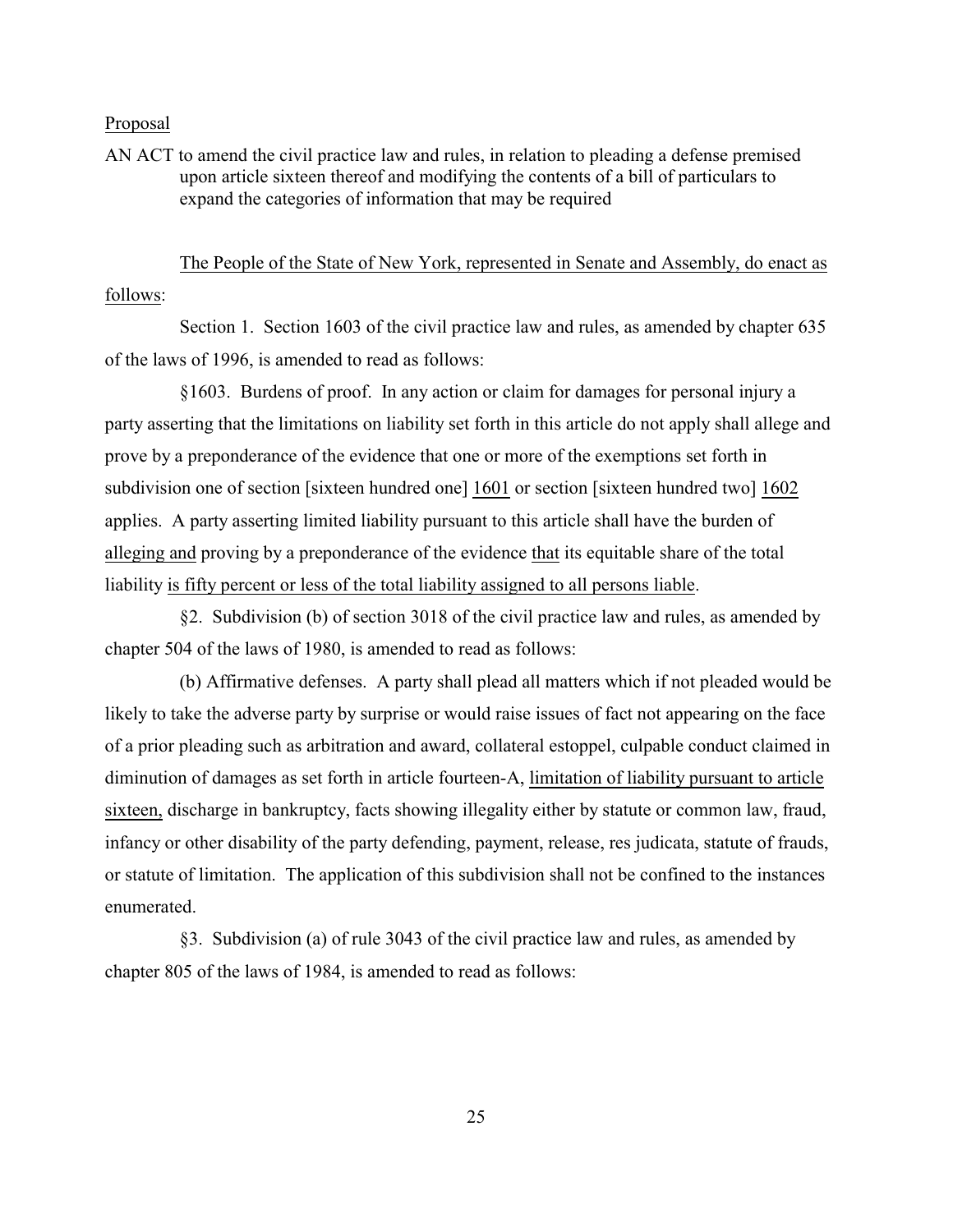(a) Specified particulars. In actions to recover for personal injuries the following particulars may be required:

(1) The date and approximate time of day of the occurrence;

(2) [Its approximate] The location of the occurrence;

 (3) [General] A detailed statement of the acts or omissions constituting the negligence claimed;

 (4) Where notice of a condition is a prerequisite, whether actual or constructive notice is claimed;

(5) If actual notice is claimed, a statement of when [and]  $\frac{1}{1}$  it was given, to whom it was given, and the means by which it was given;

 (6) Statement of the injuries and description of those claimed to be permanent, and in an action designated in subsection (a) of section five thousand one hundred four of the insurance law, for personal injuries arising out of negligence in the use or operation of a motor vehicle in this state, in what respect plaintiff has sustained a serious injury, as defined in subsection (d) of section five thousand one hundred two of the insurance law, or economic loss greater than basic economic loss, as defined in subsection (a) of section five thousand one hundred two of the insurance law;

(7) Length of time confined to bed and to house;

(8) Length of time incapacitated from employment; [and]

 (9) Total amounts claimed as special damages for physicians' services and medical supplies; loss of earnings, with name and address of the employer; hospital expenses; nurses' services;

(10) Any section 1602 provisions claimed to be applicable;

 (11) The name, address and file number of any collateral source of payments of special damages;

 (12) Any law, statute, rule, regulation, ordinance, or industrial or professional standard claimed to have been violated;

 (13) If a defective condition is claimed, a description of the alleged condition and the date and time the alleged defective condition arose; and

(14) The principal address of the plaintiff.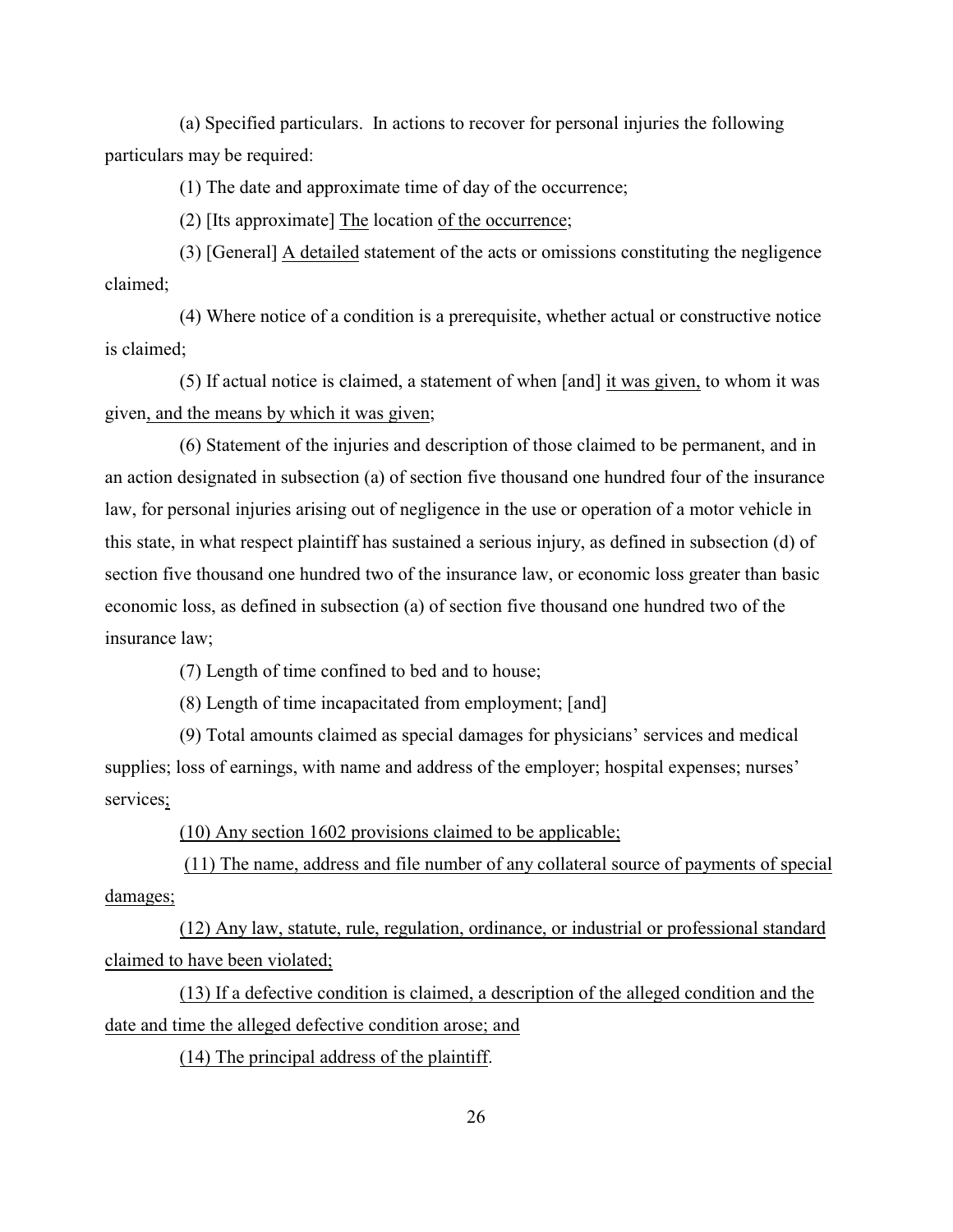§4. This act shall take effect on the first of January next succeeding the date on which it shall have become law, and apply to a bill of particulars where the demand for the bill of particulars was served on or after such effective date and shall apply to an affirmative defense where the action was commenced on or after such effective date.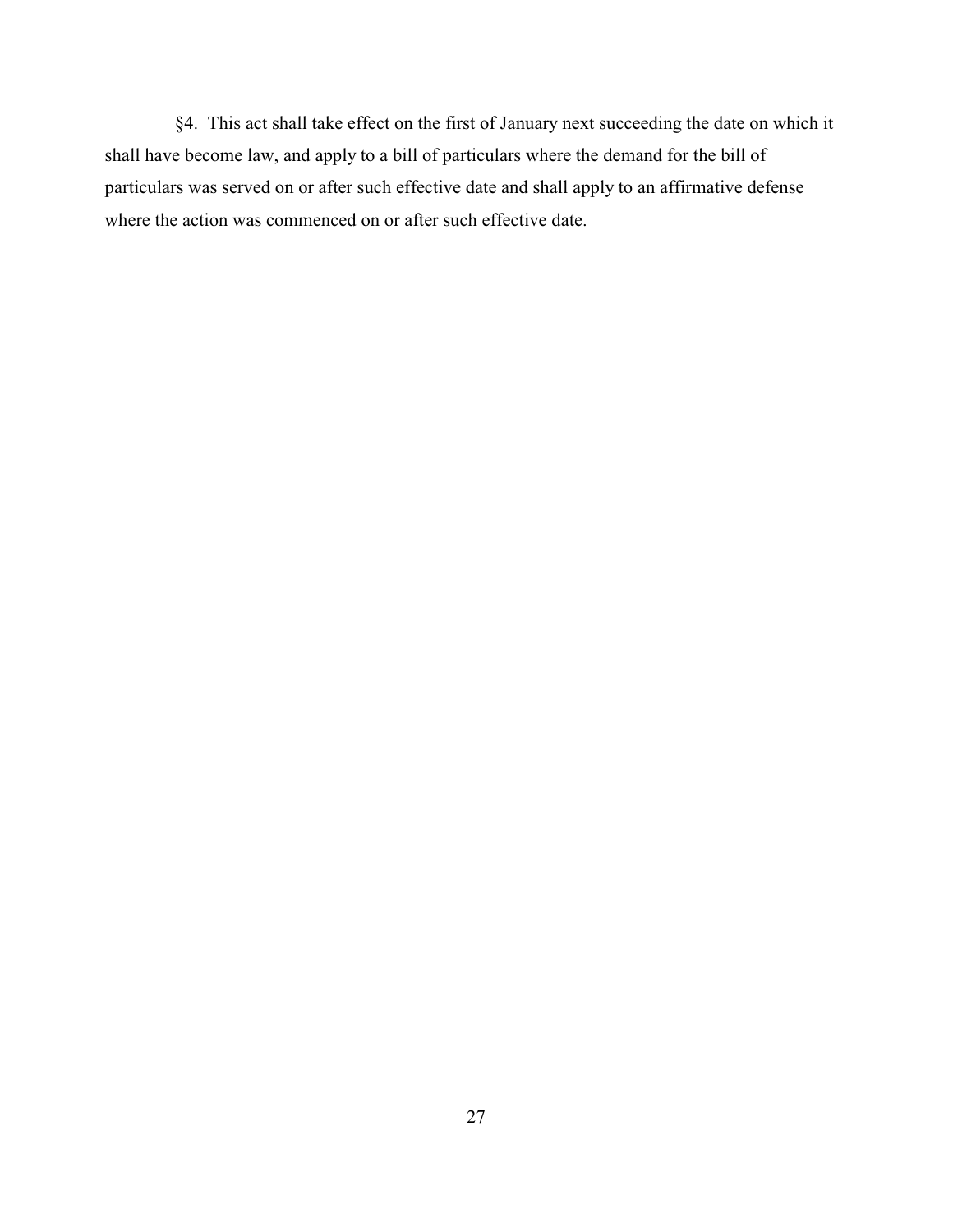## 2. Clarifying a Motion to Replead or Amend and Setting the Time for Motions to Dismiss for Failure to State a Cause of Action and for Summary Judgment (CPLR 3211(e), 3212(a))

 A motion to dismiss, authorized by CPLR rule 3211, and a motion for summary judgment, authorized by rule 3212, are two of the most important mechanisms in civil practice for resolving those cases where a trial is not necessary or for narrowing the issues that need to be tried. They are intended to serve the important purpose of avoiding unnecessary trials, thereby benefitting both the litigants and the courts. By chapter 492 of the Laws of 1996, the Legislature amended CPLR 3212(a) to provide that a motion for summary judgment shall be made within the time set by the court or, if no such time is set, "no later than one hundred twenty days after the filing of the note of issue, except with leave of court on good cause shown." The purpose of this amendment was to prevent the late filing of motions for summary judgment, often made on the eve of trial and resulting in a delay of the scheduled trial. By chapter 616 of the Laws of 2005, the Legislature enacted an amendment to 3211(e) to eliminate highly technical provisions that could serve as a trap for a party responding to certain motions to dismiss, causing that party to lose his or her right to replead if the motion was granted.

 In recent years, several court decisions, as well as the practices of some judges and courts, have demonstrated that further statutory reform, addressing problems unforeseen at the time the amendments were made, is needed to insure that motion practice does not produce unnecessary trial delays. Motion practice has been subject to abuse; some motions are being initiated for the sole purpose of seeking delay, often just prior to trial. This measure would supply the needed reform.

 First, as a threshold matter, this measure addresses a motion to replead or amend under CPLR 3211(e) to respond to the recent opinion of the Second Department in Janssen v. Incorporated Village of Rockville Ctr., 59 A.D.3d 15, in which the Court considered some of the questions left open by the 2005 amendment. The Court concluded its opinion by saying, "We urge the Legislature to act without delay in addressing the matters and concerns raised herein." This measure would amend rule 3211(e) to make clear that a motion to replead or amend is not barred by the granting of a motion to dismiss for failure to state a cause of action unless the court orders otherwise. This language fills the void noted by the Second Department in that the 2005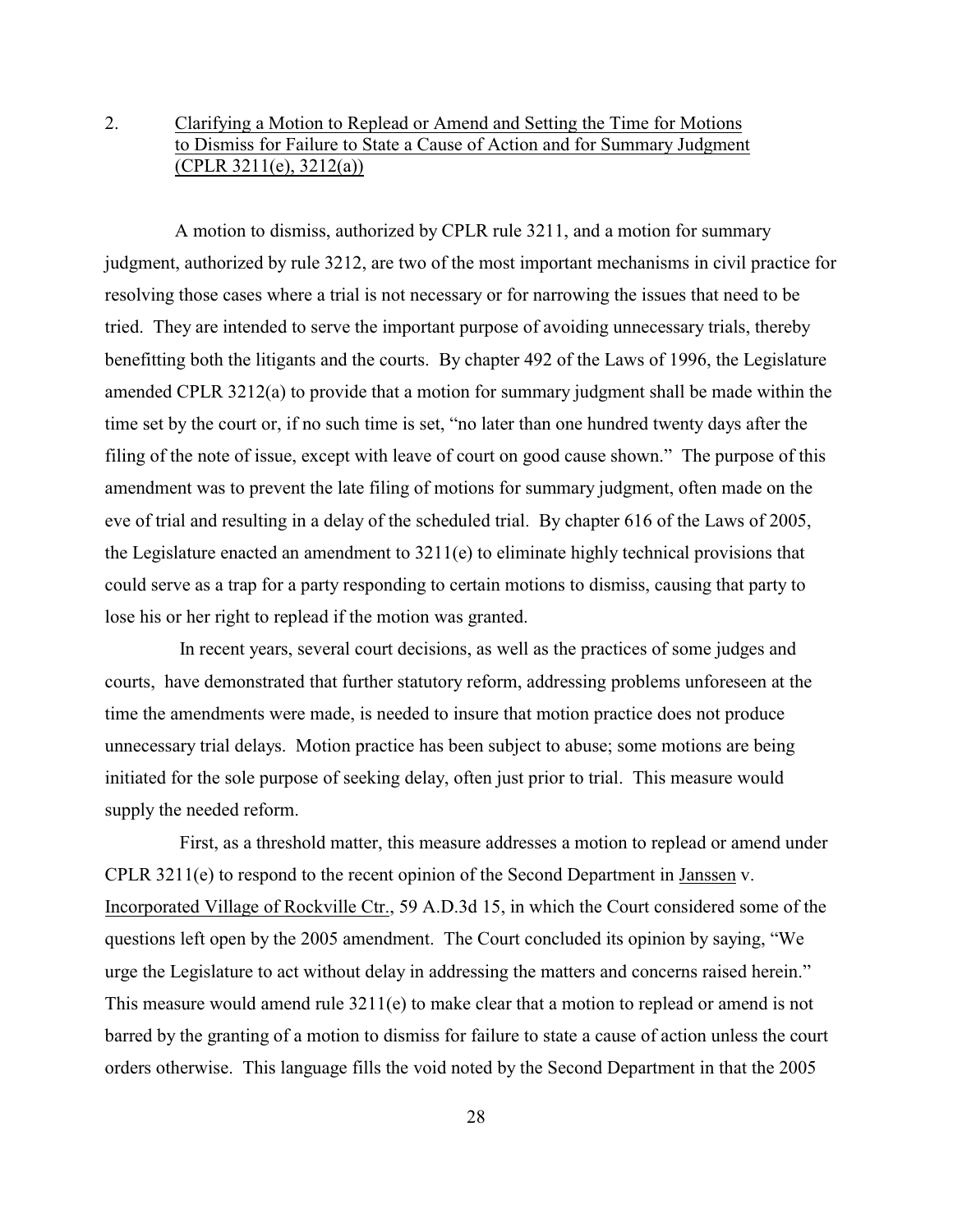amendment left no specific statutory authorization for a motion to replead or amend.

 This measure intentionally does not include a specific time limit for making a motion to replead or amend made after dismissal, as we agree with the Court that such a motion "should be freely granted absent prejudice or surprise to the opposing party, unless the proposed amendment is devoid of merit or palpably insufficient." The measure thus offers a reasonableness standard applicable to the facts and circumstances presented on a case-by-case basis in the court's discretion. Where the entire complaint is dismissed, there is an end date and the motion there is to vacate the judgment or refile, if the statute of limitations has not run under all available rules.

 The remaining proposed amendments relate to timing under rules 3211(e) and 3212. Our Committee advises that practice problems have arisen because no time limitation was imposed on motions to dismiss for failure to state a cause of action authorized by rule 3211(a)(7). In Santana v. City of New York, 6 Misc. 3d 642 (Civ. Ct., N.Y. Co. 2004), the court allowed such a motion after the time permitted for a motion for summary judgment. Currently, rule 3211(e) allows such a motion to dismiss to be made at any time, thereby authorizing motions delaying trials. In this measure, we offer this amendment to rule  $3211(e)$  to impose a time limitation identical to that provided in rule 3212(a). This will preclude a party from making a motion to dismiss for failure to state a cause of action beyond the time a motion for summary judgment can be made. Since a party should be aware of the basis for such a motion at the pleading stage, there would be no prejudice from the timing requirement. The benefit would be eliminating such motions on the "eve of trial."

 In Brill v. City of New York, 2 N.Y.3d 648 (2004)) the Court of Appeals considered whether the necessary consequence of the 1996 amendment is that a trial must be held even if there are no disputed issues of fact where a meritorious summary judgment motion is submitted, but after the time permitted. The Court noted the quandary:

> "If this practice is tolerated and condoned, the ameliorative statute is, for all intents and purposes, obliterated. If, on the other hand, the statute is applied as written and intended, an anomaly may result, in that a meritorious summary judgment motion may be denied, burdening the litigants and trial calendar with a case that in fact leaves nothing to try."

The Brill majority opted to require a trial, while the dissent would have chosen to permit the motion to be heard. As the Court recognized, neither result is satisfactory. Guided by our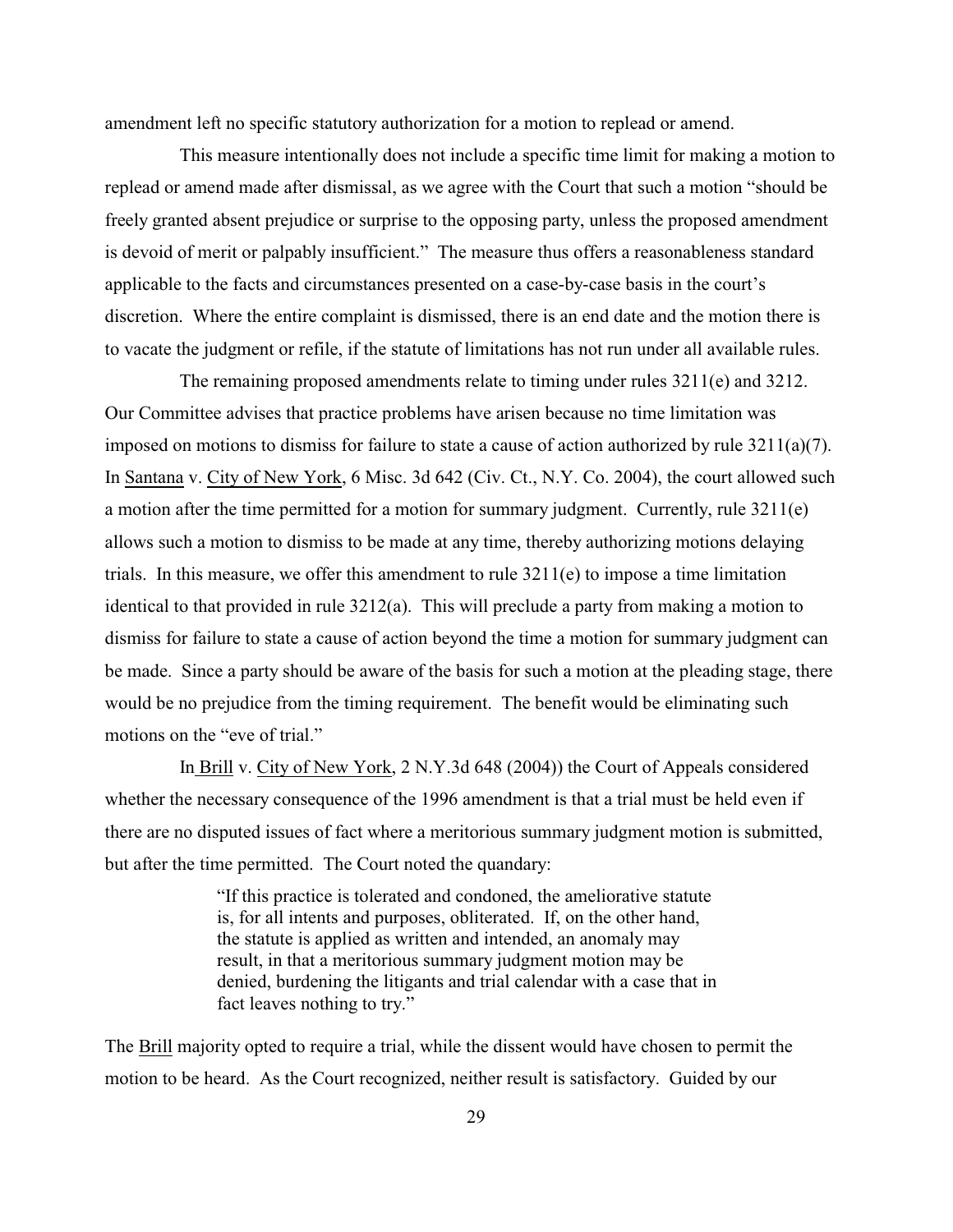Committee, we have, therefore, attempted to develop a procedure that would continue to discourage late summary judgment motions, but not necessarily require a trial where there are no disputed factual issues.

 We have modeled our proposal after CPLR 306-b, where the court can excuse the late service of a summons and complaint. The critical new language authorizes a court, in its discretion, to consider a late summary judgment motion for "good cause shown" or "in the interests of justice." (see Mead v. Singleman, 24 A.D.3d 1142 ( 3d Dept., 2005), for a good description of the differences between the two standards.) This permits the trial court to grant a motion – even a late motion – in order to avoid the time, burden and expense of a trial where none is needed. At the same time, it will significantly discourage late motions because a party cannot be assured that a court will even consider such a motion. Since the authority given to the trial court is completely discretionary, a party will have no right to have the motion heard if it is made late. We believe that this measure continues the policy that strongly supports an end to dilatory practice while providing an alternative other than the two that the Court of Appeals found unsatisfactory in Brill.

 Importantly, this measure clarifies that the 120-day deadline can be varied by "an order made in the action," providing judges with discretion to vary the statutory deadline in particular cases where it is appropriate. This would reverse a recent trend toward the setting of alternative deadlines by local rule or practice, thus avoiding substantial practice confusion and modification of the time period set by the Legislature. This amendment would also make clear that any deadline, whether set by previous court order made in the action or the statutory deadline, could be modified where all parties and the court agree. This language allows the court and the parties flexibility to effectively use summary judgment motions to their benefit without giving rise to abuses or questions as to whether deadlines, however set, can be varied.

30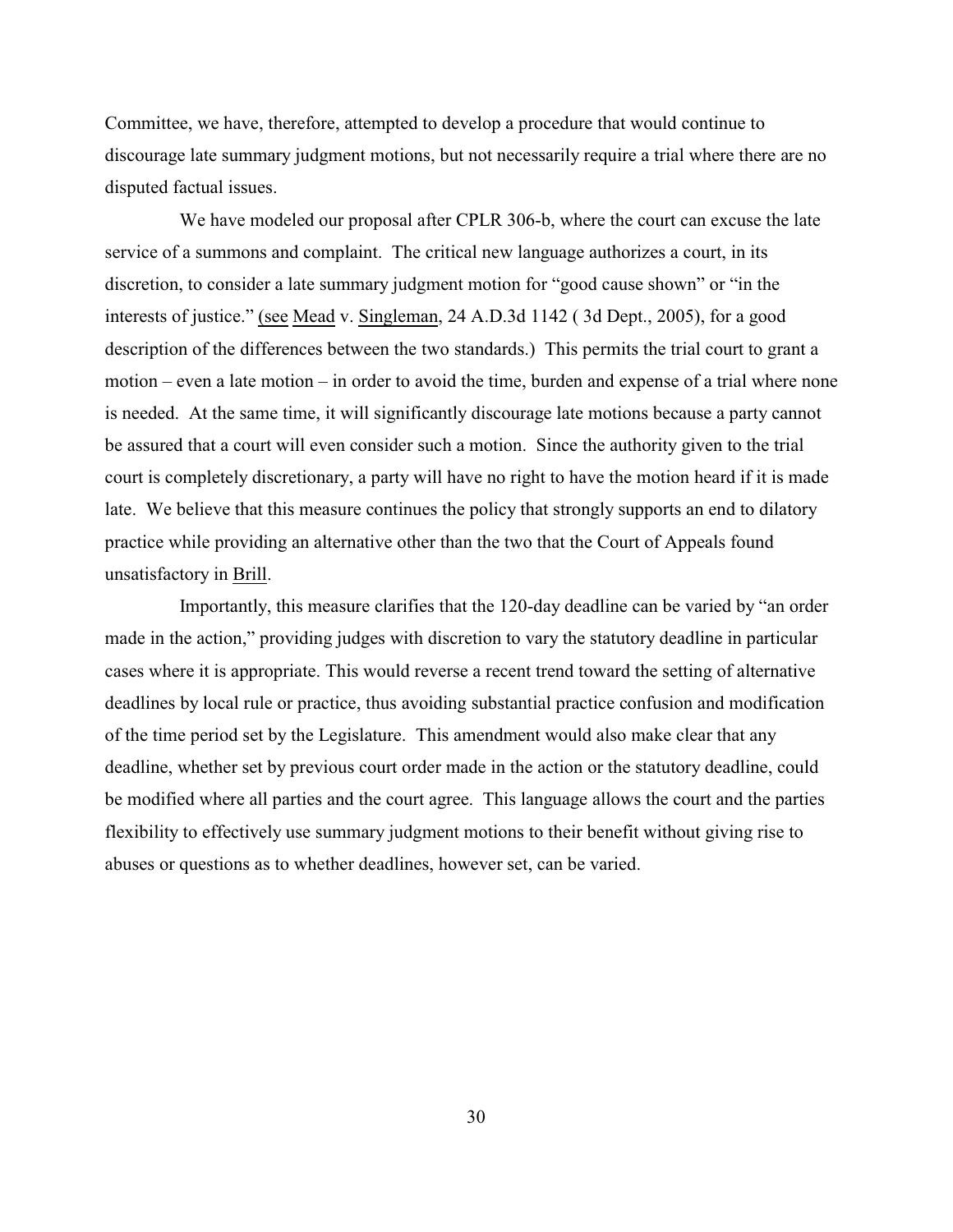AN ACT to amend the civil practice law and rules, in relation to the time for the making of motion to dismiss for failure to state a cause of action and motion for summary judgment

 The People of the State of New York, represented in Senate and Assembly, do enact as follows:

 Section 1. Subdivision (e) of rule 3211 of the civil practice law and rules, as amended by chapter 616 of the laws of 2005, is amended to read as follows:

 (e) Number, time and waiver of objections; motion to [plead over] replead or amend. At any time before service of the responsive pleading is required, a party may move on one or more of the grounds set forth in subdivision (a), and no more than one such motion shall be permitted. Any objection or defense based upon a ground set forth in paragraphs one, three, four, five and six of subdivision (a) is waived unless raised either by such motion or in the responsive pleading. A motion based upon a ground specified in paragraph two[, seven] or ten of subdivision (a) may be made at any subsequent time or in a later pleading, if one is permitted[; an]. A motion based upon a ground specified in paragraph seven of subdivision (a) may be made in a later pleading, if one is permitted, or by a date set by the court by an order made in the action, or, if no such date is set, no later than one hundred twenty days after the filing of the note of issue; provided, however, that the deadline for making such motion may be extended by the court, upon good cause shown, in the interest of justice or with the consent of all of the parties. Unless the court orders otherwise, the granting of a motion under paragraph seven of subdivision (a) shall not bar a motion to replead or amend. An objection that the summons and complaint, summons with notice, or notice of petition and petition was not properly served is waived if, having raised such an objection in a pleading, the objecting party does not move for judgment on that ground within sixty days after serving the pleading, unless the court extends the time upon the ground of undue hardship. The foregoing sentence shall not apply in any proceeding under subdivision one or two of section seven hundred eleven of the real property actions and proceedings law. The papers in opposition to a motion based on improper service shall contain a copy of the proof of service, whether or not previously filed. An objection based upon a ground specified in paragraph eight or nine of subdivision (a) is waived if a party moves on any of the grounds set forth in subdivision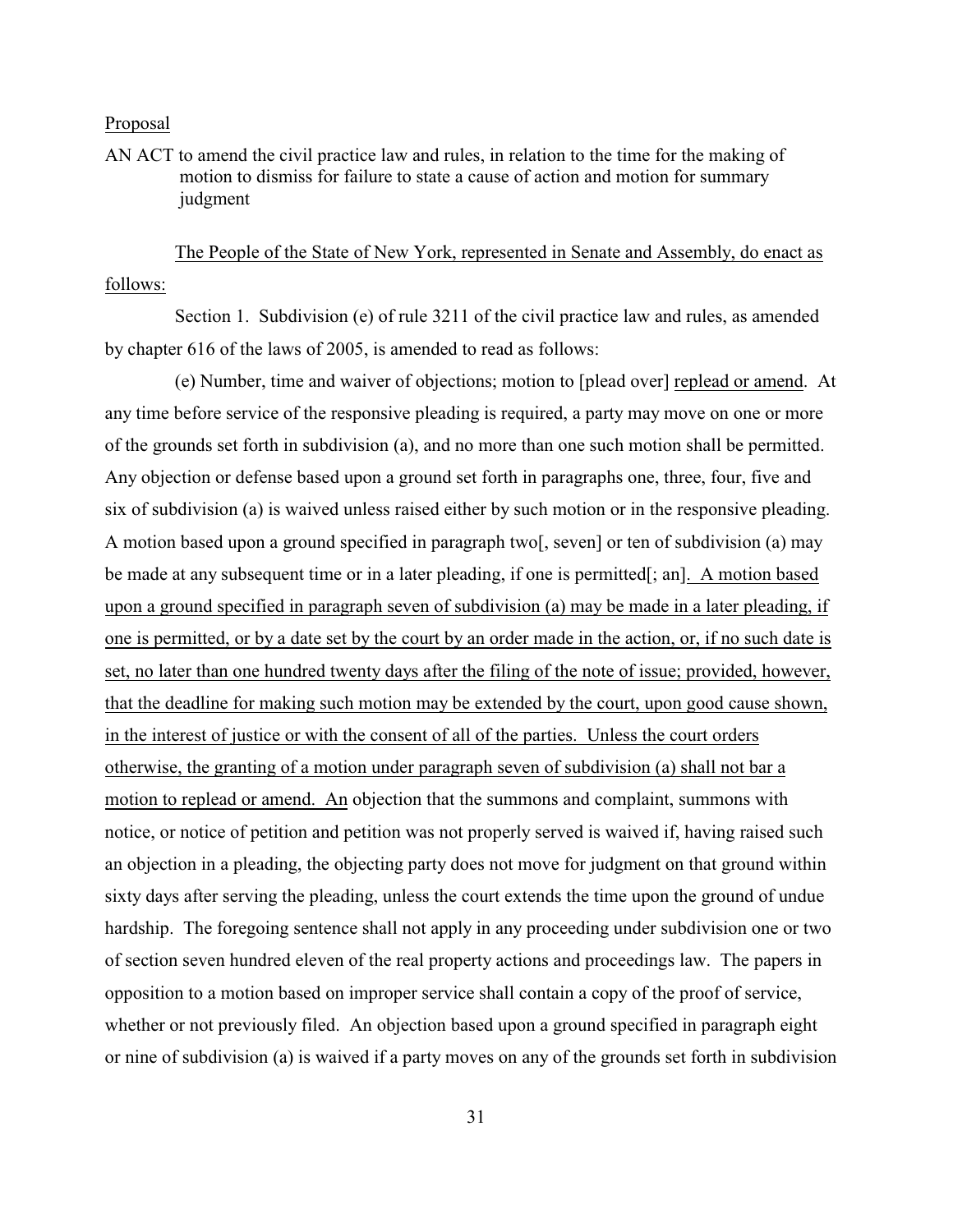(a) without raising such objection or if, having made no objection under subdivision (a), he or she does not raise such objection in the responsive pleading.

 §2. Subdivision (a) of rule 3212 of the civil practice law and rules, as amended by chapter 492 of the laws of 1996, is amended to read as follows:

 (a) Time; kind of action. Any party may move for summary judgment in any action, after issue has been joined; provided however, that the court may set a date by an order made in the action after which no such motion may be made, such date being no earlier than thirty days after the filing of the note of issue. If no such date is set by the court by an order made in the action, such motion shall be made no later than one hundred twenty days after the filing of the note of issue[, except with leave of court on]. The deadline for making such motion set by order of the court or pursuant to this subdivision may be extended by the court upon good cause shown, in the interest of justice or with the consent of all of the parties.

 §3. This act shall take effect immediately and apply to all actions pending on or after such effective date.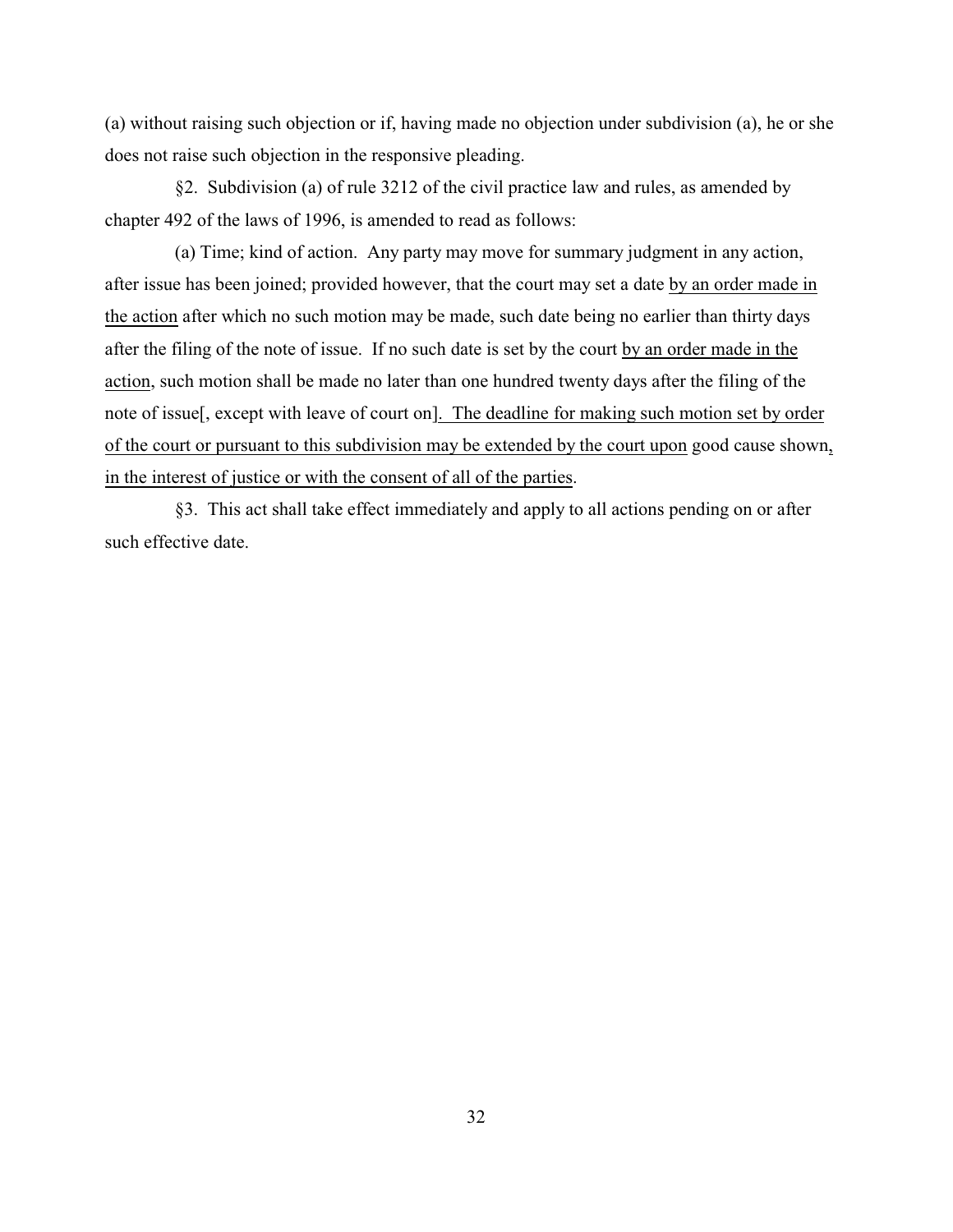## **IV. Previously Endorsed Measures**

## 1. Adopting the Uniform Interstate Depositions and Discovery Act of 2007, to Authorize Disclosure in New York State in an Action Pending in Another Jurisdiction ((CPLR 3119) (new) and CPLR 3102(e))

In 2008 the Committee recommended amending the CPLR to adopt the Uniform Interstate Depositions and Discovery Act ("Act") as promulgated by the National Conference of Commissioners of Uniform State Laws in 2007. The Act sets forth an efficient and inexpensive procedure for litigants to depose out-of-state individuals and for the production of discoverable materials that may be located outside the trial state. In 2009, the Committee again endorses adoption of the Act. Further, the Committee has amended its proposal for adoption of the Act in New York by 1) adding a paragraph (b)(4) to CPLR 3119 to ensure that the law is clear regarding the ability of an attorney, licensed to practice in this State and retained by a party to an out-ofstate-proceeding, to issue a subpoena under this Act, and 2) adding a reference to CPLR Article 23 in proposed new section 3119(b)(2) and a reference to CPLR Article 31 in proposed new section 3119(d) to make it explicit that these articles apply to the Act as implemented in New York.

Under the Act, litigants can submit to the county clerk of the county, located in the state where discoverable materials or individuals are sought, a subpoena issued under the authority of a court in the trial state. Once the clerk in the discovery state receives the out-of-state subpoena, the clerk will issue a subpoena for service upon the person or entity to which the original subpoena is directed. The terms of the subpoena issued in the discovery state must incorporate the same terms as the original subpoena and contain the contact information for all counsel of record and any party not represented by counsel. The Act requires minimal judicial oversight since there is no need to present the matter to a judge in the discovery state before a subpoena is issued. The procedure set forth is inexpensive because it eliminates the need for obtaining a commission or local counsel in the discovery state, letters rogatory or the filing of a miscellaneous action during the discovery phase of litigation.

Discovery authorized by the subpoena must comply with the rules of the state in which it occurs. Furthermore, motions to quash, enforce, or modify a subpoena issued pursuant to the Act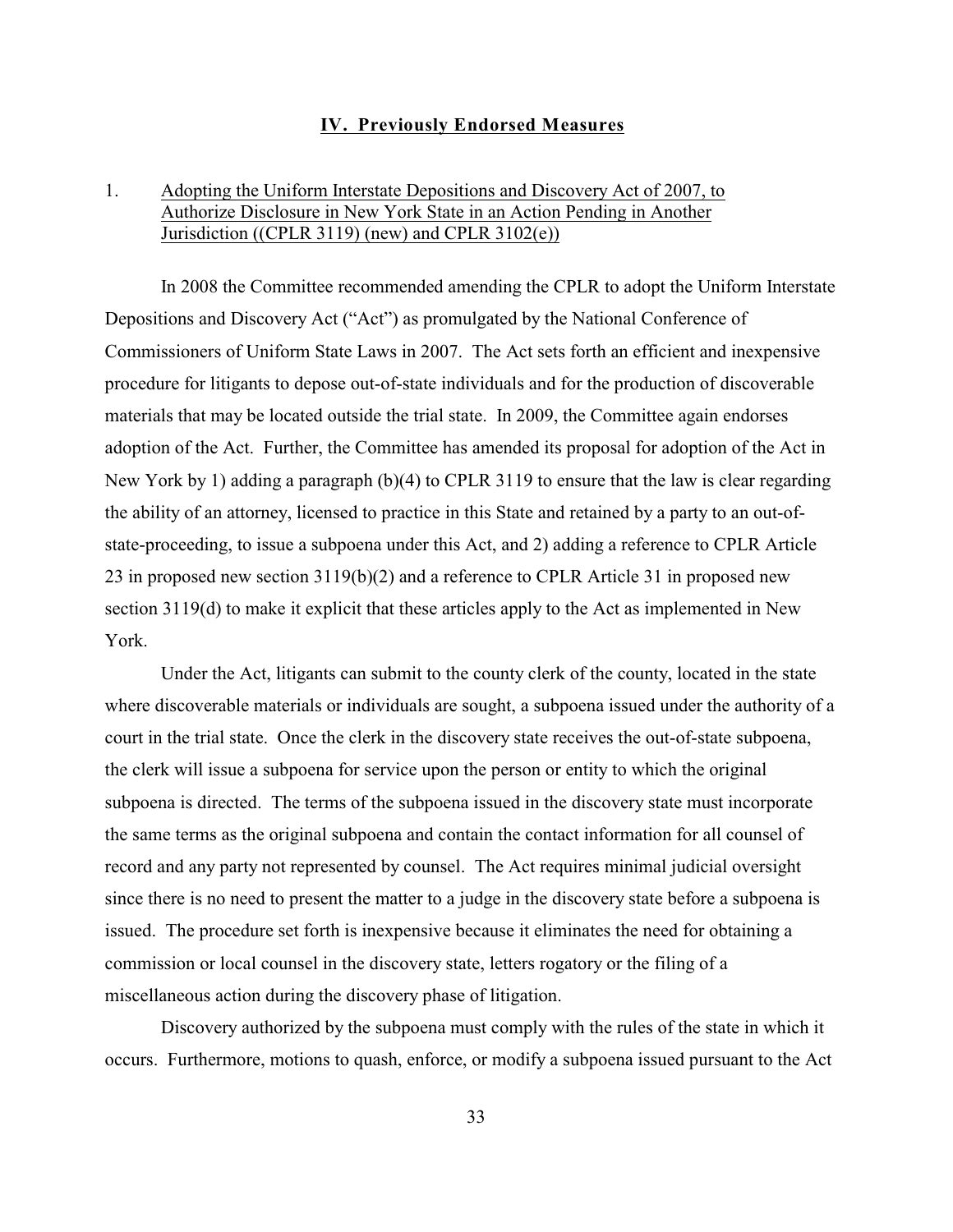shall be brought in and governed by the rules in the discovery state. The county clerk in the discovery state acts in a purely ministerial role, but in a manner that is sufficient to invoke jurisdiction of the discovery state over the deponent. The Act recognizes that the discovery state has a significant interest in protecting its residents who become non-party witnesses in an action pending in another jurisdiction from unreasonable or burdensome discovery requests.

In particular, this proposal amends the CPLR to add a new section 3119, and appropriately references sections of the CPLR where particularly applicable. Notably, under subdivision (a), the term "subpoena" includes a subpoena duces tecum, and does not include a subpoena for the inspection of a person. The Committee recognizes that medical examinations in a personal injury case, for example, are separately controlled by existing discovery rules. Since the plaintiff is already subject to the jurisdiction of the trial state, a subpoena for his or her examination should never be necessary. Further, the term "court of record" is intended to exclude non-court of record proceedings to avoid expansion to arbitration proceedings. Also, the term "submit" to a county clerk is intended to include delivering to or filing. Submitting a subpoena to the clerk in the discovery state, so that a subpoena is then issued in the name of the discovery state, is the necessary act that invokes the jurisdiction of the discovery state, which in turn makes the newly issued subpoena both enforceable and challengeable in the discovery state.

This measure will not change or repeal the law in those states that still *require* a commission or letters rogatory to take a deposition in a foreign jurisdiction (in contrast with CPLR 3108). The Act does, however, repeal the law in those discovery states that still require a commission or letter rogatory from a trial state before a deposition can be taken in those states. Finally, this measure modifies existing section 3102(e), which currently governs compelling a witness found in New York to give testimony for use in a foreign jurisdiction, since the Act supersedes that section with respect to actions pending in another state, the District of Columbia, Puerto Rico, the U. S. Virgin Islands and certain territory subject to United States jurisdiction.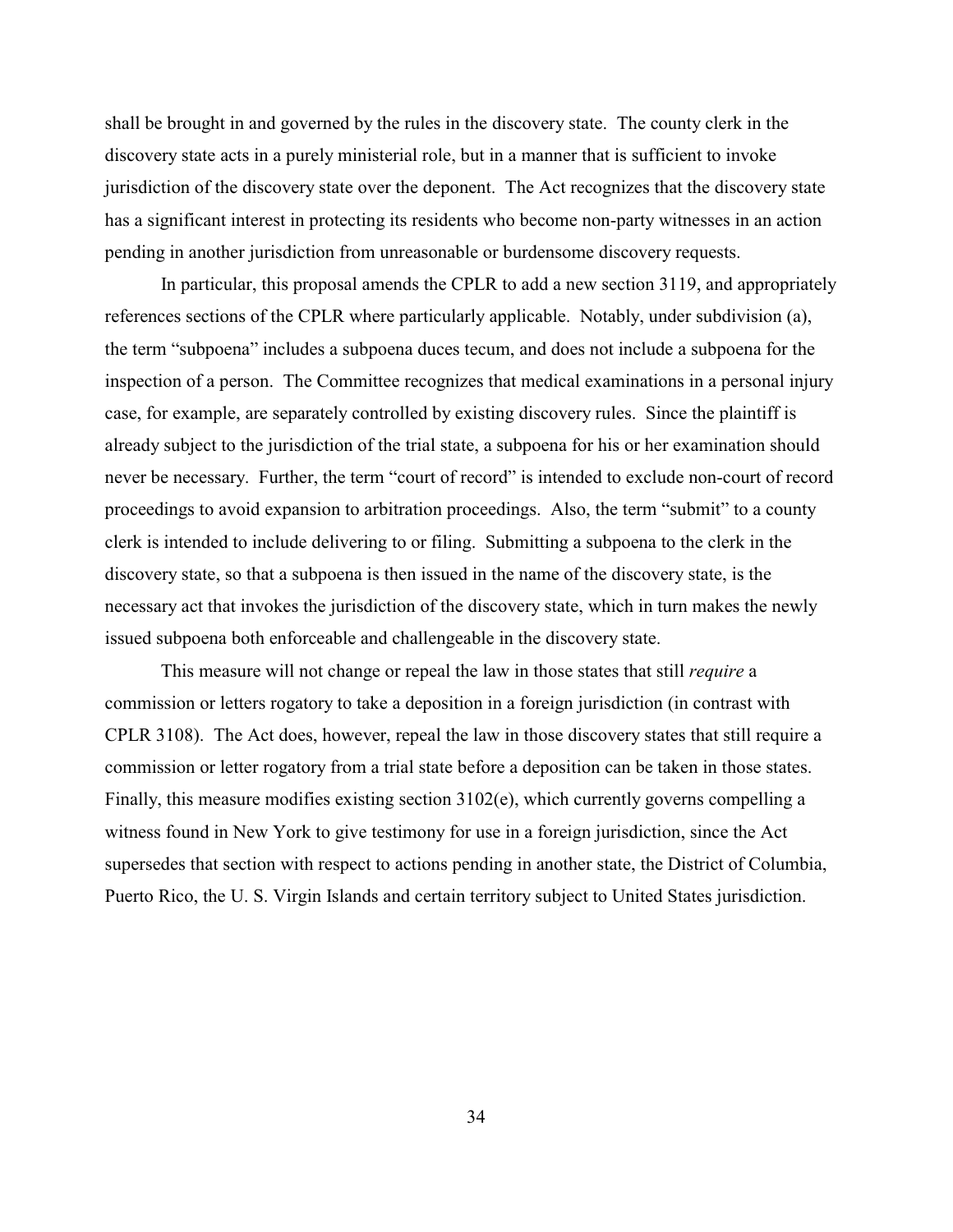AN ACT to amend the civil practice law and rules, in relation to disclosure in New York state in an action pending in another jurisdiction

The People of the State of New York, represented in Senate and Assembly, do enact as follows:

Section 1. The civil practice law and rules is amended by adding a new section 3119 to read as follows:

§3119. Uniform interstate depositions and discovery act. This section may be cited as the uniform interstate depositions and discovery act.

(a) Definitions. In this section:

(1) "Out-of-state subpoena" means a subpoena issued under authority of a court of record of a state other than this state.

(2) "Person" means an individual, corporation, business trust, estate, trust, partnership, limited liability company, association, joint venture, public corporation, government, or governmental subdivision, agency or instrumentality, or any other legal or commercial entity.

 (3) "State" means a state of the United States, the District of Columbia, Puerto Rico, the United States Virgin Islands, or any territory or insular possession subject to the jurisdiction of the United States.

(4) "Subpoena" means a document, however denominated, issued under authority of a court of record requiring a person to:

I. attend and give testimony at a deposition;

ii. produce and permit inspection and copying of designated books, documents, records, electronically stored information, or tangible things in the possession, custody or control of the person; or

iii. permit inspection of premises under the control of the person.

(b) Issuance of subpoena.

(1) To request issuance of a subpoena under this section, a party must submit an out-ofstate subpoena to the county clerk in the county in which discovery is sought to be conducted in this state. A request for the issuance of a subpoena under this act does not constitute an appearance in the courts of this state.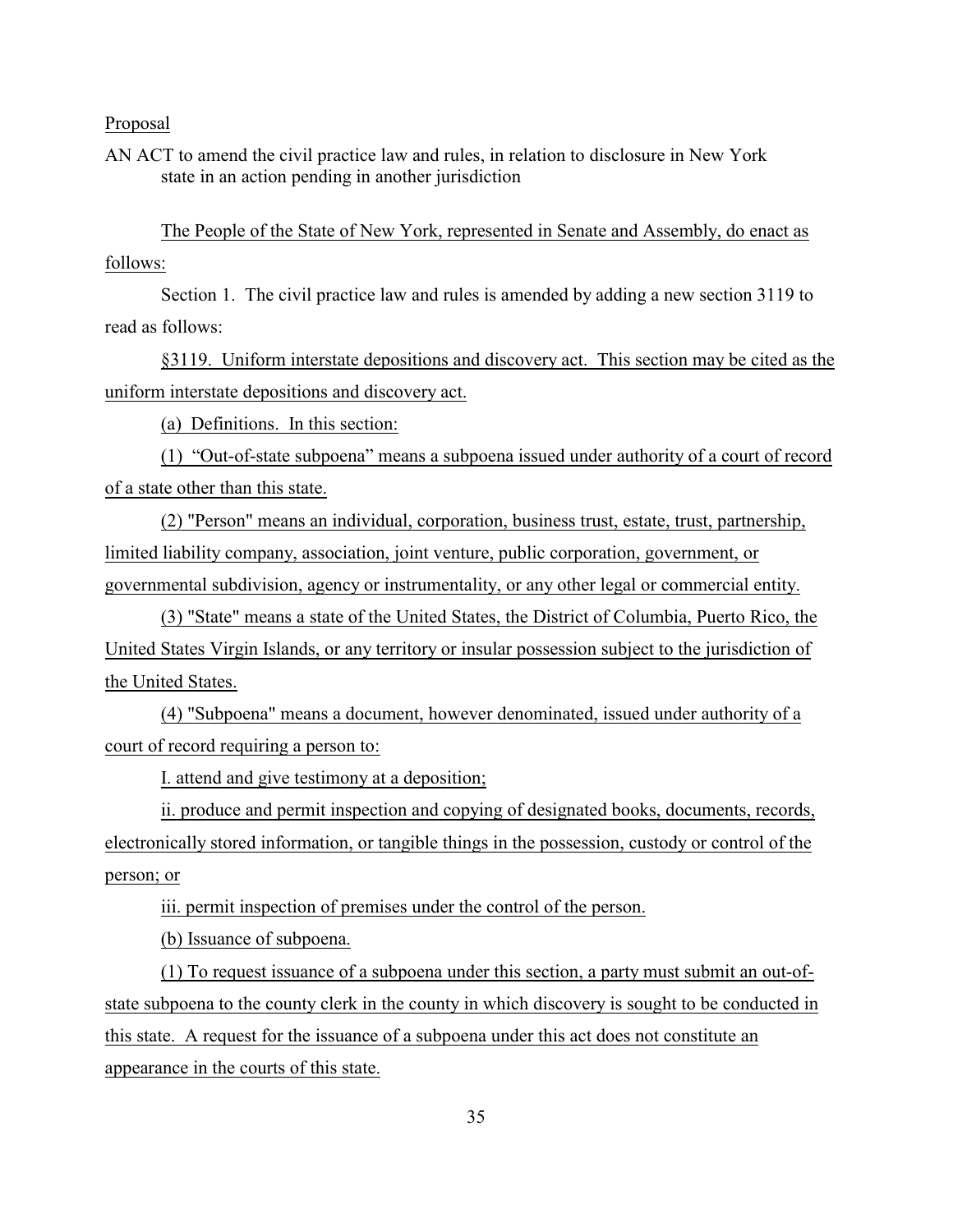(2) When a party submits an out-of-state subpoena to the county clerk, the clerk, in accordance with that court's procedure and subject to the provisions of article 23 of this chapter, shall promptly issue a subpoena for service upon the person to which the out-of-state subpoena is directed.

(3) A subpoena under paragraph two of this subdivision must:

I. incorporate the terms used in the out-of-state subpoena; and

ii. contain or be accompanied by the names, addresses and telephone numbers of all counsel of record in the proceeding to which the subpoena relates and of any party not represented by counsel.

(4) Notwithstanding paragraph (1) of this subdivision, if a party to an out-of-stateproceeding retains an attorney licensed to practice in this state, and that attorney receives the original or a true copy of an out-of-state subpoena, the attorney may issue a subpoena under this section.

(c) Service of subpoena. A subpoena issued under this section must be served in compliance with sections 2302 and 2303 of this chapter.

(d) Deposition, production and inspection. Sections 2303, 2305, 2306, 2307 and 2308 and article 31 of this chapter apply to subpoenas issued under subdivision (b) of this section.

(e) Application to court. An application to the court for a protective order or to enforce, quash, or modify a subpoena issued under this section must comply with the rules or statutes of this state and be submitted to the court in the county in which discovery is to be conducted.

(f) Uniformity of application and construction. In applying and construing this uniform act, consideration must be given to the need to promote uniformity of the law with respect to its subject matter among states that enact it.

§2. Subdivision (e) of section 3102 of the civil practice law and rules is amended to read as follows:

(e) Action pending in another jurisdiction. [When] Except as provided in section 3119, when under any mandate, writ or commission issued out of any court of record in any other state, territory, district or foreign jurisdiction, or whenever upon notice or agreement, it is required to take the testimony of a witness in the state, he or she may be compelled to appear and testify in the same manner and by the same process as may be employed for the purpose of taking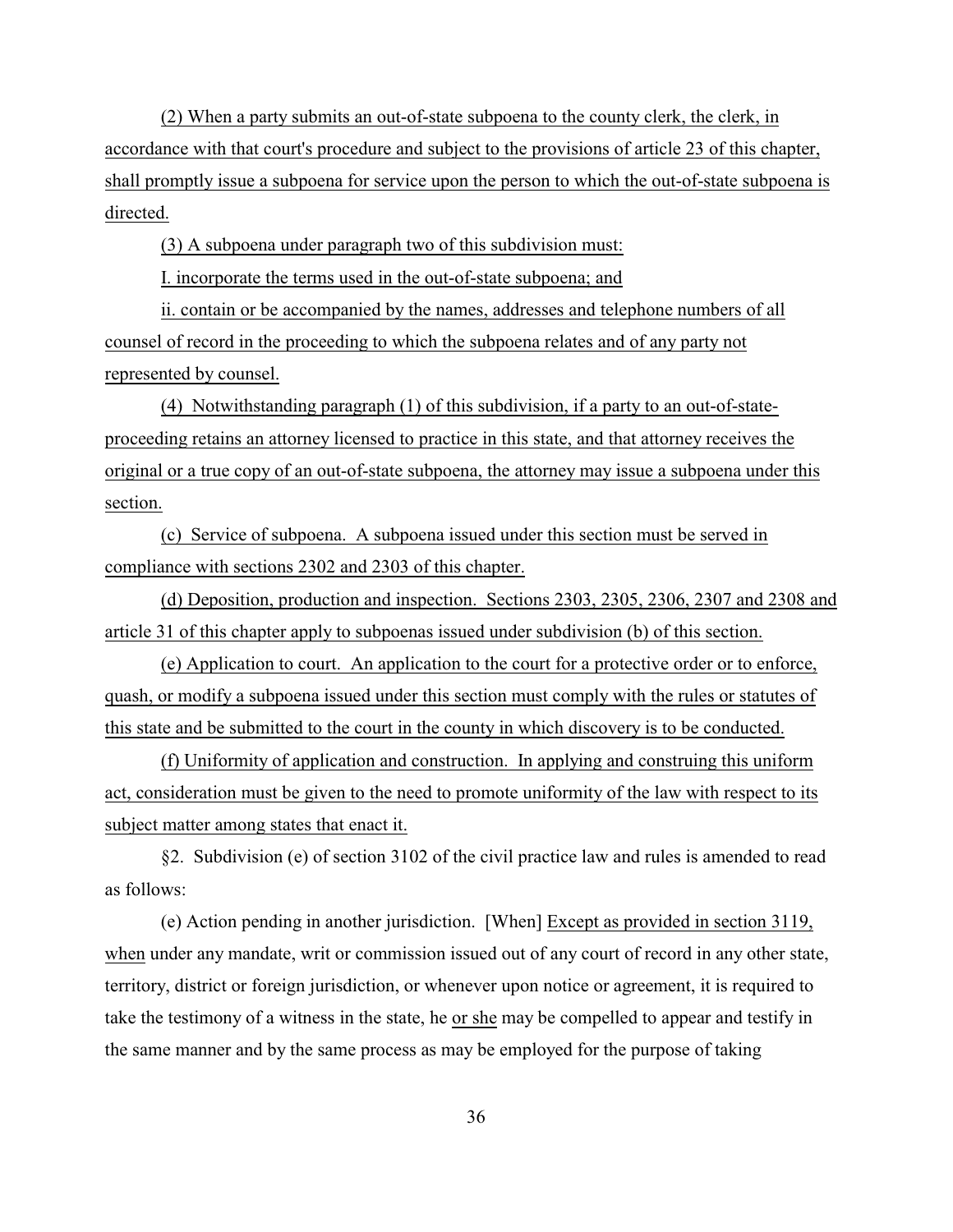testimony in actions pending in the state. The supreme court or a county court shall make any appropriate order in aid of taking such a deposition.

§3. This act shall take effect on the first of January next succeeding the date on which it shall have become a law and shall apply to requests for discovery in cases pending on or after such effective date.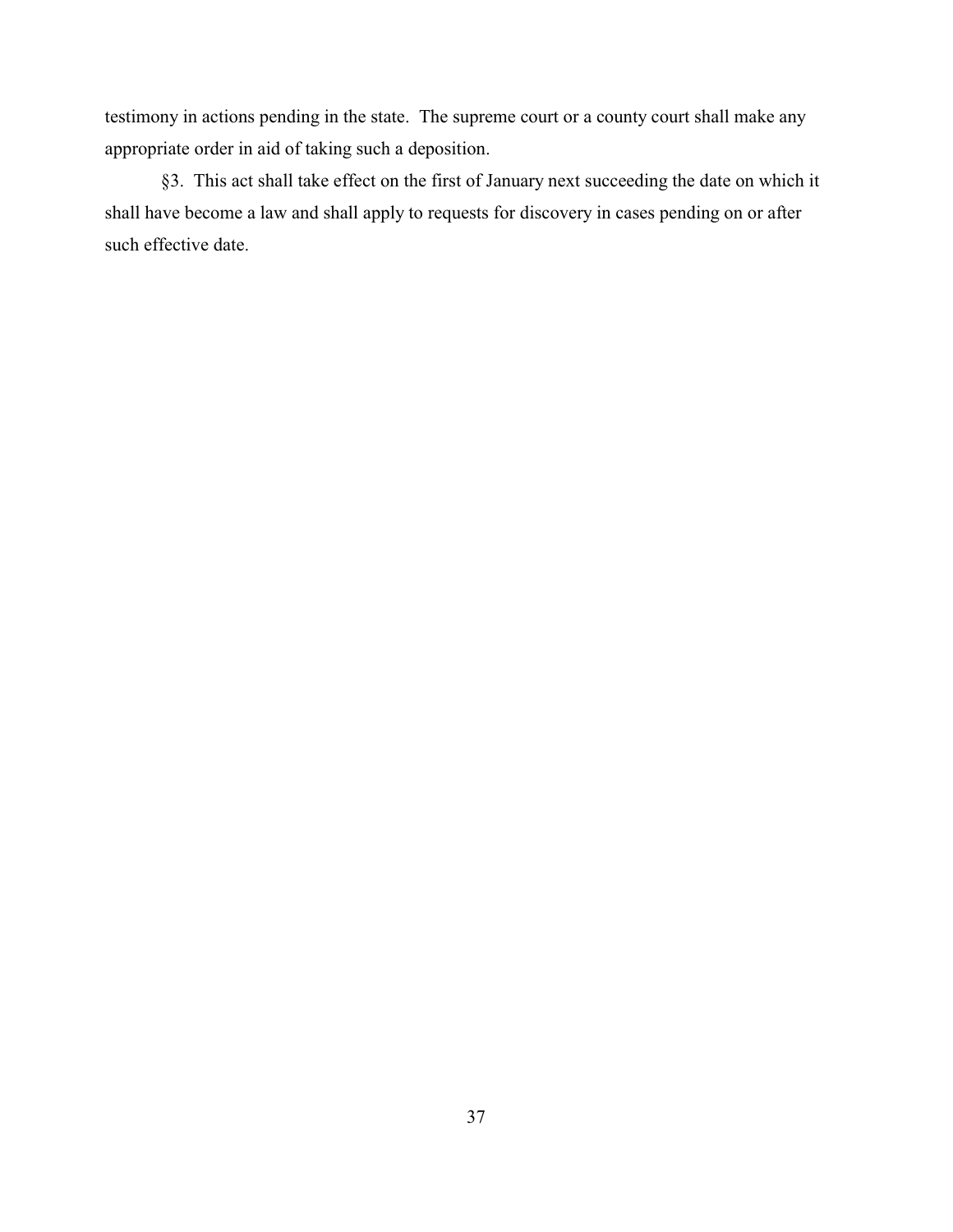2. Adopting the Uniform Mediation Act of 2001 (as amended in 2003), to Address Confidentiality and Privileges in Mediation Proceedings in New York State (CPLR Article 74 (new))

The Committee recommends amending the CPLR to adopt the Uniform Mediation Act ("UMA") as promulgated by the National Conference of Commissioners of Uniform State Laws in collaboration with the American Bar Association's Section on Dispute Resolution in 2001 and amended in 2003. The UMA provides rules on the issues of confidentiality and privileges in mediation. It establishes an evidentiary privilege for mediators and participants in mediation that applies in later legal proceedings. The UMA also provides a confidentiality obligation for mediators. Currently, there are over 2,500 separate statutes nationwide that affect mediation in some manner, resulting in troublesome complexity in the law for mediating parties, particularly in a multi-state or commercial context.

The Committee is in full agreement with the prime concern of the UMA: keeping mediation communications confidential. New York has no statewide rule applicable to the confidentiality of submissions and statements made during mediation proceedings. See, NYP Holdings, Inc., v. McClier Corp., 2007 WL 519272 (Sup. Ct., N. Y. Co.,Jan. 10, 2007) (citing ADR Program, Comm Div, Sup. Ct., N. Y. Co., Rule 5); contrast, Hauzinger v. Hauzinger, 43 A. D. 3d 1289, 842 N. Y. S. 2d 646 (4th Dept. 2007), (aff'd., 10 N.Y.3d 923, 892 N.E.2d 849, 862 N.Y.S.2d 456 (2008).

Mediation is a process by which a third party facilitates communication and negotiation between parties to a dispute to assist them in reaching a voluntary agreement resolving that dispute. The central rule of the UMA is that a mediation communication is confidential, and, if privileged, is not subject to discovery or admission into evidence in a formal proceeding. In proceedings following a mediation, a party may refuse to disclose, and prevent any other person from disclosing, a mediation communication. Mediators and non-party participants may refuse to disclose their own statements made during mediation, and may prevent others from disclosing them, as well. Waiver of these privileges must be in a record or made orally during a proceeding to be effective.

The privilege extends only to mediation communications, and not the underlying facts of the dispute. Evidence that is otherwise admissible or subject to discovery does not become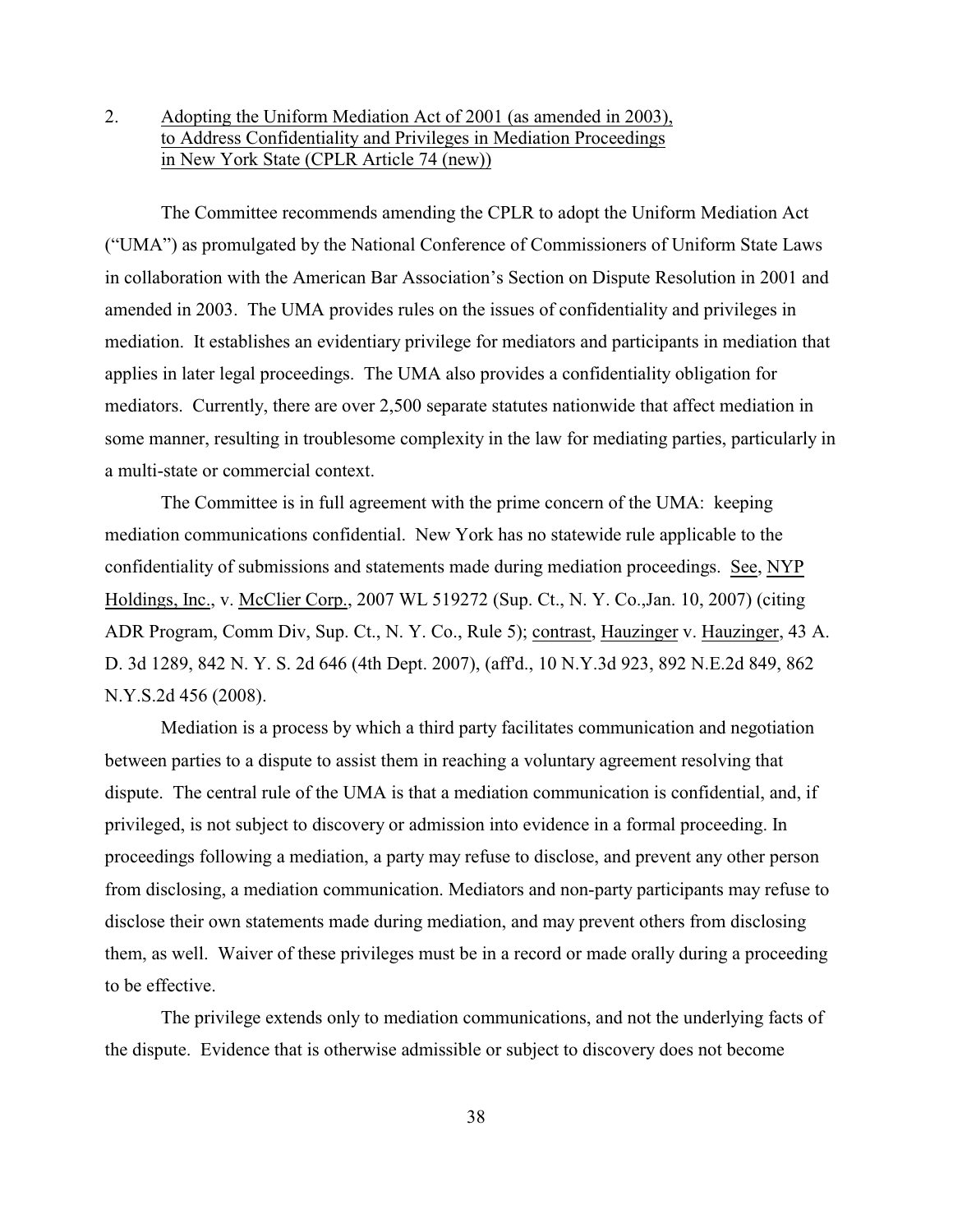inadmissible or protected from discovery by reason of its use in a mediation. A party that discloses a mediation communication and thereby prejudices another person in a proceeding is precluded from asserting the privilege to the extent necessary for the prejudiced person to respond. A person who intentionally uses a mediation to plan or attempt to commit a crime, or to conceal an ongoing crime, cannot assert the privilege. Also, there is no assertable privilege against disclosure of a communication made during a mediation session that is open to the public, that contains a threat to inflict bodily injury, that is sought or offered to prove or disprove abuse, neglect, abandonment, or exploitation in a proceeding where a child or adult protective agency is a party, that would prove or disprove a claim of professional misconduct filed against a mediator, or against a party, party representative, or non-party participant based on conduct during a mediation. If a court, administrative agency, or arbitration panel finds that the need for the information outweighs the interest in confidentiality in a felony proceeding, or a proceeding to prove a claim or defense to reform or avoid liability on a contract arising out of the mediation, there is no privilege.

The UMA allows parties to opt out of the confidentiality and privilege rules, thus ensuring party autonomy. The UM generally prohibits a mediator, other than a judicial officer, from submitting a report, assessment, evaluation, finding or other communication to a court agency, or other authority that may make a ruling on the dispute that is the subject of the mediation. The mediator may report the bare facts that a mediation is ongoing or has concluded, who participated, and mediation communications evidencing abuse, neglect, or abandonment, or, other non-privileged mediation matters.

The UMA does not prescribe qualifications or other professional standards for mediators. It requires a mediator to disclose conflicts of interest before accepting a mediation or as soon as practicable after discovery of the conflict. His or her qualifications as a mediator must be disclosed to any requesting party to the dispute.

The Committee recognizes the efforts of the New York State Bar Association in promoting adoption of the Uniform Mediation Act. It is pleased to join with it in its efforts to further the goal of fostering prompt, economical, and amicable resolution of disputes, and provide a certainty in the law of mediation confidentiality in New York.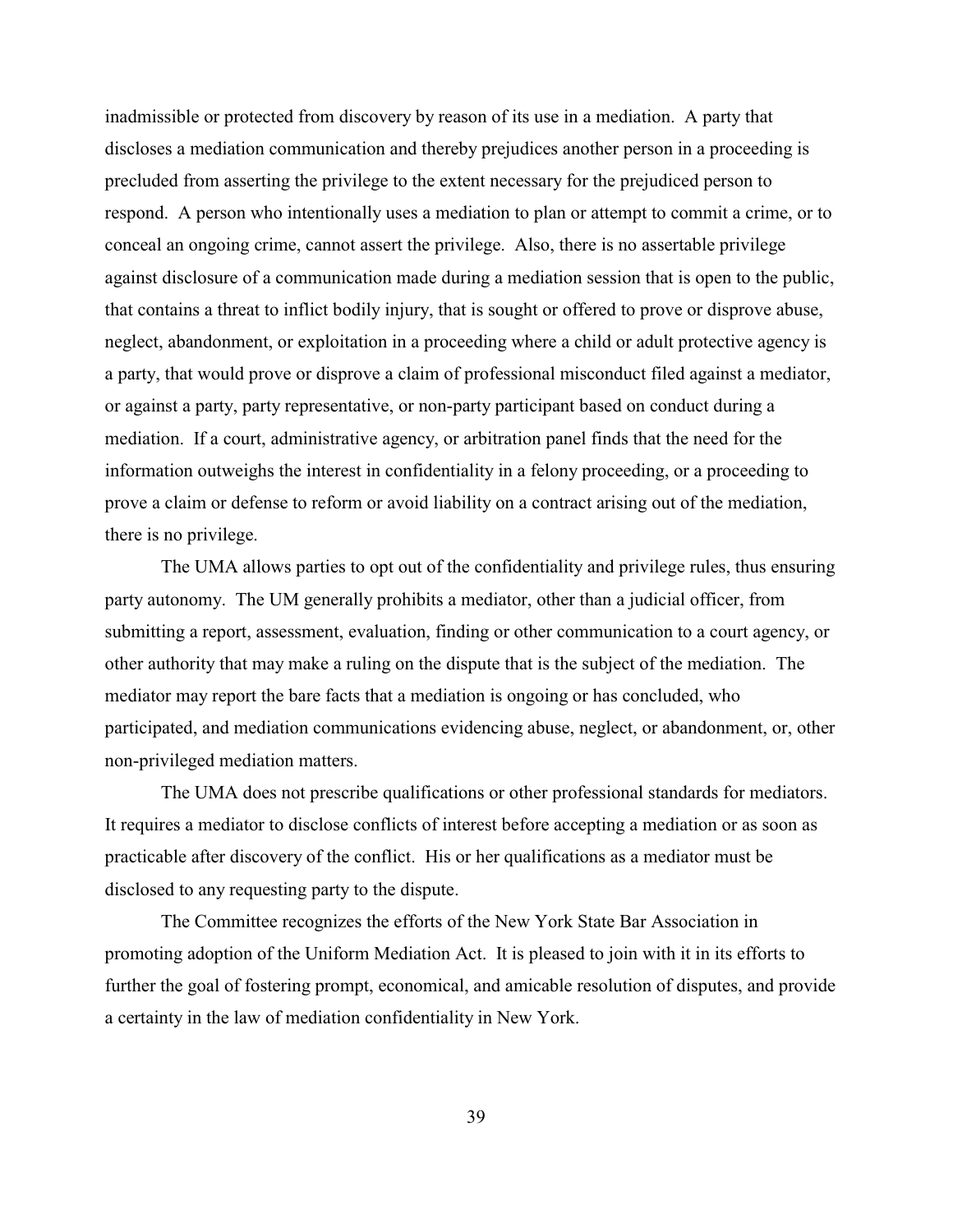AN ACT to amend the civil practice law and rules, in relation to establishing the uniform mediation act

The People of the State of New York, represented in Senate and Assembly, do enact as follows:

Section 1. Short title. This act shall be known and may be cited as the "Uniform Mediation Act."

 § 2. The civil practice law and rules is amended by adding a new article 74 to read as follows:

### ARTICLE 74

### UNIFORM MEDIATION ACT

Section 7401. Definitions.

7402. Scope.

7403. Privilege against disclosure; admissibility; discovery.

7404. Waiver and preclusion of privilege.

7405. Exceptions to privilege.

7406. Prohibited mediator reports.

7407. Confidentiality.

7408. Mediator's disclosure of conflicts of interest; background.

7409. Participation in mediation.

7410. Relation to electronic signatures in global and national commerce.

7411. Uniformity of application and construction.

§ 7401. Definitions. As used in this article the following terms shall have the following meanings:

(a) "Mediation" means a process in which a mediator facilitates communication and negotiation between parties to assist them in reaching a voluntary agreement regarding their dispute.

(b) "Mediation communication" means a statement, whether oral or in a record or verbal or nonverbal, that occurs during a mediation or is made for purposes of considering, conducting, participating in, initiating, continuing, or reconvening a mediation or retaining a mediator.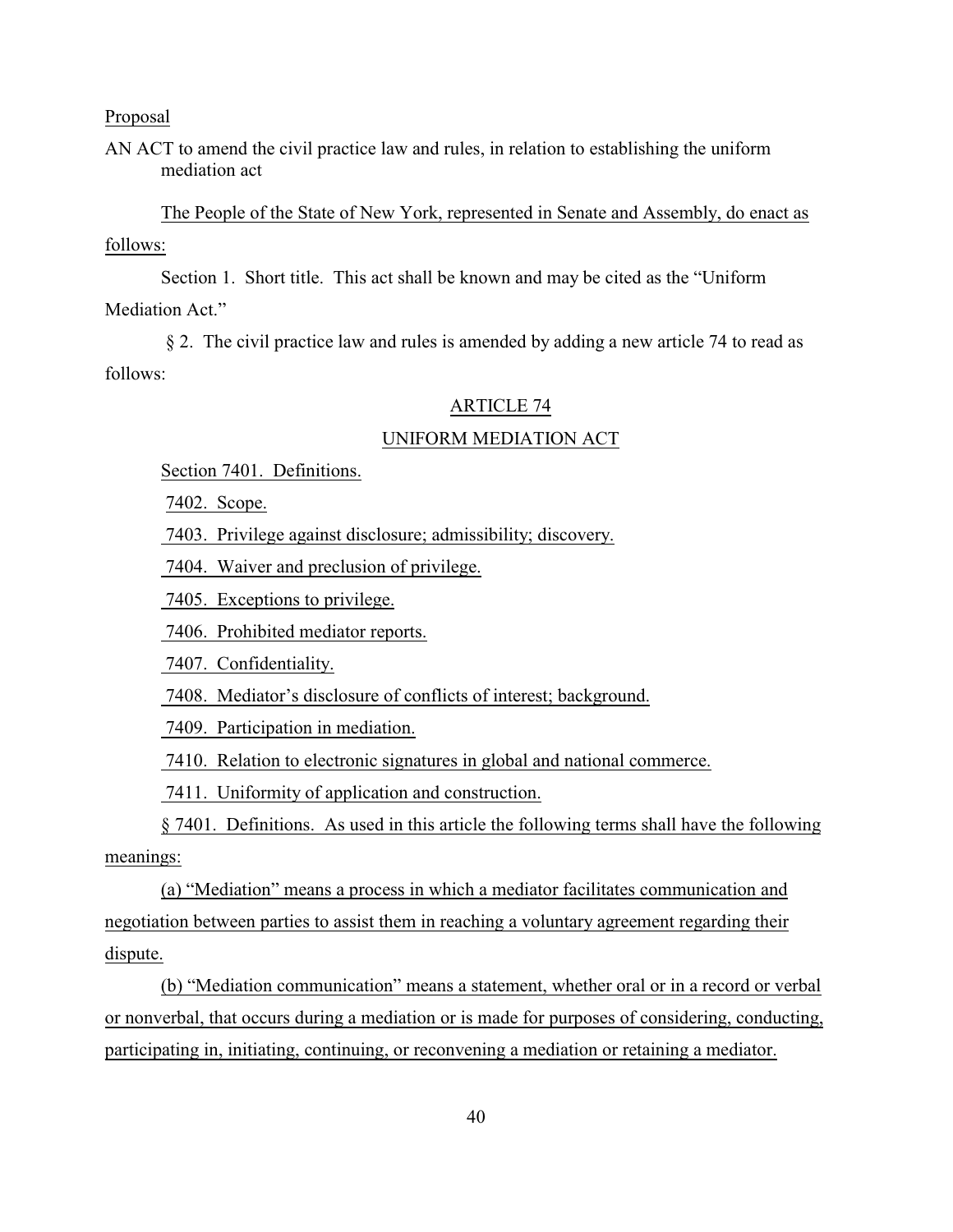(c) "Mediator" means an individual who conducts a mediation.

(d) "Mediation Party" means a person who participates in a mediation and whose agreement is necessary to resolve the dispute.

(e) "Nonparty participant" means a person, other than a party or mediator, that participates in a mediation.

(f) "Person" means an individual, corporation, business trust, estate, trust, partnership, limited liability company, association, joint venture, government, governmental subdivision, agency or instrumentality, public corporation, or any other legal or commercial entity.

(g) "Proceeding" means:

(1) a judicial, administrative, arbitral, or other adjudicative process, including related prehearing and post-hearing motions, conferences and discovery; or

(2) a legislative hearing or similar process.

(h) "Record" means information that is inscribed on a tangible medium or that is stored in an electronic or other medium and is retrievable in perceivable form.

(i) "Sign" means:

(1) to execute or adopt a tangible symbol with the present intent to authenticate a record;

or

(2) to attach or logically associate an electronic symbol, sound or process to or with a record with the present intent to authenticate a record.

§ 7402. Scope. (a) Except as otherwise provided in subdivision (b) or (c) of this section, this article applies to a mediation in which:

(1) the mediation parties are required to mediate by statute or court or administrative agency rule or referred to mediation by a court, administrative agency, or arbitrator;

(2) the mediation parties and the mediator agree to mediate in a record that demonstrates an expectation that mediation communications will be privileged against disclosure; or

(3) the mediation parties use as a mediator an individual who holds himself or herself out as a mediator, or the mediation is provided by a person who holds himself or herself out as providing mediation.

(b) This article does not apply to a mediation: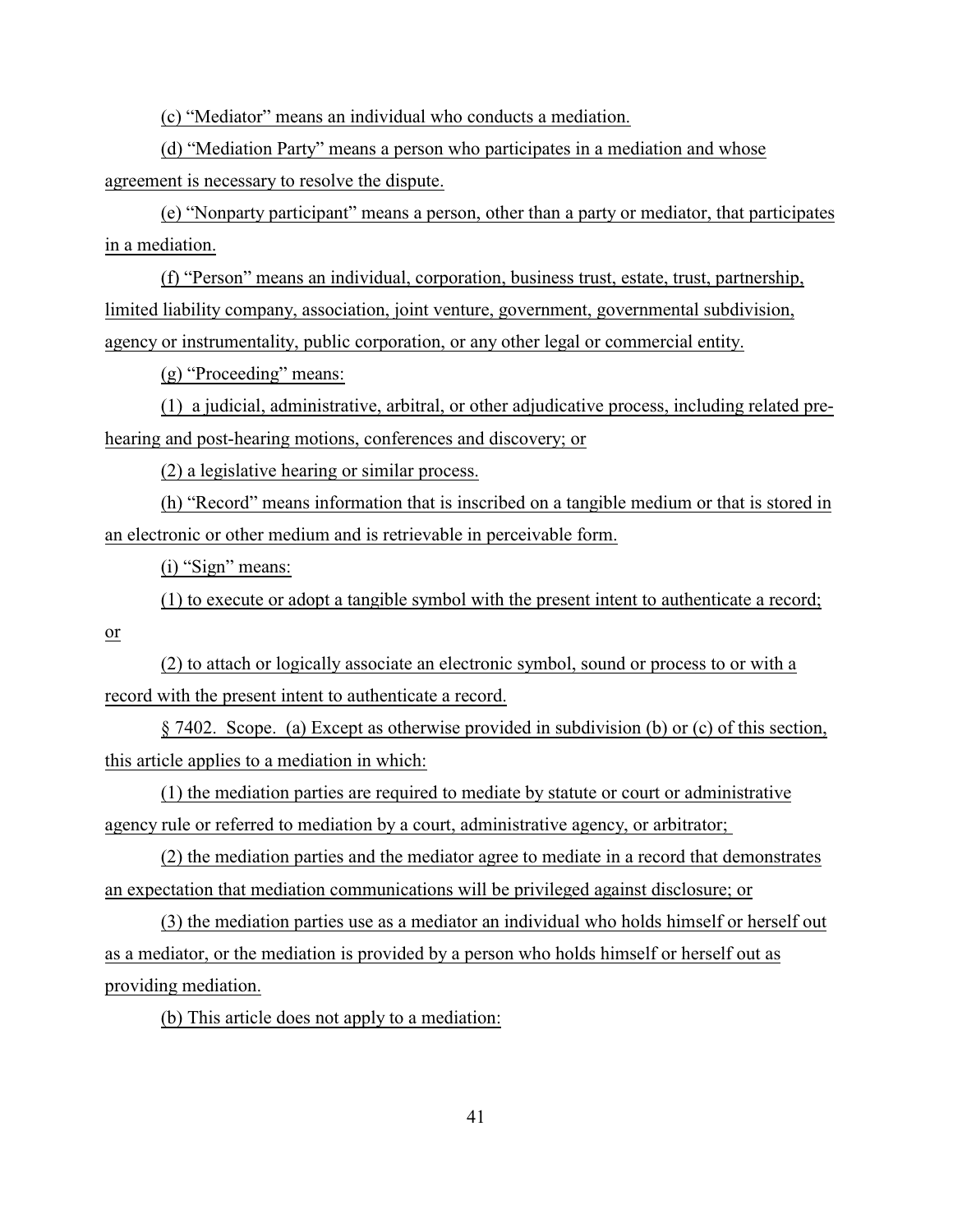(1) relating to the establishment, negotiation, administration, or termination of a collective bargaining relationship;

(2) relating to a dispute that is pending under or is part of the processes established by a collective bargaining agreement, except that this article shall apply to a mediation arising out of a dispute that has been filed with an administrative agency or court;

(3) conducted by a judge who might make a ruling on the case; or

(4) conducted under the auspices of:

(i) a primary or secondary school if all the parties are students; or

(ii) a correctional institution for youths if all the parties are residents of that institution.

(c) If the parties agree in advance in a signed record, or a record of a proceeding so reflects, that all or part of a mediation is not privileged, the privileges under sections 7403, 7404, and 7405 do not apply to the mediation or part agreed upon. However, section 7403 applies to a mediation communication made by a person who has not received actual notice of the agreement before the communication is made.

§ 7403. Privilege against disclosure; admissibility; discovery. (a) Except as otherwise provided in section 7405, a mediation communication is privileged as provided in subdivision (b) and is not subject to discovery or admissible in evidence in a proceeding unless waived or precluded as provided in section 7404.

(b) In a proceeding, the following privileges apply:

(1) A mediation party may refuse to disclose, and may prevent any other person from disclosing, a mediation communication.

(2) A mediator may refuse to disclose a mediation communication, and may prevent any other person from disclosing a mediation communication of the mediator.

(3) A nonparty participant may refuse to disclose, and may prevent any other person from disclosing, a mediation communication of the nonparty participant.

(c) Evidence or information that is otherwise admissible or subject to discovery does not become inadmissible or protected from discovery solely by reason of its disclosure or use in a mediation.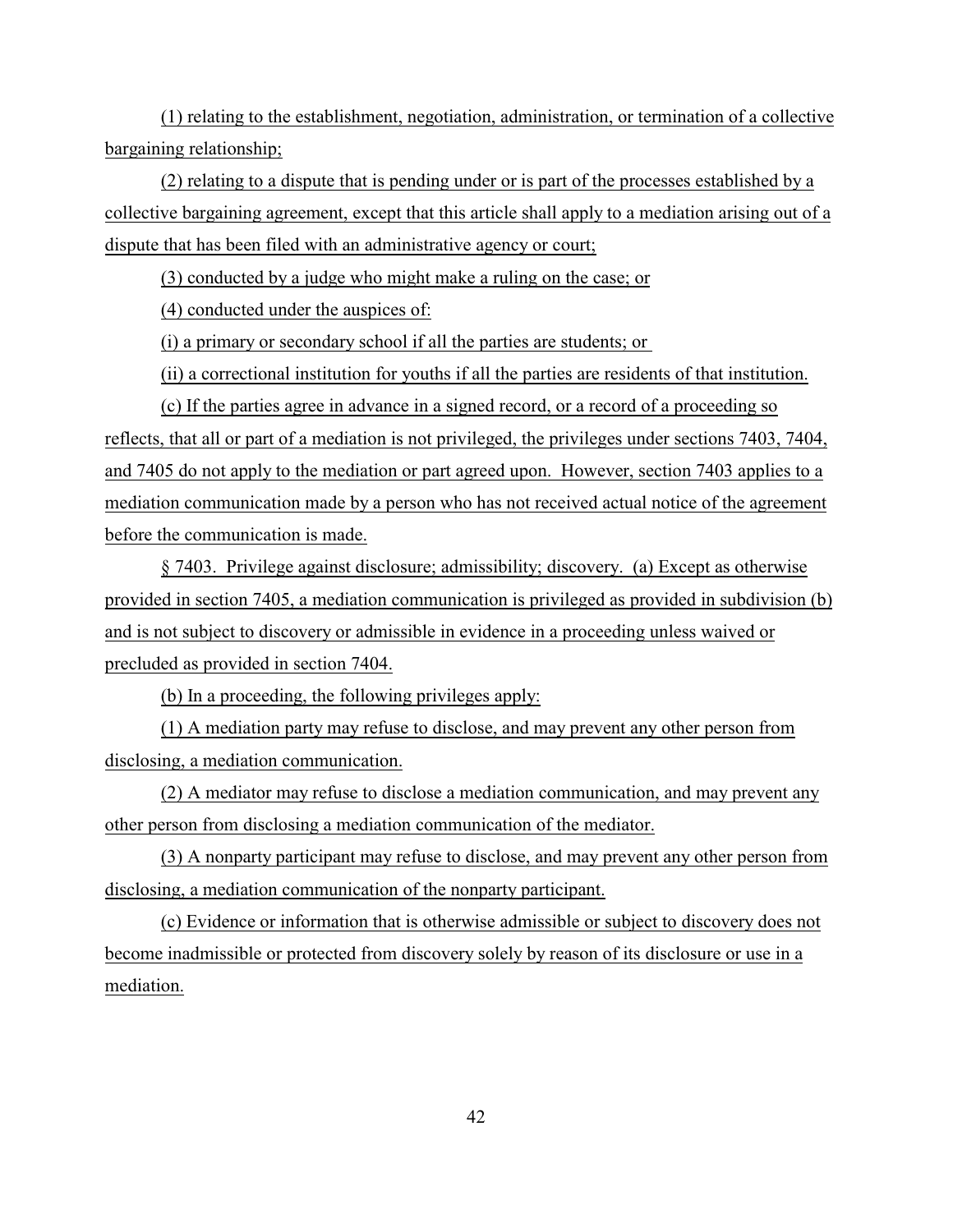§ 7404. Waiver and preclusion of privilege. (a) A privilege under section 7403 may be waived in a record or orally during a proceeding if it is expressly waived by all parties to the mediation; and:

(1) in the case of the privilege of a mediator, it is expressly waived by the mediator; and

(2) in the case of the privilege of a nonparty participant, it is expressly waived by the nonparty participant.

(b) A person who discloses or makes a representation about a mediation communication which prejudices another person in a proceeding is precluded from asserting a privilege under section 7403, but only to the extent necessary for the person prejudiced to respond to the representation or disclosure.

(c) A person that intentionally uses a mediation to plan, to attempt to commit, or to commit a crime, or to conceal an ongoing crime or ongoing criminal activity, is precluded from asserting a privilege under section 7403.

§ 7405. Exceptions to privilege. (a) There is no privilege under section 7403 for a mediation communication that is:

(1) in an agreement evidenced by a record signed by all parties to the agreement;

(2) available to the public under article six or seven of the public officers law, or made during a session of a mediation which is open, or is required by law to be open, to the public;

(3) a threat or statement of a plan to inflict bodily injury or commit a crime of violence;

(4) intentionally used to plan a crime, attempt to commit a crime, or to conceal an ongoing crime or ongoing criminal activity;

(5) later sought or offered to prove or disprove a claim or complaint of professional misconduct or malpractice filed against a mediator;

(6) except as otherwise provided in subdivision (c) of this section, later sought or offered to prove or disprove a claim or complaint of professional misconduct or malpractice filed against a mediation party, nonparty participant, or representative of a party based on conduct occurring during a mediation; or

(7) later sought or offered in a proceeding in which a child or adult protective services agency is a party to prove or disprove abuse, neglect, abandonment, or exploitation, unless the child or adult protective services agency participated in the mediation.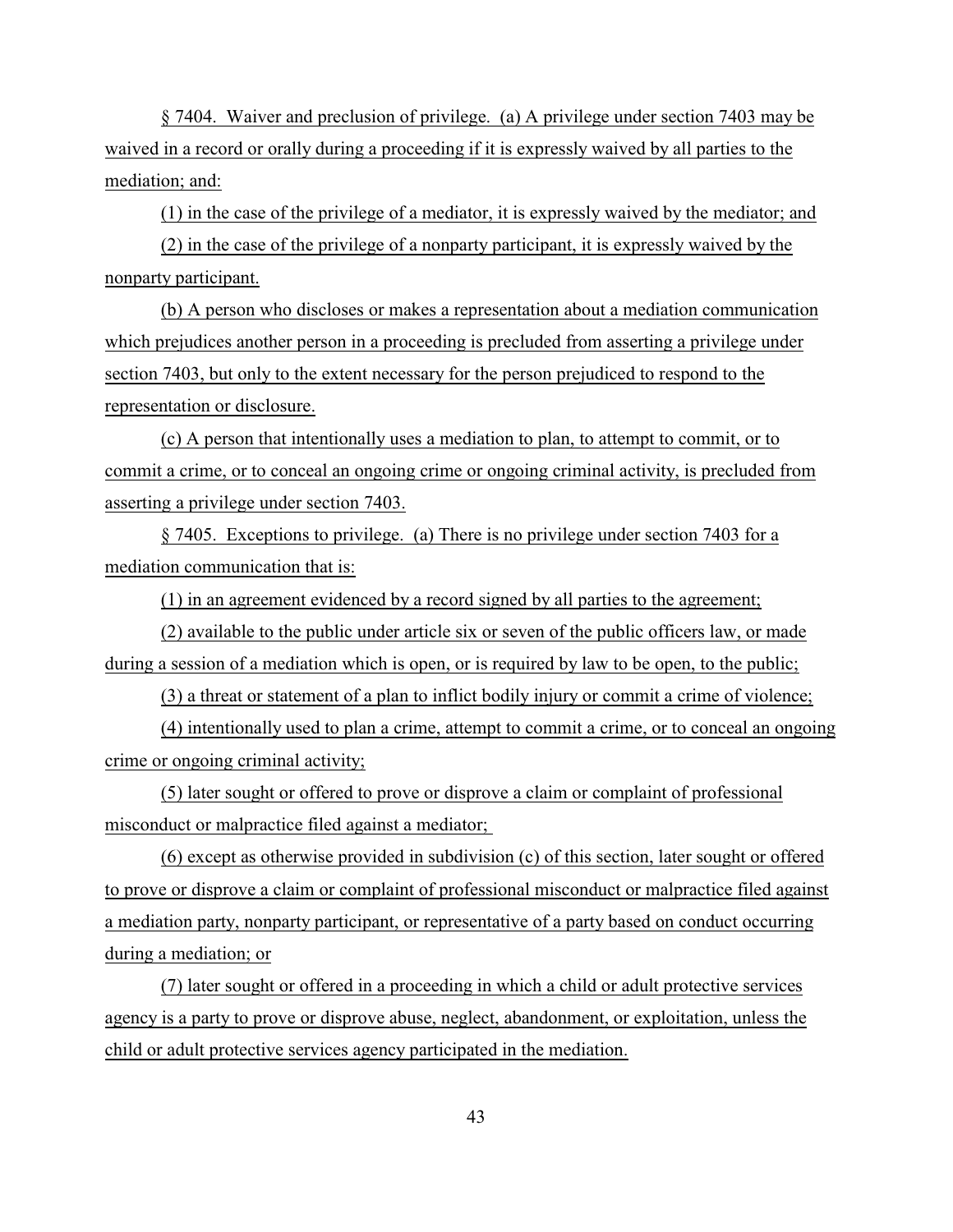(b) There is no privilege under section 7403 if a court, administrative agency, or arbitrator finds, after a hearing held in camera, that the party seeking discovery or the proponent of the evidence has shown that the evidence is not otherwise available, that there is a need for the evidence that substantially outweighs the interest in protecting confidentiality and that the mediation communication is sought or offered in:

(1) a court proceeding involving a felony; or

(2) except as otherwise provided in subdivision (c) of this section, a proceeding (i) to prove a claim to rescind or reform, or (ii) to establish a defense to avoid liability on, a contract arising out of the mediation.

(c) A mediator may not be compelled to provide evidence of a mediation communication referred to in paragraph six of subdivision (a) or paragraph two of subdivision (b) of this section.

(d) If a mediation communication is not privileged under subdivision (a) or (b) of this section, only that portion of the communication necessary for the application of the exception from nondisclosure may be admitted. Admission of evidence under subdivision (a) or (b) does not render the evidence, or any other mediation communication, discoverable or admissible for any other purpose.

§ 7406. Prohibited mediator reports. (a) Except as required in subdivision (b) of this section, a mediator may not make a report, assessment, evaluation, recommendation, finding, or other communication regarding a mediation to a court, administrative agency, or other authority that may make a ruling on the dispute that is the subject of the mediation.

(b) A mediator may disclose:

(1) whether the mediation occurred or has terminated, or whether a settlement was reached, and attendance;

(2) a mediation communication as permitted under section 7405; or

(3) a mediation communication evidencing abuse, neglect, abandonment, or exploitation of an individual to a public agency responsible for protecting individuals against such mistreatment.

(c) A communication made in violation of subdivision (a) of this section may not be considered by a court, administrative agency, or arbitrator.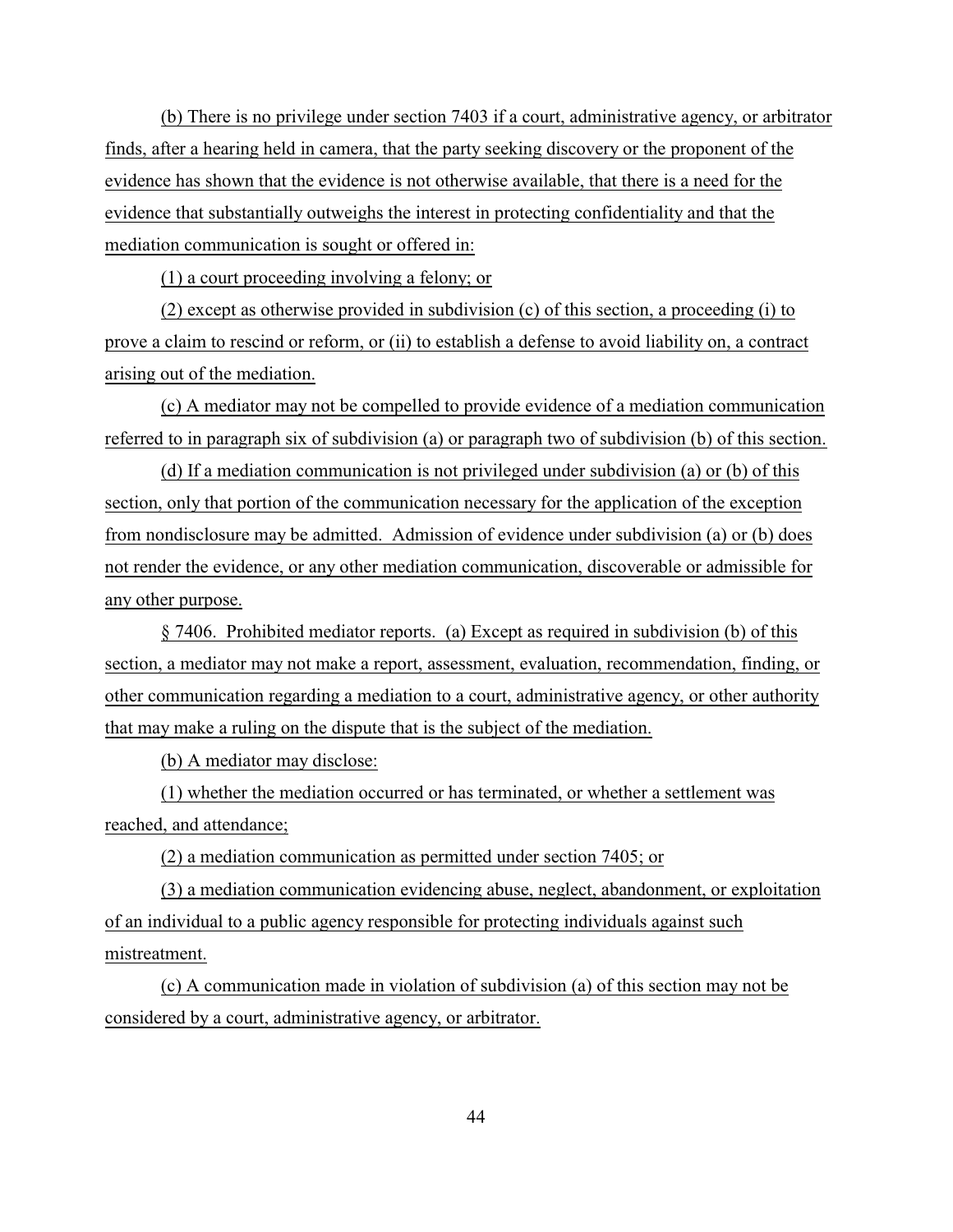§ 7407. Confidentiality. Unless subject to article six or seven of the public officers law, mediation communications are confidential to the greatest extent agreed to by the parties or provided by this article or other law or rule of this state.

§ 7408. Mediator's disclosure of conflicts of interest; background. (a) Before accepting a mediation, an individual who is requested to serve as a mediator shall:

(1) make an inquiry that is reasonable under the circumstances to determine whether there are any known facts that a reasonable individual would consider likely to affect the impartiality of the mediator, including a financial or personal interest in the outcome of the mediation and an existing or past relationship with a mediation party or foreseeable participant in the mediation; and

(2) disclose any such known fact to the mediation parties as soon as is practical before accepting a mediation.

(b) If a mediator learns any fact described in paragraph one of subdivision (a) of this section after accepting a mediation, the mediator shall disclose it as soon as is practicable.

(c) At the request of the mediation party, an individual who is requested to serve as a mediator shall disclose the mediator's qualifications to mediate a dispute.

(d) A person who violates subdivision (a) or (b) of this section is precluded by the violation from asserting a privilege as to his or her own statements under section 7403.

(e) Subdivisions (a), (b), and (c) of this section do not apply to an individual acting as a judge.

(f) No provision of this article requires that a mediator have a special qualification by background or profession.

§ 7409. Participation in mediation. An attorney may represent a party, or another individual designated by a party may accompany the party to, and participate in, a mediation. A waiver of representation or participation given before the mediation may be rescinded.

§ 7410. Relation to electronic signatures in global and national commerce. This article modifies, limits, or supersedes the federal Electronic Signatures in Global and National Commerce Act, 15 U. S. C. § 7001 et seq., but this article does not modify, limit or supersede § 101(c) of such Act or authorize electronic delivery of any of the notices described in § 103(b) of such Act.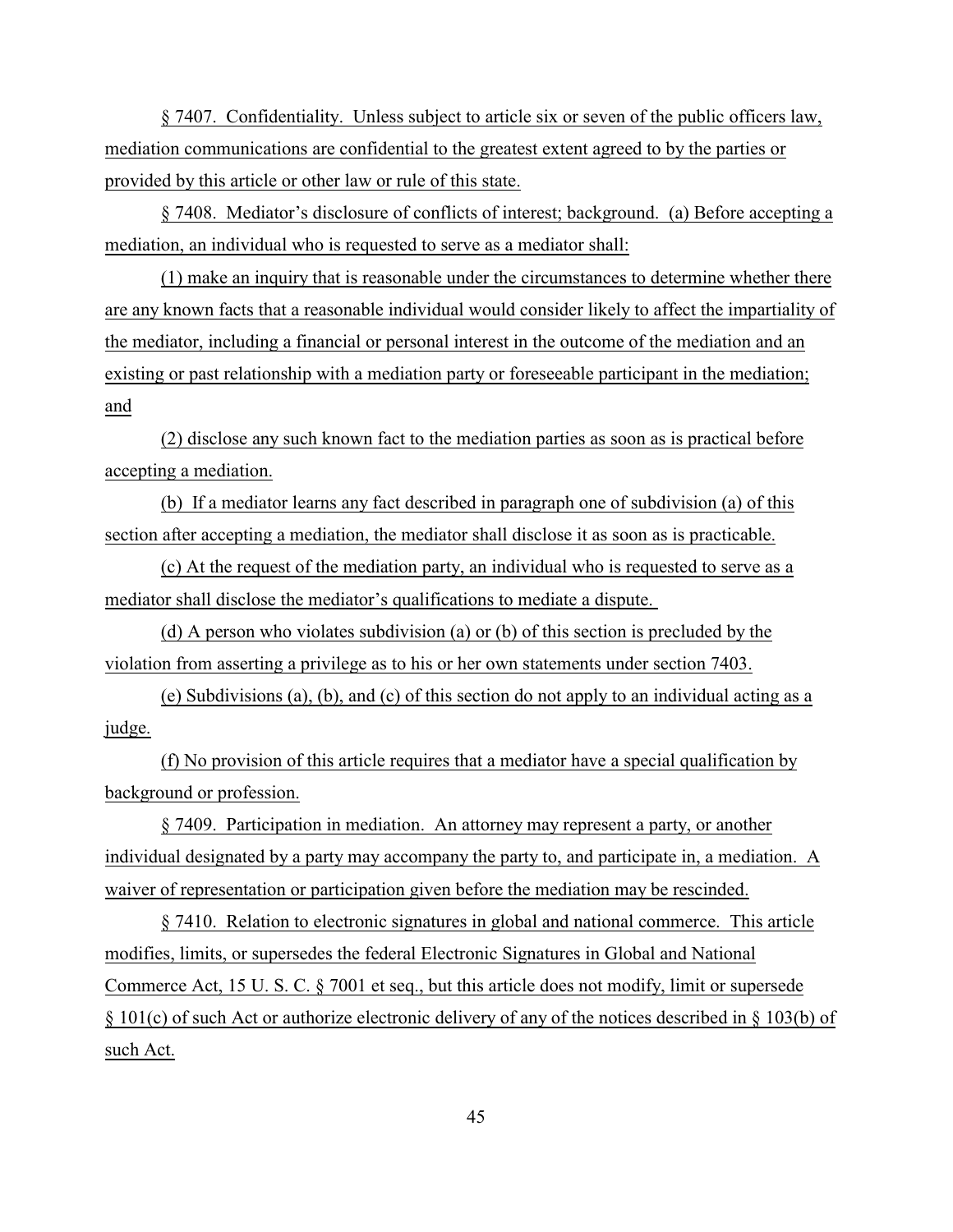§ 7411. Uniformity of application and construction. In applying and construing this article, consideration must be given to the need to promote uniformity of the law with respect to its subject matter among states that enact it.

 § 3. Severability clause. If any provision of this act or its application to any person or circumstance is held invalid, the invalidity does not affect other provisions or applications of this act which can be given effect without the invalid provision or application, and to this end the provisions of this act are severable.

 § 4. This act shall take effect on the first of January next succeeding the date on which it shall become law and shall apply to all agreements to mediate and mediations pursuant to a referral entered into on or after such effective date.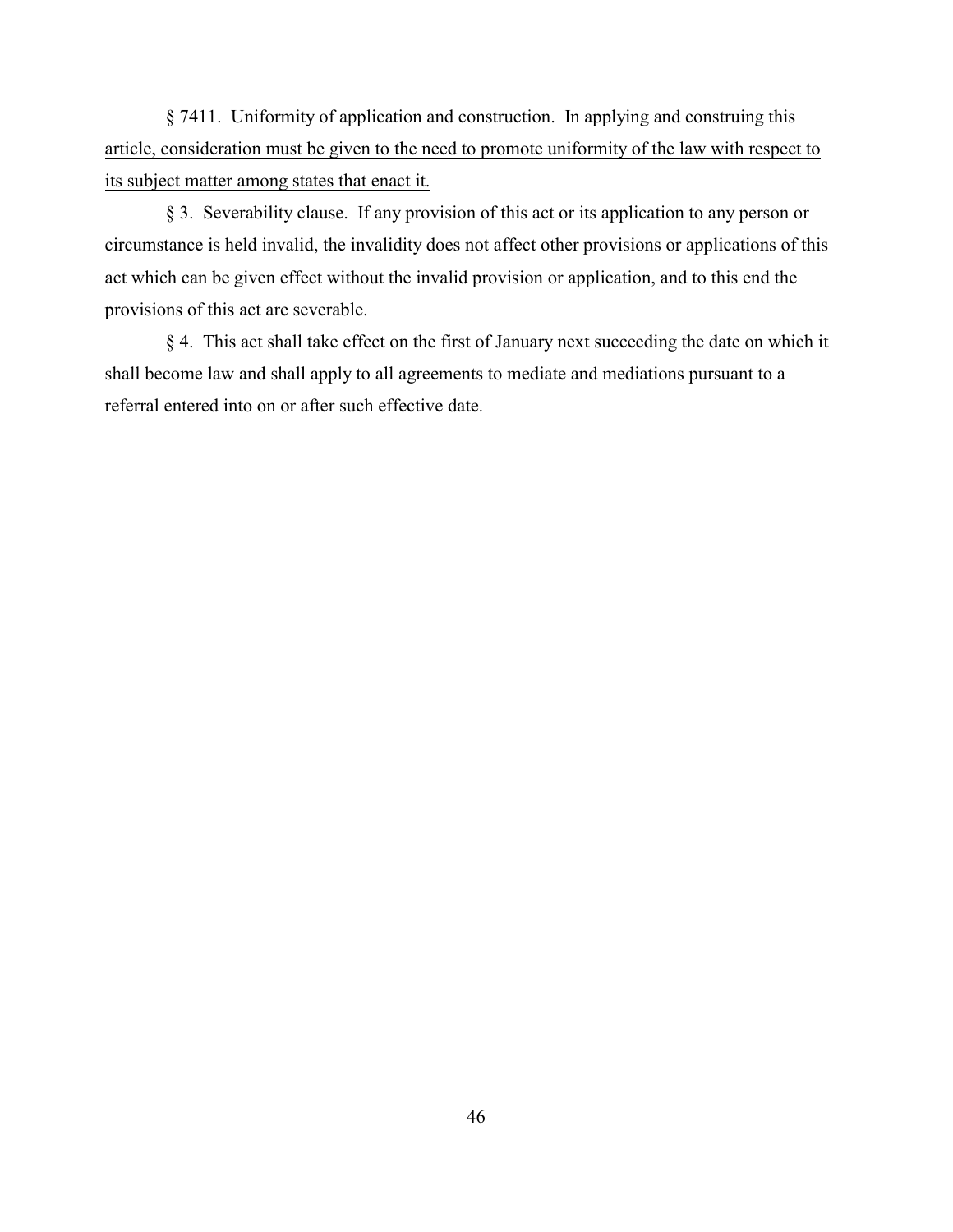# 3. Granting Jurisdiction to Entertain Certain Declaratory Judgment Actions Commenced Pursuant to the Fee Dispute Resolution Program (NYCCivCt Act; UDCA; UCCA; UJCA)

The Committee recommends the amendment of the New York City Civil Court Act, the Uniform District Court Act, the Uniform City Court Act and the Uniform Justice Court Act to grant jurisdiction to the courts governed by those Acts to entertain a declaratory judgment action commenced by a party aggrieved by an arbitration award rendered solely pursuant to the fee dispute resolution program (22 NYCRR Part 137). Part 137 allows a party aggrieved by a fee arbitration award to "commence an action on the merits of the fee dispute in a court of competent jurisdiction within 30 days after the arbitration award has been mailed." 22 NYCRR 137.8(a). If an aggrieved party timely commences an action, the arbitration award shall not be admitted in evidence at the trial de novo. 22 NYCRR 137.8(c). "If no action is commenced within 30 days of the mailing of the arbitration award, the award shall be become final and binding." 22 NYCRR 137.8(a); see, Tray v. Thaler & Gertler, LLP, 17 Misc.3d 617, 842 N.Y.S.2d 713 (District Court, Nassau Co. 2007); Borgus v. Marianetti, 7 Misc.3d 1003(A), 2005 WL 742300 (City Ct., Rochester 2005).

Currently, a procedural vacuum exists where a party to a Part 137 arbitration may be aggrieved by an award rendered in favor of the adverse party, but the aggrieved party is not seeking affirmative monetary relief. In Tray, for example, the arbitration proceeding resulted in an award granting the defendant law firm a judgment against the plaintiff in the sum of \$6,538.79. The client then commenced an action for trial de novo in district court, seeking an order declaring that the arbitrator in the Part 137 arbitration made a mistake and should not have determined that she owed her former attorneys any money. The court classified the action as one for declaratory relief and dismissed it for lack of jurisdiction. Citing several other decisions, the court observed "the need for a review of the 22 NYCRR Part 137 Rules with a mind toward the articulation of specific procedures to bring these actions before the court for judicial review when such review is warranted. It is clear from the instant case and the cases cited herein that the failure to address this issue has imposed undue burdens on the parties involved in these fee disputes and the courts and has frustrated the objectives of the Fee Dispute Resolution Program."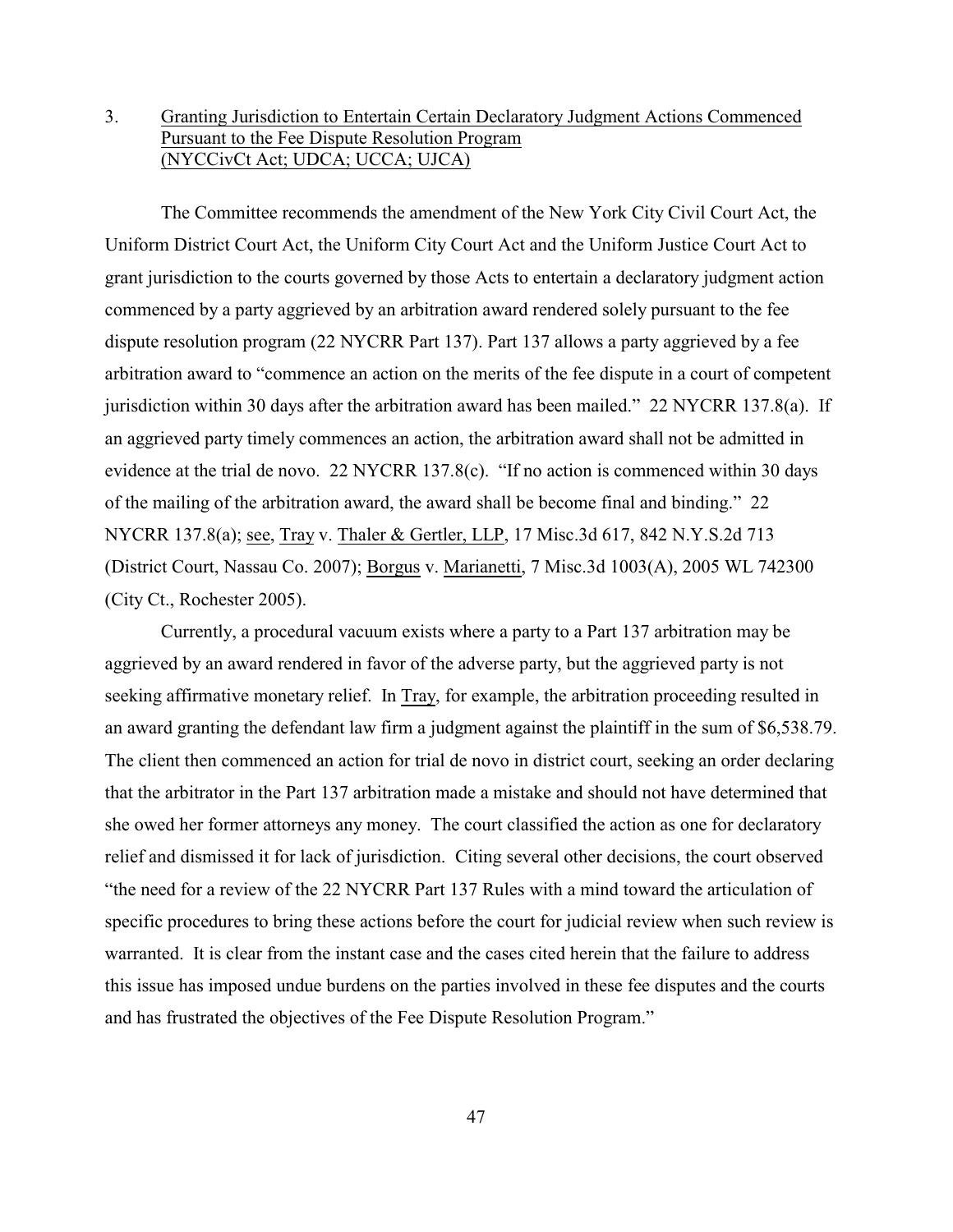In Pruzan v. Levine, 18 Misc.3d 70, 852 N.Y.S.2d 584 (App. Term, NY Co. 2007), the client commenced arbitration under Part 137 to recover a \$5,000 fee that he had paid to his attorney. Upon the arbitrator's award of \$2,500 to the client, the attorney commenced a special proceeding in civil court seeking de novo review, purportedly pursuant to Article 75 of the CPLR. The Civil Court dismissed the petition and concluded that the petitioner attorney required declaratory relief, which was not available in the Civil Court (CCA art.2; CPLR 3001; see Zuckermann v. Spector, 287 A.D.2d 402, 731 N.Y.S.2d 715[2001][a declaration that an attorney was discharged for cause and is not entitled to compensation is not within the Civil Court's jurisdiction]).

As Tray and Pruzan vividly demonstrate, the aforementioned court acts do not grant jurisdiction to the lower courts to entertain a declaratory judgment action to challenge arbitration awards rendered pursuant to Part 137. The aggrieved party must, therefore, seek declaratory relief in the Supreme Court. This measure would remedy this procedural vacuum. Further, the Committee believes that, while there should not be an additional burden on the lawyer who seeks to be paid his or her fees in favor of a possibly recalcitrant client, limiting the venue only to a Supreme Court venue more often than not in these cases places a greater, more expensive and inconvenient burden on the client. This measure would remedy any unfairness to either party and increase access to the courts by providing jurisdiction for a declaratory judgment action in this very limited circumstance.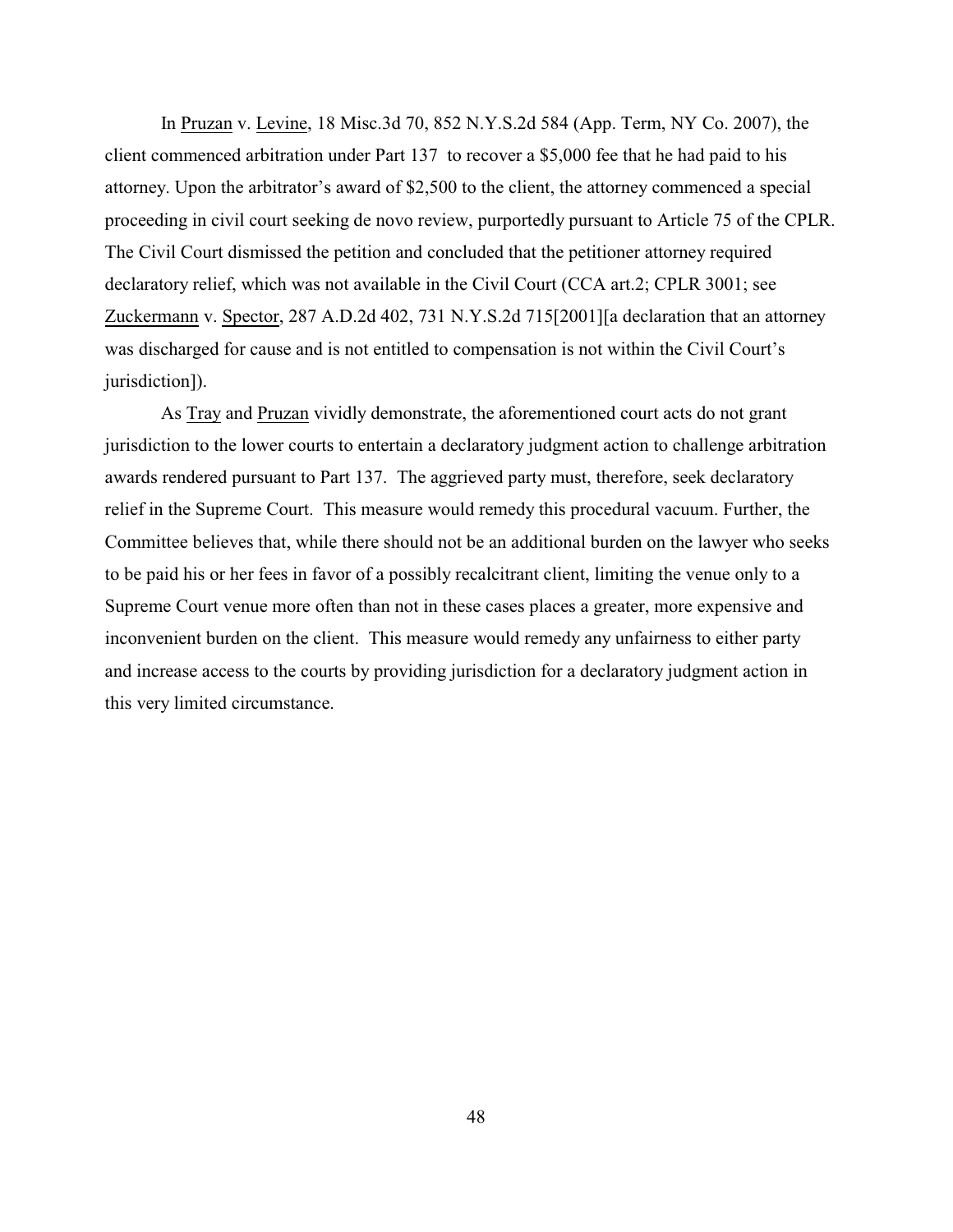AN ACT to amend the New York city civil court act, the uniform district court act, the uniform city court act and the uniform justice court act, in relation to granting jurisdiction to entertain certain declaratory judgment actions commenced pursuant to the fee dispute resolution program

The People of the State of New York, represented in Senate and Assembly, do enact as follows:

Section 1. Section 212-a of the New York city civil court act, as amended by chapter 11 of the laws of 1984, is amended to read as follows:

§212-a. Declaratory judgments involving obligations of insurers and de novo review under part 137 of the rules of the chief administrator of the courts (22 NYCRR Part 137). The court shall have the jurisdiction defined in [section 3001 of the CPLR](file:///|//_top) to make a declaratory judgment with respect to: (1) any controversy involving the obligation of an insurer to indemnify or defend a defendant in an action in which the amount sought to be recovered does not exceed \$25,000, and (2) actions commenced by a party aggrieved by an arbitration award rendered pursuant to part 137 of the rules of the chief administrator in which the amount in dispute does not exceed \$25,000.

§2. Section 1801 of the New York city civil court act, as amended by chapter 601 of the laws of 2003, is amended to read as follows:

§ 1801. Small claims defined. The term "small claim" or "small claims" as used in this act shall mean and include any cause of action for money only not in excess of five thousand dollars exclusive of interest and costs, or any action commenced by a party aggrieved by an arbitration award rendered pursuant to part 137 of the rules of the chief administrator of the courts (22 NYCRR Part 137) in which the amount in dispute does not exceed \$5,000, provided that the defendant either resides, or has an office for the transaction of business or a regular employment, within the city of New York.

§3. Section 1805 of the New York city civil court act is amended by adding a new subdivision (f) to read as follows:

(f) The court shall have the jurisdiction defined in section 3001 of the CPLR to make a declaratory judgment with respect to actions commenced by a party aggrieved by an arbitration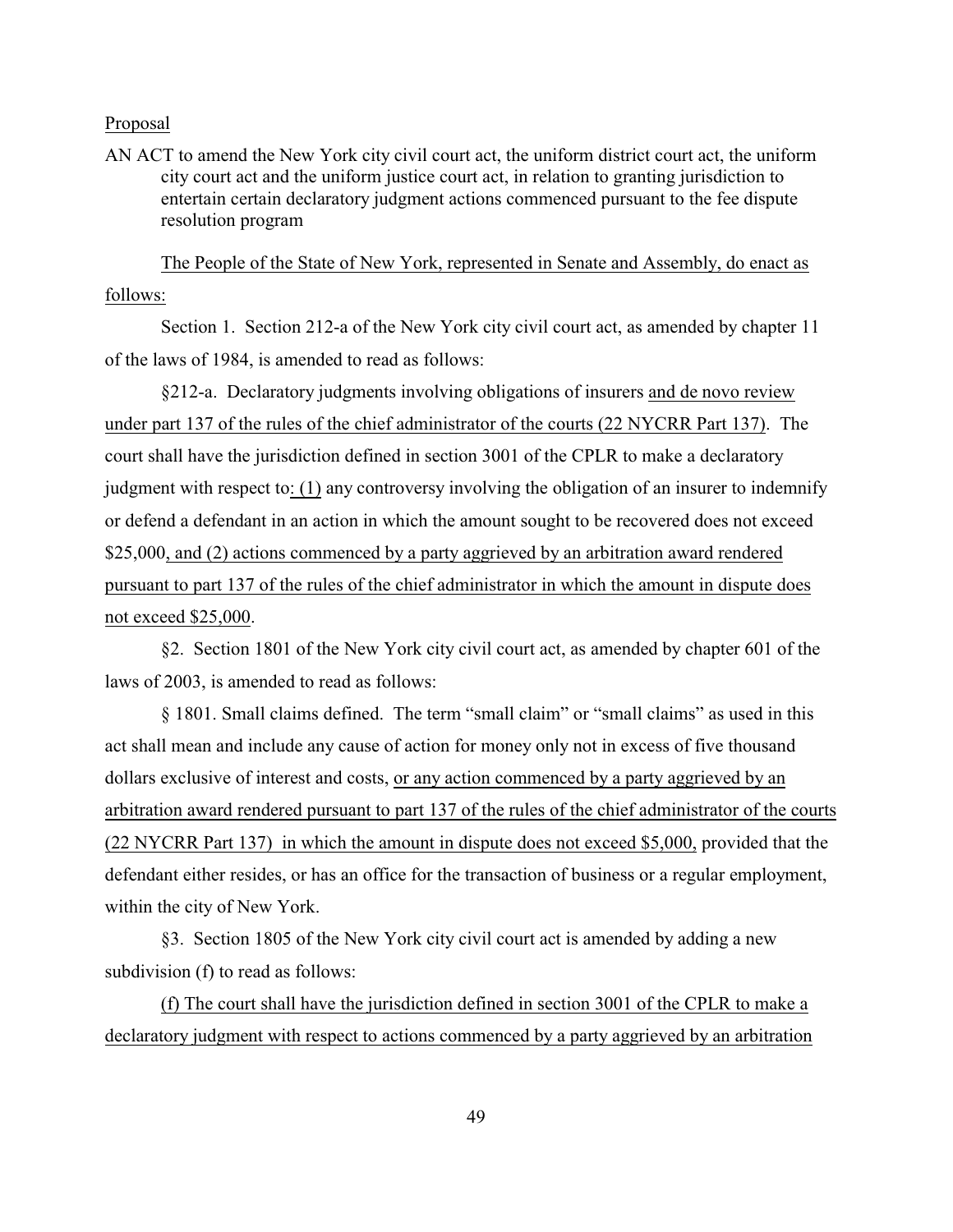award rendered pursuant to part 137 of the rules of the chief administrator of the courts (22 NYCRR Part 137) in which the amount in dispute does not exceed \$5,000.

§4. The uniform district court act is amended to add a new section 212-a to read as follows:

[§ 212-a](file:///|//_top). Declaratory judgments involving de novo review under part 137 of the rules of the chief administrator of the courts (22 NYCRR Part 137). The court shall have the jurisdiction defined in section 3001 of the CPLR to make a declaratory judgment with respect to actions commenced by a party aggrieved by an arbitration award rendered pursuant to part 137 of the rules of the chief administrator in which the amount in dispute does not exceed \$15,000.

§5. Section 1801 of the uniform district court act, as amended by chapter 601 of the laws of 3002, is amended to read as follows:

§1801. Small claims defined. The term "small claim" or "small claims" as used in this act shall mean and include any cause of action for money only not in excess of five thousand dollars exclusive of interest and costs, or any action commenced by a party aggrieved by an arbitration award rendered pursuant to part 137 of the rules of the chief administrator of the courts (22 NYCRR Part 137) in which the amount in dispute does not exceed \$5,000, provided that the defendant either resides, or has an office for the transaction of business or a regular employment, within a district of the court in the county.

§6. Section 1805 of the uniform district court act is amended by adding a new subdivision (f) to read as follows:

(f) The court shall have the jurisdiction defined in section 3001 of the civil practice law and rules to make a declaratory judgment with respect to actions commenced by a party aggrieved by an arbitration award rendered pursuant to part 137 of the rules of the chief administrator of the courts (22 NYCRR Part 137) in which the amount in dispute does not exceed \$5,000.

§7. The uniform city court act is amended by adding a new section 212-a to read as follows:

§ 212-a. Declaratory judgments involving de novo review under part 137 of the rules of the chief administrator of the courts (22 NYCRR Part 137). The court shall have the jurisdiction defined in section 3001 of the CPLR to make a declaratory judgment with respect to actions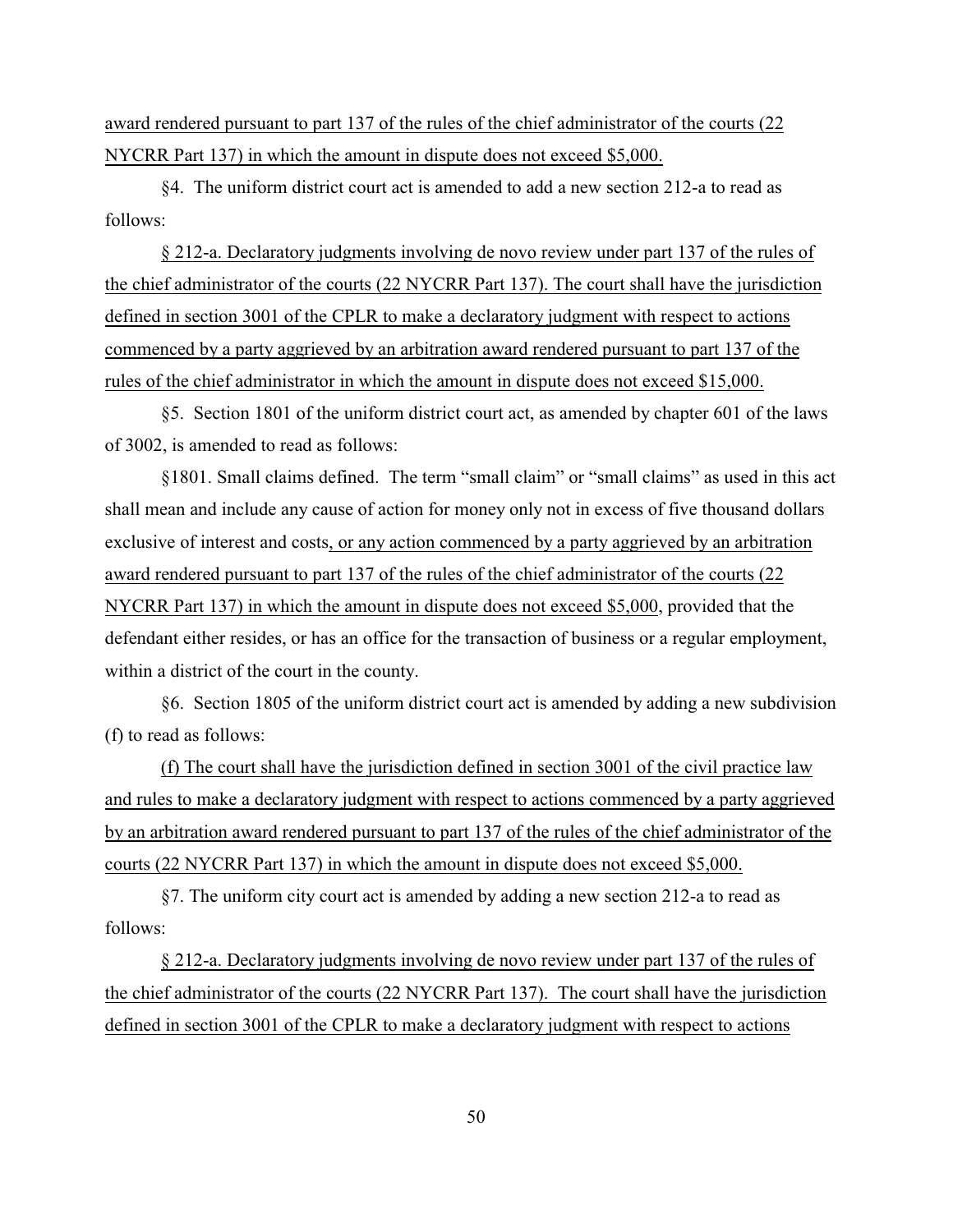commenced by a party aggrieved by an arbitration award rendered pursuant to part 137 of the rules of the chief administrator in which the amount in dispute does not exceed \$15,000.

§8. Section 1801 of the uniform city court act, as amended by chapter 601 of the laws of 2003, is amended to read as follows:

§ 1801. Small claims defined. The term "small claim" or "small claims" as used in this act shall mean and include any cause of action for money only not in excess of five thousand dollars exclusive of interest and costs, or any action commenced by a party aggrieved by an arbitration award rendered pursuant to part 137 of the rules of the chief administrator of the courts (22 NYCRR Part 137) in which the amount in dispute does not exceed \$5,000, provided that the defendant either resides, or has an office for the transaction of business or a regular employment, within the county.

§9. Section 1805 of the uniform city court act is amended by adding a new subdivision (f) to read as follows:

(f) The court shall have the jurisdiction defined in section 3001 of the CPLR to make a declaratory judgment with respect to actions commenced by a party aggrieved by an arbitration award rendered pursuant to part 137 of the rules of the chief administrator of the courts (22 NYCRR Part 137) in which the amount in dispute does not exceed \$5,000.

§10. The uniform justice court act is amended by adding a new section 212-a to read as follows:

§ 212-a. Declaratory judgments involving de novo review under part 137 of the rules of the chief administrator of the courts (22 NYCRR Part 137). The court shall have the jurisdiction defined in section 3001 of the CPLR to make a declaratory judgment with respect to actions commenced by a party aggrieved by an arbitration award rendered pursuant to part 137 of the rules of the chief administrator in which the amount in dispute does not exceed \$3,000.

§ 11. This act shall take effect on the first of January next succeeding the date on which it shall become law and shall apply to actions commenced on or after such effective date.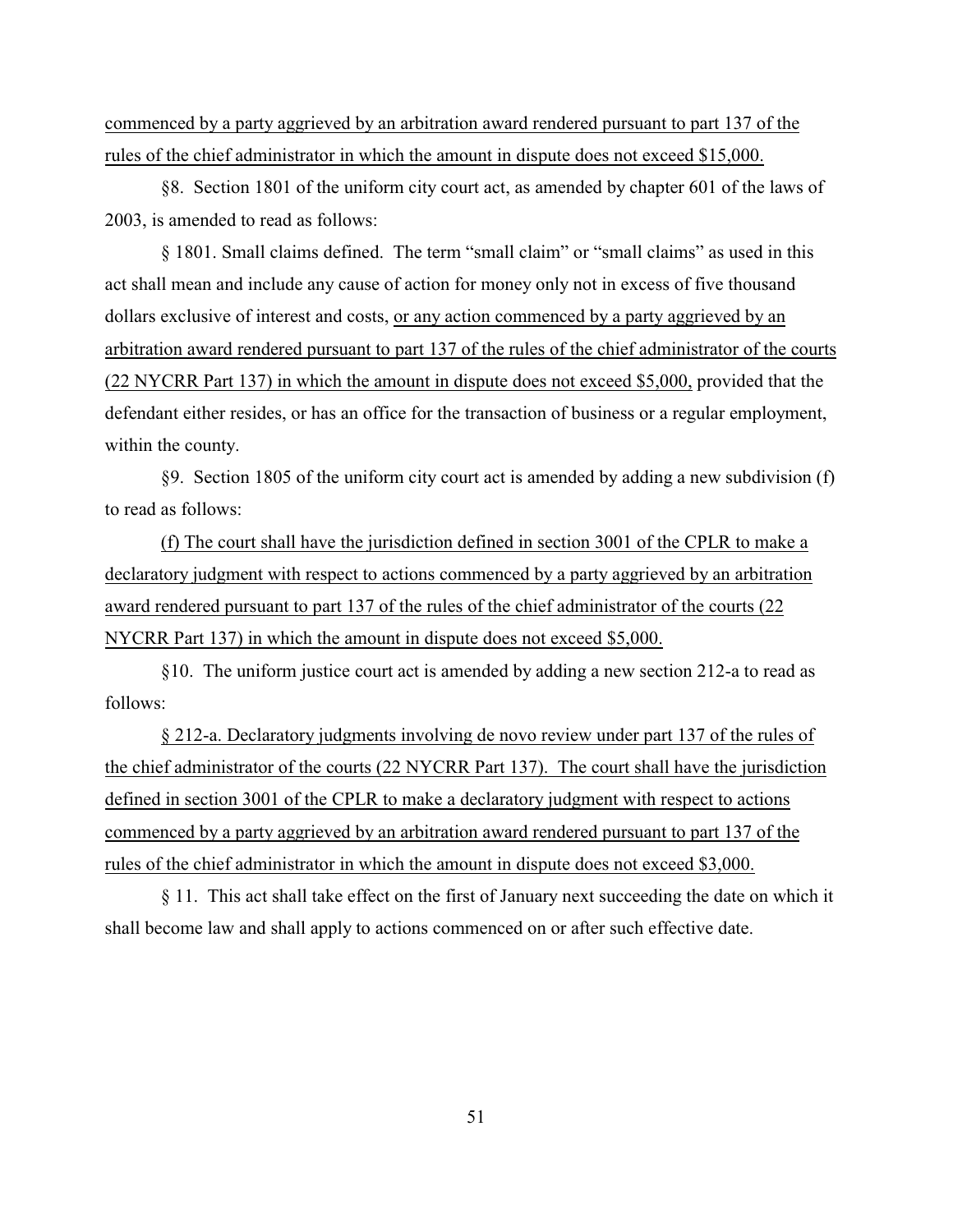# 4**.** Eliminating the Uncertainty as to the Determination of Finality for the Purposes of Certain Appeals to the Court of Appeals (CPLR 5513(e)(new), 5611(b) (new))

The Committee recommends the amendment of CPLR sections 5611 and 5513 to eliminate uncertainty as to the timing and manner of taking appeals to the Court of Appeals or moving for permission to appeal to the Court of Appeals in those cases where the Appellate Division orders a new trial unless a party stipulates to a remittance or addition to the jury verdict. Under current decisional law, the time within which to take such an appeal or move for permission to appeal varies depending upon semantic, non-substantive distinctions in the language used by the Appellate Division.

The Court of Appeals held in Whitfield v. City of New York, 90 N.Y.2d 777 (1997), that if an order conditionally reduces the damages and does not expressly call for amendment of the current judgment in the plaintiff's favor, then the appeal must be taken from the stipulation and the time for the defendant to appeal or seek leave to appeal runs from the plaintiff's service of the stipulation with notice of entry. If, however, the Appellate Division expressly directs the plaintiff to effect amendment of the judgment after accepting the reduction of damages, then the appeal must be taken from the amended judgment and the time for the taking of the appeal or seeking leave to appeal is measured from service of the amended judgment with notice of entry. If the Appellate Division goes a step further and says that the judgment will be deemed affirmed as modified after the amendment is effected, then appeal must be taken from the Appellate Division order and the time for taking of the appeal or seeking leave to appeal runs from the later of a) service with notice of entry of the Appellate Division order, or b) service with notice of entry of the amended judgment.

The Committee believes that the time to take an appeal should, in all circumstances, be definite. Under the proposed amendment, in any case in which the Appellate Division directs a new trial unless a party stipulates to accept a modification of the damages or the judgment, there would be only one appealable paper and only one deadline for taking of the appeal or seeking leave to appeal; this supposing that the party given the choice to do so accepts the modification rather than undergoing a new trial. The deadline for the taking of the appeal or seeking leave to appeal would in all instances run from the later of 1) service of the Appellate Division order with written notice of its entry, or 2) service of the stipulation with written notice of its entry.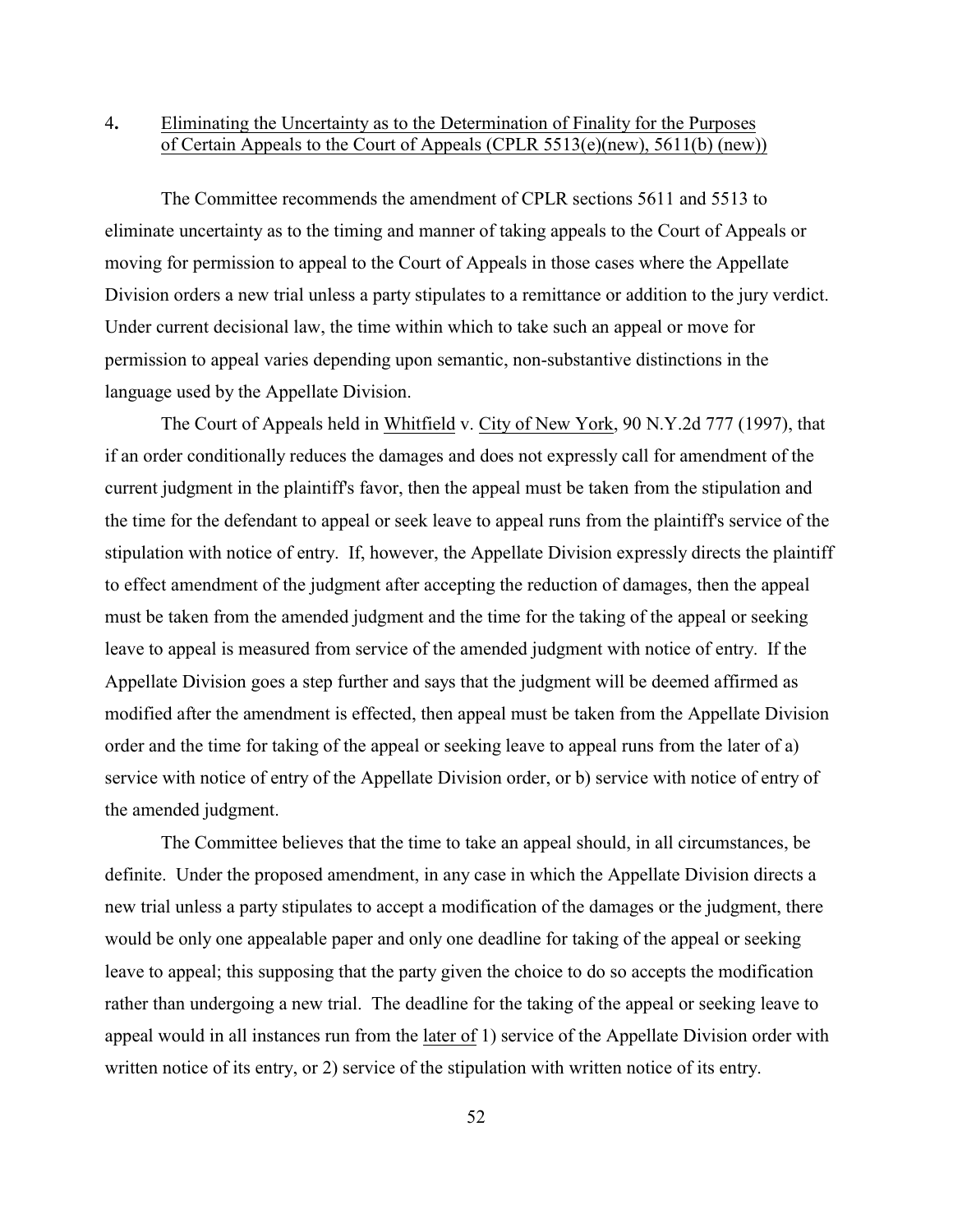There are two reasons why that date rather than some later date (*e.g.*, service of the amended judgment with notice of entry) is deemed preferable as the starting point for the time to appeal or seek leave to appeal. First, there are sometimes delays in amending the judgment and it is generally preferable that Court of Appeals review occur sooner rather than later, especially since the cases in issue will almost always be cases that have been litigated for many years. Second, while such disputes do not often arise, the parties sometimes have disputes specifically concerning the manner in which the judgment is amended (*e.g.*, a dispute as to the applicable interest rate). In such an instance, it would be unfortunate if the basic appeal concerning the contested liability and damages issues had to be tabled while the lower courts first passed on ministerial post-judgment issues. Selection of the stipulation as the triggering event (as is currently the case in one of the three Whitfield scenarios) would avoid such ministerial delays.

The proposed amendment would also make the Appellate Division order the appealable paper in all cases involving Appellate Division orders that are final but for conditional modifications. Here, the main point is that the appealable paper be the same in all such cases. The choice as to what that paper should be is less important. The reason for selection of the Appellate Division order as the appealable paper rather than the stipulation is merely that this better comports with the reality of the appeal. It is, after all, the Appellate Division order with which the would-be appellant takes issue.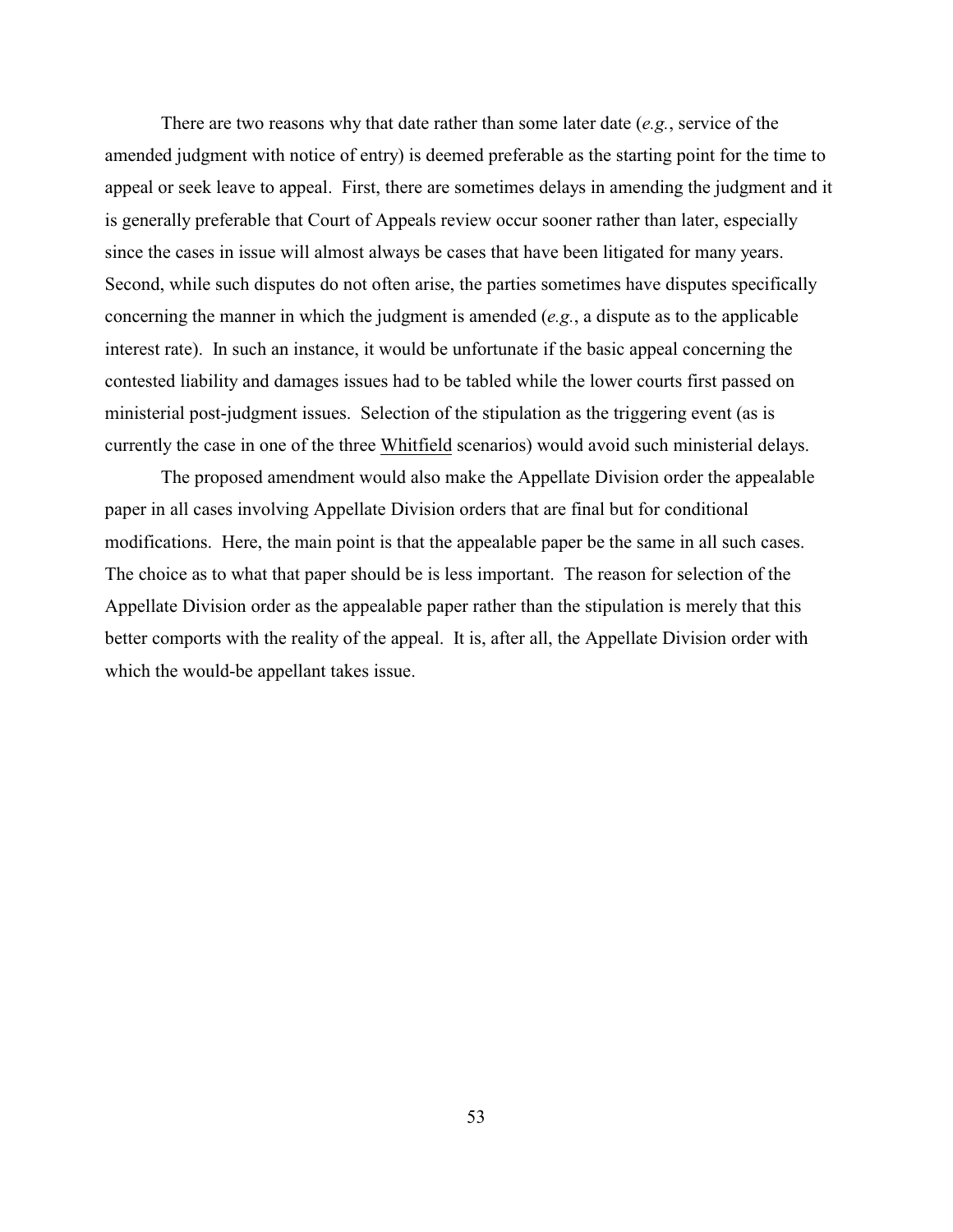AN ACT to amend the civil practice law and rules, in relation to determination of finality for the purposes of certain appeals to the court of appeals

The People of the State of New York, represented in Senate and Assembly, do enact as follows:

Section 1. Section 5513 of the civil practice law and rules is amended by adding a new subdivision (e) to read as follows:

(e) Computation of time for appeal to the court of appeals where an order of the appellate division directs a new trial unless a party stipulates to modification. Where an order of the appellate division directs a new trial unless a party stipulates to a modification of an order or judgment, and the party so stipulates, the time within which an appeal must be taken or a motion for permission to appeal made shall be computed from the later of the service of the order appealed from with notice of entry or the service of the stipulation of modification with notice of entry.

§ 2. Section 5611 of the civil practice law and rules is amended to read as follows:

§ 5611. When appellate division order deemed final. (a) If the appellate division disposes of all the issues in the action its order shall be considered a final one, and a subsequent appeal may be taken only from that order and not from any judgment or order entered pursuant to it. If the aggrieved party is granted leave to replead or to perform some other act which would defeat the finality of the order, it shall not take effect as a final order until the expiration of the time limited for such act without his or her having performed it.

(b) An order of the appellate division that finally determines an action except for directing a new trial unless a party stipulates to a modification of an order or judgment shall be final upon filing of a stipulation accepting such modification. The appellate division order shall constitute the paper from which the appeal is to be taken.

§ 3. This act shall take effect on the first of January next succeeding the date on which it shall become law and shall apply to appeals from appellate division orders rendered on or after such effective date.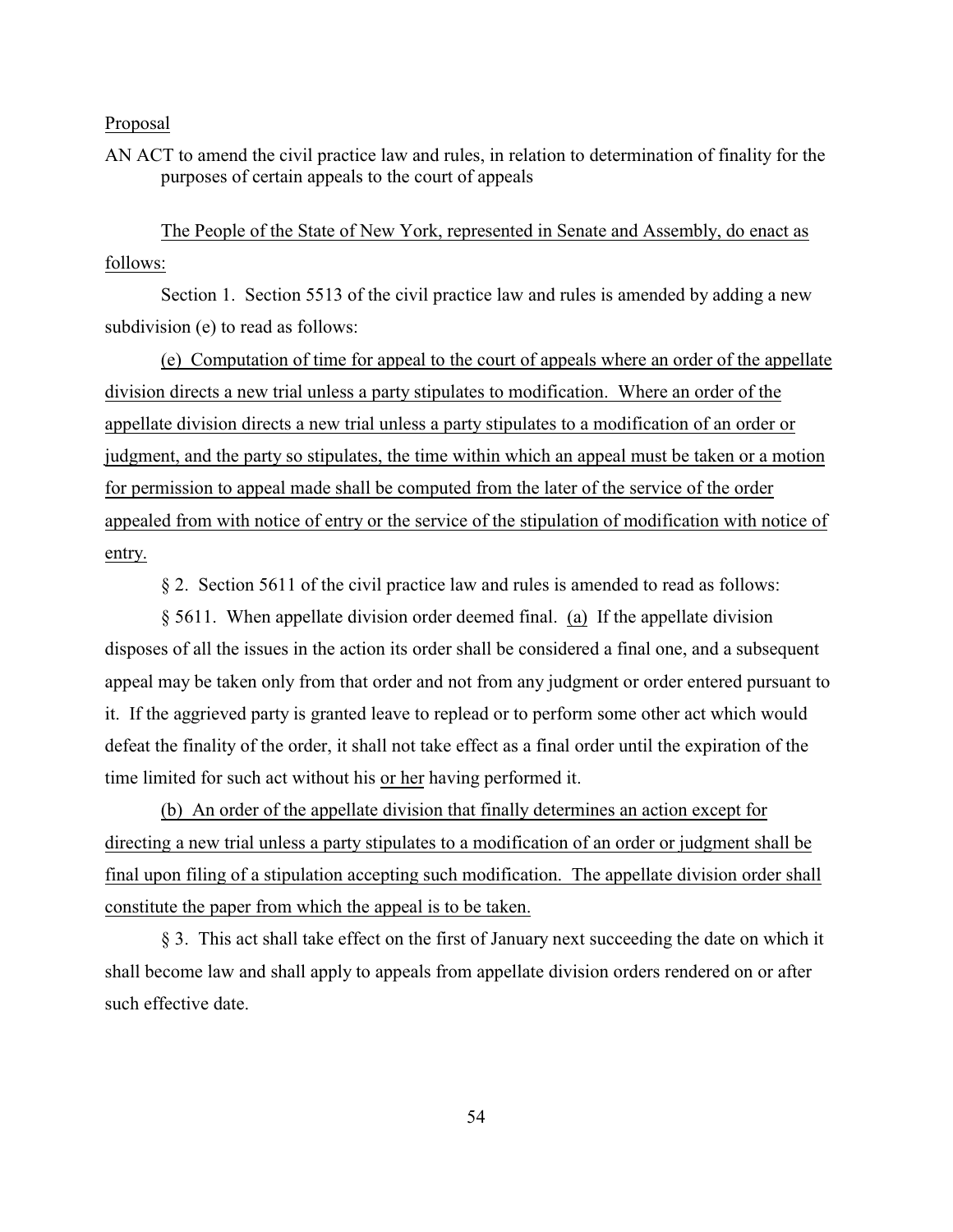# **5.** Clarifying the Uncertainty in the Context of an Appeal of Either an *Ex Parte* Temporary Restraining Order or an Uncontested Application to the Court (CPLR 5701(a) and 5704(a))

The Committee recommends two changes respecting appellate procedure relating to the interplay between CPLR §§ 5701 and 5704. CPLR § 5701 generally provides for appeals to the Appellate Division from orders of the Supreme and County Courts. However, there are two species of applications that have presented problems: those in which by the nature of the application there is no adverse party and applications relating to provisional remedies in which there is an urgent need for appellate review.

Section 1 of the proposal seeks to add a new paragraph 4 to CPLR  $\S$  5701(a) to provide for the availability of an appeal in circumstances in which, due to the nature of the application, there is no adverse party. The problem arises as a result of existing sections 5701(a) (2) and (3), which require that the appealable order shall have been "made upon notice." There are certain applications, such as an application for a legal name change, which do not by their nature provide for an adverse party upon whom notice would be served. While such applications are not routinely denied in whole or in part, the Committee believes that the Appellate Division should not be constrained on jurisdictional grounds from reviewing such an appeal.

The second proposed amendment also relates to ex parte applications. CPLR § 5704 provides for review by the Appellate Division or the Appellate Term of certain ex parte orders. At present, the granting of any provisional remedy, such as a temporary restraining order (TRO), without notice is immediately reviewable in the Appellate Division under CPLR § 5704.

However, it has come to the attention of the Committee that the present wording of subdivisions (a) and (b) of section 5704 has been construed to limit the authority of an individual justice from granting a provisional remedy that was denied in the court below. The Committee believes that the denial of a provisional remedy often gives rise to emergency conditions, necessitating immediate relief from a justice of the Appellate Division. The Committee, therefore, recommends an amendment of section 5704 to add language allowing a single Appellate Division or Appellate Term justice to grant an order or provisional remedy applied for without notice to the adverse party and refused by the court below.

55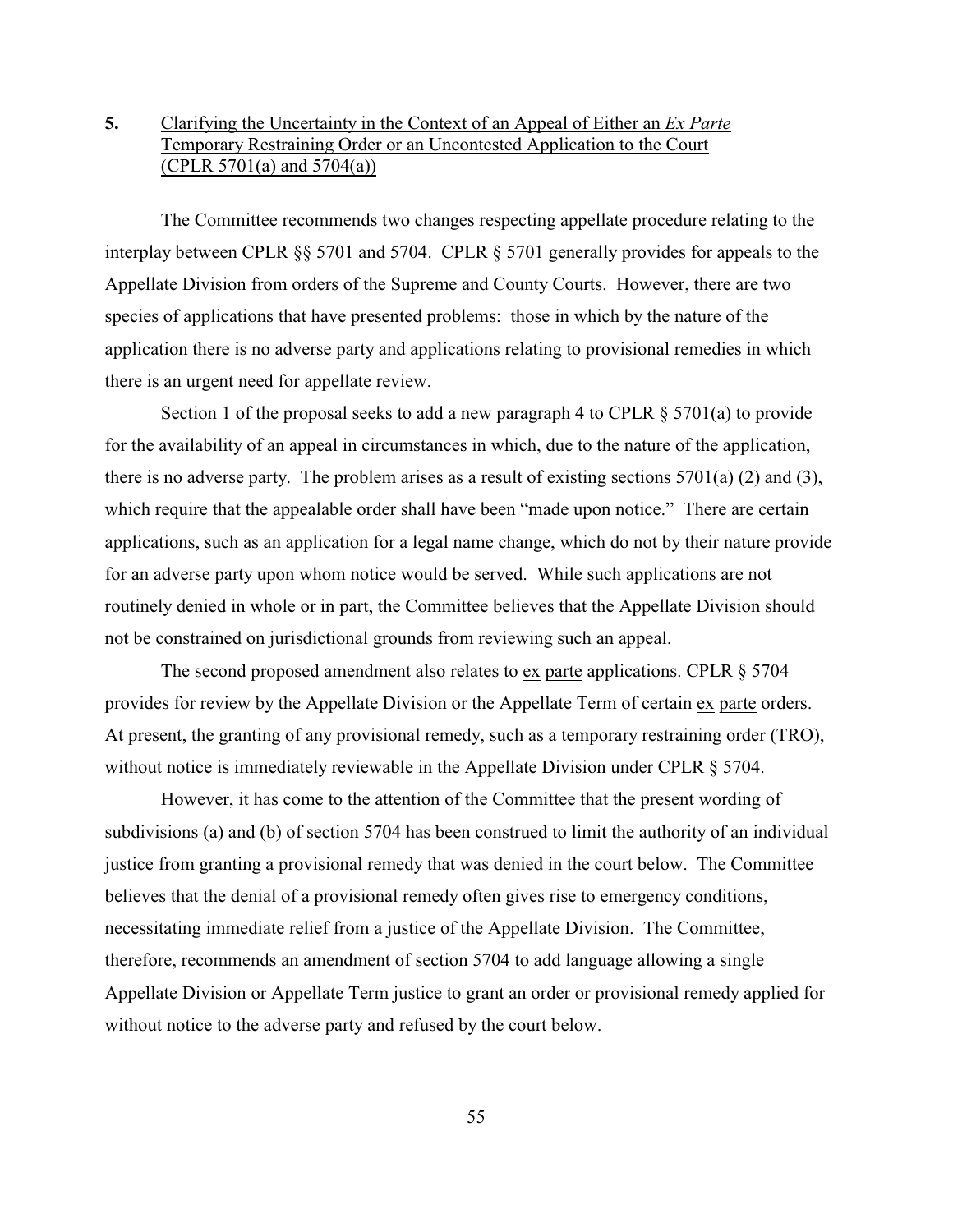Under prevailing case law, a TRO that is granted after informal notice to the opposing party is still considered to be an ex parte order for purposes of CPLR § 5704. With the adoption of 22 NYCRR § 202.7(f), which this Committee recommended, it is likely that more temporary restraining orders will be granted after informal notice. This proposal does not in any way affect the current rule that such TRO(s) are considered to be *ex parte* for purposes of section 5704, unless they are made after service of a formal notice of motion or an order to show cause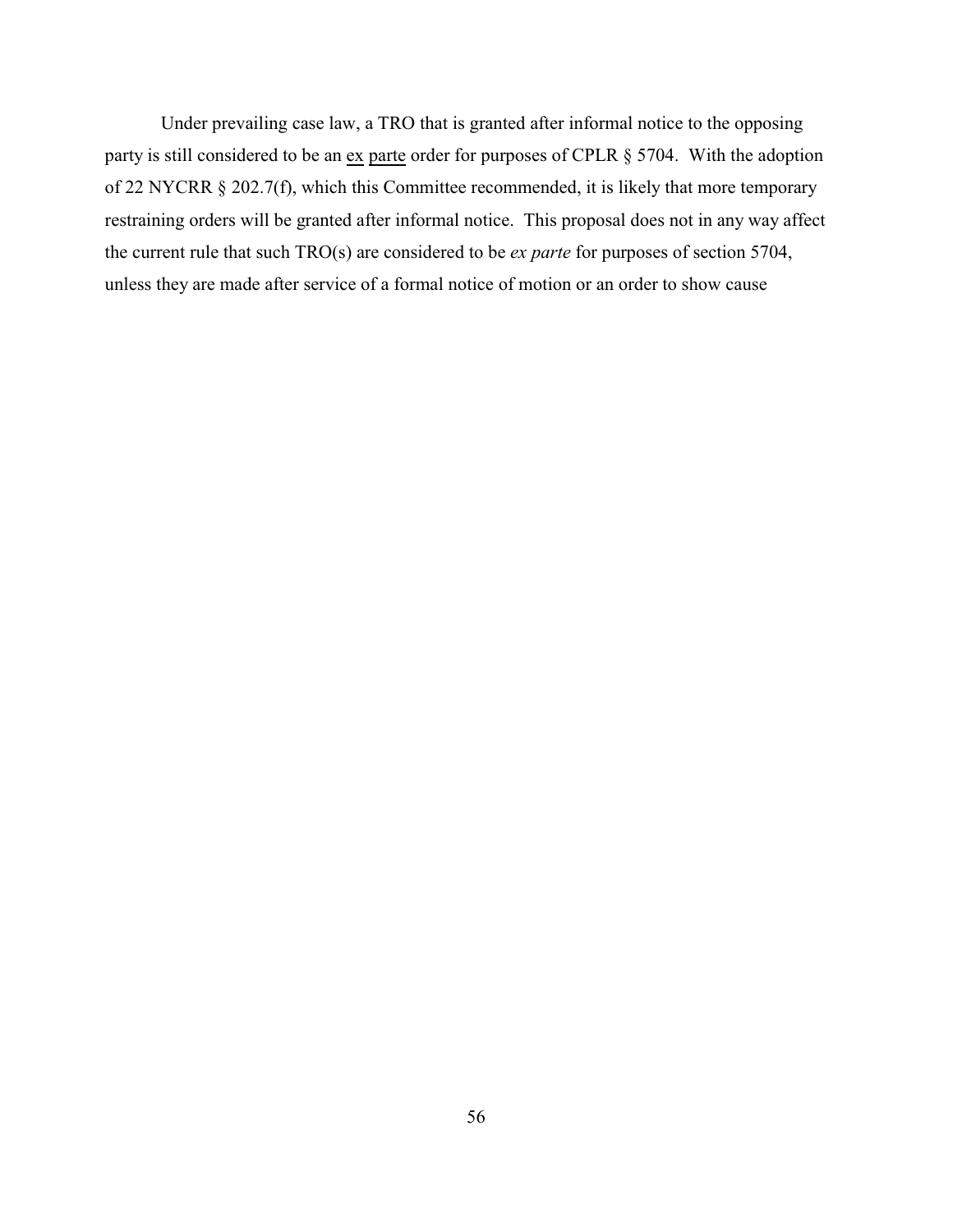AN ACT to amend the civil practice law and rules, in relation to appellate review of an ex parte order or applications for provisional remedies

The People of the State of New York, represented in Senate and Assembly, do enact as follows:

Section 1. Paragraph 3 of subdivision (a) of section 5701 of the civil practice law and rules is amended and a new paragraph 4 is added to such subdivision to read as follows:

3. from an order, where the motion it decided was based upon notice, refusing to vacate or modify a prior order, if the prior order would have been appealable as of right under paragraph two had it decided a motion made upon notice; or

4. from an order denying in whole or in part an application for which, by its nature, there is not an adverse party.

§2. Section 5704 of the civil practice law and rules, as amended by chapter 435 of the laws of 1972, is amended to read as follows:

§ 5704. Review of ex parte orders or ex parte applications for provisional remedies. (a) By appellate division. The appellate division or a justice thereof may vacate or modify any order granted without notice to the adverse party by any court or a judge thereof from which an appeal would lie to such appellate division; and the appellate division or a justice thereof may grant any order or provisional remedy applied for without notice to the adverse party and refused by any court or a judge thereof from which an appeal would lie to such appellate division.

(b) By appellate term. The appellate term in the first or second judicial department or a justice thereof may vacate or modify any order granted without notice to the adverse party by any court or a judge thereof from which an appeal would lie to such appellate term; and such appellate term or a justice thereof may grant any order or provisional remedy applied for without notice to the adverse party and refused by any court or a judge thereof from which an appeal would lie to such appellate term.

§3. This act shall take effect on the first of January next succeeding the date on which it shall have become a law.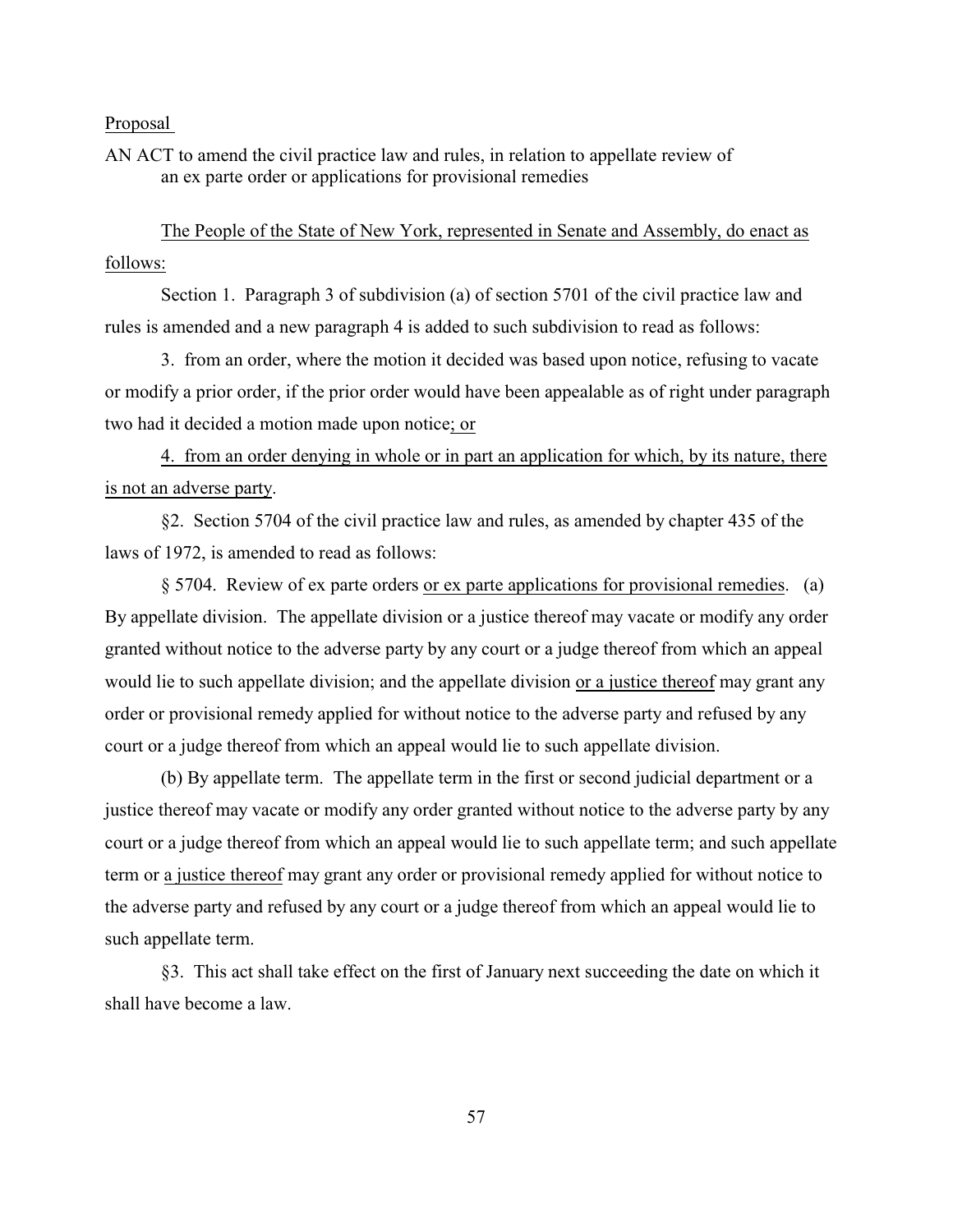# 6. Providing Courts Greater Opportunity for Oversight of Applications for Approval of Transfer of a Structured Settlement (GOL 5-1705)

The Committee recommends the amendment of New York's General Obligations Law Title 17, enacted in 2002, insofar as it governs the procedure for obtaining court approval for the transfer of a structured settlement.

By way of background, in a structured settlement the recipient does not receive all the proceeds at the time of settlement. Rather, all or a portion are paid out in scheduled periodic payments over a course of time.

Usually a structured settlement agreement restricts the recipient from transferring the rights to the future payments. Nonetheless, a market has developed whereby entities – commonly referred to as structured settlement factoring companies – purchase the rights to future payments for a present cash payment. (See generally, Daniel W. Hindert and Craig H. Ulman, Transfers of Structured Settlement Payment Rights: What Judges Should Know About Structured Settlement Protection Acts, A.B.A. Judges' Journal, Spring 2005.)

The structured settlement recipient (referred to in GOL Title 17 as the "payee") is typically charged a high discount rate by the factoring company in exchange for the present cash payment. In order to assist the Court in determining whether the transfer is "in the best interests of the payee," [GOL §5-1706(b)] the following amendments to section 5-1705 are recommended:

First: Section 5-1705(a) would add the requirement that the action for approval of a transfer be initiated only by order to show cause.

This addition would aid in assigning the action, particularly in counties where one judge handles all such applications. Requiring that the action be brought on by order to show cause does not reduce the minimum notice period of 20 days specified in section 5-1705(c).

Second: Section 5-1705(d)(iv) would be added to provide that the petition for approval of a transfer include: a statement setting forth whether there have been any previous transfers or applications for transfer of the structured settlement and giving details of all such transfers or applications for transfer.

This information is obviously useful to the Court, but hopefully will also have the effect of deterring the practice of filing a petition seeking a transfer in one venue after it has already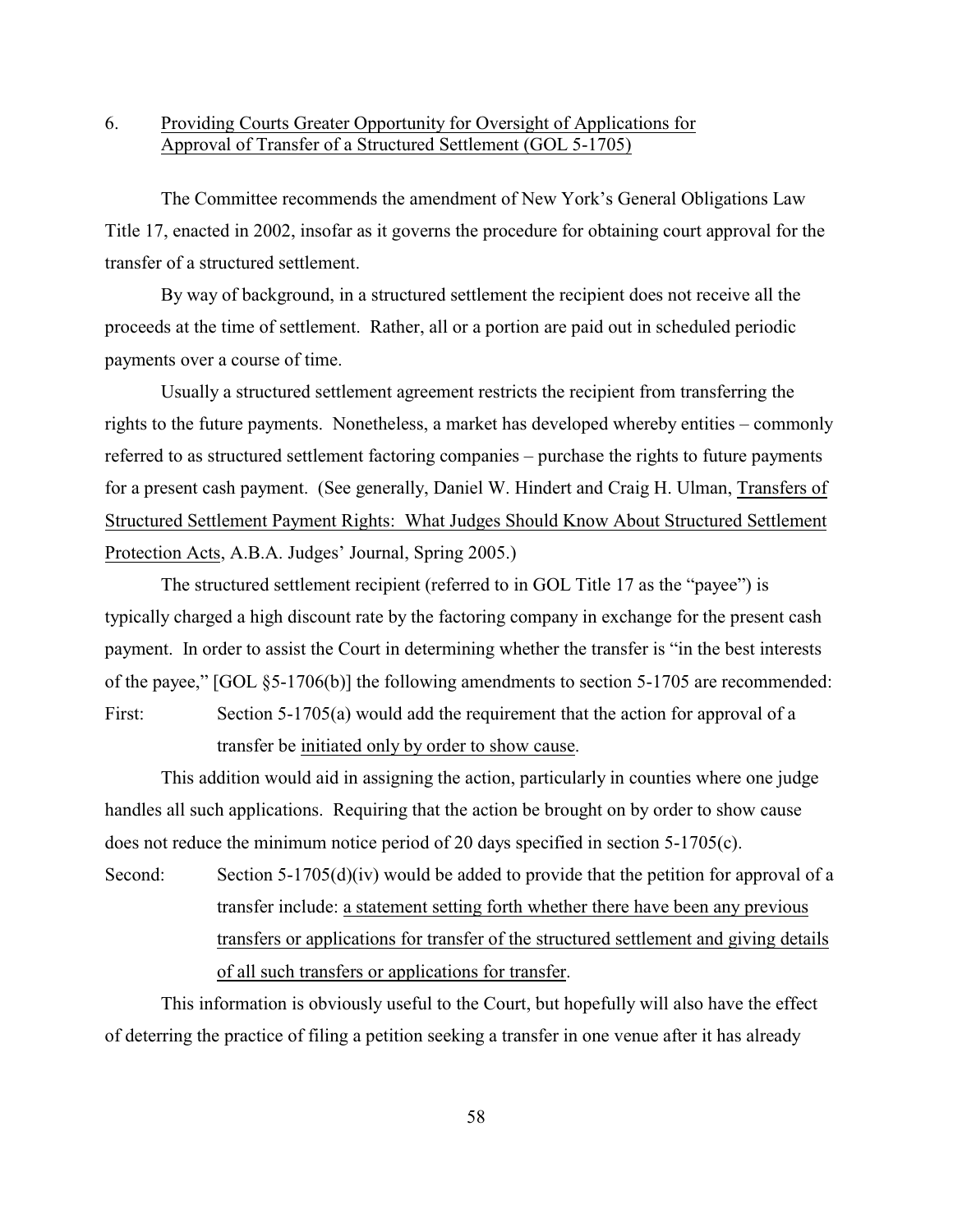been denied in a different venue. (See, e.g., In re: Angel L. Claudio, Jr., Index #7063/2006, Supreme Court, Dutchess County, Order of Hon. Christine A. Sproat, J.S.C. 01/18/07.)

Third: Section 5-1705(e) would be added: On the hearing, the payee shall attend before the court unless attendance is excused for good cause.

This new language is adopted from CPLR 1208(d). It is not intended that the "hearing" described in new subdivision (e) must necessarily be a formal hearing that is "on the record" and involves the reception of evidence, but the term is used in the broader sense with the expectation that the court will direct such formalities as it deems advisable.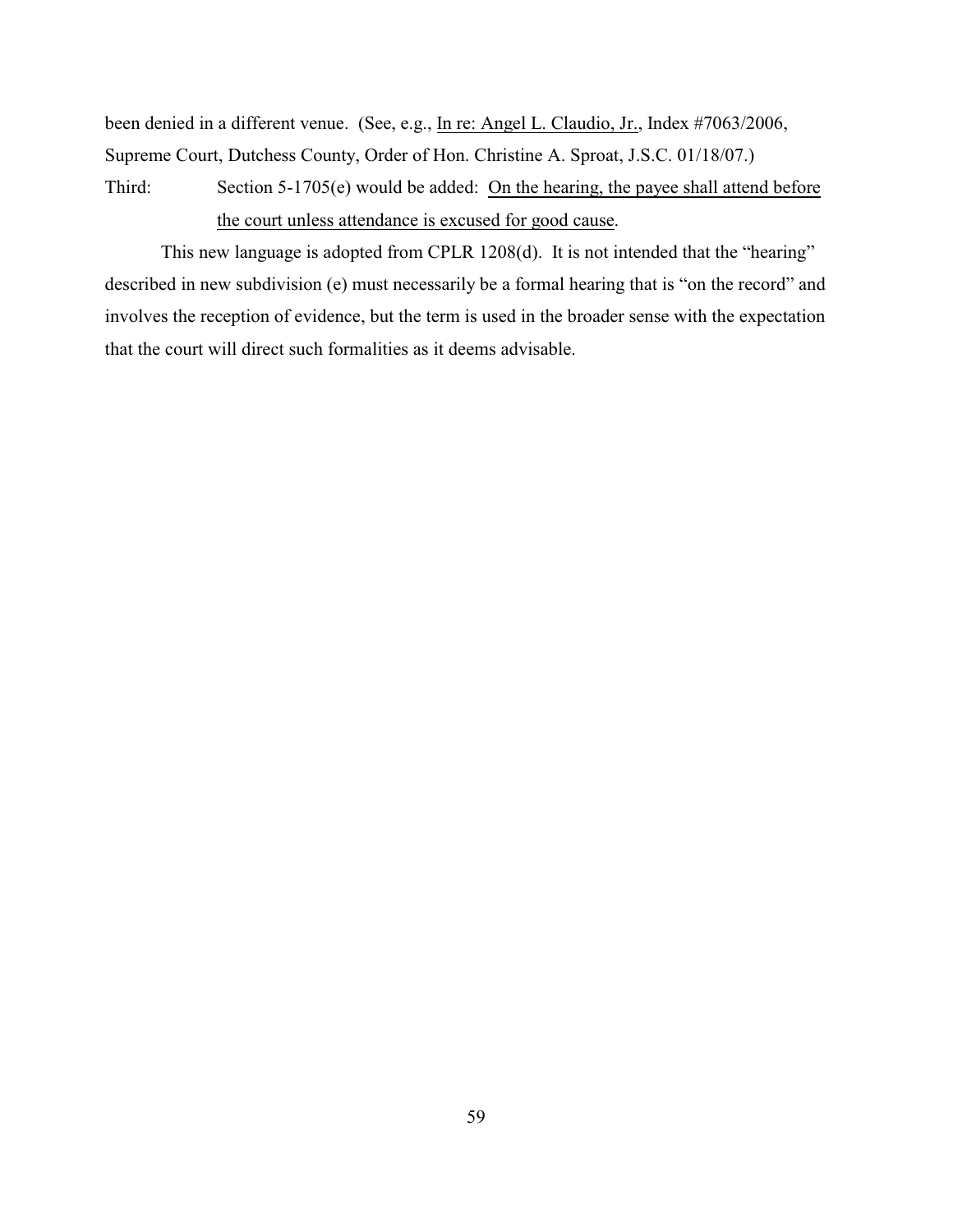AN ACT to amend the general obligations law, in relation to court approvals of transfers of structured settlements

The People of the State of New York, represented in Senate and Assembly, do enact as follows:

Section 1. Section 5-1705 of the general obligations law, as added by chapter 537 of the laws of 2002, is amended to read as follows:

§ 5-1705. Procedure for approval of transfers. (a) An action for approval of a transfer of a structured settlement shall be by a special proceeding brought on only by order to show cause.

(b) Such proceeding shall be commenced to obtain approval of a transfer of structured settlement payment rights. Such proceeding shall be commenced:

(I) in the supreme court of the county in which the payee resides; or

(ii) in any court which approved the structured settlement agreement.

(c) A copy of the [notice of petition and petition or] order to show cause and petition shall be served upon all interested parties at least twenty days before the time at which the petition is noticed to be heard. A response shall be served at least seven days before the petition is noticed to be heard.

(d) A petition for approval of a transfer of structured settlement payment rights shall include:

(I) a copy of the transfer agreement;

(ii) a copy of the disclosure statement and proof of notice of that statement required under section 5-1703 of this title; [and]

(iii) a listing of each of the payee's dependents, together with each dependent's age; and

(iv) a statement setting forth whether there have been any previous transfers or applications for transfer of the structured settlement payment rights and giving details of all such transfers or applications for transfer.

(e) On the hearing, the payee shall attend before the court unless attendance is excused for good cause.

§ 2. This act shall take effect on the first of January next succeeding the date on which it shall become law.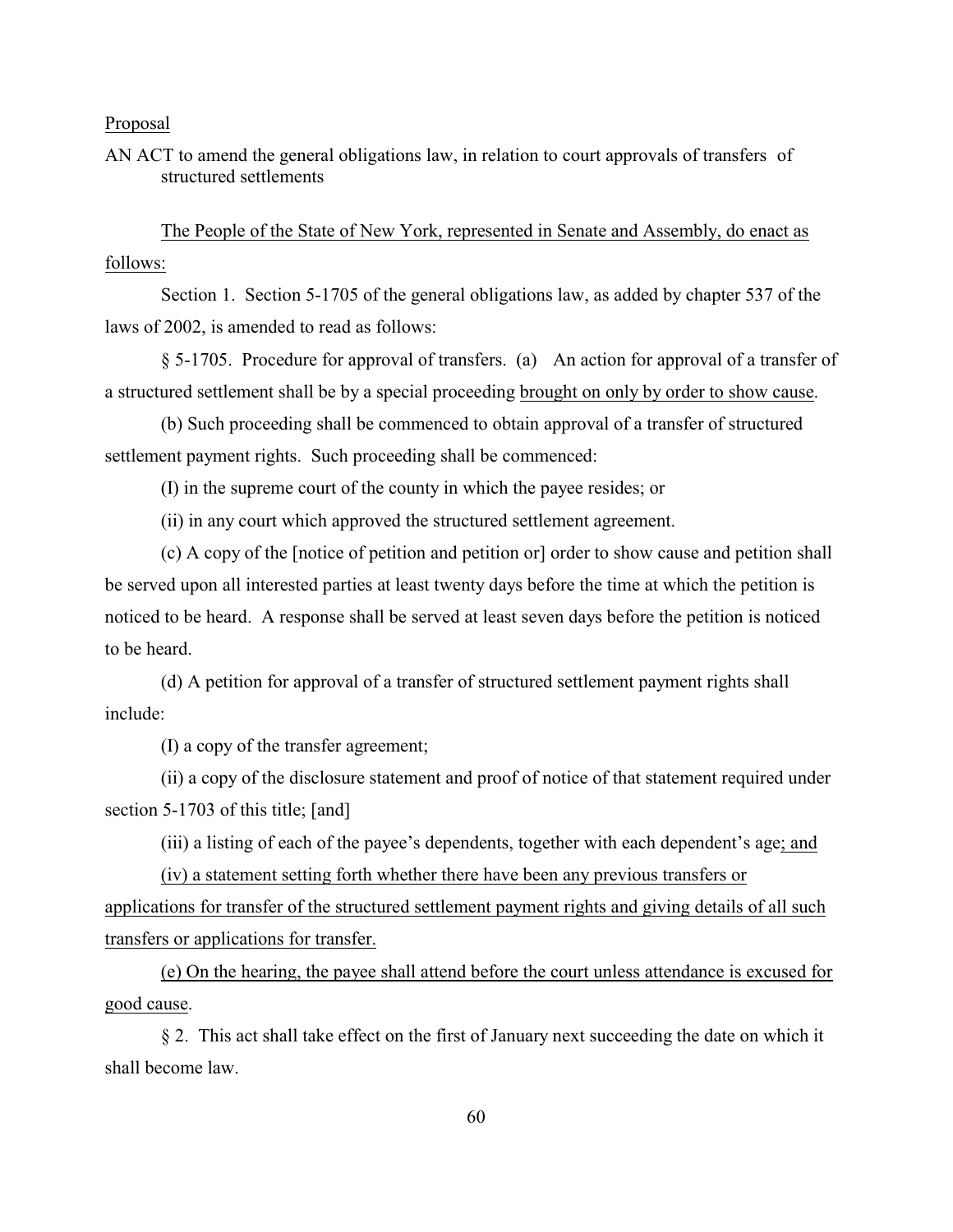## 7. Expanding Expert Disclosure in Commercial Cases (CPLR 3101(d)(1))

One of the main objectives of the Supreme Court's commercial division is to provide "[a] world class forum for the resolution of commercial disputes." Chief Judge Kaye, Commercial Litigation in New York State Courts § 1.7, at p.16 (Haig 4B West's NY Prac Series). In furtherance of that objective, a priority of several groups charged with studying the commercial division is to relax certain restrictions on expert disclosure imposed by the CPLR (see id. at pp. 3- 4) to address the special needs of substantial commercial cases. The Committee believes that limited amendments to the expert disclosure statute, CPLR 3101, would promote more efficient and thorough preparation by attorneys in commercial actions and speedier resolution of those actions, thereby encouraging commercial litigants to use our court system. Thus, the Committee supports an amendment to CPLR  $3101(d)(1)(I)$  that would allow for greater expert disclosure in commercial actions.

CPLR  $3101(d)(1)(I)$  provides for the furnishing, upon request of a party, of a statement regarding an expert whom the adversary intends to call at trial. That provision authorizes further disclosure concerning the expected testimony of an expert only by court order "upon a showing of special circumstances." The courts have interpreted "special circumstances" narrowly, generally confining it to instances in which the critical physical evidence in a case has been destroyed after its inspection by an expert for one side but before its inspection by the expert for the other, and certain other, similarly limited situations. E.g., Adams Lighting Corp. v First Central Ins. Co., 230 AD2d 757 (2d Dept. 1996); The Hartford v Black & Decker, 221 AD2d 986 (4th Dept. 1995); Rosario v General Motors Corp., 148 AD2d 108 (1st Dept. 1989); Connors, Practice Commentaries, McKinney's Cons Laws of NY, Book 7B, C:3101:29A.

The Committee believes that, on balance, the current rules governing expert disclosure work reasonably well in cases other than commercial cases. The issue of expert disclosure, generally, raises diverse opinions in the bar.Therefore, the Committee recommends that CPLR 3101(d)(1)(I) should be modified to permit additional expert disclosure in substantial commercial cases only. The issues addressed by experts in commercial cases are often complex, touching on nuanced economic, financial and corporate principles, such as how stock or other securities should be valued; how a business should be valued; or whether the financial analysis of a board of directors was sound under the circumstances. In addition to presenting difficult legal and factual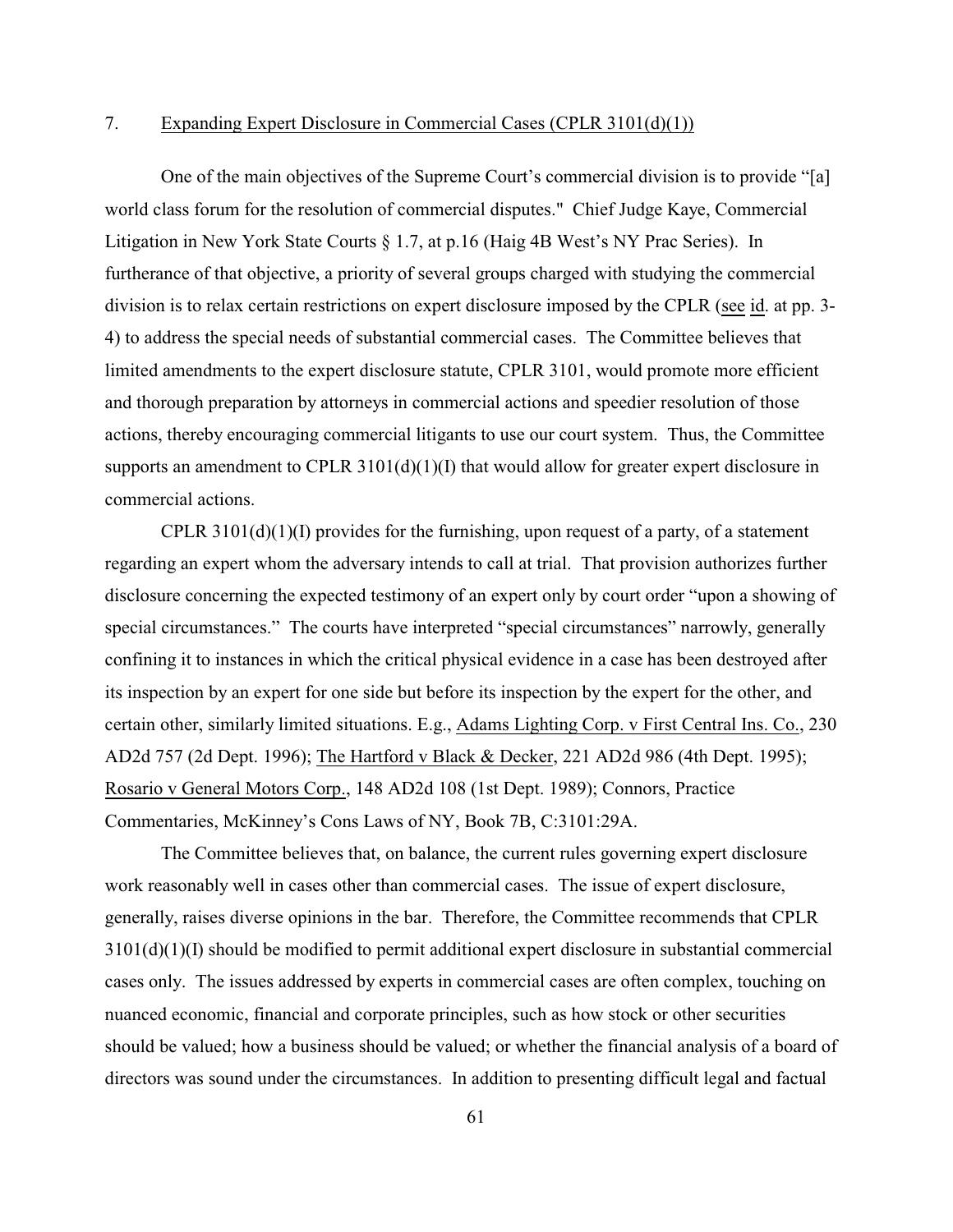issues, commercial cases often involve substantial sums of money or impact corporate governance. Generous expert disclosure is available in virtually all other forums, including all other state courts and the federal courts, *see* Federal Rules Civil Procedure 26. A modern forum for the resolution of commercial disputes is essential for New York to maintain its prominence as an international financial center; unless meaningful expert disclosure is routinely available in commercial actions, New York's efforts to maintain its financial dominance may be seriously compromised. Accordingly, we believe that additional expert disclosure in commercial cases should be permitted to provide the world class forum for the resolution of commercial disputes the State needs.

Under the Committee's proposal, subdivision  $(d)(1)(iii)$  would be divided into two subparts. The first subpart,  $(A)$ , would retain the existing provisions of  $(d)(1)(iii)$ , which would apply to most cases, including smaller commercial cases. These commercial cases are usually less complex than those involving larger sums, and more extensive disclosure of experts would be disproportionately costly. However, in commercial cases in which \$250,000 or more is found by the court to be in controversy, the amendment, in the form of a new subpart (B), would expressly authorize the court to allow further disclosure of experts expected to testify at trial. Under this proposal, the applicant would be obliged to show that the need for that disclosure outweighs the concomitant expense and delay to any party. The applicant would be required to demonstrate that traditional expert discovery as provided for by subdivision (d)(1)(I) would not suffice. However, the applicant would not have to demonstrate "special circumstances" as currently construed by the case law, which would remain the standard for all cases other than this group of substantial commercial cases. Because the proposal would require the court to weigh the risk that the proposed disclosure might be unduly expensive or cause unreasonable delay, the court should normally inquire, if further disclosure is found necessary, whether a particular form of disclosure would be more appropriate, including less expensive and time-consuming, than another.

"Commercial action" is defined so as to include the most common forms of such disputes, and a measure of flexibility is provided for. The definition expressly excludes personal injury, wrongful death, matrimonial and certain other matters. The Committee wishes to emphasize that the proposed amendment would not alter expert disclosure practice outside commercial cases. To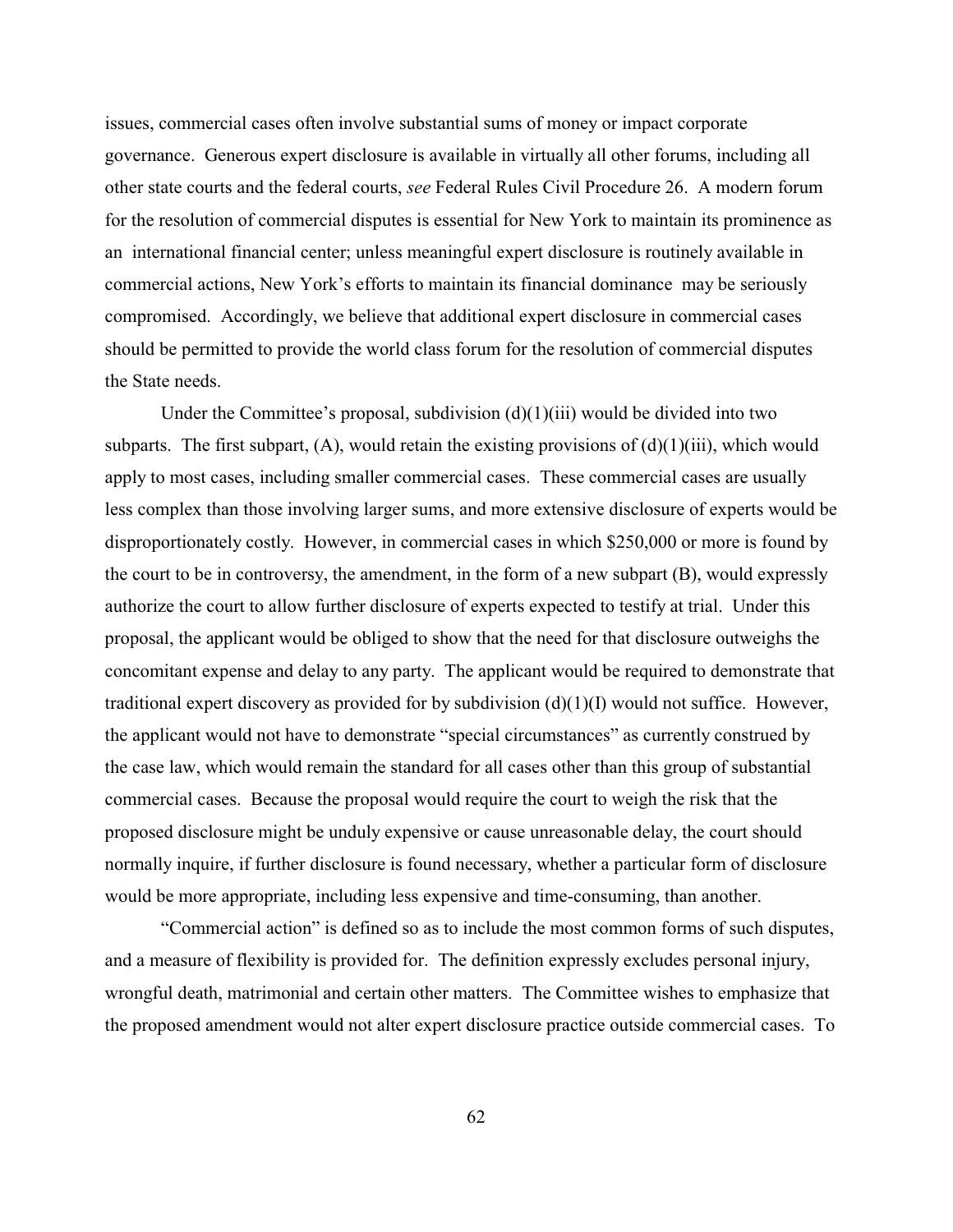be sure, the proposed amendment expressly states that it is inapplicable to "personal injury, wrongful death, matrimonial, or foreclosure actions."

Under the proposal, if the court determined that a deposition was in order, it could set reasonable boundaries on the breadth of the matters to be inquired into and the length of the deposition. The proposal provides that unless it is unreasonable, the court shall require that the inquiring party pay a reasonable fee to the expert in the case of deposition disclosure, since this seems the fairest approach in most instances.

The proposal provides that the further disclosure of experts authorized by the court shall take place at such time as the court deems appropriate. In contrast with the practice in most personal injury matters, experts in commercial cases are often retained at an early point. In large commercial cases, many of which are litigated in the Commercial Division around the state, the court is expected to, and does, engage in extensive supervision of disclosure proceedings and establish a comprehensive disclosure schedule, which would include an appropriate deadline for further expert disclosure, if ordered.

The Committee's proposal for the establishment of a time frame for expert disclosure, set forth below, would have a broader application than those that would be governed by this new subdivision  $(d)(1)(iii)(B)$ .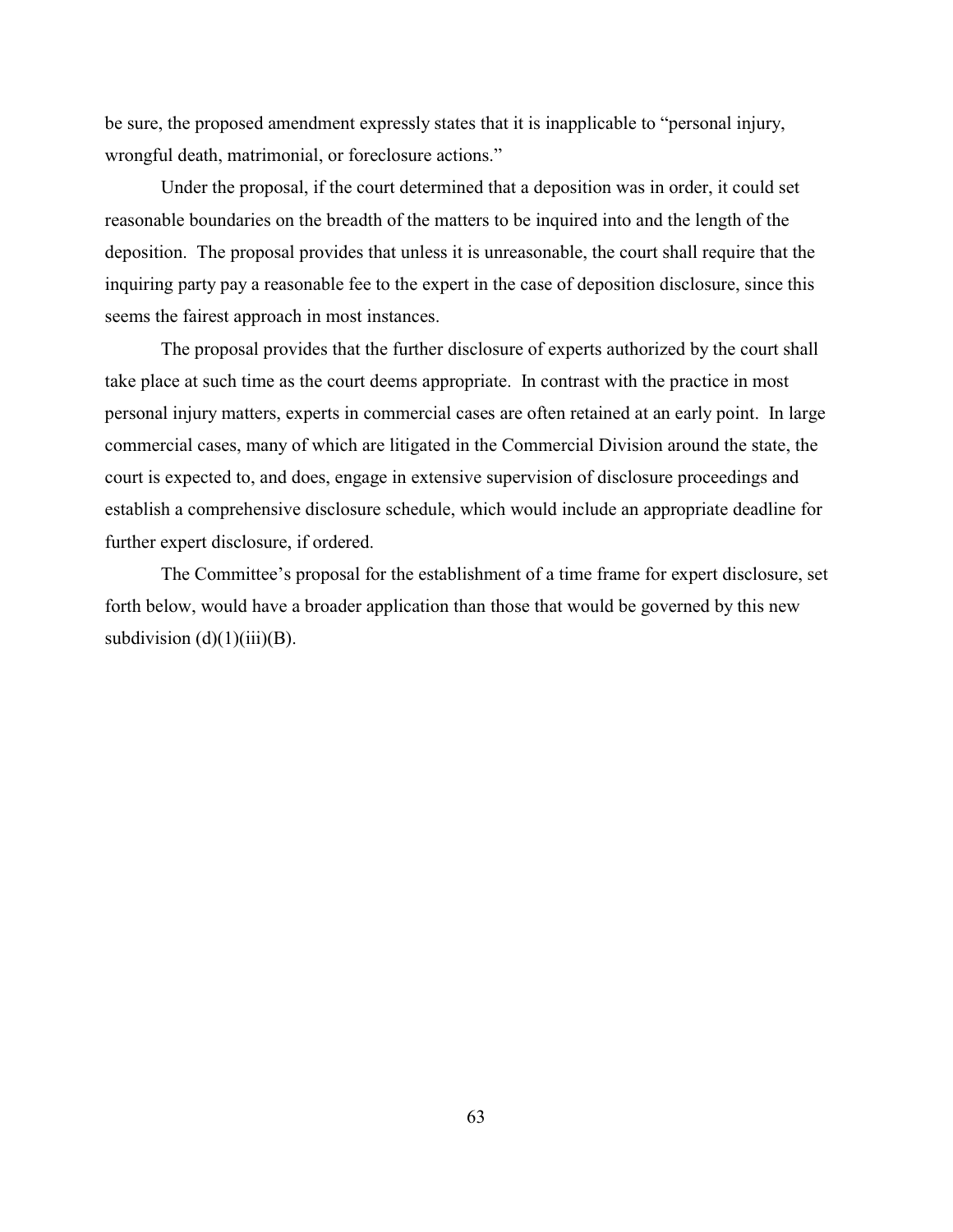AN ACT to amend the civil practice law and rules, in relation to broadening expert disclosure in commercial cases

The People of the State of New York, represented in Senate and Assembly, do enact as follows:

Section 1. Subparagraph (iii) of paragraph 1 of subdivision (d) of section 3101 of the civil practice law and rules, as renumbered by chapter 184 of the laws of 1988, is amended to read as follows:

(iii) (A) Further disclosure concerning the expected testimony of any expert may be obtained only by court order upon a showing of special circumstances and subject to such restrictions as to scope and provisions concerning fees and expenses as the court may deem appropriate. However, a party, without court order, may take the testimony of a person authorized to practice medicine, dentistry or podiatry who is the party's treating or retained expert, as described in paragraph three of subdivision (a) of this section, in which event any other party shall be entitled to the full disclosure authorized by this article with respect to that expert without court order.

(B) Notwithstanding any other provision of this section, in any commercial action in which the amount in controversy appears to the court to be \$250,000 or more, the court, without requiring a showing of special circumstances but upon a showing by any party that the need outweighs the resulting expense and delay to any party, may authorize such further disclosure of an expert, including a deposition, subject to such restrictions as to scope and provisions concerning fees and expenses as the court may deem appropriate. For purposes of this subparagraph, a "commercial action" is an action alleging breach of contract, breach of fiduciary duty, or misrepresentation or other tort, arising out of, or relating to, business transactions or the affairs of business organizations; or involving other business claims determined by the court to be commercial, but shall not include personal injury, wrongful death, matrimonial, or foreclosure actions, or landlord-tenant matters not involving business leases.

§2. This act shall take effect immediately.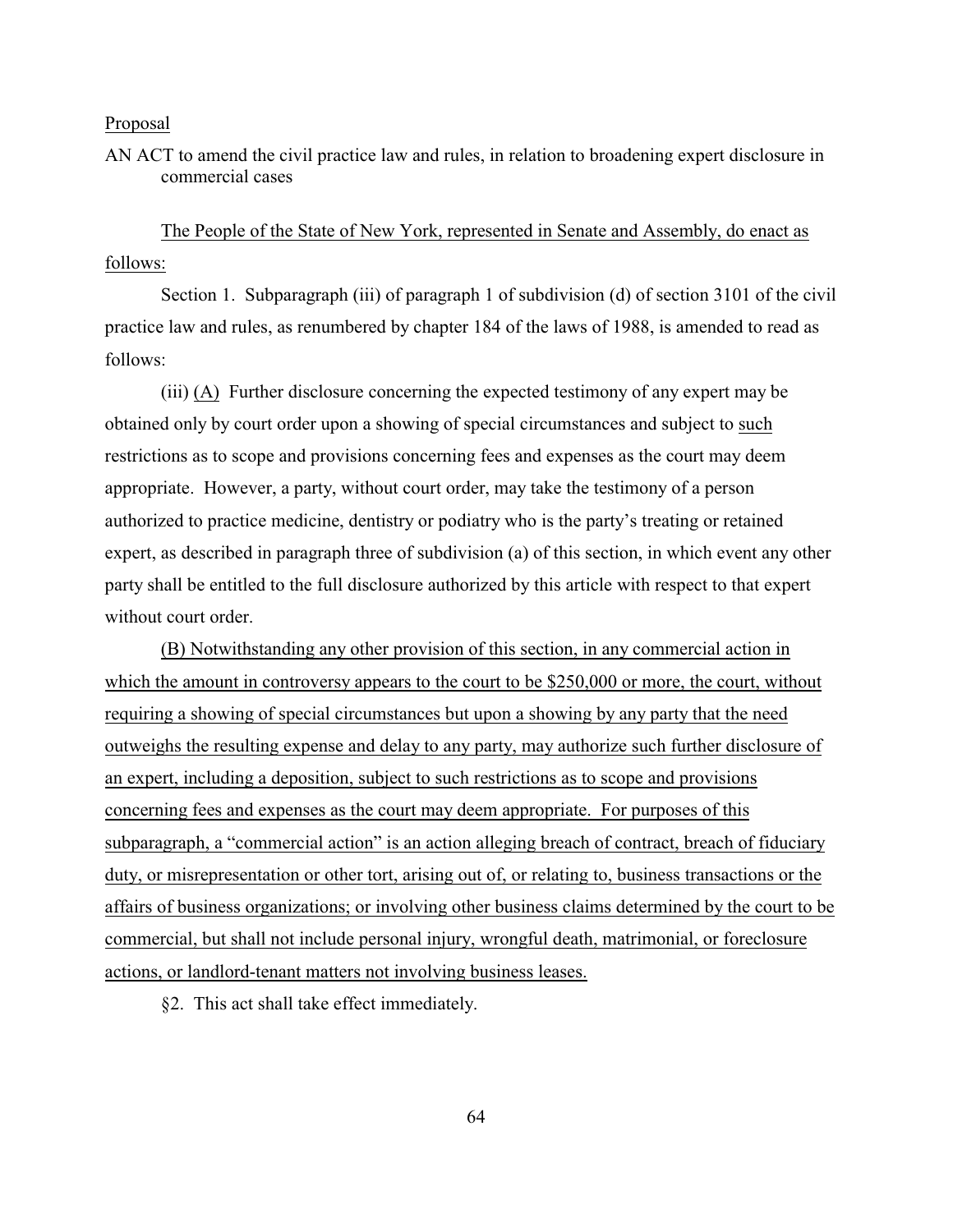#### 8. Setting a Time frame for Expert Witness Disclosure (CPLR 3101(d)(1))

The measure recommends that CPLR  $3101(d)(1)$  be amended to provide a minimal deadline for expert disclosure (i.e., sixty days before trial), a time frame which could be modified by the court to give earlier or later expert disclosure depending on the needs of the case.

Currently, section 3101(d)(1) of the CPLR requires that only the following information be exchanged upon request: identification of trial expert witnesses; the subject matter on which they expect to testify; the substance of the facts and opinions on which they are expected to testify; their qualifications; and a summary of the grounds for their opinion. Further disclosure of an expert can be obtained by court order upon a showing of special circumstances, which permits a court to require additional discovery, such as a written report or deposition of experts, if necessary. However, no time frame within which to provide expert discovery is mandated.

This is in contrast to the federal system, where the Federal Rules of Civil Procedure require that *all disclosure* be made "at the times and in the sequence directed by the court," which is actively involved in requiring that timely expert disclosure take place. In the absence of directives from the court, Rule 26(a)(2)(c) generally requires that *all disclosures* be made at least 90 days before the trial date or the date the case is set to be ready for trial. Rebuttal or contradictory disclosure must be made within 30 days after disclosure by the other party. Many states have adopted some part of the Federal Rules' liberal expert disclosure requirements, including a specific deadline for expert disclosure prior to trial.

The need for this amendment is further highlighted by the recent decision in Construction by Singletree, Inc. v. Lowe, 55 A.D.3d 861, 866 N.Y.S.2d 702, 2008 N.Y. Slip Op. 08287. The Second Department ruled that it was proper for the trial court to decline to consider the affidavits of experts provided in opposition to a motion for summary judgment, where those experts were not identified in pretrial disclosure and the affidavits were served after the note of issue and certificate of readiness were filed. The dissent argued that the application of CPLR  $3101(d)(1)$  to use of experts in opposition to a summary judgment motion is against the express language of the statute and not within its clear legislative intent.

The Committee feels that specific time frames for expert disclosure would 1) avoid "trial by ambush"; 2) permit more efficient preparation for trial and management of cases; 3) provide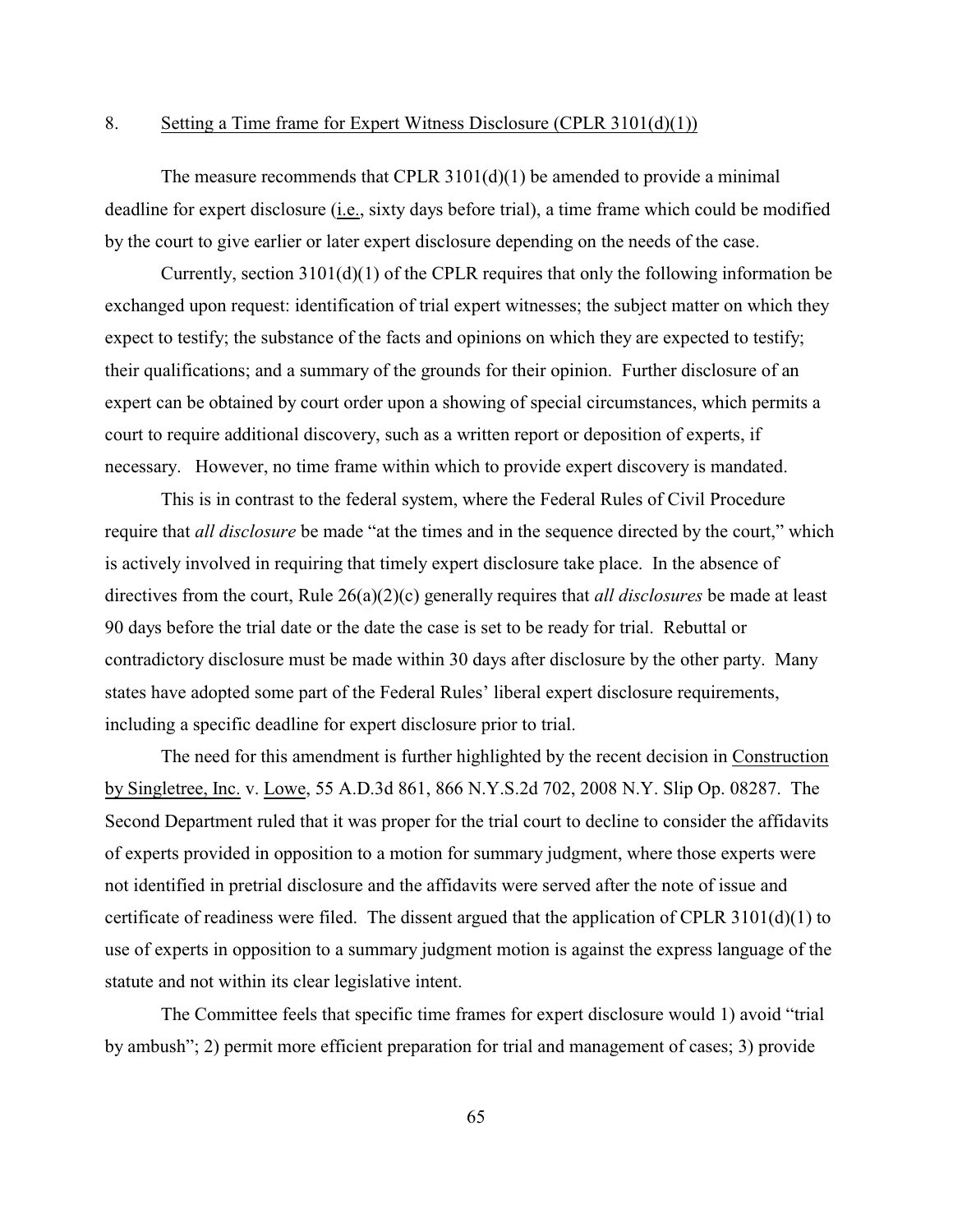consistency between the law and practice in this area (court discovery orders often mandate disclosure of expert testimony either 30 or 60 days before trial, not pre-note of issue); and 4) discourage application of section 3101(d)(1) to motions for summary judgment.

Subparagraph (iv) of CPLR 3101(d)(1) has therefore been added to provide that "Unless otherwise provided by a rule of the chief administrative judge or by order of the court," the expert disclosure shall be made no later than 60 days before trial by the party who bears the burden of proof. Within 30 days of service of the expert response, any opposing party shall serve its expert response. Within 15 days after service of such response, any party may serve an amended or supplemental response limited to issues raised in the answering response. The term "expert" does not include a treating physician or health care provider whose records or reports have been timely provided.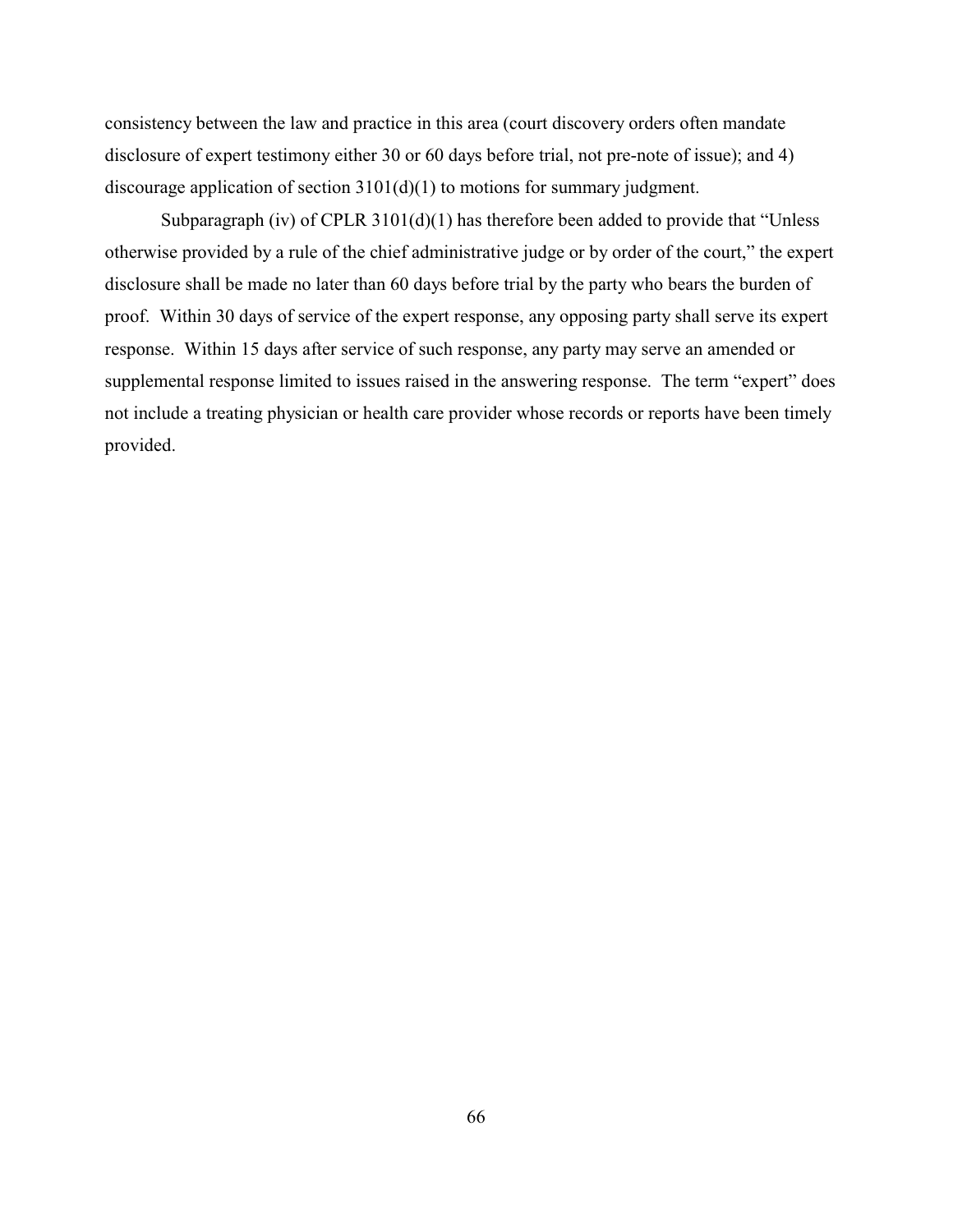AN ACT to amend the civil practice law and rules, in relation to the time of disclosure of expert witness information

The People of the State of New York, represented in Senate and Assembly, do enact as follows:

Section 1. Paragraph 1 of subdivision (d) of section 3101 of the civil practice law and rules is amended by adding two new subparagraphs (iv) and (v) to read as follows:

(iv) Unless otherwise provided by a rule of the chief administrator of the courts or by order of the court, disclosure of expert information shall be made as follows: the party who has the burden of proof on a claim, cause of action, damage or defense shall serve its response to an expert demand served pursuant to this subdivision at least sixty days before the date on which the trial is scheduled to commence; within thirty days after service of such response, any opposing party shall serve its answering response pursuant to this subdivision; within fifteen days after service of such response, any party may serve an amended or supplemental response limited to issues raised in the answering response. Unless the court orders otherwise, a party who fails to comply with this subparagraph shall be precluded from offering the testimony and opinions of the expert for whom a timely response has not been given.

(v) The term "expert" shall include any person who will testify with respect to his or her qualifications and give opinions relating to the issues in the case that could not be given by a layperson. However, the term "expert" shall not include a treating physician or other treating health care provider whose records and reports have been timely provided.

§2. This act shall take effect immediately, and shall apply to all rules or orders requiring the service of expert responses issued prior to, on or after such effective date.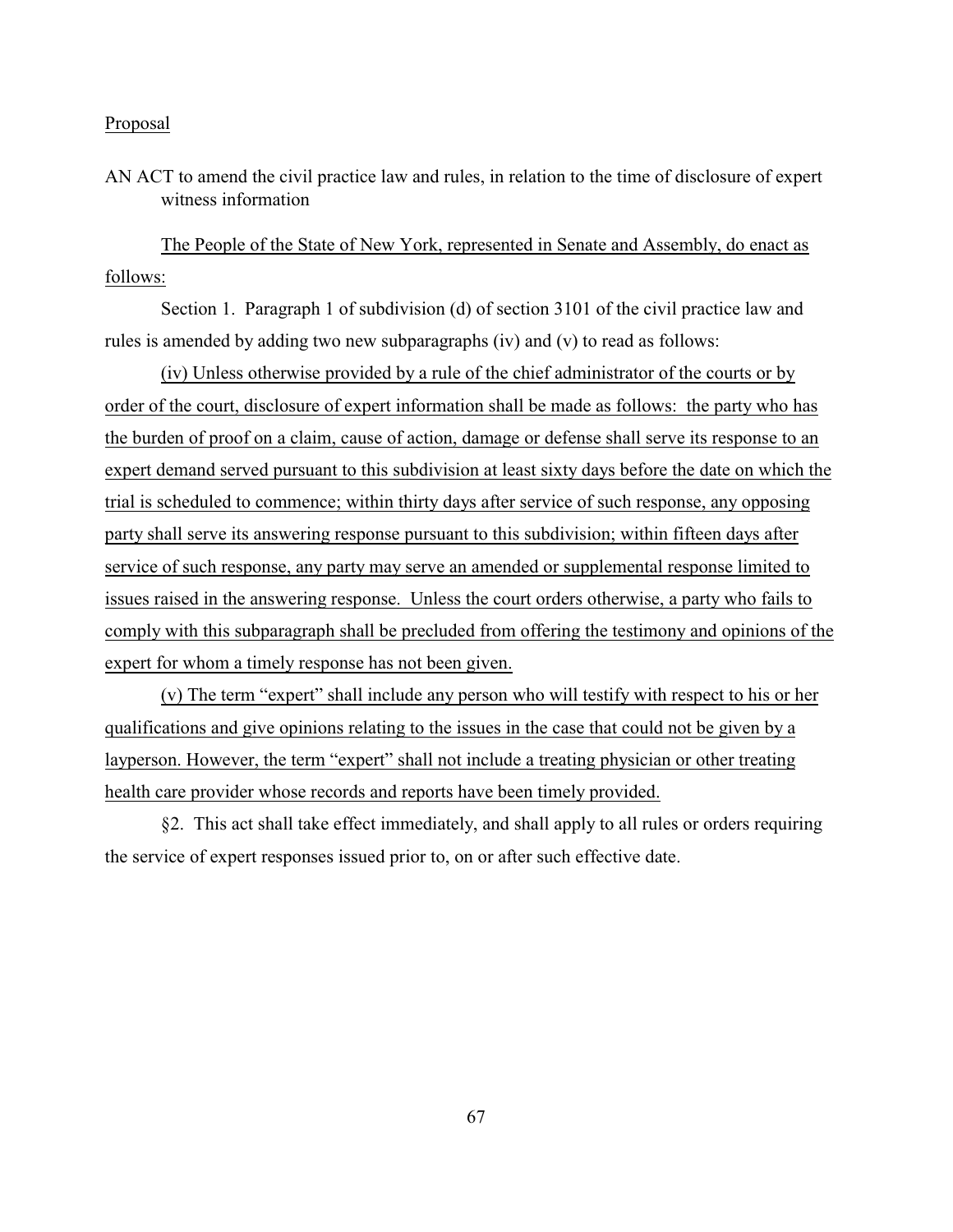# 9. Addressing the Time of Service Problem When a Court Order Extending the Time For Filing is Granted Pursuant to CPLR 304 (CPLR 306-b)

The Committee recommends the amendment of CPLR 306-b to correct a time of service problem that can occur when a court order extending time for filing is granted pursuant to CPLR 304.

CPLR 306-b now requires service of the summons and complaint, summons with notice, third-party summons and complaint, petition with notice of petition or order to show cause within 120 days after filing, with appropriate modifications where the statute of limitations is four months or less. With but one exception, this is fully consistent with the provision of section 304 that an action or proceeding is commenced by filing, since valid service cannot be made until the action has been commenced and that occurs upon filing.

The exception occurs when, pursuant to section 304, a court finds that circumstances prevent immediate filing and signs an order requiring the subsequent filing at a specific time and date not later than five days thereafter. In this instance it is the signing of the order, and not the filing of the pleading that commences the action or proceeding.

The section 304 exception can be and often is utilized in situations where a party requires a restraining order to prevent the occurrence of an event on a holiday, weekend or after business hours, when filing cannot occur but immediate service is critical. In this limited situation, although the action or proceeding has been commenced, service often must be made before the order can be filed. At least one court has held that under these circumstances service was ineffective because section 306-b mandates service after filing, not after commencement of the action.

A simple amendment to section 306-b to provide that service be made within 120 days "after commencement of the action or proceeding" should rectify the problem created by the section 304 exception, without having any adverse effect upon the more usual situation where the action is commenced by filing of the pleading. In either event, whether the action is commenced by filing or by the signing of an order which extends the time for filing, post commencement service will occur.

68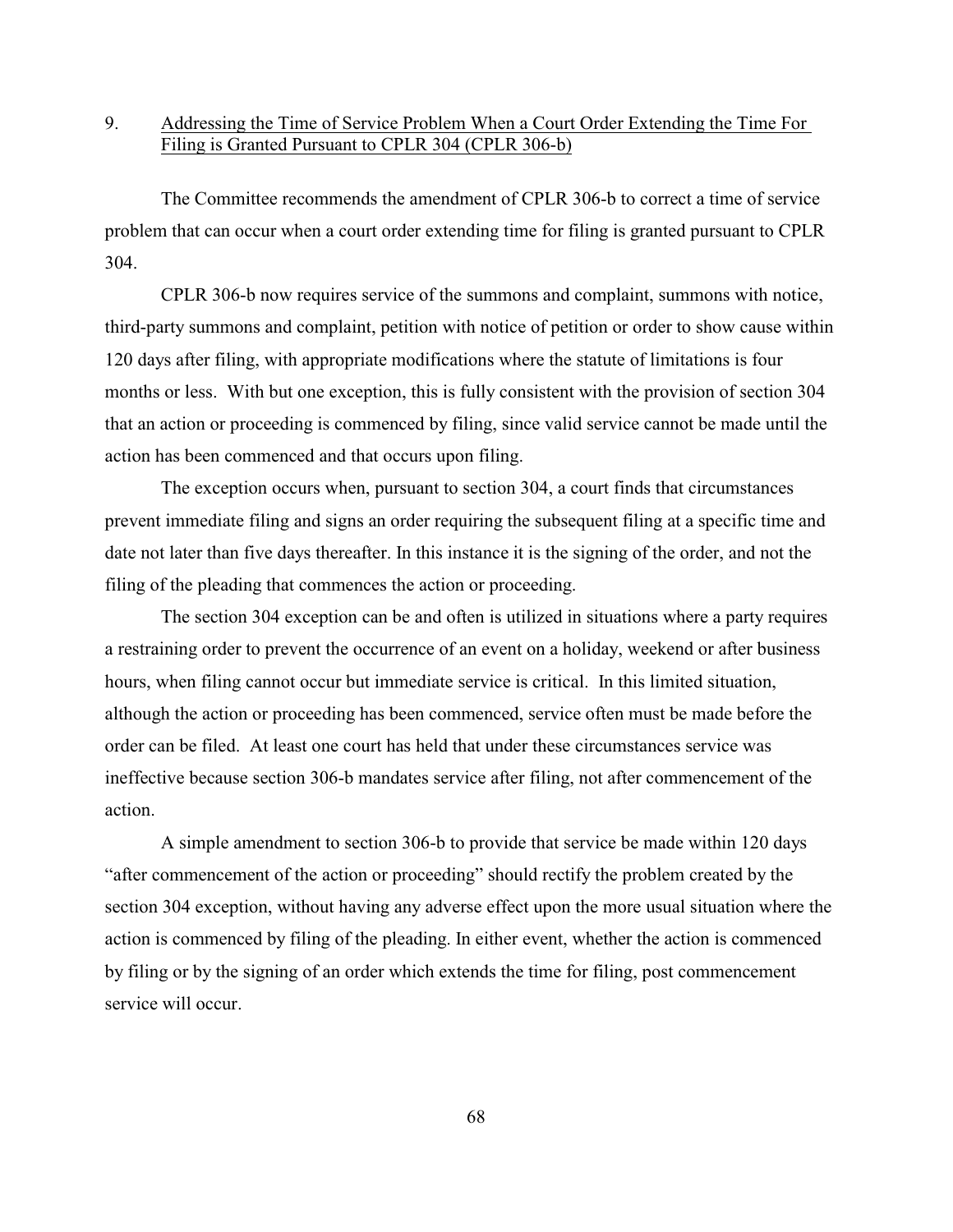AN ACT to amend the civil practice law and rules, in relation to the time of service

The People of the State of New York, represented in Senate and Assembly, do enact as follows:

Section 1. Section 306-b of the civil practice law and rules, as amended by chapter 473 of the laws of 2001, is amended to read as follows:

§306-b. Service of the summons and complaint, summons with notice, third-party summons and complaint, or petition with a notice of petition or order to show cause. Service of the summons and complaint, summons with notice, third-party summons and complaint, or petition with a notice of petition or order to show cause shall be made within one hundred twenty days after the [filing of the summons and complaint, summons with notice, third-party summons and complaint, or petition] commencement of the action or proceeding, provided that in an action or proceeding, except a proceeding commenced under the election law, where the applicable statute of limitations is four months or less, service shall be made not later than fifteen days after the date on which the applicable statute of limitations expires. If service is not made upon a defendant within the time provided in this section, the court, upon motion, shall dismiss the action without prejudice as to that defendant, or upon good cause shown or in the interest of justice, extend the time for service.

§2. This act shall take effect on the first of January next succeeding the date on which it shall have become a law.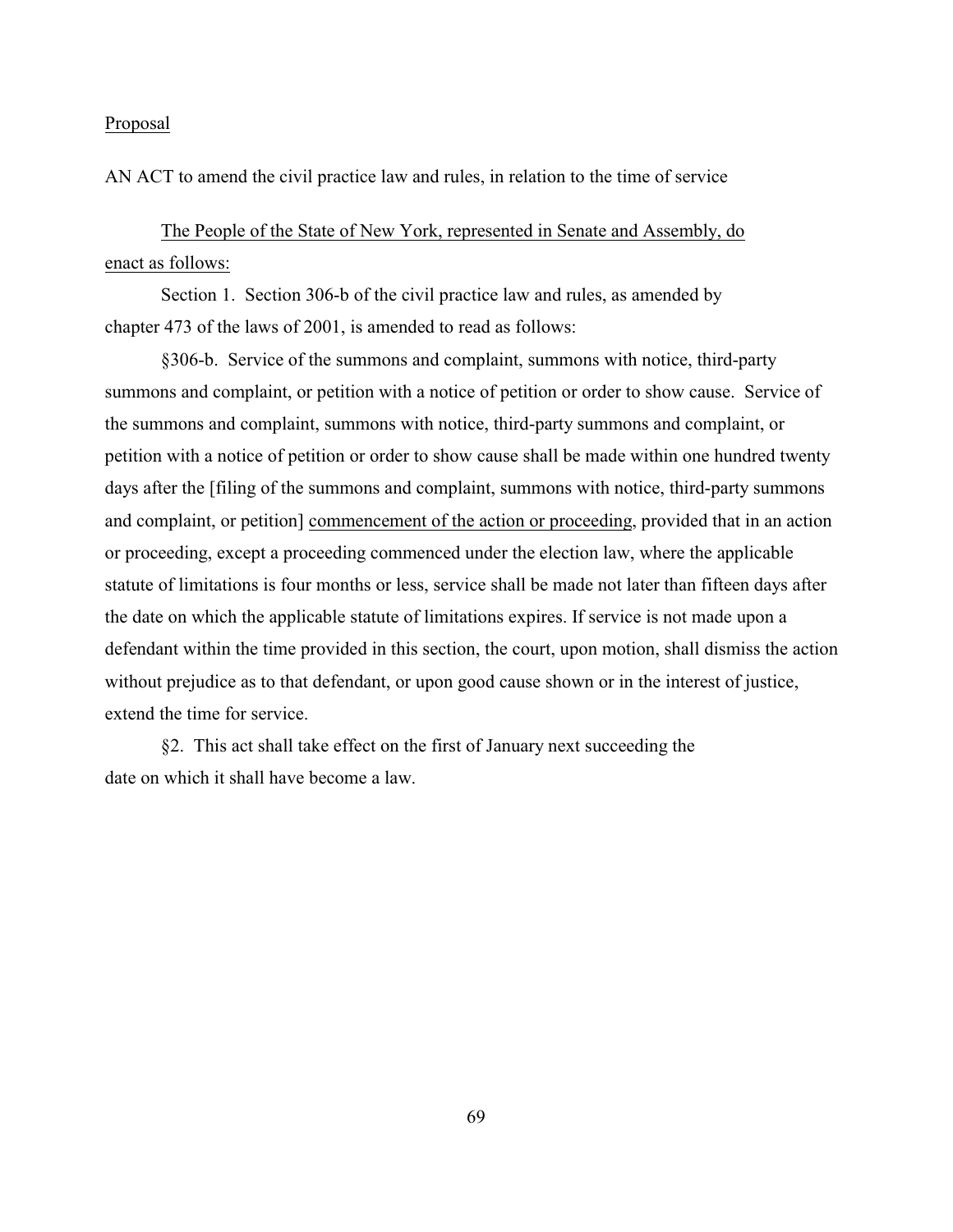### 10. Increasing the Time in Which a Defect in Form Must be Raised (CPLR 2101(f))

The Committee recommends an amendment to rule 2101(f) of the CPLR to increase the time for raising objections to defects in form. Currently, the time in which objection to a defect in form must be raised is only two days from receipt of the paper objected to. The Committee believes that two days is an unreasonably short period of time for counsel to review a paper served and raise objections to it where necessary. Instead, the Committee recommends that the period of time be amended from "two" to "fifteen" days. The effect of the change will be that the focus of any debate over the form of a paper will concern solely the proper form and the underlying facts, not the number of days allowed for objection. The Committee extends its gratitude to the Nassau County Bar Association Appellate Practice Committee for the opportunity to review this procedural practice issue, which it raised in the context of a notice of appeal.

### Proposal

AN ACT to amend the civil practice law and rules, in relation to the time allowed for objections to defects in form of a paper

The People of the State of New York, represented in Senate and Assembly, do enact as follows:

Section 1. Subdivision (f) of rule 2101 of the civil practice law and rules is amended to read as follows:

(f) Defects in form; waiver. A defect in the form of a paper, if a substantial right of a party is not prejudiced, shall be disregarded by the court, and leave to correct shall be freely given. The party on whom a paper is served shall be deemed to have waived objection to any defect in form unless, within [two] fifteen days after the receipt thereof, [he] the party on whom the paper is served returns the paper to the party serving it with a statement of particular objections.

§ 2. This act shall take effect on the first day of January next succeeding the date on which it shall have become law.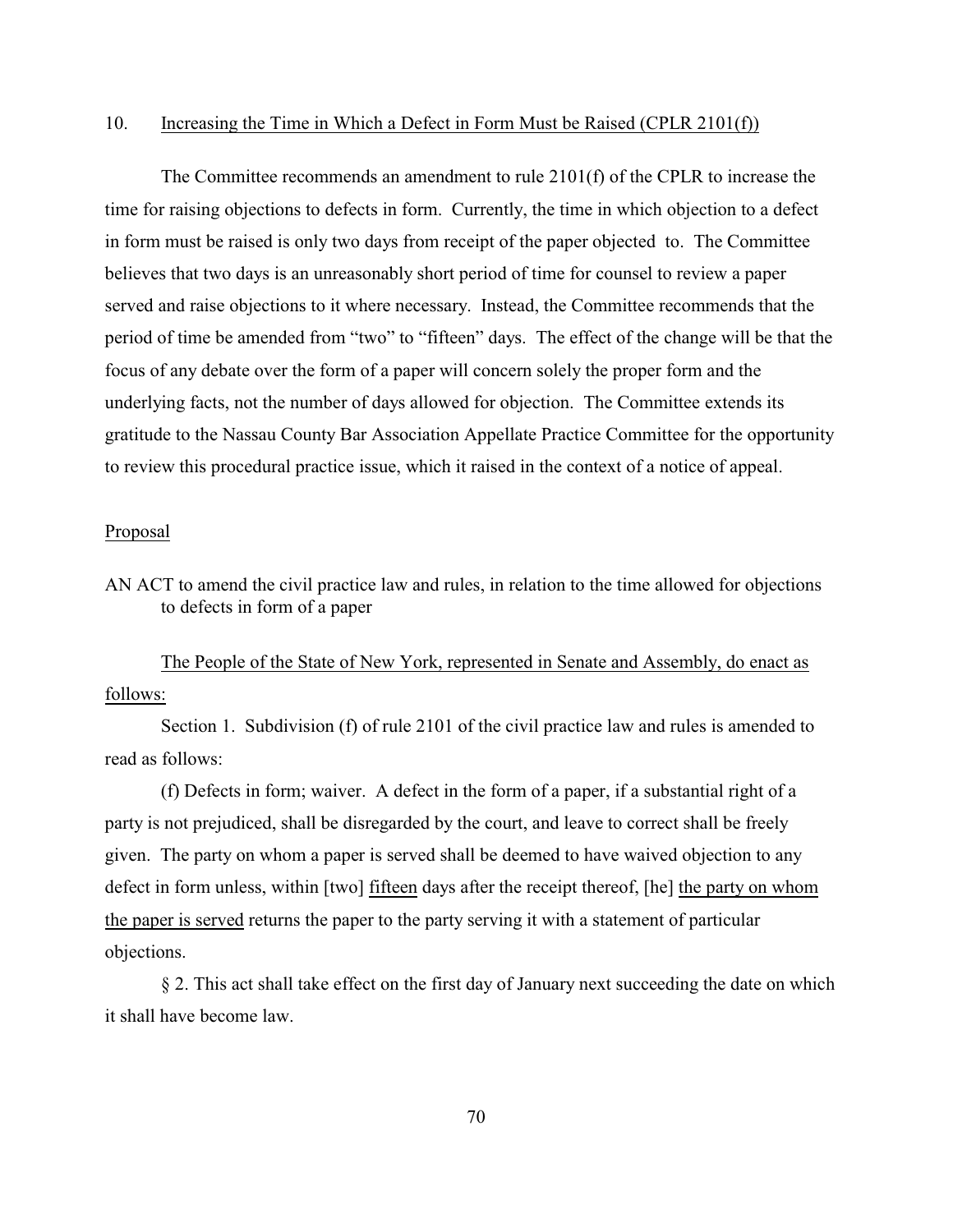# 11. Requiring the Moving Party to Attach a Copy of a Proposed Amended Pleading (CPLR 3025(b))

The Committee proposes the amendment of subdivision (b) of rule 3025 of the CPLR to require the moving party to attach a copy of the proposed amended pleading to any motion to amend that pleading, clearly showing the proposed changes to the pleading. Many federal courts by local rule require the movant to attach the proposed pleading and to show by redline the changes in the complaint or answer that the movant proposes.

### Proposal

The People of the State of New York, represented in Senate and Assembly, do enact as follows:

Section 1. Subdivision (b) of rule 3025 of the civil practice law and rules is amended to read as follows:

(b) Amendments and supplemental pleadings by leave. A party may amend his or her pleading, or supplement it by setting forth additional or subsequent transactions or occurrences, at any time by leave of court or by stipulation of all parties. Leave shall be freely given upon such terms as may be just including the granting of costs and continuances. Any motion to amend or supplement pleadings shall be accompanied by the proposed amended or supplemental pleading clearly showing the changes or additions to be made to the pleading.

§ 2. This act shall take effect on the first of January next succeeding the date on which it shall have become law.

AN ACT to amend the civil practice law and rules, in relation to requiring a party to attach a copy of a proposed amended pleading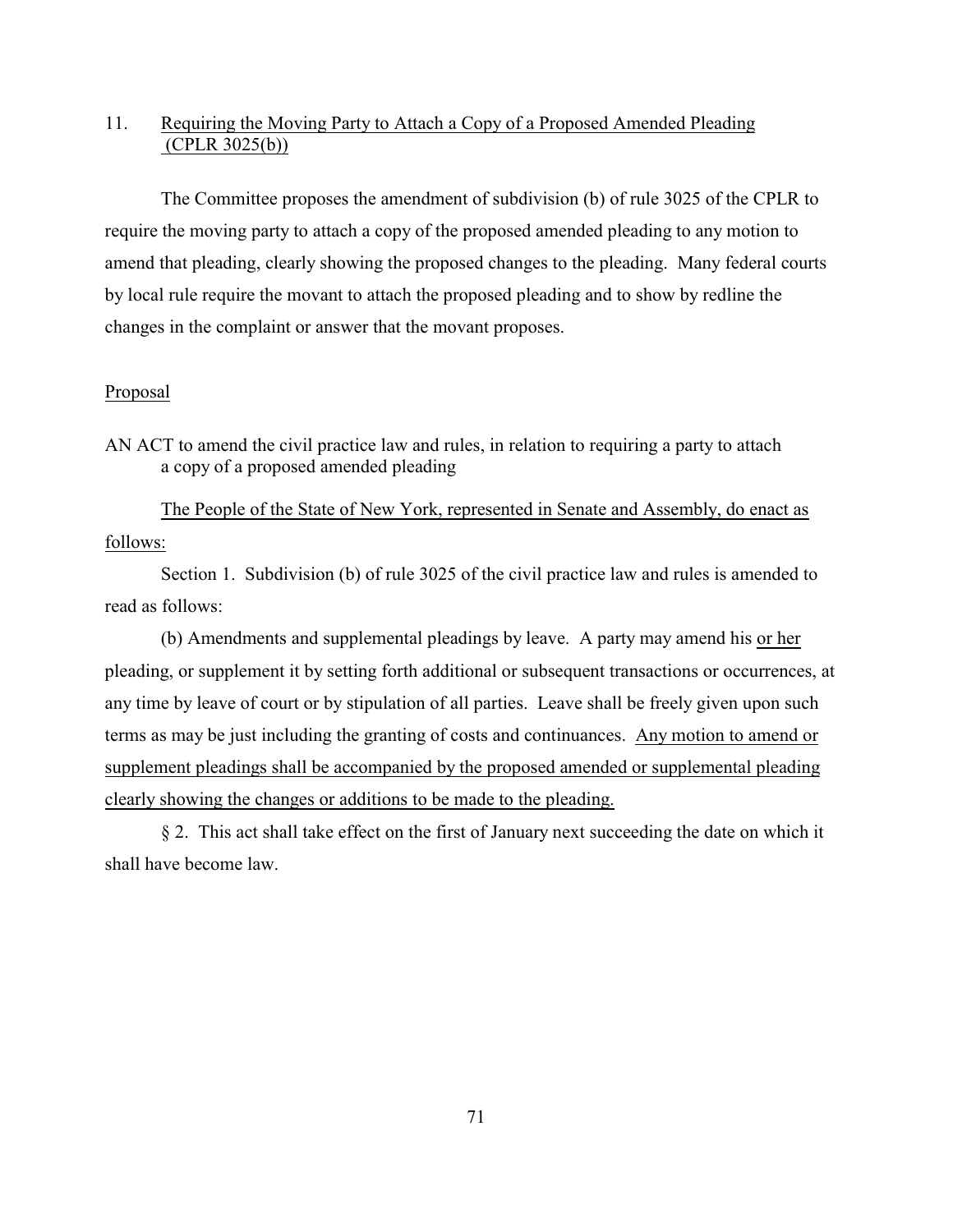## 12**.** Amending CPLR 3122, Governing the Use of Subpoenas Duces Tecum, To Make It Clear When a Court May Order the Production of Medical Records (CPLR 3122(a))

The Committee recommends an amendment to CPLR 3122(a) to clarify the authority of a court to order the production of medical records. In 2002, on the Committee's recommendation, CPLR 3122 was amended, together with several other related CPLR provisions, CPLR 2305(b), 3120, and 3122-a (L. 2002, c. 575), to make it easier to obtain discovery documents from a nonparty witness and admit them into evidence. Designed to become effective on September 1, 2003, the legislation eliminated the requirement that a party seeking documents from a non-party witness obtain a court order and a new, less cumbersome procedure was substituted. Among the changes made to CPLR 3122, which governs the use of *subpoenas duces tecum*, was the inclusion of language at the request of the Medical Society to protect non-party physicians who were served with disclosure subpoenas seeking medical records. Language was inserted in CPLR 3122 in 2002 to help protect medical providers from unwittingly violating the physician-patient privilege by releasing medical records sought by a subpoena without a patient's approval. The new language provided:

> A medical provider served with a subpoena duces tecum requesting the production of a patient's medical records pursuant to this rule need not respond or object to the subpoena if the subpoena is not accompanied by a written authorization by the patient. Any subpoena served upon a medical provider requesting the medical records of a patient shall state in conspicuous bold-faced type that the records shall not be provided unless the subpoena is accompanied by written authorization by the patient . . . .

Shortly thereafter, a judge in Richmond Civil Court in Campos v. Payne, 2 Misc.3d 921,766 N.Y.S.2d 535 (2003), held that the limitations imposed by CPLR 3122 left him without authority to order the production of medical records pursuant to a trial subpoena on the eve of trial without the patient's signed authorization. That was not the Committee's intent in recommending the amendment of CPLR 3122 and we do not believe the Legislature had that intent in adopting the Committee's recommendation then. The Committee believes the result in Campos is inadvisable since courts must always have the authority to order the production of records (including medical records) to resolve litigation.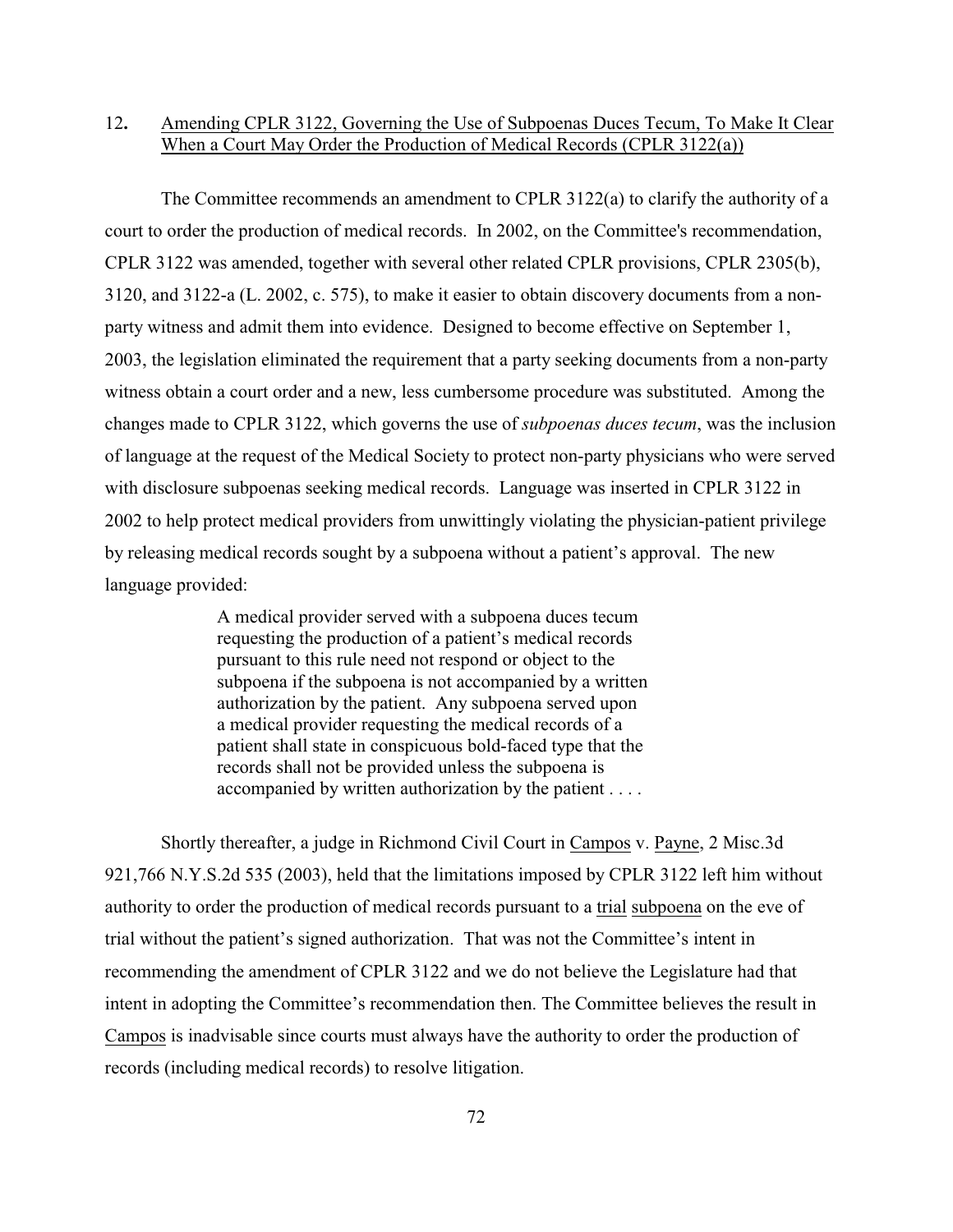The proposed amendment also distinguishes the court's authority from requirements under the federal privacy law, the Health Insurance Portability and Accountability Act ("HIPAA"). The HIPAA "Privacy Rule" was designed to provide national standards for the protection of certain health information. 45 C.F.R. Parts 160 and 164. The basic principle of the Privacy Rule was that "covered entities" – health insurance plans, health care clearinghouses, and medical providers who transmit health information in electronic form governed by federal standards, as defined in 45 C.F.R. §164.104 - - may not use or disclose "protected health information" ("PHI") without an authorization from the patient, unless the request for the information falls within a specific exception articulated by the rule.  $45$  C.F.R.  $\S$  $164.502(d)(2)$ ,  $164.514(a)(b)$ . PHI is essentially information received or created by a covered entity which relates to health status of an individual whose identity can be deciphered by the reader of the information. 45 C.F.R. §160.103.

The Privacy Rule enumerates 12 "public interest and benefit" exceptions to the rule, and one of them is judicial and administrative proceedings. 45 C.F.R. 3164.512(e). Under that section, covered entities may disclose PHI if the request is made pursuant to an order from a court or administrative tribunal. PHI may also be disclosed in response to a subpoena or other lawful process if certain assurances regarding notice to the individual or a protective order are provided. However, the provisions are complicated, and most medical providers in New York State have indicated that if the party seeking the records is unable to get the patient to sign an authorization permitting the provider to produce the records, they would prefer to receive an actual court order before releasing medical records to a court.

The language inserted in CPLR 3122 in 2002 was designed to help protect medical providers from unwittingly violating the physician-patient privilege by releasing medical records sought by a subpoena without a patient's approval. It has now become problematic since it is more stringent than HIPAA. According to the pre-emption provisions of the statute, HIPAA pre-empts state law, except where the state law is more stringent in its protections. 45 C.F.R. §160.202. Here, state law is more restrictive.

Thus, in a situation where the person whose medical information is being sought refuses to authorize its release, or the provider itself is afraid that it has not received sufficient authorization to release the records, and the court needs the records to adjudicate a claim, there is some question whether a court order will suffice, given the terms of CPLR 3122 and the ruling in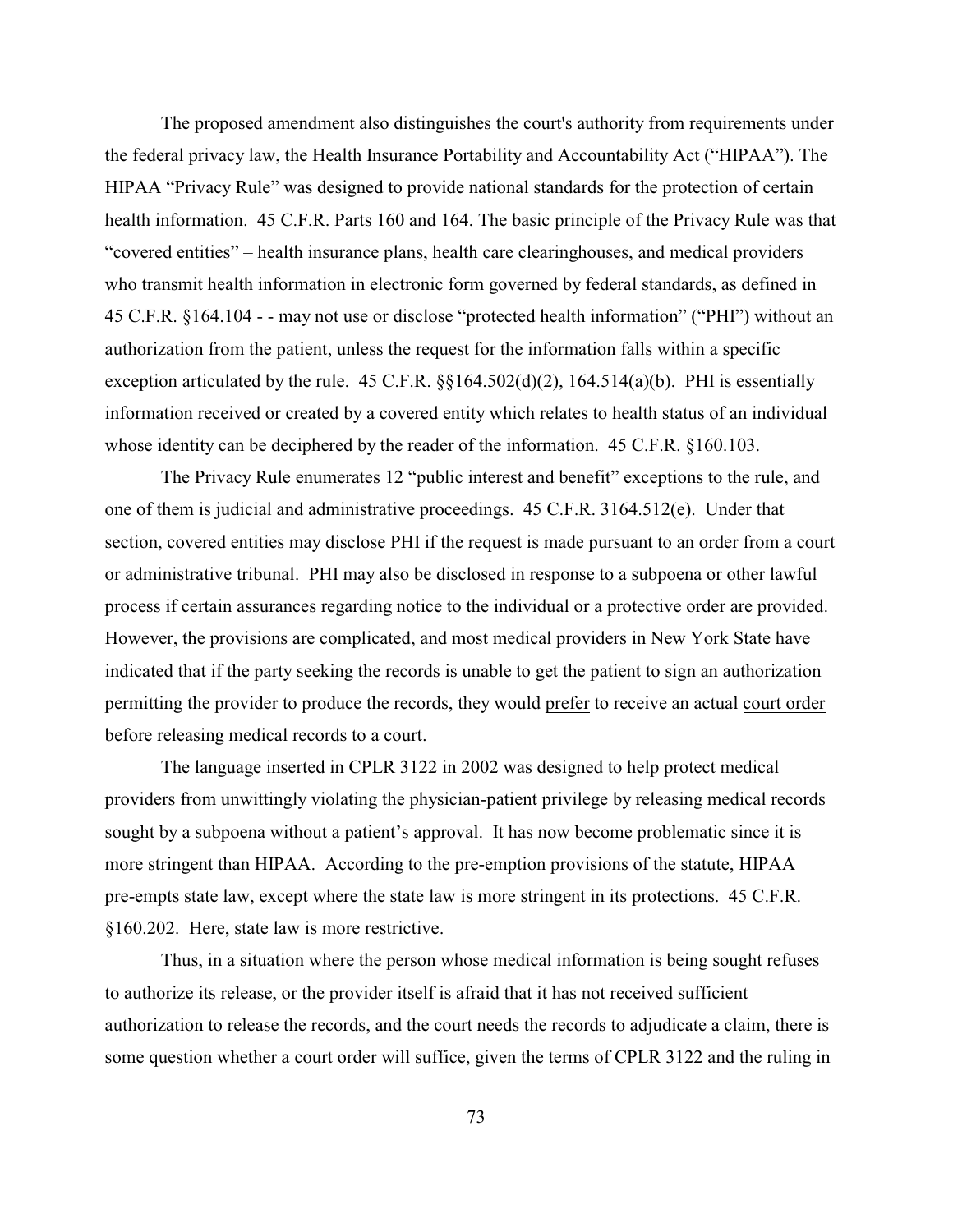Campos v. Payne. The recent Court of Appeals decision in Arons v. Jutkowitz, 9 N.Y.3d 393, 880 N.E.2d 831, 850 N.Y.S.2d 343(2007), has no impact on this problem, other than to once again call attention to the uncertainty. The proposed amendment to CPLR 3122(a) resolves that uncertainty by providing that a medical provider served with a *subpoena duces tecum* must respond if served with a demand and either an accompanying authorization for the release of the medical record or a court order.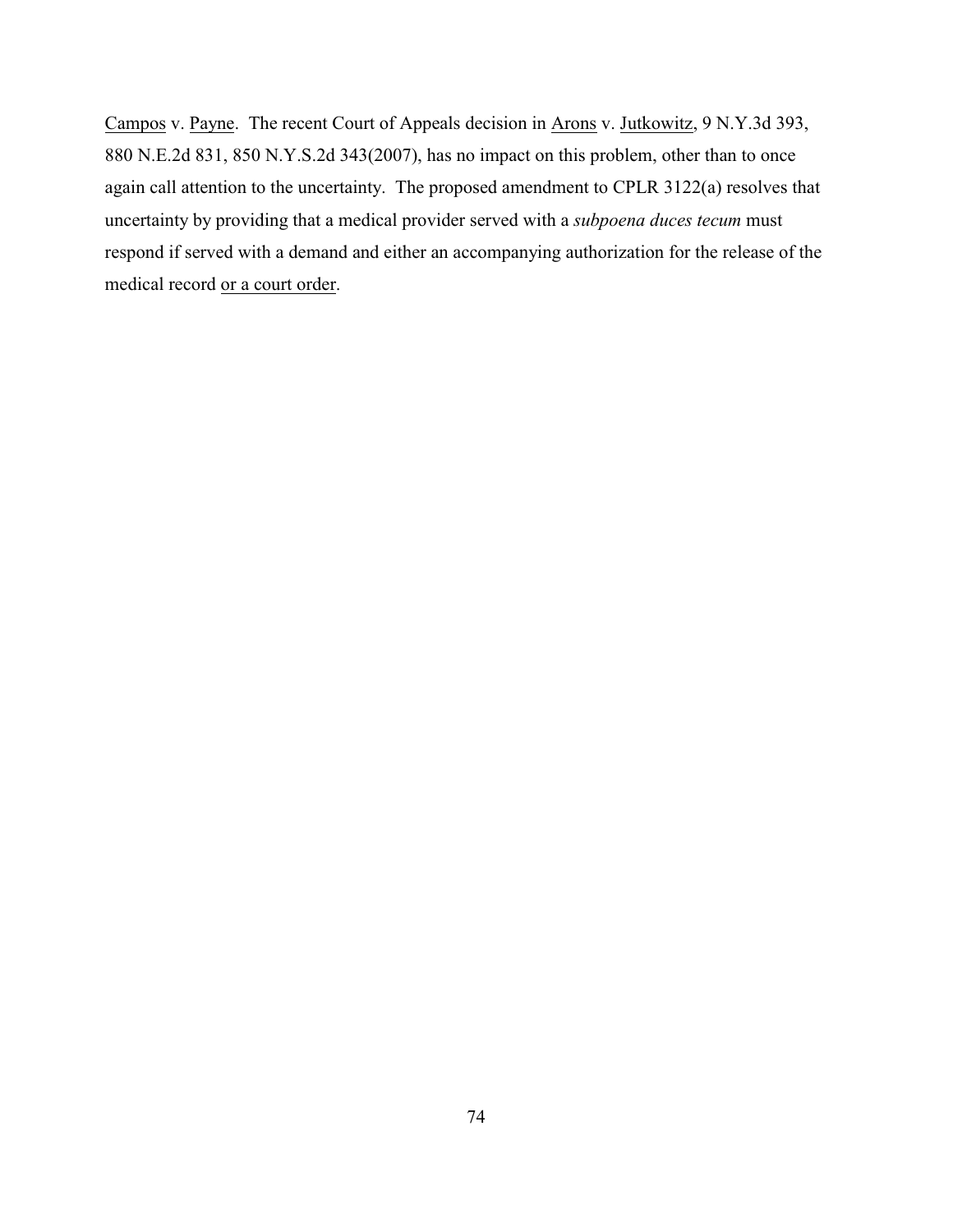AN ACT to amend the civil practice law and rules, in relation to the federal health records privacy protection law

The People of the State of New York, represented in Senate and Assembly, do enact as follows:

Section 1. Subdivision (a) of rule 3122 of the civil practice law and rules, as amended by chapter 575 of the laws of 2002, is amended to read as follows:

(a) 1. Within twenty days of service of a notice or subpoena duces tecum under rule 3120 or section 3121, the party or person to whom the notice or subpoena duces tecum is directed, if that party or person objects to the disclosure, inspection or examination, shall serve a response which shall state with reasonable particularity the reasons for each objection. If objection is made to part of an item or category, the part shall be specified. [A medical provider served with a subpoena duces tecum requesting the production of a patient's medical records pursuant to this rule need not respond or object to the subpoena if the subpoena is not accompanied by a written authorization by the patient. Any subpoena served upon a medical provider requesting the medical records of a patient shall state in conspicuous bold-faced type that the records shall not be provided unless the subpoena is accompanied by a written authorization by the patient.] The party seeking disclosure under rule 3120 or section 3121 may move for an order under rule 3124 or section 2308 with respect to any objection to, or other failure to respond to or permit inspection as requested by, the notice or subpoena duces tecum, respectively, or any part thereof.

2. A medical provider served with a subpoena duces tecum requesting the production of a patient's medical records pursuant to this rule need not respond or object to the subpoena if the subpoena is not accompanied by a written authorization by the patient, or a court order directing the production of the documents. Any subpoena served upon a medical provider requesting the medical records of a patient shall state in conspicuous bold-faced type that the records shall not be provided unless the subpoena is accompanied by a written authorization by the patient, or a court order directing the production of the documents.

§2. This act shall take effect immediately.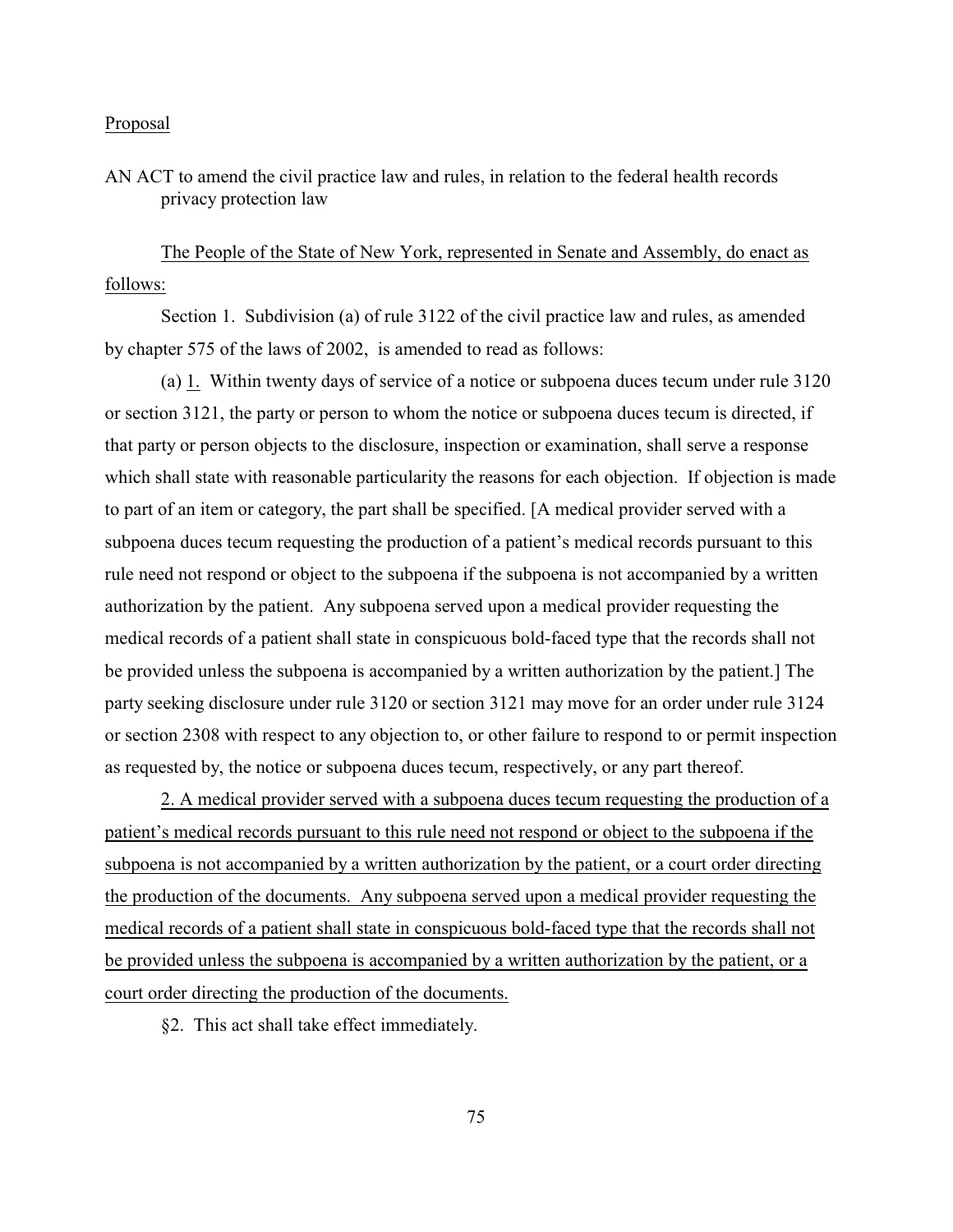## 13. Extending the Time in Which a Voluntary Discontinuance May be Obtained Without Court Order or Stipulation (CPLR 3217(a)(1))

The Committee recommends that CPLR  $3217(a)(1)$  be amended to extend the time period in which a voluntary discontinuance may be obtained without the need for a court order or a stipulation of settlement. This change would give maximum flexibility to parties who may want to settle claims very early in the litigation process.

Currently, paragraph (1) of subdivision (a) of CPLR 3217 provides the standards for obtaining a voluntary discontinuance without a court order at the outset of a case. Paragraphs (2) and (3) set forth the rules for discontinuing a case after disclosure has been completed, but before the case has been submitted to the jury.

The need for flexibility becomes particularly acute in the early stage of a case. At present, a party alleging a cause of action in a complaint, counterclaim, cross-claim, or petition may only unilaterally discontinue it without court order or stipulation by serving and filing the requisite notice on all parties "at any time before a responsive pleading is served or within twenty days after service of the pleading asserting the claim, whichever is earlier . . . " CPLR 3217(a)(1). The proponent of the claim has a very limited period of time to exercise his or her unlimited right to discontinue the cause of action. The 20-day limitation applies even: (1) if the responsive pleading has not yet been served; and (2) if the time to respond is 30 days. See CPLR 3012(c). In addition, the service of an amended pleading pursuant to CPLR 3012(c) will not preclude the application of the 20-day period. See Fox v. Fox, 85 A.D.2d 653 (2d Dept. 1981). Effectively, no party may unilaterally discontinue an action by notice beyond 20 days after service of the pleading asserting the claim.

The Committee recommends that CPLR  $3217(a)(1)$  be amended to permit a voluntary discontinuance without court order or stipulation before the responsive pleading is served or within 20 days after service of the pleading of the claim, whichever is later.

This modification will also bring the CPLR into line with the Federal Rules of Civil Procedure, which permit a party to discontinue any time before an answer is due. See Federal Rules of Civil Procedure 41(a). Apparently, when the Civil Practice Act in New York was modified by the enactment in 1962 of the CPLR the flexibility of the prior practice was eliminated. That flexibility should be reinstated.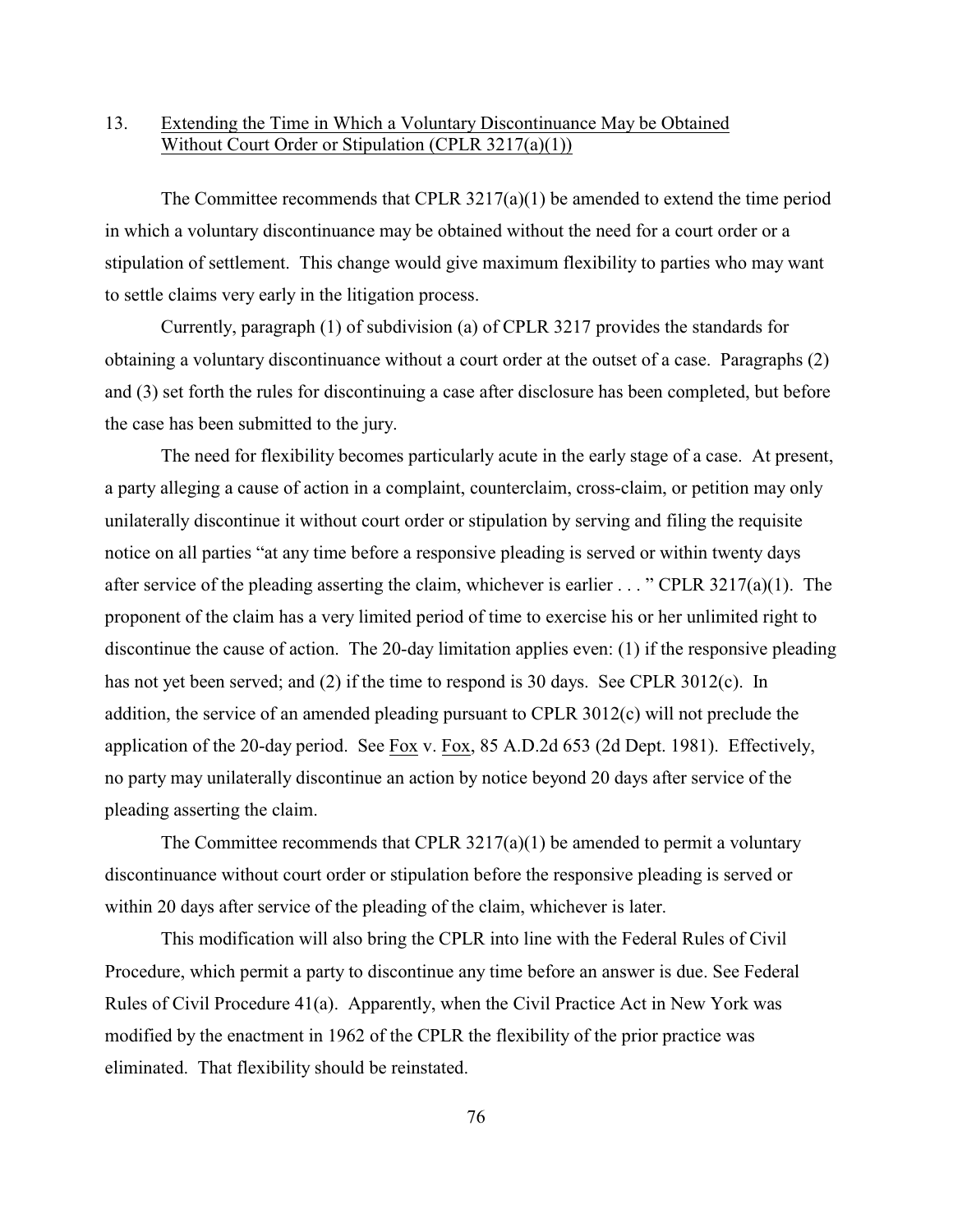It is necessary to retain the provision of the rule which permits a voluntary discontinuance without court order or stipulation "... within 20 days after service of a pleading asserting a claim" to address the scenario reflected in CPLR 3011 by which a cross-claim may be asserted, the defendant/proponent does not demand a reply and no responsive pleading is required. Without the 20 day language, there would be no provision for the voluntary discontinuance of a cross-claim.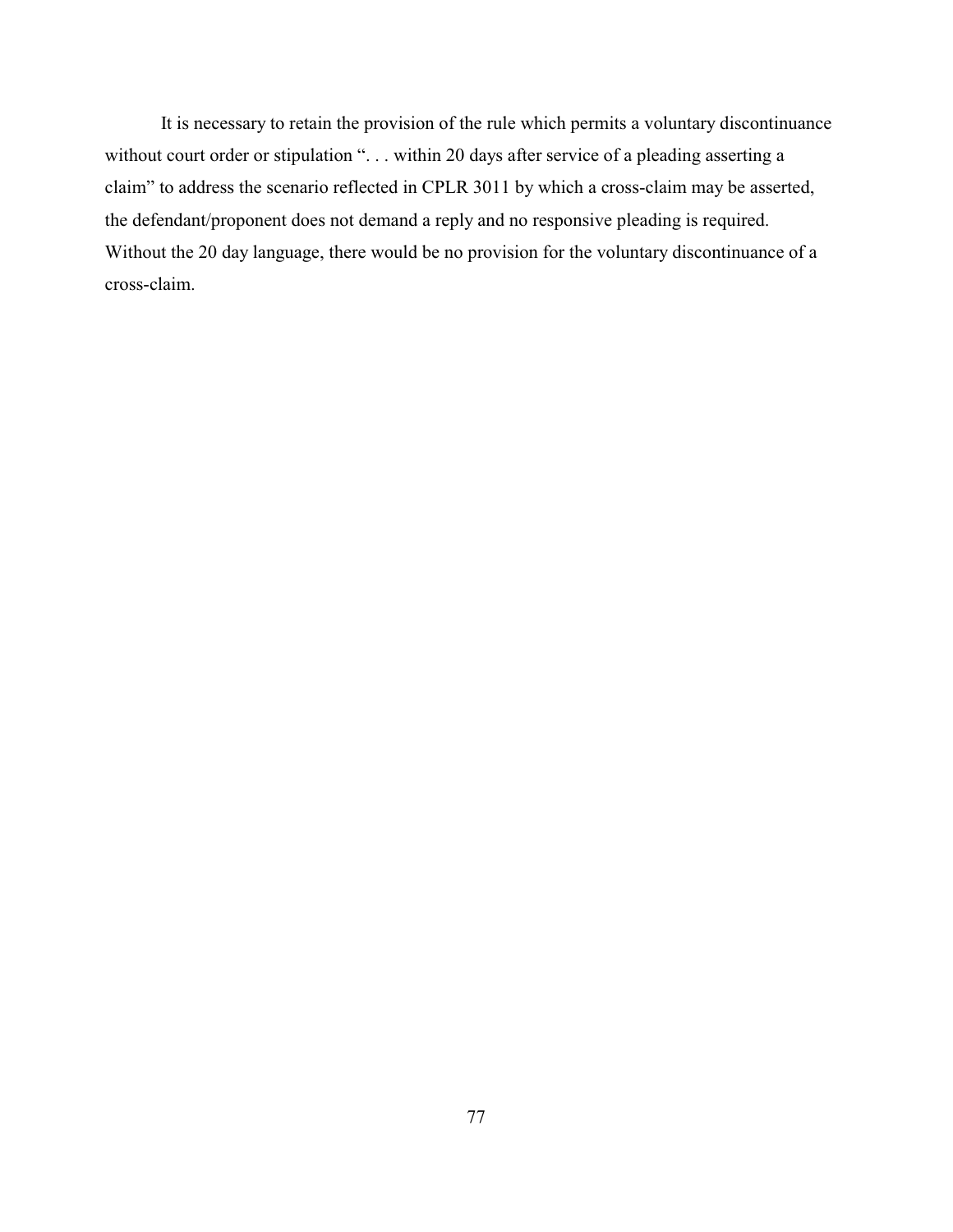AN ACT to amend the civil practice law and rules, in relation to voluntary discontinuances

The People of the State of New York, represented in Senate and Assembly, do enact as follows:

Section 1. Paragraph 1 of subdivision (a) of rule 3217 of the civil practice law and rules, such rule as amended by chapter 736 of the laws of 1989, is amended to read as follows:

1. by serving upon all parties to the action a notice of discontinuance at any time before a responsive pleading is served or, if no responsive pleading is required, within twenty days after service of the pleading asserting the claim[, whichever is earlier,] and filing the notice with proof of service with the clerk of the court; or

§2. This act shall take effect on the first of January next succeeding the date on which it shall have become a law.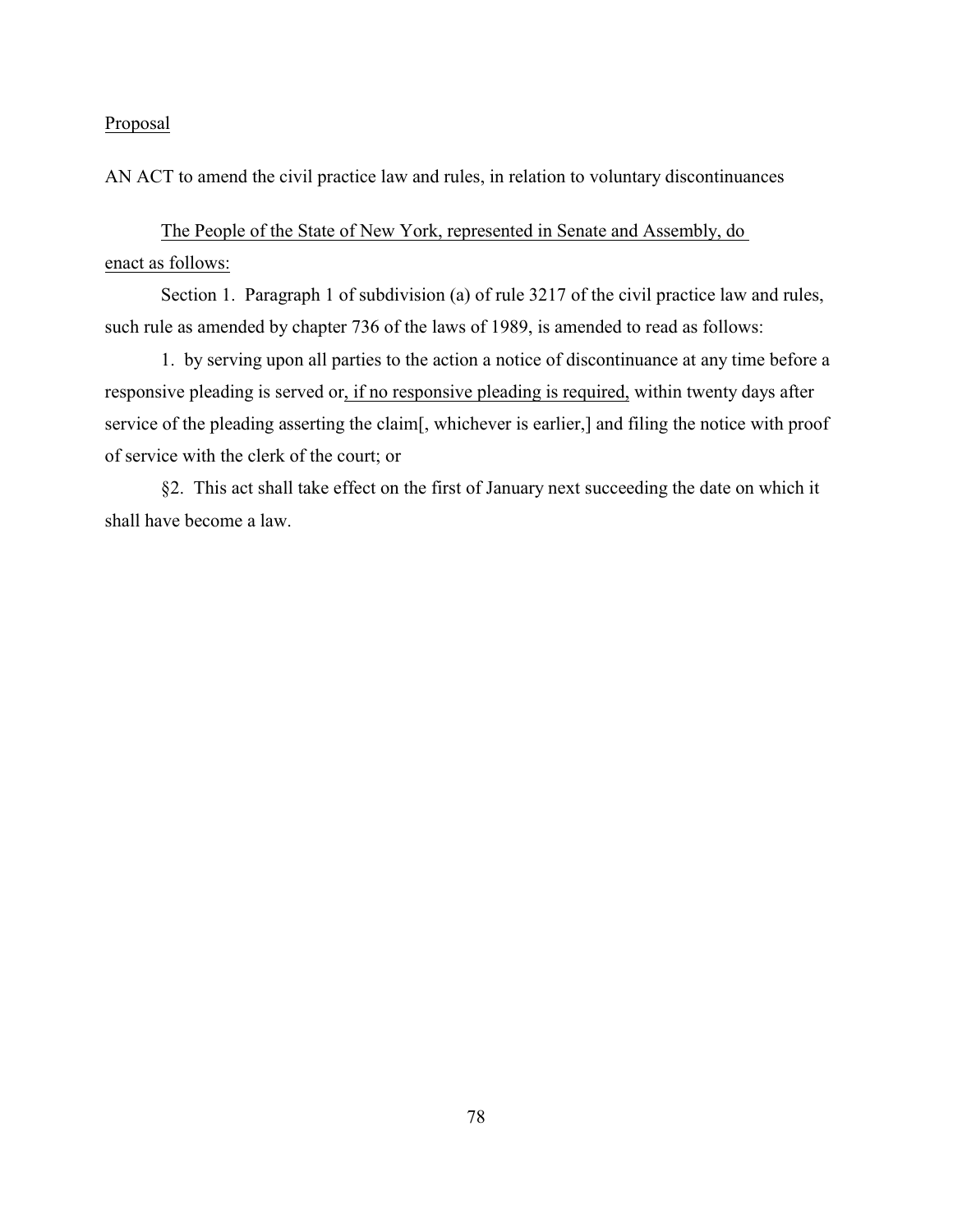#### 14. Amending the Rate of Interest (CPLR 5004)

The Committee recommends that CPLR 5004 be amended to replace the current interest rate -- which is set at a fixed 9% per annum -- with a variable rate that would be the rate of return on one-year Treasury bills plus 3%. The Committee also recommends that section 5004 be amended to override all other interest provisions in New York law so as to make the interest rate for all actions uniform.

The amendment would not alter the circumstances in which interest is paid or not paid. It would merely alter the rate of interest in those instances in which the parties have not agreed on a different rate. However, in contrast to the current statute, which defers to other statutes that set different rates for different entities, the amended statute would govern all municipal and nonmunicipal entities. Indeed, the desire for uniformity is one reason for the proposed change.

#### **Reasons For The Amendment**

There are three principal reasons for the proposed amendment. First, the Committee believes that an unchanging, fixed rate is both illogical and unfair. A fixed rate does not reflect the changing economic reality of the cost of money. Many states have jettisoned fixed rates in favor of variable interest rates. Such is also the norm in the Federal courts, where 28 U.S.C. §1961 ties the interest rate to the one-year Treasury bill rate. The Committee believes that a variable rate is inherently fairer to both plaintiffs and defendants.

Second, the Committee believes that it is inappropriate to have widely varying rates for different payors. Currently, some municipal defendants, including the City of New York, and the State have rates that "shall not exceed" 9%. Some, like the Water Authority of Southeastern Nassau County, have rates that "shall not exceed six per centum per annum." Some municipal defendants, like the Metropolitan Transportation Authority and the New York City Transit Authority, have rates capped at 4% or 3% per annum.

Third, a uniform, easily calculated rate will avoid unnecessary and wasteful litigation. As matters now stand, where the applicable statute provides for a municipal rate that "shall not exceed 9%," the parties are forced to litigate what is appropriate on a case-by-case basis. See Denio v. State, 7 N.Y.3d 159 (2006).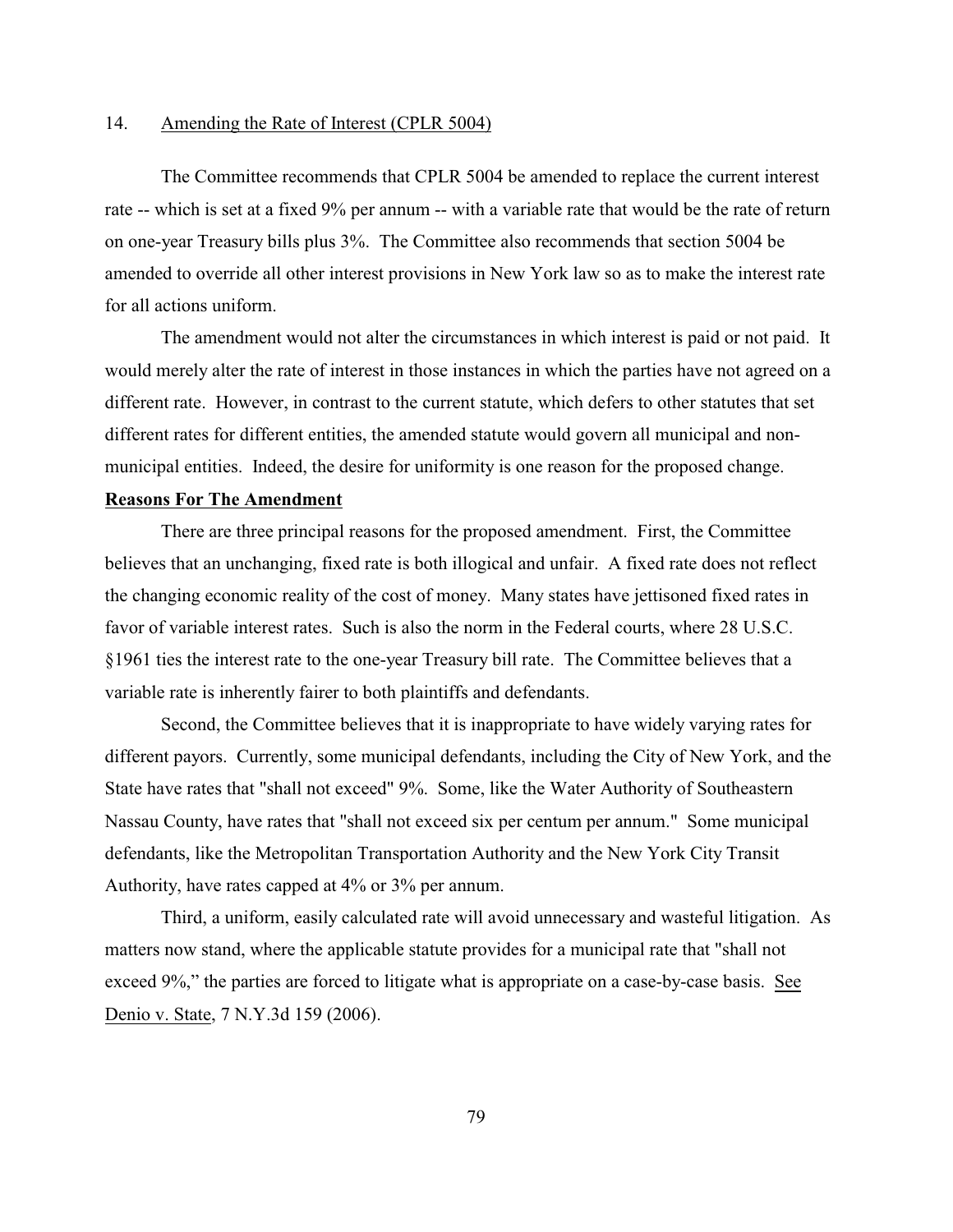#### **Reasons For The Specific Variable Rate That Is Proposed**

Some states that have variable interest rates use a rate tied to prime lending rates. Other states follow various Treasury bill rates. The "one-year United States Treasury bill rate" in the proposed statute is the same exact rate, word for word, as is currently used in federal courts under 28 U.S.C. § 1961. The difference is that the Committee proposes an addition of 3%.

The reason for the 3% addition is that the federal rate is very low as compared to 1) the real cost of money (including, most notably, the prime rate that a bank would charge a "blue chip" corporate borrower); 2) the interest rates (both fixed or variable) in all or virtually every other state; and 3) our current, statutorily fixed rate of 9%. The other states that already use the federal rate as a base include an addition that ranges from a low of 2% to a high of 6%.

The federal rate exceeded 5% at different points during 2006, but dropped below 1% in December, 2008. The rate has dropped below 2% at various times this decade. The Committee believes that this recent history underscores the need for the 3% additur. Yet, even with the 3% additur, enactment of this proposal would currently effect a significant decrease in the legal interest rate as compared to the current 9% fixed rate.

Under the proposed bill, the rate in any particular action would be 3% higher than the published one-year Treasury rate for the week preceding the entry of judgment in that action. That rate would remain in place throughout the course of the post-judgment proceedings and would also govern the assessment of pre-judgment interest in those actions in which pre-judgment interest is awarded. This one-rate-per-action feature strikes a balance between the competing goals of accuracy and simplicity.

#### **Pre-Verdict Interest**

Currently, CPLR 5001 dictates that pre-verdict interest "shall" be recovered upon awards in *certain* actions. CPLR 5002 states that interest "shall" be awarded from date of verdict until date of judgment upon any sum awarded. CPLR 5003 dictates that every judgment "shall" bear interest from date of entry. Yet, at least with respect to non-municipal defendants, there is one rate of interest regardless of whether interest is assessed pre-verdict or post-verdict: the legal rate of interest specified in CPLR 5004. The proposal would change the legal rate of interest, but it would not change the rule that the same rate applies to pre-judgment interest as to post-judgment interest.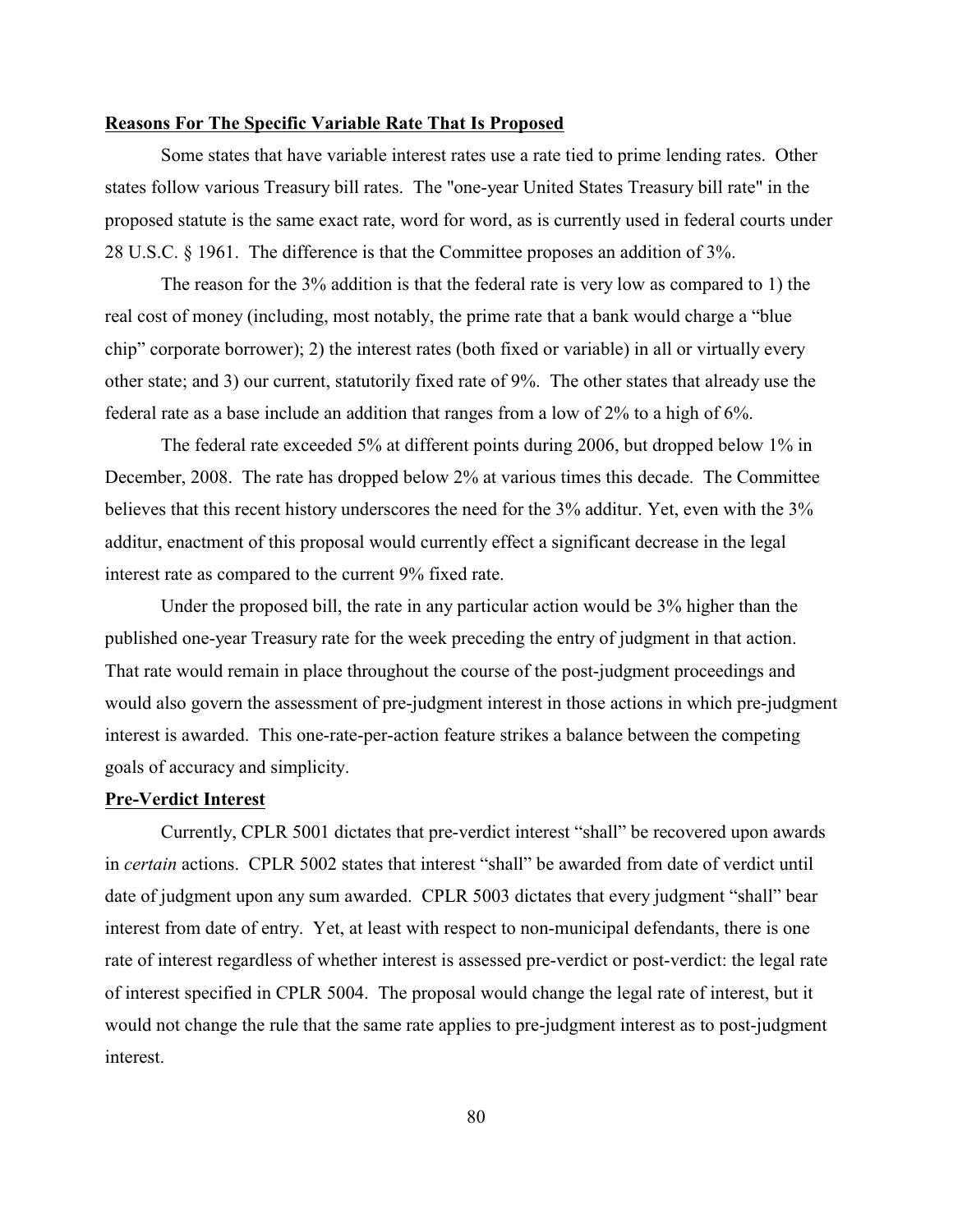In contract actions, the parties may agree among themselves as to the (non-usurious) interest rate that will govern in the event that damages must be paid, at least with regard to prejudgment interest and arguably with regard to post-judgment interest as well. This bill would not change the existing law with regard to contract rates of interest in any respect.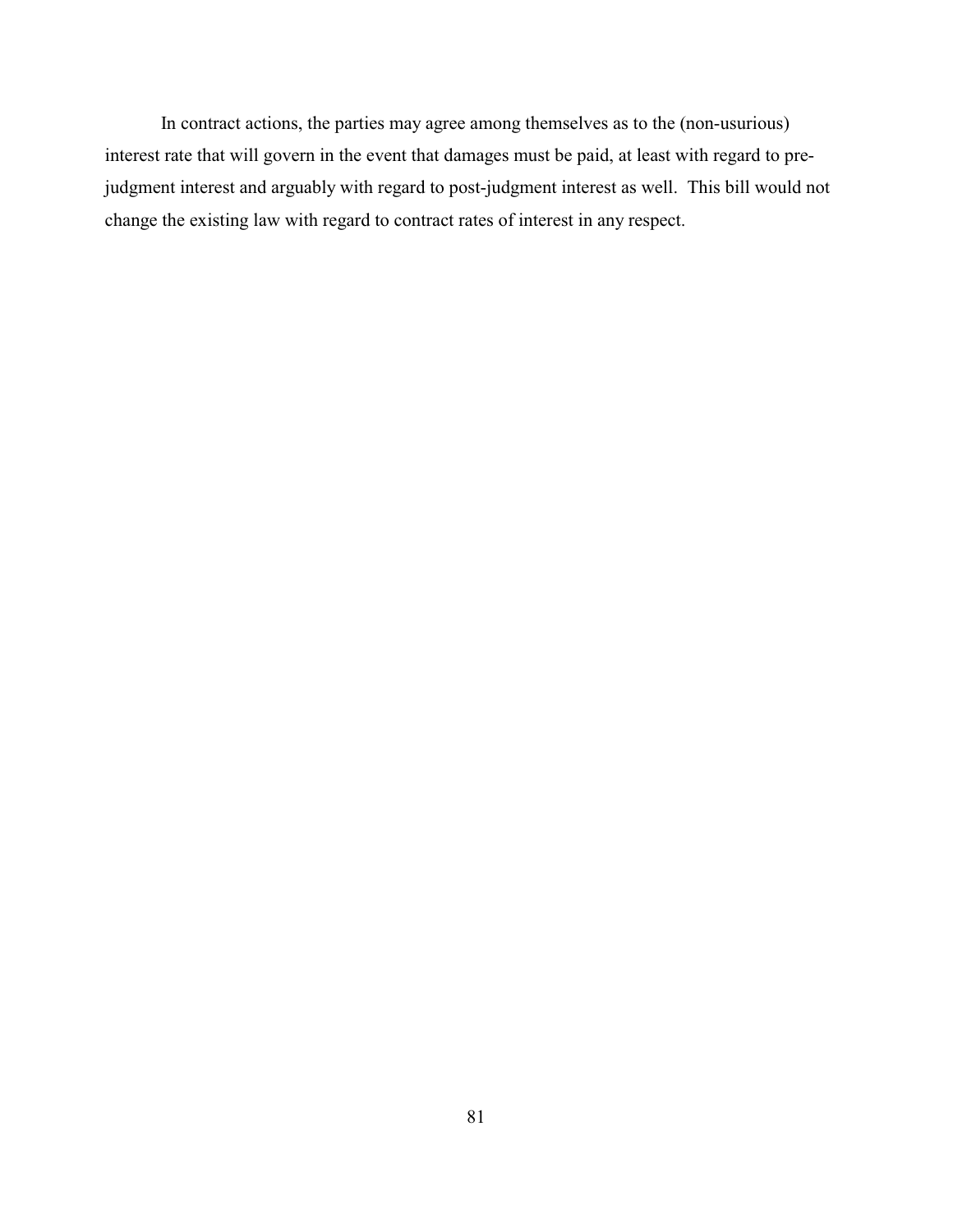AN ACT to amend the civil practice law and rules, in relation to the rate of interest

The People of the State of New York, represented in Senate and Assembly, do enact as follows:

Section 1. Section 5004 of the civil practice law and rules, as amended by chapter 258 of the laws of 1981, is amended to read as follows:

§5004. Rate of Interest. [Interest shall be at the rate of nine per centum per annum, except where otherwise provided by statute] Notwithstanding any statute or other law that may provide a different rate for any particular municipal or non-municipal entity, interest shall be at the one-year United States Treasury bill rate plus three per centum. For the purposes of this section, the "one-year United States Treasury bill rate" means the weekly average one-year constant maturity Treasury yield, as published by the Board of Governors of the Federal Reserve System, for the calendar week preceding the date of the judgment.

§2. This act shall take effect on the first of January next succeeding the date on which it shall become law and it shall apply to any action commenced on or after such effective date.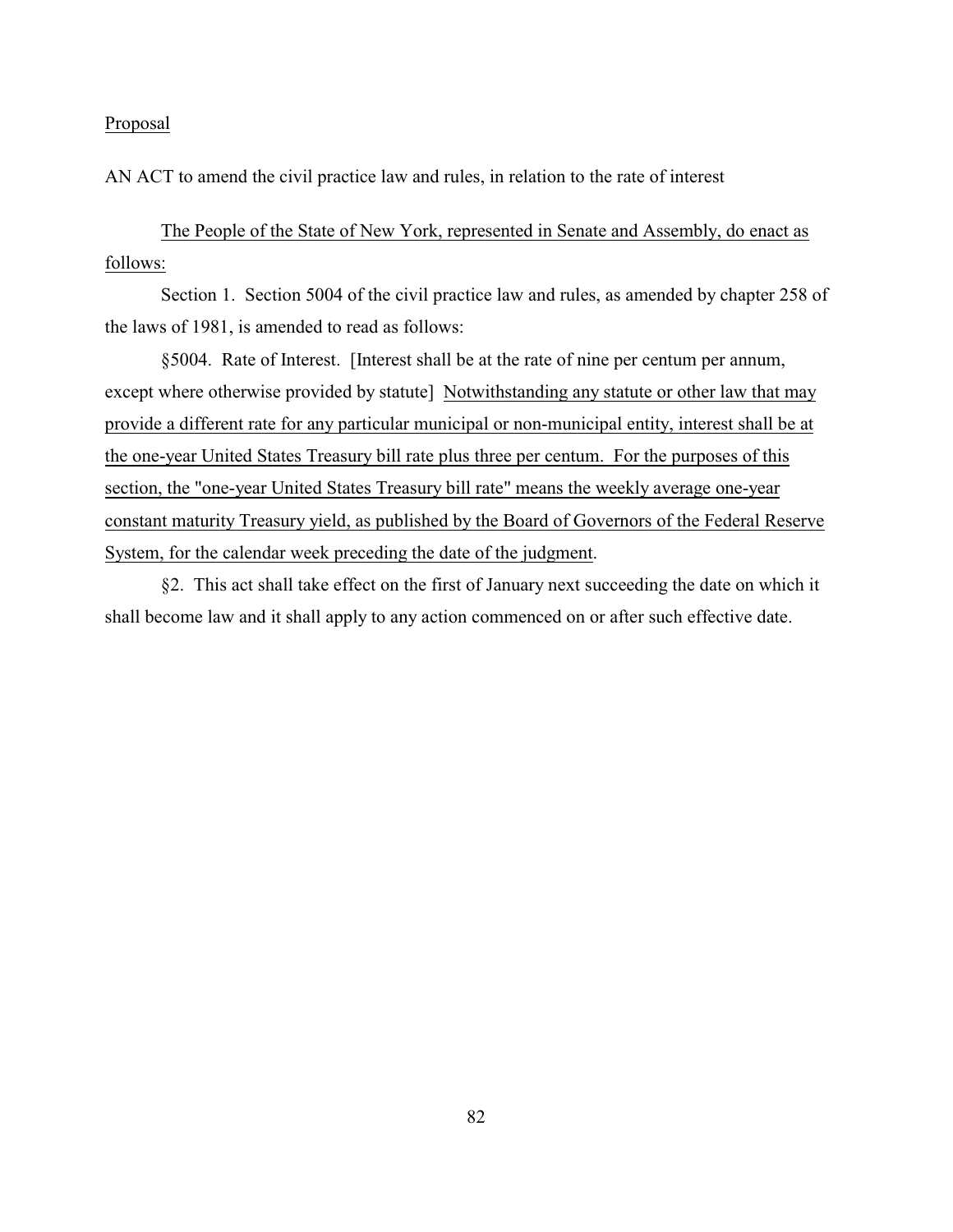## 15. Prejudgment Interest After Offers to Compromise and in Personal Injury Actions (CPLR 3221, 5001(a)(b))

The Committee recommends that CPLR 3221 be amended to provide that where an offer to compromise is proffered in any action by a party against whom a claim is asserted, but is not accepted by the claimant, if the claimant fails to obtain a more favorable judgment, the claimant's recovery of interest as well as costs shall be limited to the period preceding the offer. The amendment of CPLR 3221 is designed to encourage parties to settle claims at an early stage by potentially affecting the amount of interest as well as costs recoverable upon judgment.

The Committee also recommends that subdivisions (a) and (b) of CPLR 5001, relating to prejudgment interest, be amended to provide for the prejudgment accrual of interest in a personal injury action. CPLR 5001(a) designates the types of actions in which prejudgment interest now is accruable, and CPLR 5001(b) fixes the date from which interest accrues in those actions. This measure would add personal injury actions to those which are now included in subdivision (a). It also would specify in subdivision (b) that such interest shall commence to run one year from the date of the commencement of the action to the date of verdict, report or decision, exclusively on special and general damages incurred to the date of such verdict, report or decision. Both subdivisions (a) and (b) of CPLR 5001 would be restructured to achieve greater order and cohesiveness.

The amendment to CPLR 3221 gives an incentive to plaintiffs to settle or proceed expeditiously to trial; the amendment to CPLR 5001 gives the same incentive to defendants.

The proposal, based on considerations of equity and effective case disposition, reflects a growing national trend. At least 27 states, as opposed to five in 1965, now require an award of prejudgment interest in personal injury and wrongful death actions. New York's EPTL §5-4.3 already provides for such interest in a wrongful death action. The proposal, by selecting one year from the date the action is commenced as the point at which interest begins to accrue, is designed to strike a balance of equities between plaintiff and defendant while fostering disposition. Such balance discourages undue delay by a plaintiff who might be tempted to seek accumulation of interest from an earlier accrual date, and discourages excessive reticence in settling by a defendant who might be prompted to delay settlement if the accrual date were later. Interest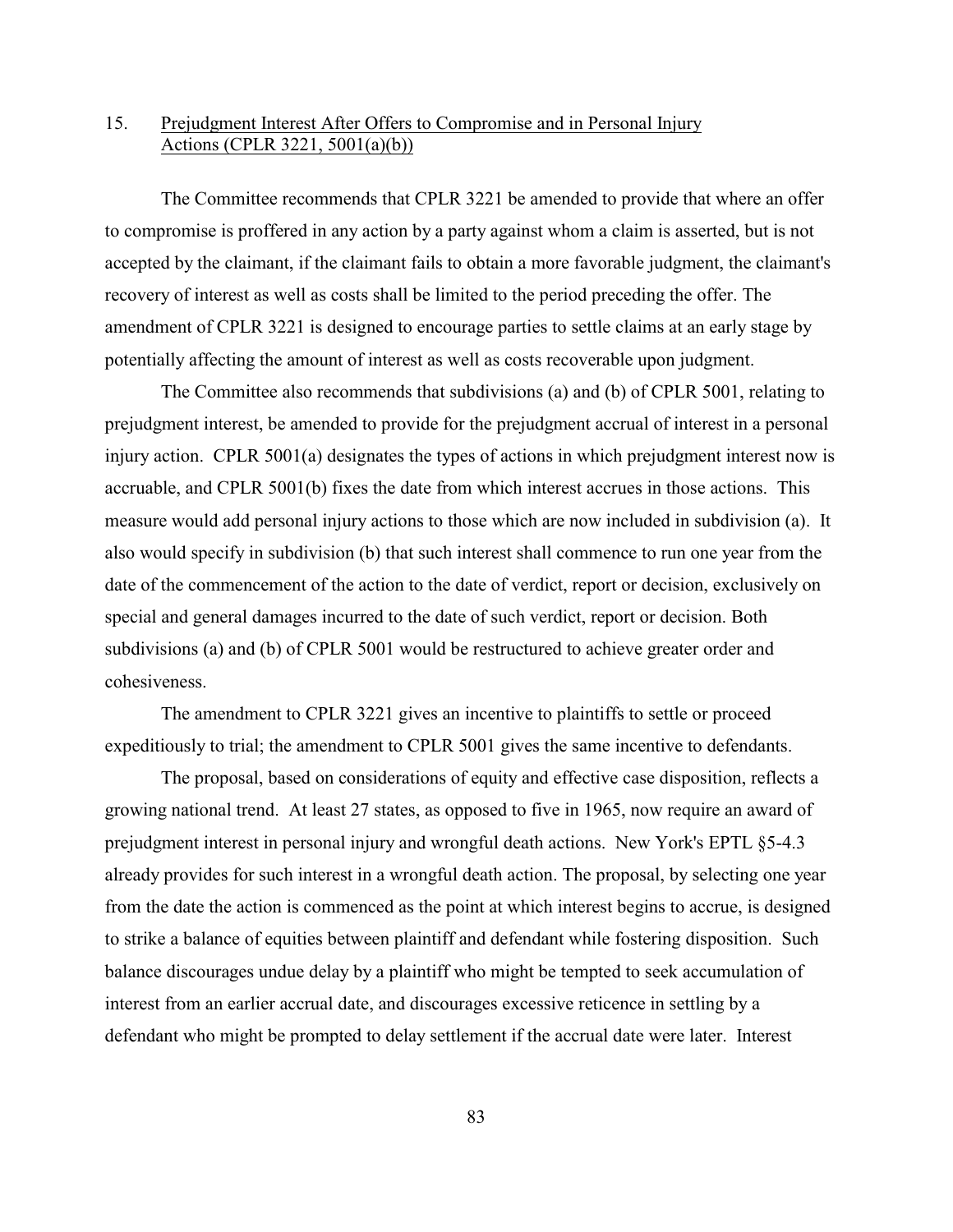would be computed on awards only, since settlements are concluded with interest in mind, and the imposition of additional interest where settlements are achieved would be inequitable.

Several stylistic changes of a non-substantive nature also are recommended by the Committee in these provisions.

The proposal would allow for prejudgment interest for compensatory damages already incurred. Prejudgment interest would not accrue for punitive or future damages.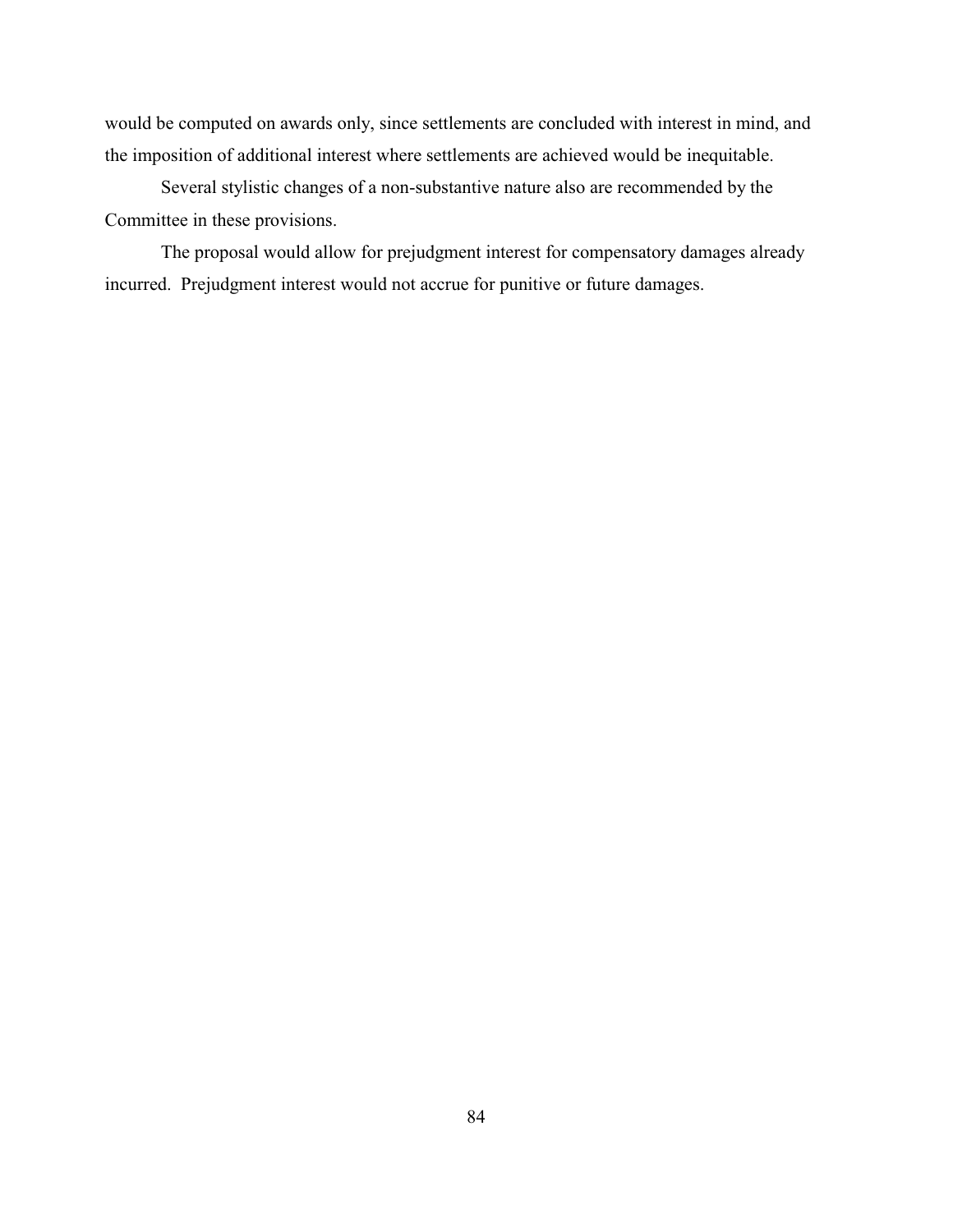AN ACT to amend the civil practice law and rules, in relation to offers to compromise and in relation to computation of interest in personal injury actions

The People of the State of New York, represented in Senate and Assembly, do enact as follows:

Section 1. Rule 3221 of the civil practice law and rules is amended to read as follows:

Rule 3221. Offer to compromise. Except in a matrimonial action, at any time not later than ten days before trial, any party against whom a claim is asserted, and against whom a separate judgment may be taken, may serve upon the claimant a written offer to allow judgment to be taken against [him] that party for a sum or property or to the effect therein specified, with costs then accrued. If within ten days thereafter the claimant serves a written notice [that he accepts] accepting the offer, either party may file the summons, complaint and offer, with proof of acceptance, and thereupon the clerk shall enter judgment accordingly. If the offer is not accepted and the claimant fails to obtain a more favorable judgment, [he] the claimant shall not recover costs or interest from the time of the offer, but shall pay costs from that time. An offer of judgment shall not be made known to the jury.

§2. Subdivisions (a) and (b) of section 5001 of the civil practice law and rules, as amended by chapter 55 of the laws of 1992, are amended to read as follows:

(a) Actions in which recoverable.  $1$ . Interest to verdict, report or decision shall be recovered upon a sum awarded [because of a breach of performance of a] in an action based on personal injury, contract, or [because of] an act or omission depriving or otherwise interfering with title to, or possession or enjoyment of, property [, except that].

2. Interest may be awarded in the court's discretion in an action of an equitable nature[, interest and the] at a rate [and date from which it shall be] computed [shall be] in the court's discretion.

(b) Date from which computed; type of damage on which computed. Interest recoverable in the actions specified in subdivision (a) of this section shall be computed as follows: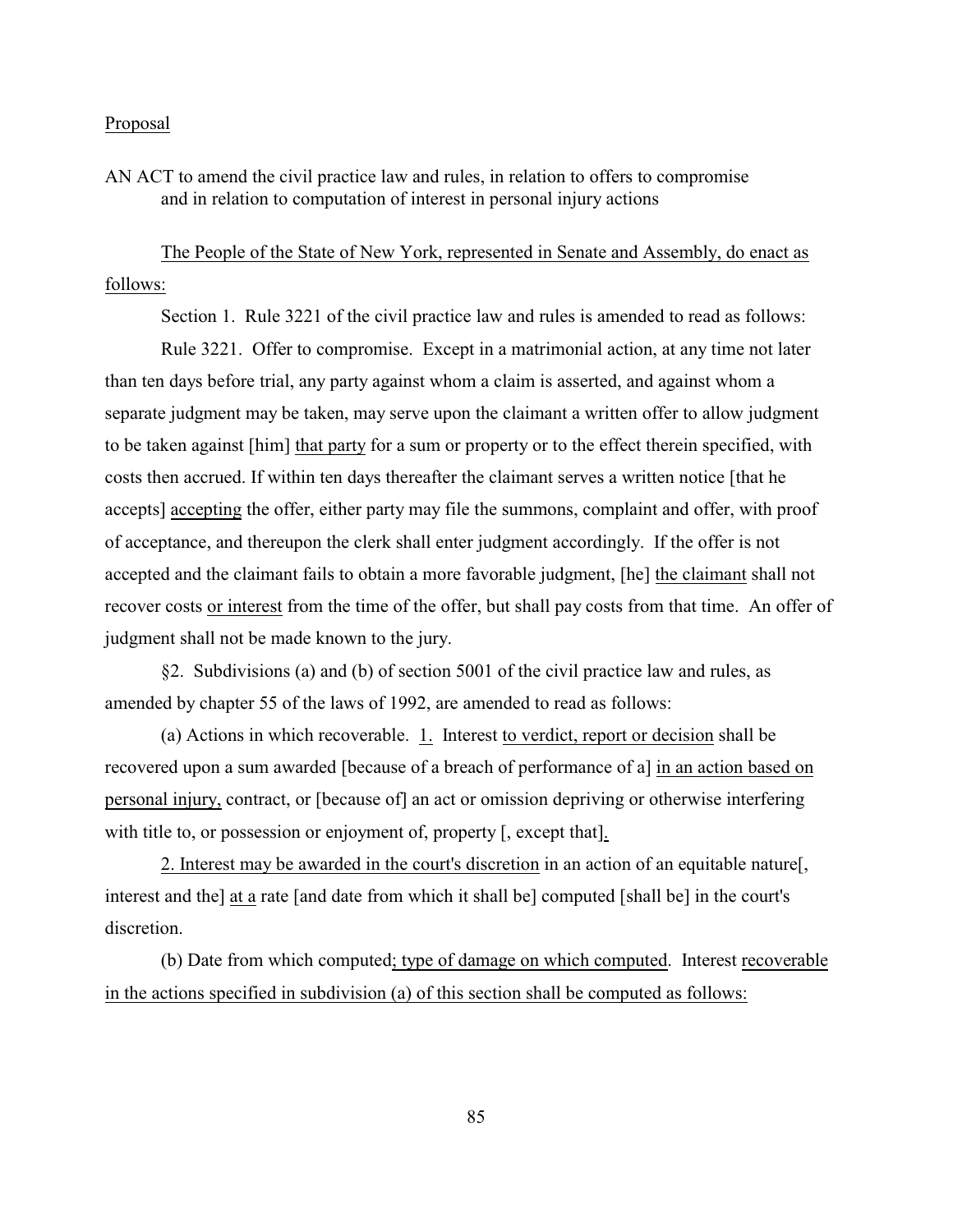1. in an action for personal injury, interest on the sum awarded shall be computed from a date one year after the date on which the action was commenced, but shall be based exclusively on special and general damages incurred to the date of such verdict, report or decision;

2. in an action based upon contract, or an act or omission depriving or otherwise interfering with title to, or possession or enjoyment of, property, interest shall be computed from the earliest ascertainable date the cause of action existed, except that interest upon damages incurred thereafter shall be computed from the date incurred. Where such damages were incurred at various times, interest shall be computed upon each item from the date it was incurred or upon all of the damages from a single reasonable intermediate date; and

3. in an action of an equitable nature, interest shall be computed from a date fixed in the court's discretion.

 §3. This act shall take effect on the first of January next succeeding the date on which it shall have become a law, except that: (1) section one shall apply only to actions in which the offer to compromise was made on or after such effective date, and (2) section two shall apply only to actions commenced on or after such effective date.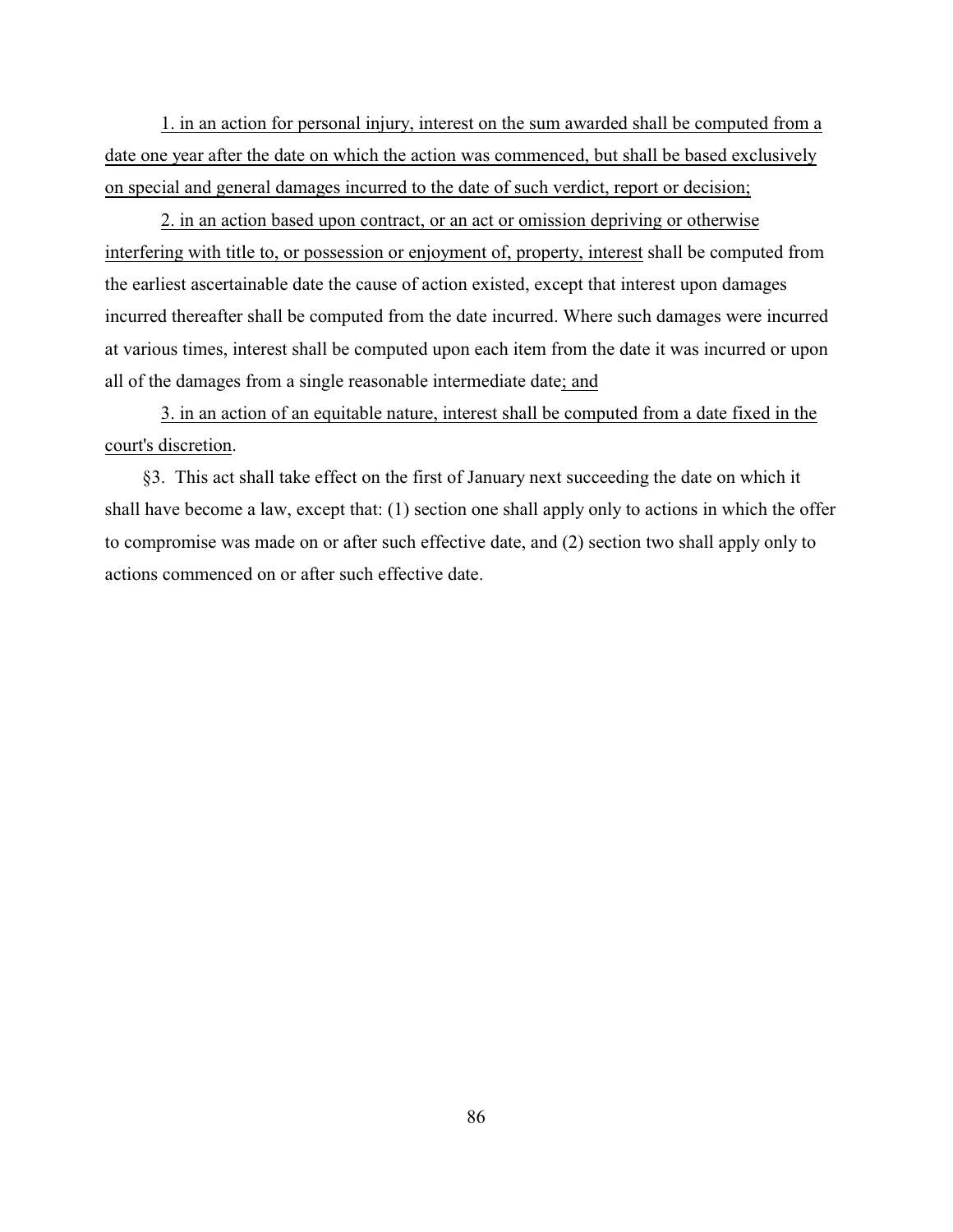## 16. Allowing a Notary Public to Compare and Certify Copies of Papers that Will Comprise a Record on Appeal (CPLR 2105)

The Committee proposes an amendment to CPLR 2105 to allow the certification of the copy of a record on appeal by a notary public. Currently, the law provides that "Where a certified copy of a paper is required by law, an attorney admitted to practice in the courts of the state may certify that it has been compared by him with the original and found to be a true and complete copy. Such a certificate, when subscribed by such attorney, has the same effect as if made by a clerk" (CPLR 2105). This proposal is not intended to replace the attorney who wishes to review and certify the record with a notary public, rather, it is intended to extend authorization to a notary public, who is often in fact the paralegal most familiar with the file, to compare and certify the papers in the record on appeal. The Committee proposes a new subdivision (b) to section 2105 to accomplish this amendment.

The powers of a notary public are specified in Executive Law § 135, which states, in pertinent part, that:

"Every notary public duly qualified is hereby authorized and empowered within and throughout the state to administer oaths and affirmations, to take affidavits and depositions, to receive and certify acknowledgments or proof of deeds, mortgages and powers of attorney and other instruments in writing"...

An amendment to CPLR 2105 would be sufficient to authorize notaries to compare and certify copies of papers (see 1 NYJur 2d Acknowl. § 71, at 296 ["A notary public has only such powers as he or she may lawfully derive from the statutes of the state"]; see Turtle v Turtle, 31 App Div 49 [1898]). For the sake of completeness and consistency, however, Executive Law § 135 should also be amended to authorize notaries to perform that function. Presently, Executive Law  $\S$  135 is the main  $-$  if not sole  $-$  source of power of a notary public. It would therefore be inappropriate to have a statute in the CPLR authorizing a notary to perform a function that Executive Law § 135 did not authorize. Thus, the Committee includes in its proposal an amendment to Executive Law § 135 to authorize a notary public to compare and certify copies of papers pursuant to CPLR 2105(b).

This proposal does not address the issue of the fees of a notary public. The fees to which a notary public is entitled for performing his or her statutorily-authorized functions are set forth in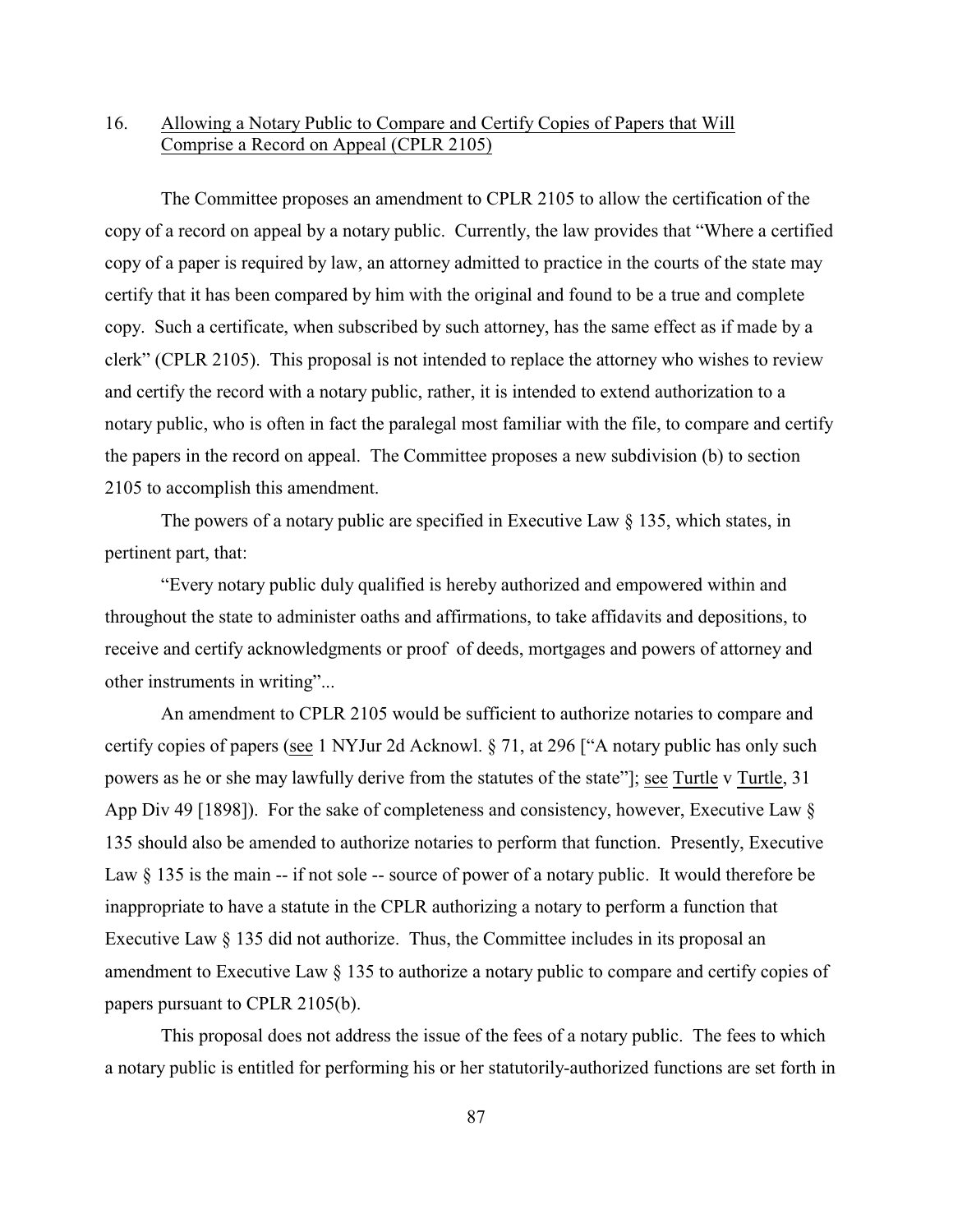Executive Law § 136. An amendment to this statute prescribing the fee to which a notary is entitled for comparing and certifying a copy of a paper may be appropriate, but is beyond the jurisdictional purview of the Committee.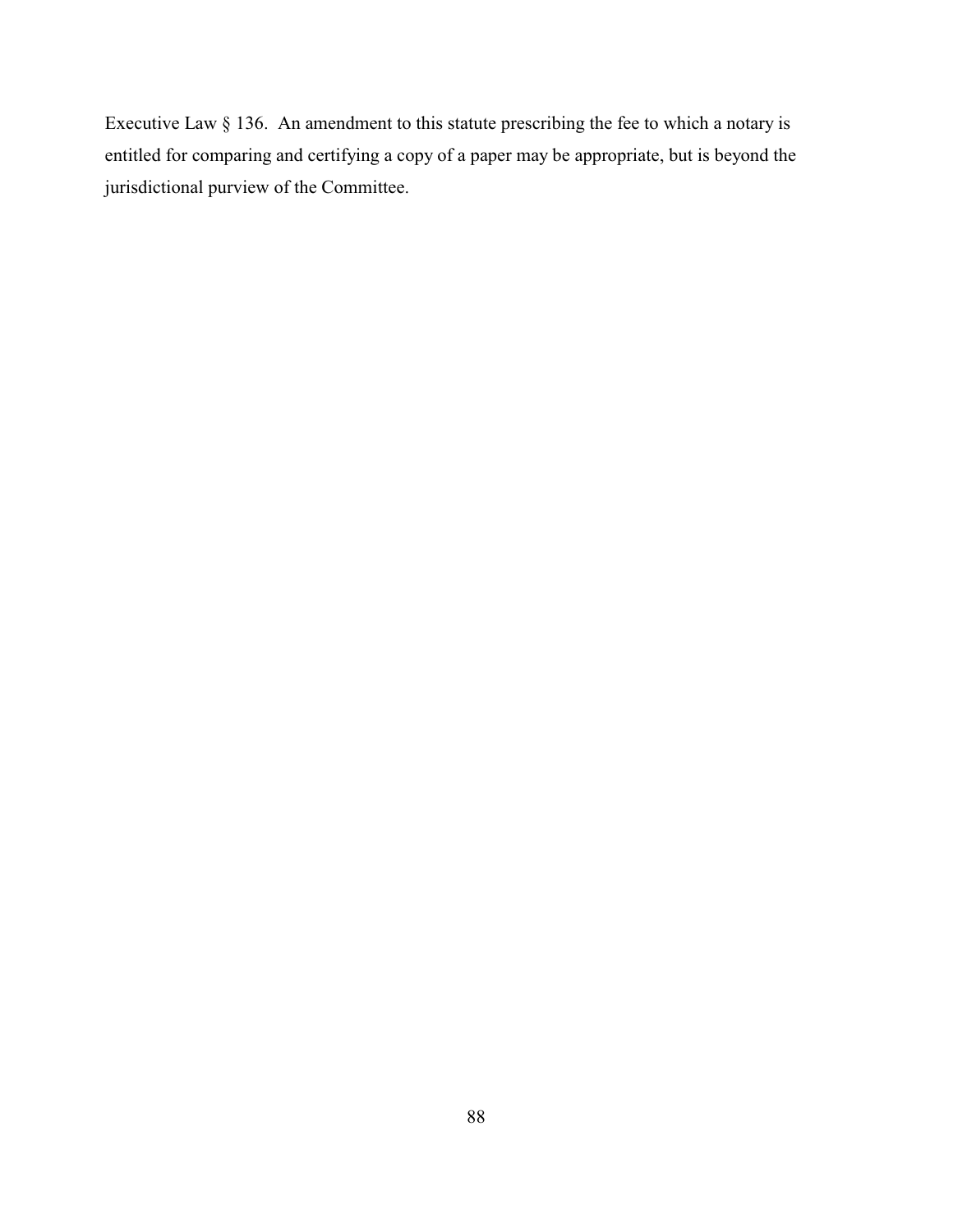AN ACT to amend the civil practice law and rules, in relation to authorizing a notary public to certify a record on appeal

The People of the State of New York, represented in Senate and Assembly, do enact as follows:

Section 1. Section 2105 of the civil practice law and rules, as amended by chapter 307 of the laws of 1970, is amended to read as follows:

§ 2105. Certification of Papers. (a) Certification by attorney. Where a certified copy of a paper is required by law, an attorney admitted to practice in the courts of the state may certify that it has been compared by [him] such attorney with the original and found to be a true and complete copy. Such a certificate, when subscribed by such attorney, has the same effect as if made by a clerk.

(b) Certification by notary public of copies in a record on appeal. A notary public licensed in the state may certify that the copies of the papers contained in a record on appeal have been compared by such notary with the original papers on file with the clerk of the court and found to be true and complete copies of such originals. Such a certificate, when subscribed by such notary public, has the same effect as if made by a clerk or an attorney.

§ 2. Section 135 of the executive law is amended to read as follows:

§ 135. Powers and duties; in general; of notaries public who are attorneys at law. Every notary public duly qualified is hereby authorized and empowered within and throughout the state to administer oaths and affirmations, to take affidavits and depositions, to receive and certify acknowledgments or proof of deeds, mortgages and powers of attorney and other instruments in writing; to compare and certify copies of papers pursuant to subdivision (b) of section two thousand one hundred five of the civil practice law and rules; to demand acceptance or payment of foreign and inland bills of exchange, promissory notes and obligations in writing, and to protest the same for non-acceptance or non-payment, as the case may require, and, for use in another jurisdiction, to exercise such other powers and duties as by the laws of nations and according to commercial usage, or by the laws of any other government or country may be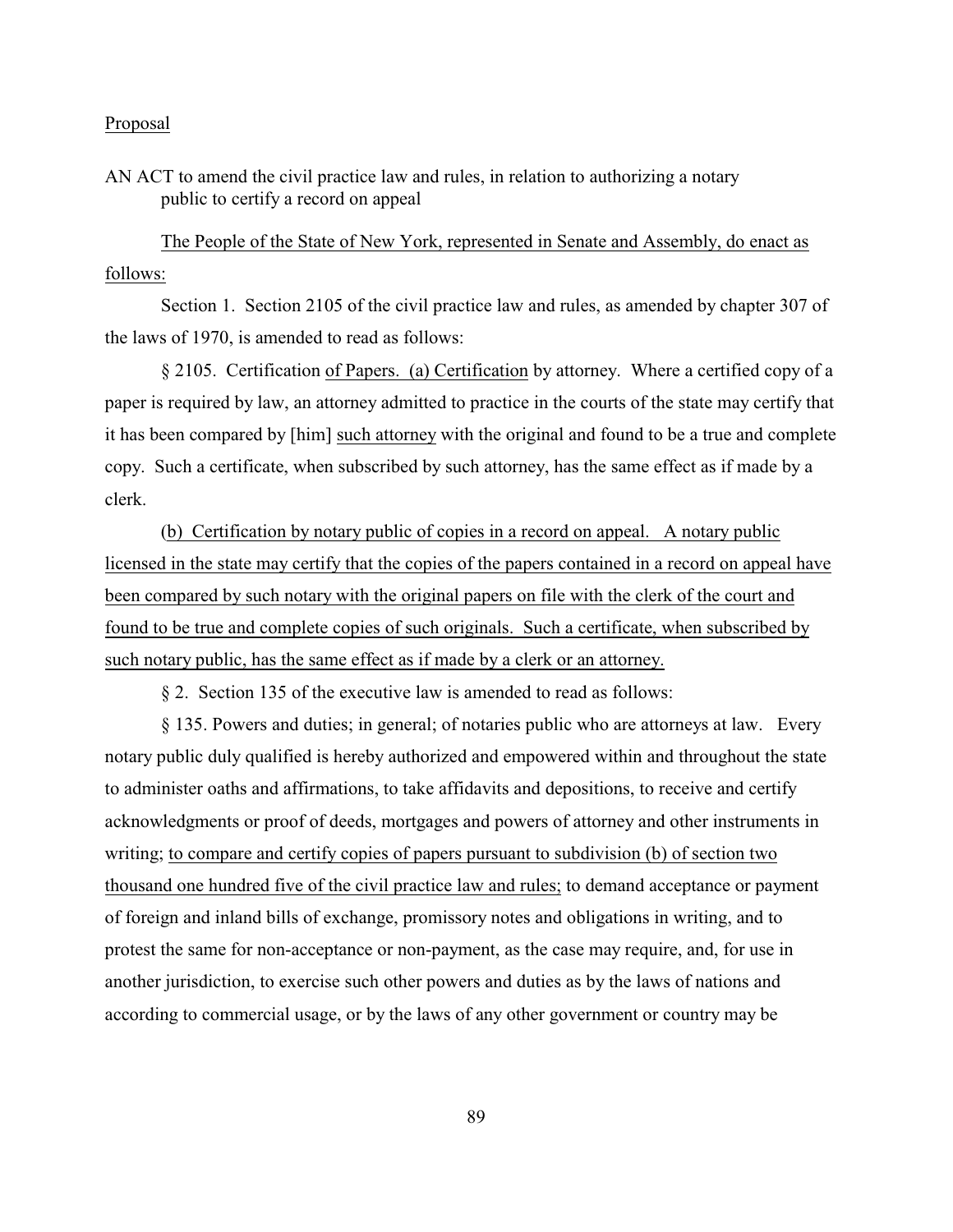exercised and performed by notaries public, provided that when exercising such powers he or she shall set forth the name of such other jurisdiction.

A notary public who is an attorney at law regularly admitted to practice in this state may, in his or her discretion, administer an oath or affirmation to or take the affidavit or acknowledgment of his or her client in respect of any matter, claim, action or proceeding.

For any misconduct by a notary public in the performance of any of his or her powers such notary public shall be liable to the parties injured for all damages sustained by them. A notary public shall not, directly or indirectly, demand or receive for the protest for the nonpayment of any note, or for the non-acceptance or non-payment of any bill of exchange, check or draft and giving the requisite notices and certificates of such protest, including his or her notarial seal, if affixed thereto, any greater fee or reward than seventy-five cents for such protest, and ten cents for each notice, not exceeding five, on any bill or note. Every notary public having a seal shall, except as otherwise provided, and when requested, affix his or her seal to such protest free of expense.

§ 3. This act shall take effect on the first of January next succeeding the date on which it shall have become law.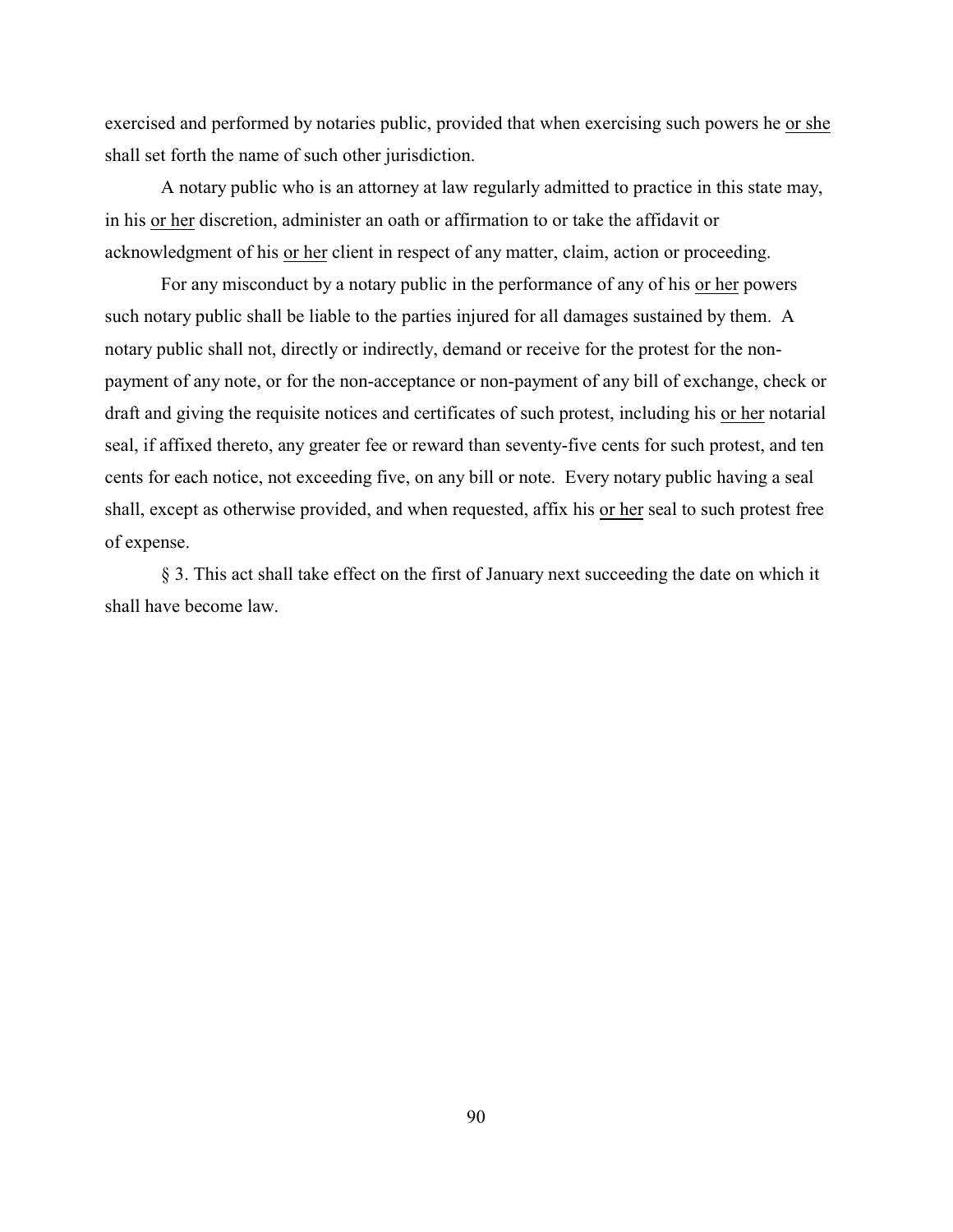#### **V. Recommendations for Amendments to Certain Regulations**

The Chief Administrative Judge has the authority to regulate practice and procedure in the courts through delegation from the Legislature, (State Const., Art. VI, §30), and the Legislature has delegated this power to the Chief Administrative Judge. Judiciary Law, §211(1)(b) [Providing the Chief Judge with the power to adopt rules and orders regulating practice and procedure in the courts subject to the reserved power of the Legislature]; Judiciary Law, §212(2)(d) [Providing the Chief Administrator with the power to adopt rules regulating practice in the courts as authorized by statute]; CPLR Rule 3401 [providing the Chief Administrator with the power to adopt rules regulating the hearing of causes]. See also, Matter of A.G. Ship Maintenance Co. v. Lezak, 69 N.Y.2d 1 (1986) [Holding that the courts have been delegated, through section 211(1)(b), the power to authorize by rule the imposition of sanctions upon parties and attorneys appearing in the courts]. The Committee is proposing rules that are consistent with this delegation and are not in conflict with existing law.

Of course, no set of rules can address precisely every conceivable circumstance. The proposed rules as the Committee envisions them, however, are fair and reasonable and provide bright lines to guide counsel.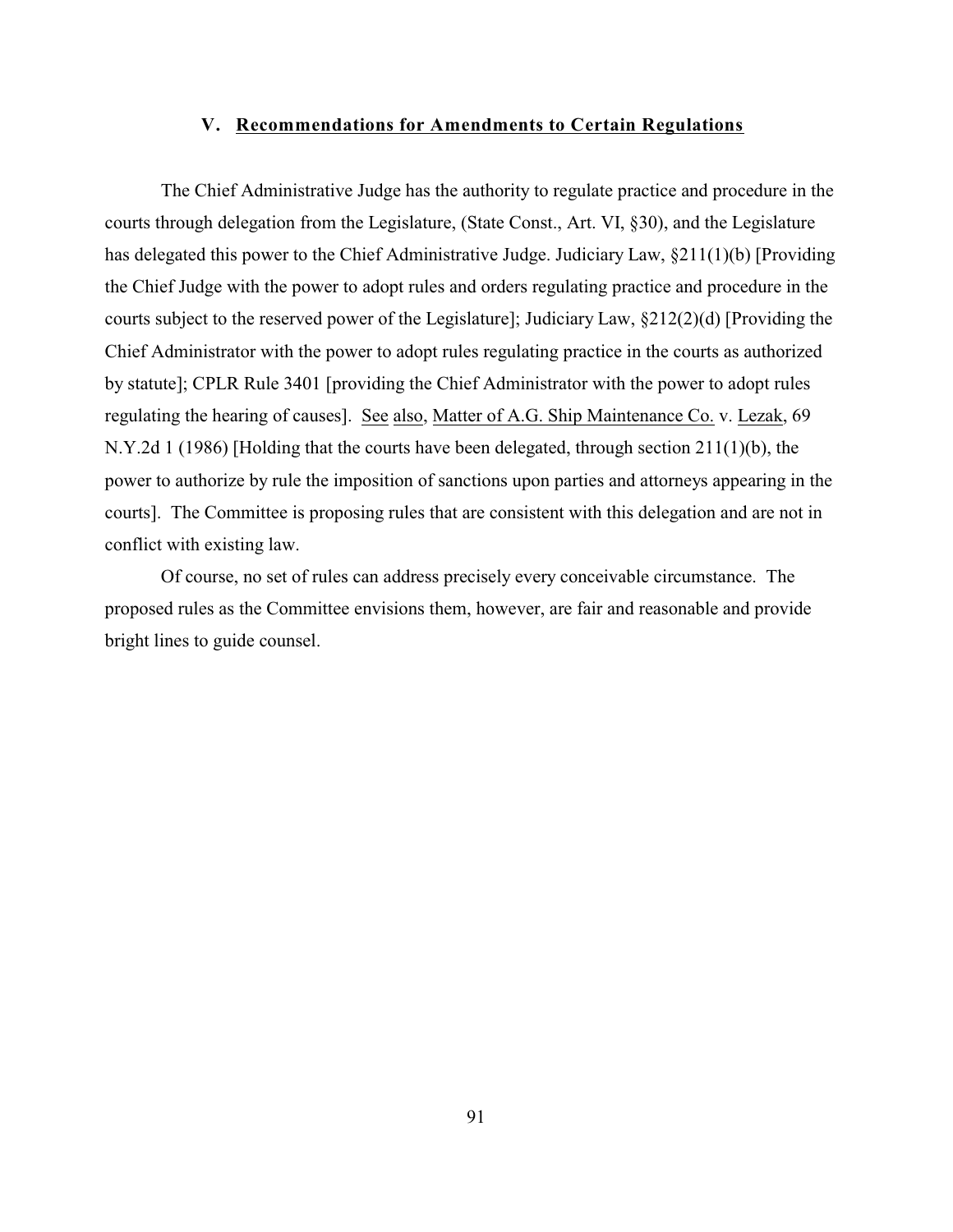## 1. Giving the Court Discretion to Accept an Untimely Submission for Good Cause Shown or in the Interests of Justice (22 NYCRR 202.48)

The Committee recommends that the Uniform Rules for the Supreme Court and the County Court (22 NYCRR 202.48) be amended to answer questions raised by recent case law examining the excuse of law office failure. In May, 2007, the Supreme Court, Appellate Division, First Department, held that the failure to submit judgment to the court for signature within 60 days did not meet the requirement of a showing of good cause. Farkas v. Farkas, 40 A.D.3d 207, 835 N.Y.S.2d 118 (1st Dept. 2007) (*aff'd in part, rev'd in part*, 11 N.Y.3d 300, 898 N.E.2d 563, 869N.Y.S.2d 380 (2008). In the Farkas divorce action, the court vacated the judgment and the claim underlying the judgment was dismissed as abandoned pursuant to 22 NYCRR 202.48(b). The court reasoned in part that the ex-wife failed to show "good cause" for delay even though the ex-husband could show no prejudice from the delay and even though the result of the court's decision resulted in loss of a substantial judgment in the ex-wife's favor.

Inclusion of the alternative "interest of justice" basis for an extension will give the court greater flexibility to consider all the circumstances surrounding the failure to timely submit the proposed judgment. As the Court of Appeals has stated, "The interest of justice standard requires a careful judicial analysis of the factual setting of the case and a balancing of the competing interests presented by the parties." Leader v. Moroney, Ponzini & Spencer, 97 N.Y.2d 95, 105 (2001). The court may consider "any factor relevant to the exercise of its discretion." Id. at 106. The Committee believes that an "interest of justice" standard would allow the courts to weigh the facts and interests and excuse inadvertently late submissions of judgment that cause no serious prejudice to the opposing party - even where the late submission is due to law office failure or other neglect.

## Proposal

§ 202.48. Submission of Orders, Judgments and Decrees for Signature. § 202.48(b) [Failure to submit the order of judgment timely shall be deemed an abandonment of the motion or action, unless] The court may accept an untimely submission of a proposed order, judgment or decree for good cause shown or in the interest of justice.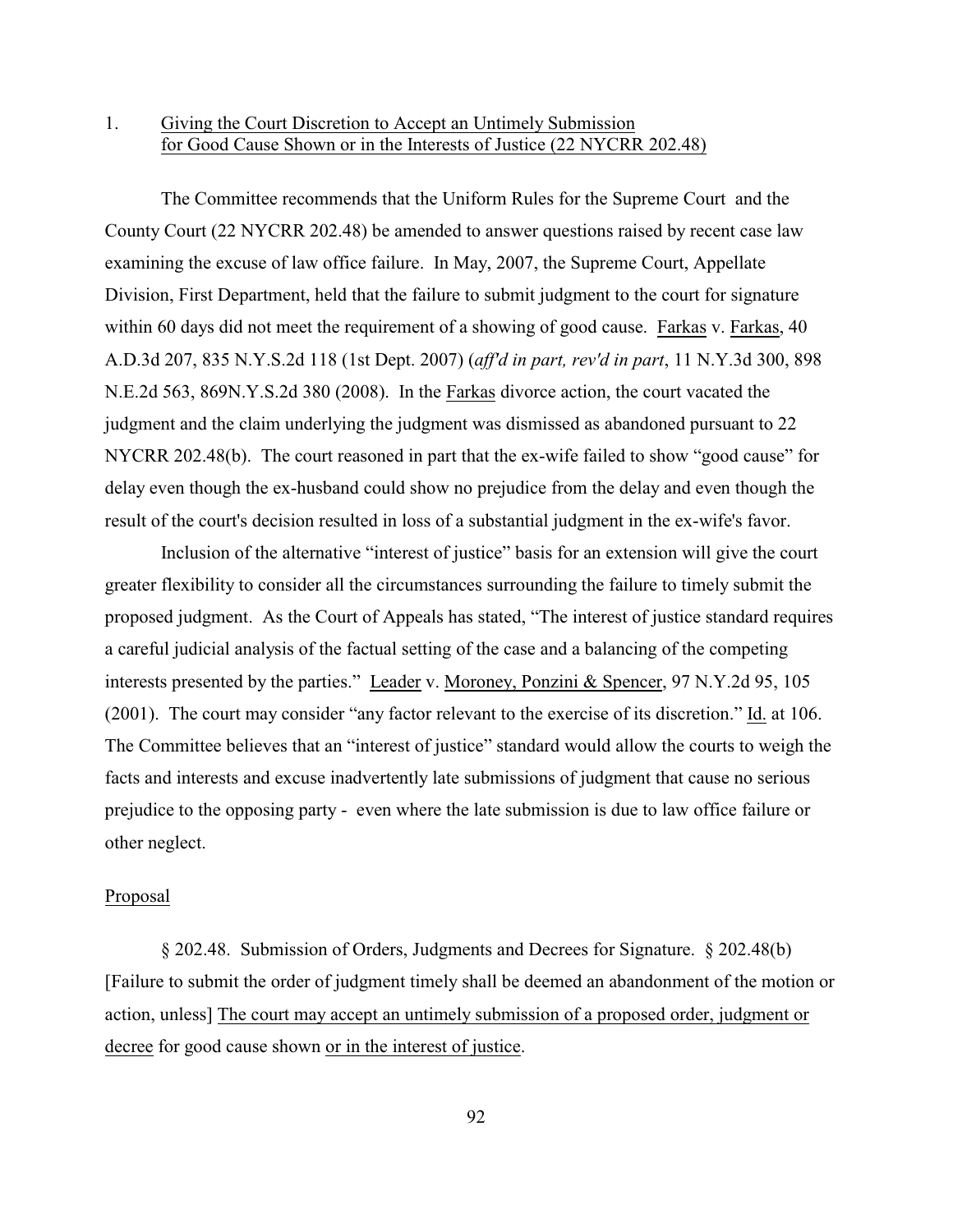# 2. Requiring Parties to Give the Court Notice of Discontinuance, Settlement, Mootness of a Motion or Death or Bankruptcy of a Party (22 NYCRR 202.28(a), (b)(new))

The Advisory Committee on Civil Practice recommends that the Uniform Rules for the Supreme Court and the County Court (22 NYCRR 202.00 *et seq*.) be amended to require the parties to a pending action to notify the assigned justice of the court when the action is wholly or partially settled by stipulation, or a motion has become wholly or partially moot, or a party has died or become a debtor in bankruptcy. It has been brought to the attention of the Committee that it is not uncommon that an assigned justice is not informed of the disposition by settlement between the parties, which frequently occurs while a difficult motion is *sub judice*. Time and effort becomes wasted while the judge and law clerk are busy in chambers, or amongst the pool clerks, preparing a decision or opinion on a moot issue or settled case.

Currently, there are similar rules in Section II of the General rules, Rule 2(a) of the Justices of the Supreme Court, Civil Branch, New York County and §670.2(g) of Part 670, Procedure in the Appellate Division, Second Department. Also, the Court of Appeals has ruled that parties must disclose the existence of a hi-low agreement and its terms to the court and any non-agreeing defendants (Matter of Eighth Jud. Dist. Asbestos Litig., 8 N.Y. 3d 717 (2007)). Currently, many practitioners voluntarily adopt a similar procedure in practice. However, the Committee believes that the matter is sufficiently serious that the parties' obligation under CPLR 2104 to notify chambers should be mandatory. The Committee also believes that adoption of the proposed rule will assist judges in getting out timely decisions and improving access to judicial resources.

Finally, the Committee believes it appropriate to include this requirement with the existing rule governing discontinuance of civil actions, and to make a distinction between the required filing with the county clerk and the additional notification of the judge.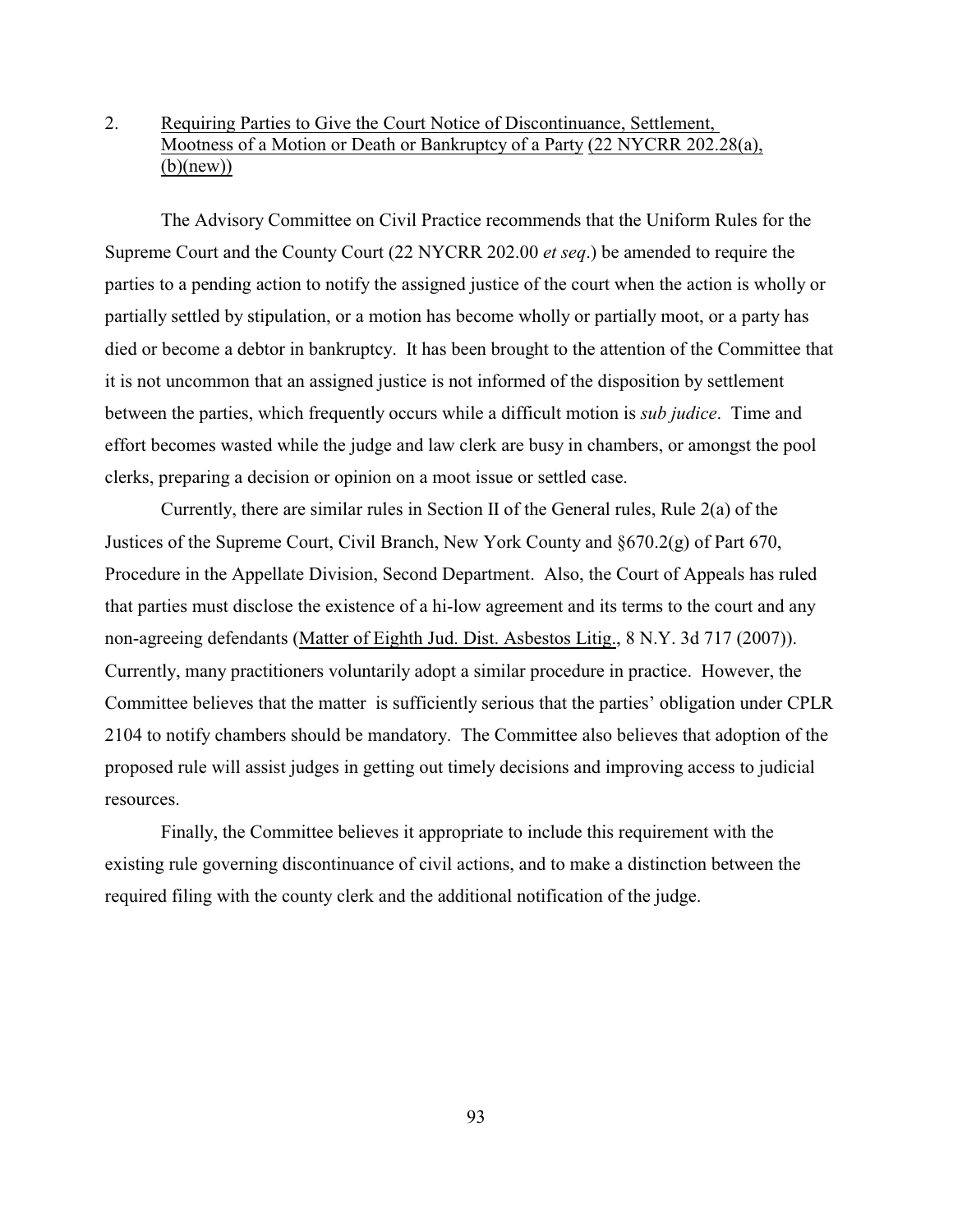§ 202.28. Discontinuance of Civil Actions and Notice to the Court. (a) In any discontinued action, the attorney for the defendant shall file a stipulation or statement of discontinuance with the county clerk within 20 days of such discontinuance. If the action has been noticed for judicial activity within 20 days of such discontinuance, the stipulation or statement shall be filed before the date scheduled for such activity.

(b) If an action is discontinued under paragraph (a), or wholly or partially settled by stipulation pursuant to CPLR 2104, or a motion has become wholly or partially moot, or a party has died or become a debtor in bankruptcy, the parties promptly shall notify the assigned judge in writing of such an event.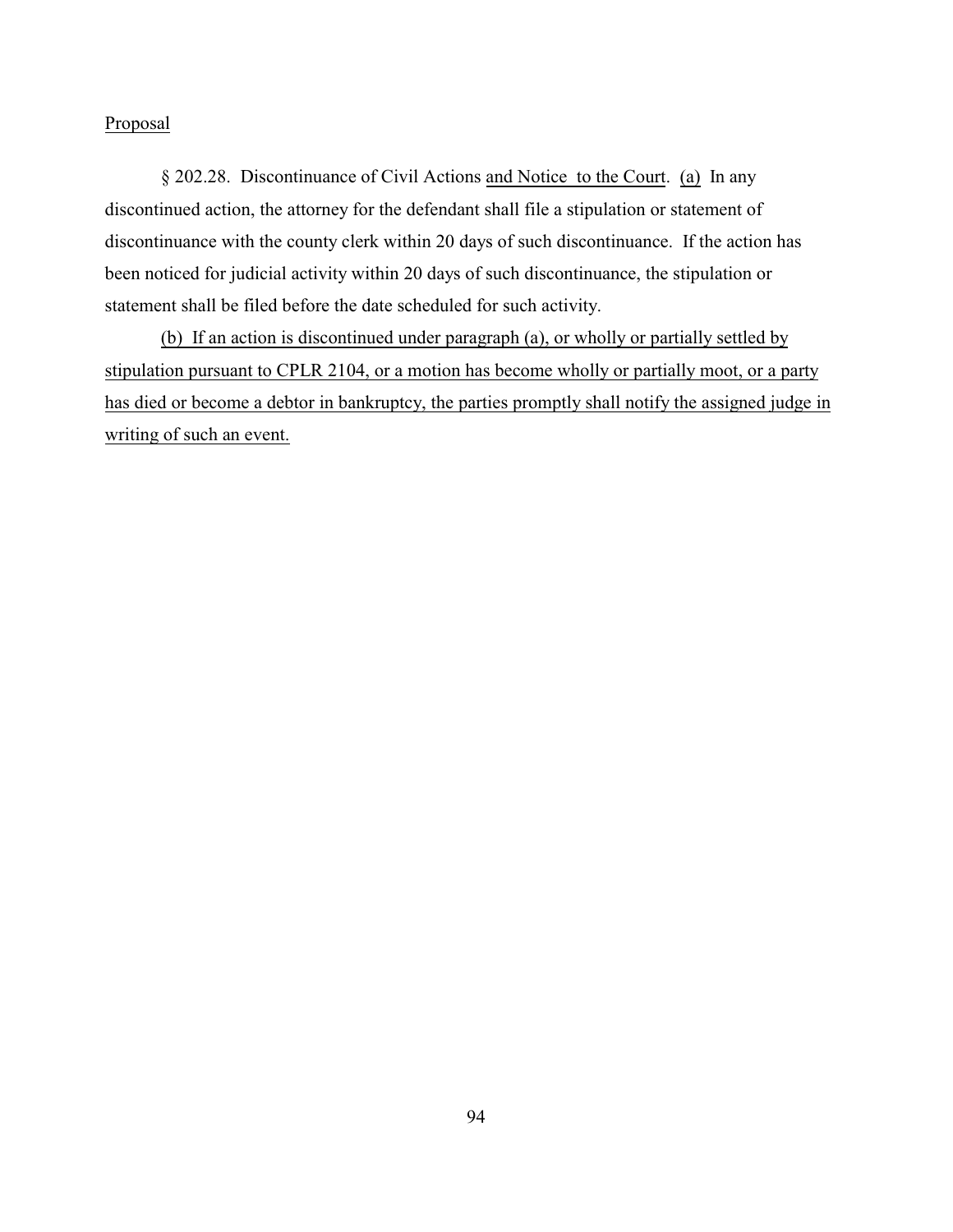# 3. Encouraging the Court to Grant Requests to Appear at Conference via Telephonic or Other Electronic Means (22 NYCRR 202.10 (new))

The Committee recommends that the Uniform Rules for the Supreme Court and the County Court (22 NYCRR 200 *et seq*.) be amended to add a new rule 202.10 encouraging the trial court to grant requests to appear at conference via telephonic or other electronic means. It has come to the attention of the Committee that many practitioners would prefer to appear at conferences via electronic means rather than travel to the court for many types of conferences. Often the time and expense of travel and the time spent at the court far outweigh the need for an in-person appearance. Further, the conference may be very abbreviated, preliminary conferences where little or no disagreement exists between the parties. The Committee acknowledges that the court or a party may, in fact, desire the opportunity for an in-person conference with the court or his or her adversary, so recommends that the court only grant such requests where it is both feasible and appropriate.

## Proposal

§ 202.10. Appearance at Conferences. Any party may request to appear at a conference by telephonic or other electronic means. Where feasible and appropriate, the court is encouraged to grant such requests.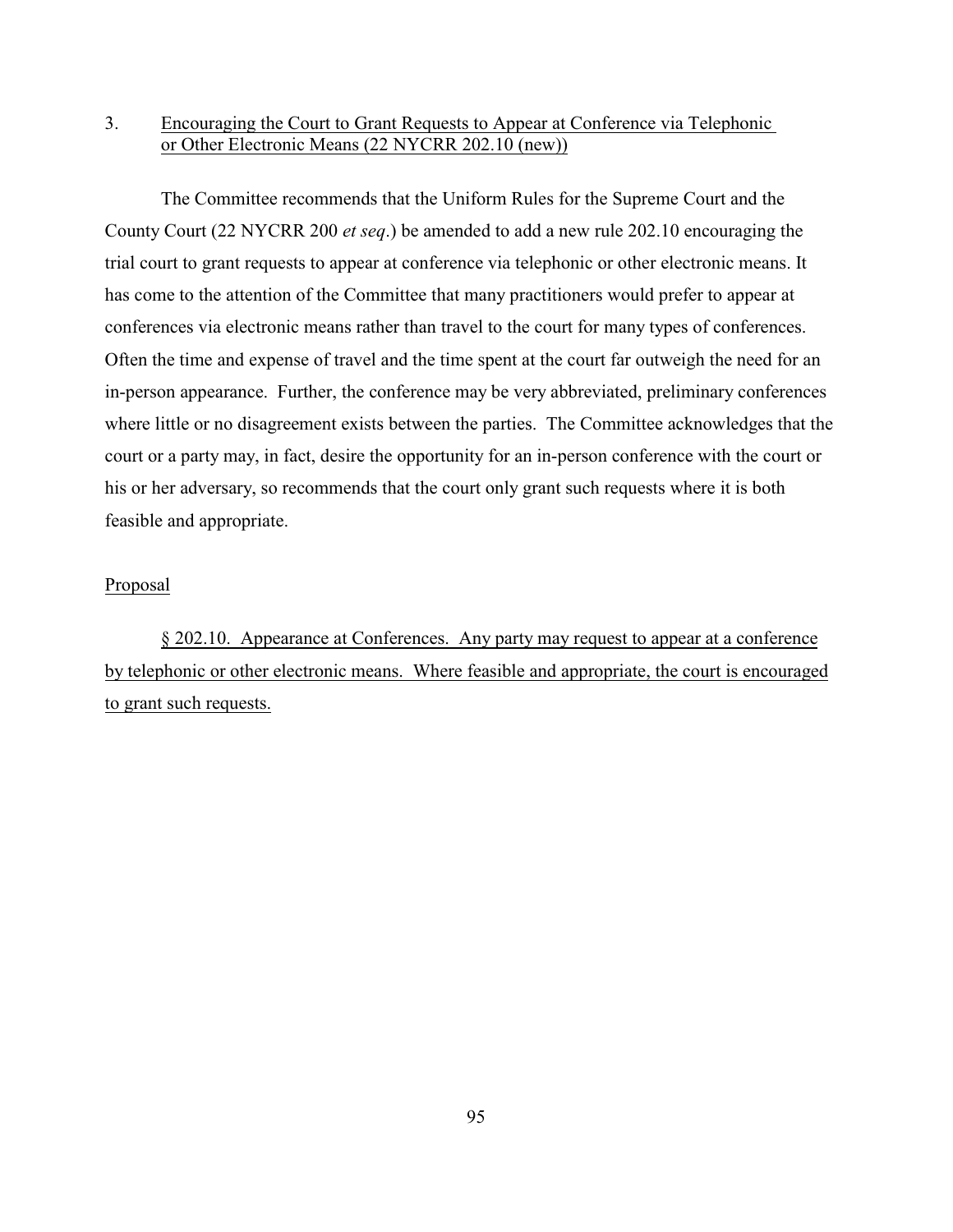# 4. Eliminating the Notice of Medical, Dental and Podiatric Malpractice Action and Requiring a Request for Judicial Intervention within Sixty Days as Special Rules for Medical, Dental and Podiatric Malpractice Action (22 NYCRR 202.56)

The Committee proposes that, *upon enactment* of its proposal to amend CPLR 3406 (see, instant Report I.(2), New Measures (p. 10), Uniform Rule 202.56 of the Uniform Rules for the Supreme Court and the County Court (22 NYCRR 200 *et seq*.) be amended to eliminate all of the requirements for a notice of medical malpractice action and all of the rules governing the preliminary conference, leaving those rules to the more general rules contained in 22 NYCRR 202.6. The amended rule would be substantially narrowed so as to provide only that in dental, medical or podiatric malpractice actions, the Request for Judicial Intervention must be filed, as it is now, within sixty days of joinder of issue, and that this filing results in assignment to a judge. The Committee proposes amending both the statute and the rule to achieve this objective.

 The notice of medical malpractice action is an anachronism, serving no discernable purpose today. Its elimination will end an unnecessary burden upon attorneys without in any way affecting this type of litigation. However, requiring the early filing of a Request for Judicial Intervention assures that courts will begin to oversee and supervise these cases at an early stage. The Committee believes that this is useful, and, in fact, would like to see this early supervision extended to other cases at such time as the courts have the resources to increase their workload.

The Committee also recommends the elimination of paragraph (b) of rule 202.56 because these current provisions dealing with the need for motions on missing the deadline and sanctions for late filing, cause unnecessary side issues to be brought into the litigation.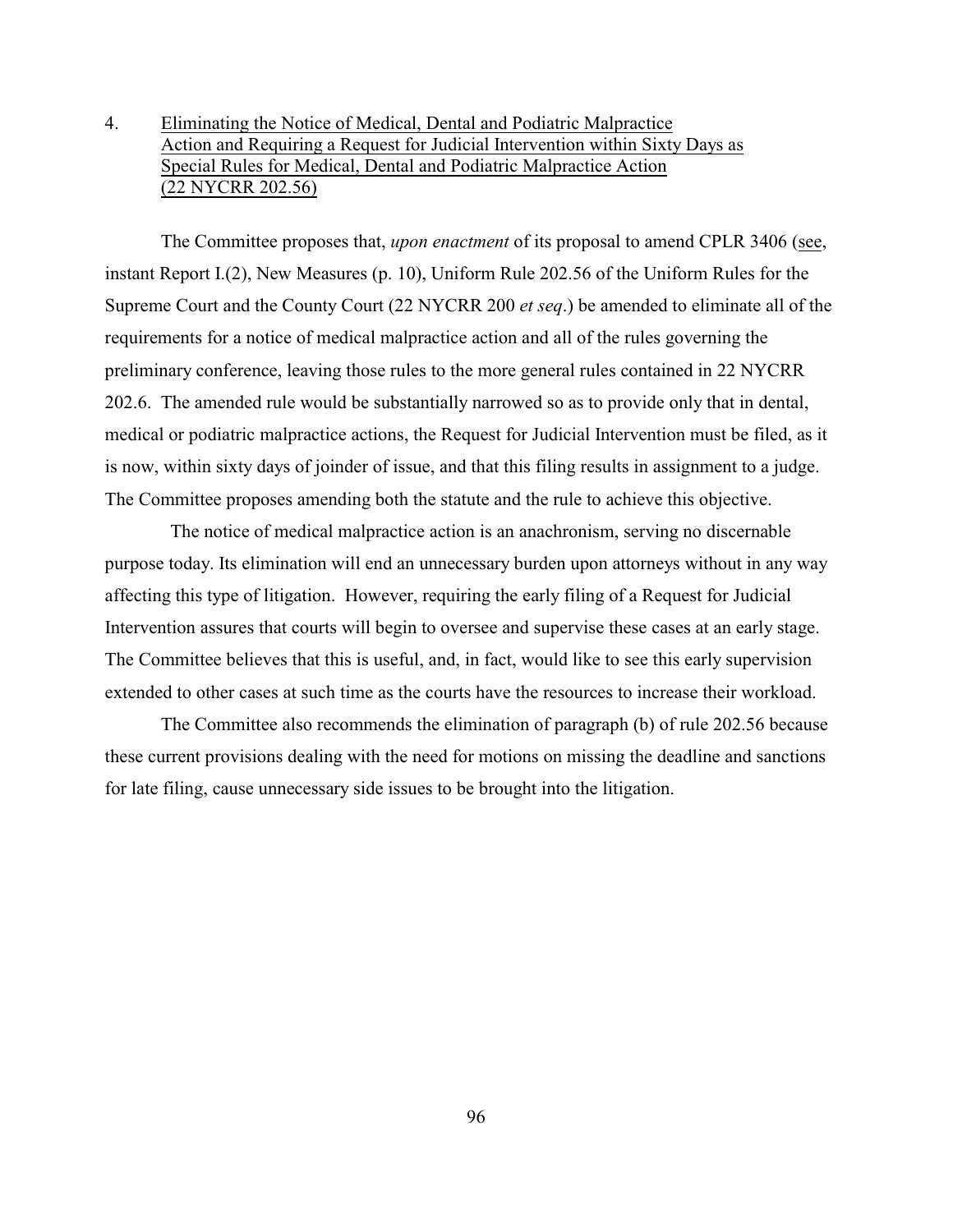§ 202.56. Medical, Dental and Podiatric Malpractice Actions; Special Rules. [(a) Notice of Medical, Dental or Podiatric Malpractice Actions.

 (1)] Within sixty days after joinder of issue by all defendants named in the complaint in an action for medical, dental or podiatric malpractice, or after the time for a defaulting party to appear, answer or move with respect to a pleading has expired, the plaintiff shall obtain an index number and file a request for judicial intervention, pursuant to section 202.6 of this Part, which shall cause the assignment of the action to a judge. [a notice of such medical, dental or podiatric malpractice action with the appropriate clerk of the county of venue, together with: (I) proof of service of the notice upon all other parties to the action; (ii) proof that, if demanded, authorizations to obtain medical, dental and hospital records have been served upon the defendants in the action; (iii) copies of the summons, notice of appearance and all pleadings, including the certificate of merit, if required by CPLR 3012-a; (iv) a copy of the bill of particulars, if one has been served; (v) a copy of any arbitration demand, election of arbitration or concession of liability served pursuant to CPLR 3045; (vi) if requested and available, all information required by CPLR  $3101(d)(1)(I)$ . The notice shall be served simultaneously upon all such parties. If the bill of particulars, papers served pursuant to CPLR 3045, and information required by CPLR 3101(d)(1)(I) are not available, but later become available, they shall be filed with the court simultaneously when served on other parties. The notice shall be in substantially the following form:]

## [NOTICE OF MEDICAL, DENTAL OR PODIATRIC MALPRACTICE

ACTION ] ( *form and instructions deleted)*

[(b) Medical, Dental and Podiatric Malpractice Preliminary Conference.

(1) The judge, assigned to the medical dental or podiatric malpractice action, as soon as practicable after the filing of the notice of medical, dental or podiatric malpractice action, shall order and conduct a preliminary conference and shall take whatever action is warranted to expedite the final disposition of the case, including but not limited to:

*\* \* \**

(I) directing any party to utilize or comply forthwith with any pretrial disclosure procedure authorized by the Civil Practice Law and Rules;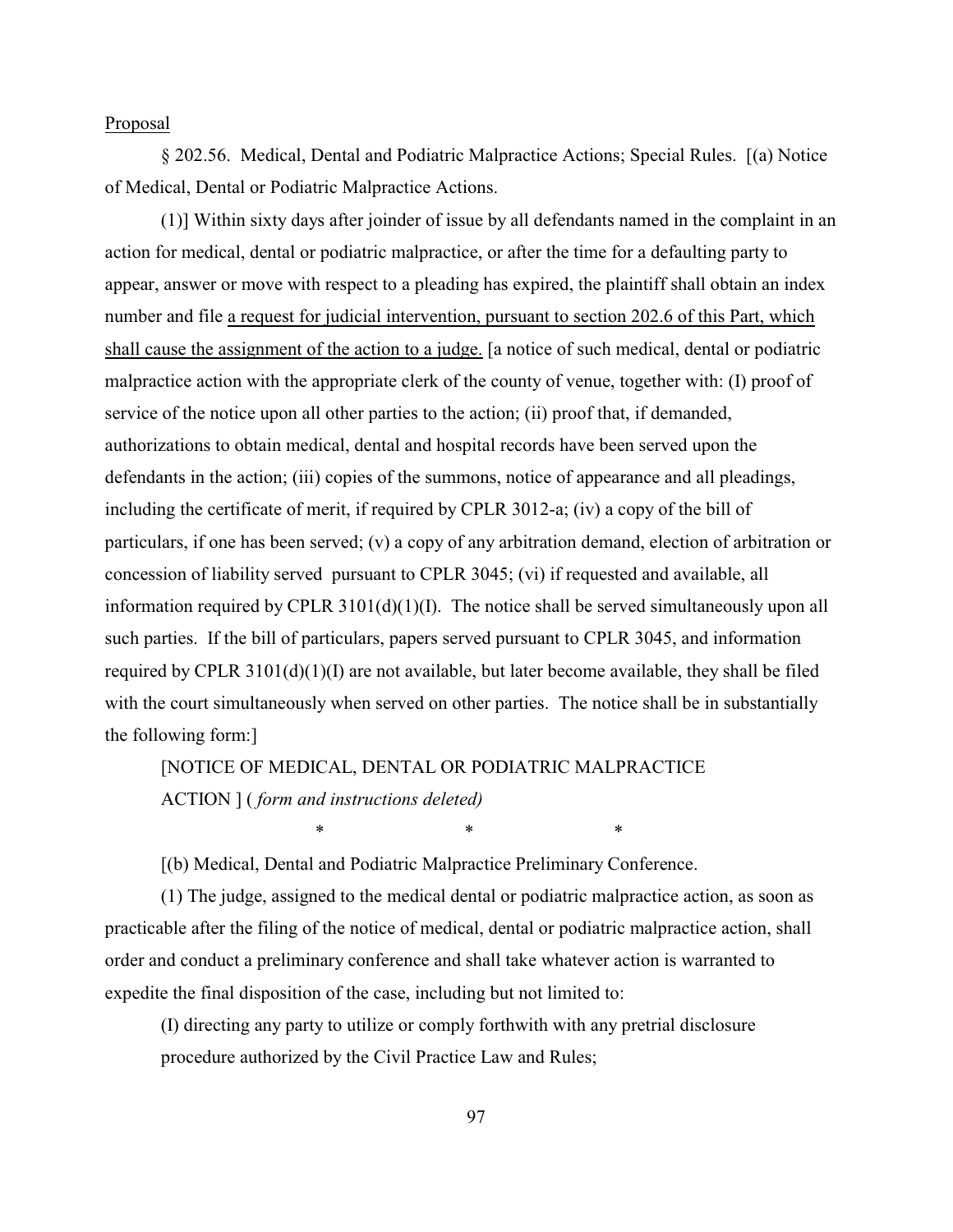(ii) fixing the date and time for such procedures provided that all such procedures must be completed within 12 months of the filing of the notice of medical, dental or podiatric malpractice action unless otherwise ordered by the court;

(iii) establishing a timetable for offers and depositions pursuant to CPLR  $3101(d)(I)$ ;

 (iv) directing the filing of a note of issue and a certificate of readiness when the action otherwise is ready for trial, provided that the filing of the note of issue and certificate of readiness, to the extent feasible, be no later than 18 months after the notice of medical, dental or podiatric malpractice action is filed;

(v) fixing a date for trial;

(vi) signing any order required;

 (vii) discussing and encouraging settlement, including use of the arbitration procedures set forth in CPLR 3045;

(viii) limiting issues and recording stipulations of counsel; and

(ix) scheduling and conducting any additional conferences as may be appropriate.

(2) A party failing to comply with a directive of the court authorized by the provisions of this subdivision shall be subject to appropriate sanctions, including costs, imposition of appropriate attorney's fees, dismissal of an action, claim, cross-claim, counterclaim or defense, or rendering a judgment by default. A certificate of readiness and a note of issue may not be filed until a precalendar conference has been held pursuant to this subdivision.

 (3) Where parties are represented by counsel, only attorneys fully familiar with the action and authorized to make binding stipulations or commitments, or accompanied by a person empowered to act on behalf of the party represented, shall appear at the conference.]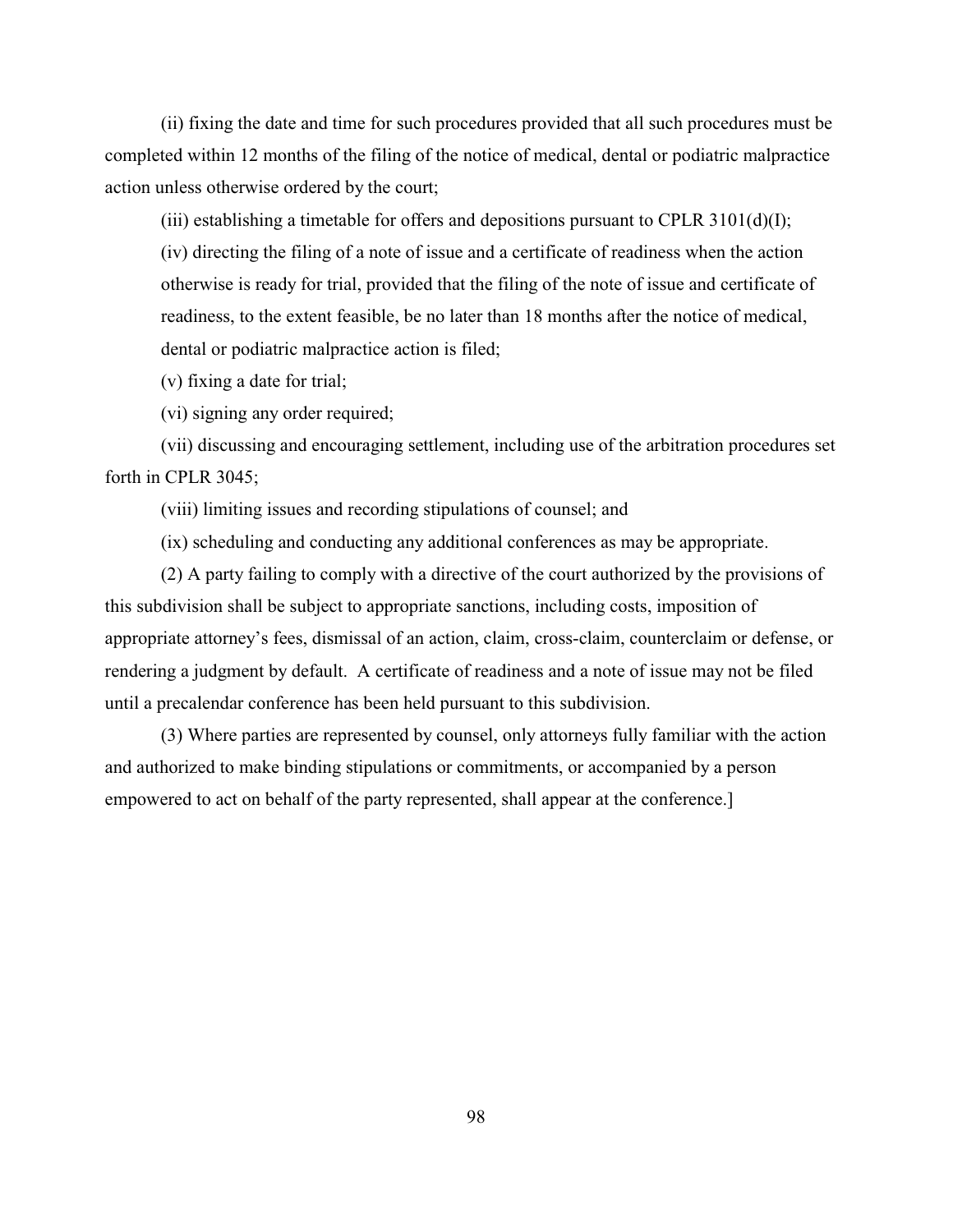# 5. Allowing Proof of Service by Mail under CPLR 2103(b)(2) by Affirmation that the Attorney Caused the Paper to be Mailed (22 NYCRR 202.5-c)(new))

The Committee recommends that the Uniform Rules for the Supreme Court and the County Court (22 NYCRR 200 *et seq*.) be amended to add a new rule 202.5-c to allow CPLR 2103(b)(2) proof of service by mail to a party's attorney to include an affirmation of an attorney, authorized under CPLR 2106, that the attorney caused the paper to be mailed under the regular office procedures generally used for mail service of papers. While inspired by an analysis of the decision in Peter-MacIntyre v. Lynch Intern., Inc., 52 A.D.3d 424, 862 N.Y.S.2d 351(1st Dept. 2008), the Committee also believes that this new rule is necessary to correct the widespread use of affidavits that are not technically correct in New York practice. Because current law is unclear as to what is needed to be able to demonstrate that a paper was mailed, affidavits used today can be imprecise as to the facts or may not be sufficient to meet legal requirements. This proposal will make clear exactly which facts need to be recited to comply with the statute. The new section 202.5-c does not preclude the execution of a separate affidavit of mailing by a person, other than the attorney, who may be responsible for placing the paper in the custody of the United States Postal Service. However, the new 202.5-c is limited in scope to the mail service of papers to a party's attorney to avoid any use of such an affirmation by a process server.

#### Proposal

§ 202.5-c. Proof of Service by Mail. Proof of service by mail under paragraph 2 of subdivision (b) of CPLR 2103 may be made by affirmation in accordance with CPLR 2106 that the attorney making such affirmation caused the paper to be mailed by the regular office procedures generally used for mail service of papers.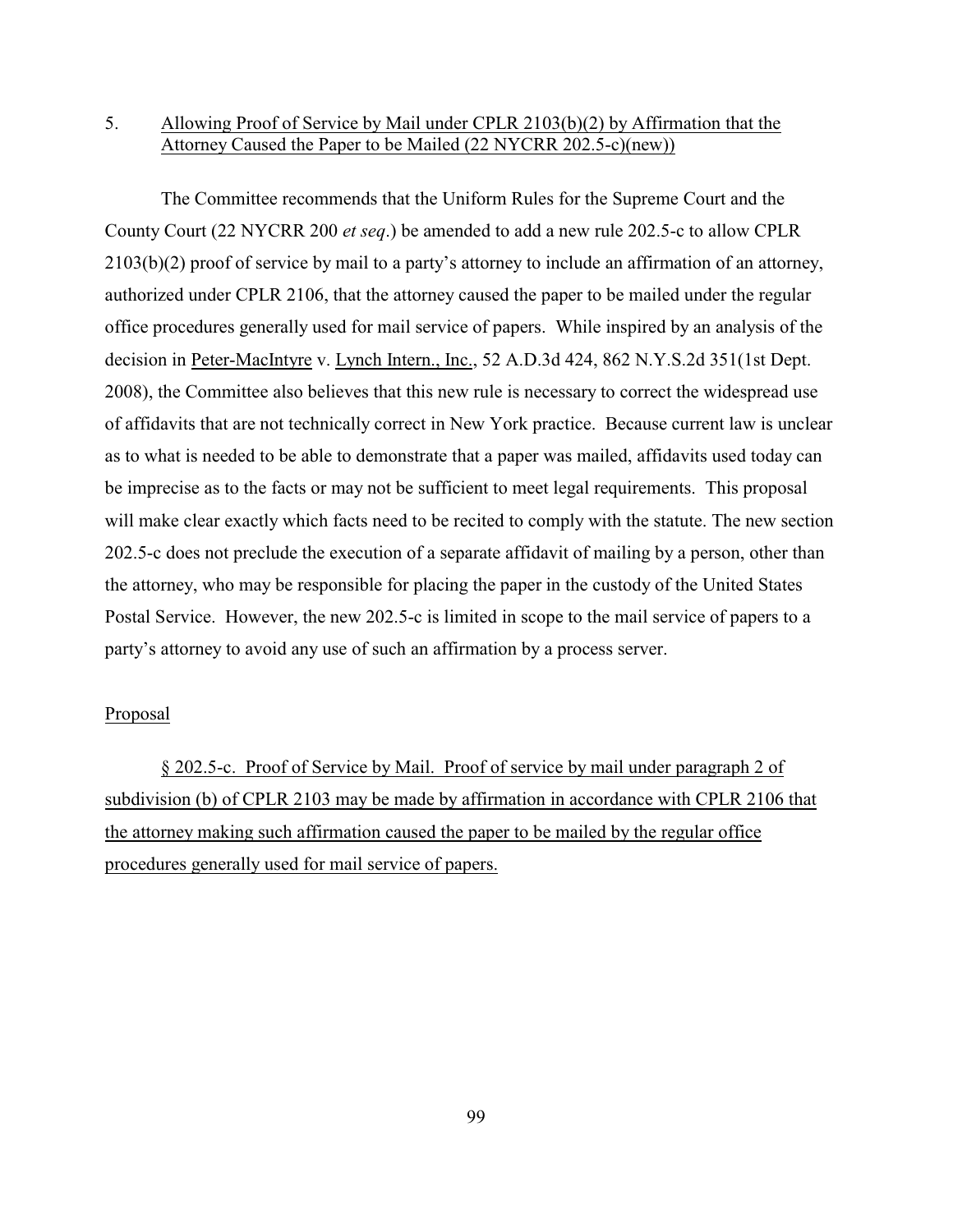# **VI. Table of Contents and Summaries of Other Previously Endorsed**

# **Recommendations**

| A.  | Legislative Proposals                                                                                                                                                                                                                        | Page |
|-----|----------------------------------------------------------------------------------------------------------------------------------------------------------------------------------------------------------------------------------------------|------|
| 1.  | Creation of a "Learned Treatise" Exception to the Hearsay Rule                                                                                                                                                                               |      |
| 2.  | Clarifying When a Claim Against a Public Authority Accrues                                                                                                                                                                                   |      |
| 3.  | Unsworn Affirmation of Truth Under Penalty of Perjury                                                                                                                                                                                        |      |
| 4.  |                                                                                                                                                                                                                                              |      |
| 5.  | Stay of Enforcement on Appeal Available to Municipal Corporations and                                                                                                                                                                        |      |
| 6.  | Clarifying the Need for Expedited Relief When Submitting an Order to Show                                                                                                                                                                    |      |
| 7.  | Enactment of a Comprehensive Court-Annexed Alternative Dispute<br>Resolution Program (Judiciary Law § 39-c; Public Officers Law § 12(1)(n);<br>CPLR 4510-a)(See also Temporarily Tabled Regulatory Recommendations                           |      |
| 8.  |                                                                                                                                                                                                                                              |      |
| 9.  | Insuring the Continued Legality of the Settlement of Matrimonial Actions                                                                                                                                                                     |      |
| 10. | Amendment of Election Law $\S$ 16-116 to Provide the Commencement of an<br>Election Law Proceeding Shall be by Service of Papers upon the Respondent,<br>Not by the Filing of Papers with the County Clerk (Election Law § 16-<br>$116)$ 119 |      |
| 11. | Authorizing Extra-State Service of a Subpoena on a Party Wherever<br>Located (Judiciary Law $\S$ 2-                                                                                                                                          |      |
|     |                                                                                                                                                                                                                                              |      |
| 12. |                                                                                                                                                                                                                                              |      |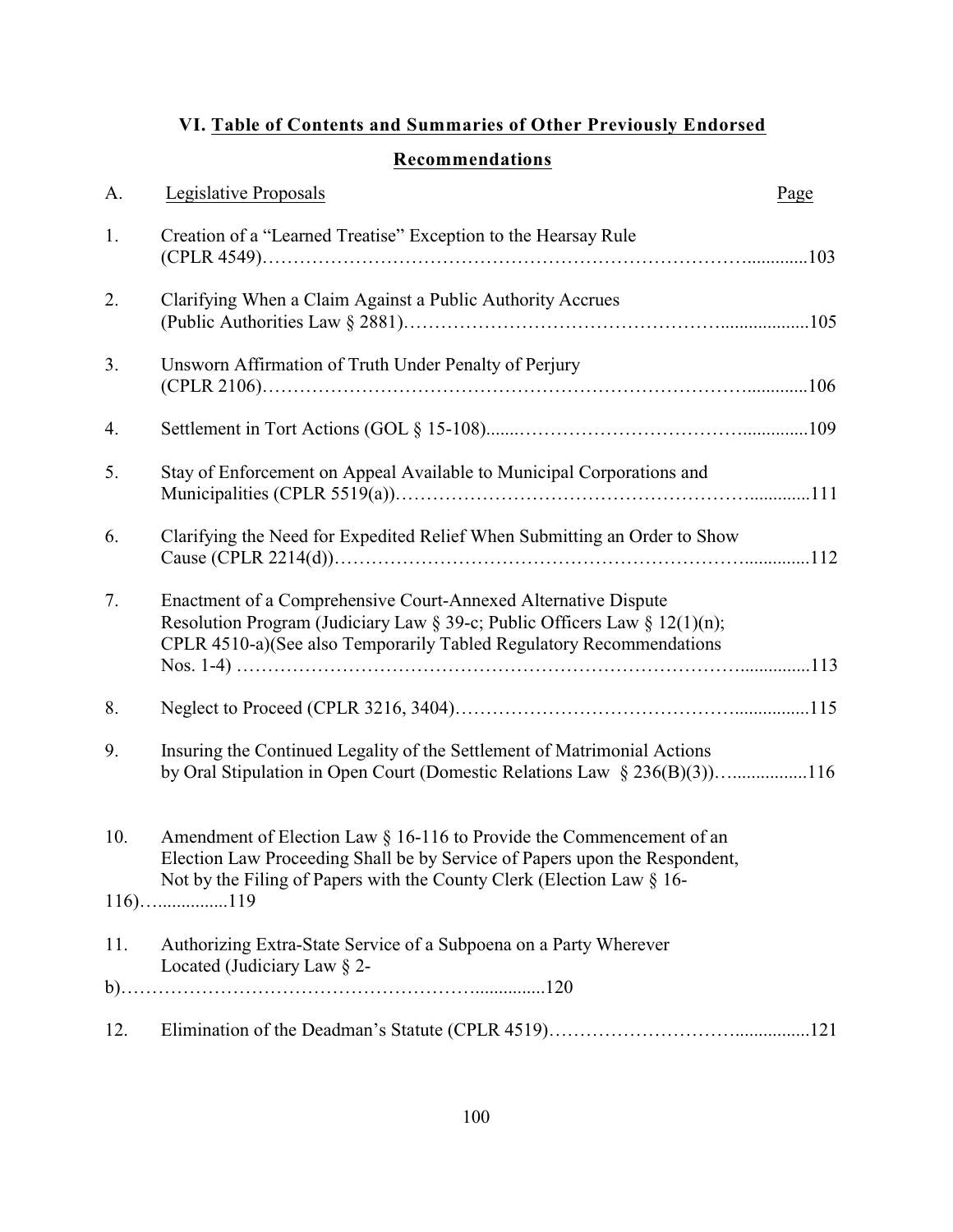| 13.       | Permitting Plaintiff to Obtain an Indirect Tort Recovery Against a Third<br>Party Defendant in Certain Cases When the Third Party Plaintiff is<br>Insolvent                                                          |  |
|-----------|----------------------------------------------------------------------------------------------------------------------------------------------------------------------------------------------------------------------|--|
| 14.       | Clarifying Pleadings in Article 78 Proceedings (CPLR 307(2),                                                                                                                                                         |  |
| 15.       | Preserving the Testimony of a Party's Own Medical Witnesses for Use at<br>Trial (CPLR $3101(d)(1)(iii)$ , $3117(a)(4)$ ) (See also Temporarily Tabled                                                                |  |
| 16.       | Insuring That All Persons Having an Interest in a Banking or Brokerage<br>Account Receive Notice of a Restraining Order or Attachment Sent by a<br>Banking Institution or Brokerage House (CPLR 5222(b), 5232(a))128 |  |
| 17.       | Clarifying the Timing of Disclosure of Films, Photographs, Video Tapes or                                                                                                                                            |  |
| 18.       | Creation of a Statutory Parent-Child Privilege (CPLR 4502(a);<br>Family Court Act §                                                                                                                                  |  |
|           |                                                                                                                                                                                                                      |  |
| 19.       | Clarifying Options Available to a Plaintiff When, in a Case Involving Multiple<br>Defendants, One Defaults and One or More Answers (CPLR 3215(d))134                                                                 |  |
| 20.       | Revision of the Contempt Law (Judiciary Law, Article 19)136                                                                                                                                                          |  |
| 21.       | Addressing Current Deficiencies in CPLR Article 65 Dealing With                                                                                                                                                      |  |
| 22.       | Addressing the Deficiencies of the Structured Verdict Provisions of                                                                                                                                                  |  |
| <b>B.</b> | <b>Temporarily Tabled Regulatory Proposals</b>                                                                                                                                                                       |  |
| 1.        | Alternative Dispute Resolution by Reference to Hear and Determine                                                                                                                                                    |  |
| 2.        | Alternative Dispute Resolution by Court-Annexed Mediation and                                                                                                                                                        |  |
| 3.        | Alternate Dispute Resolution by Court-Annexed Voluntary Arbitration                                                                                                                                                  |  |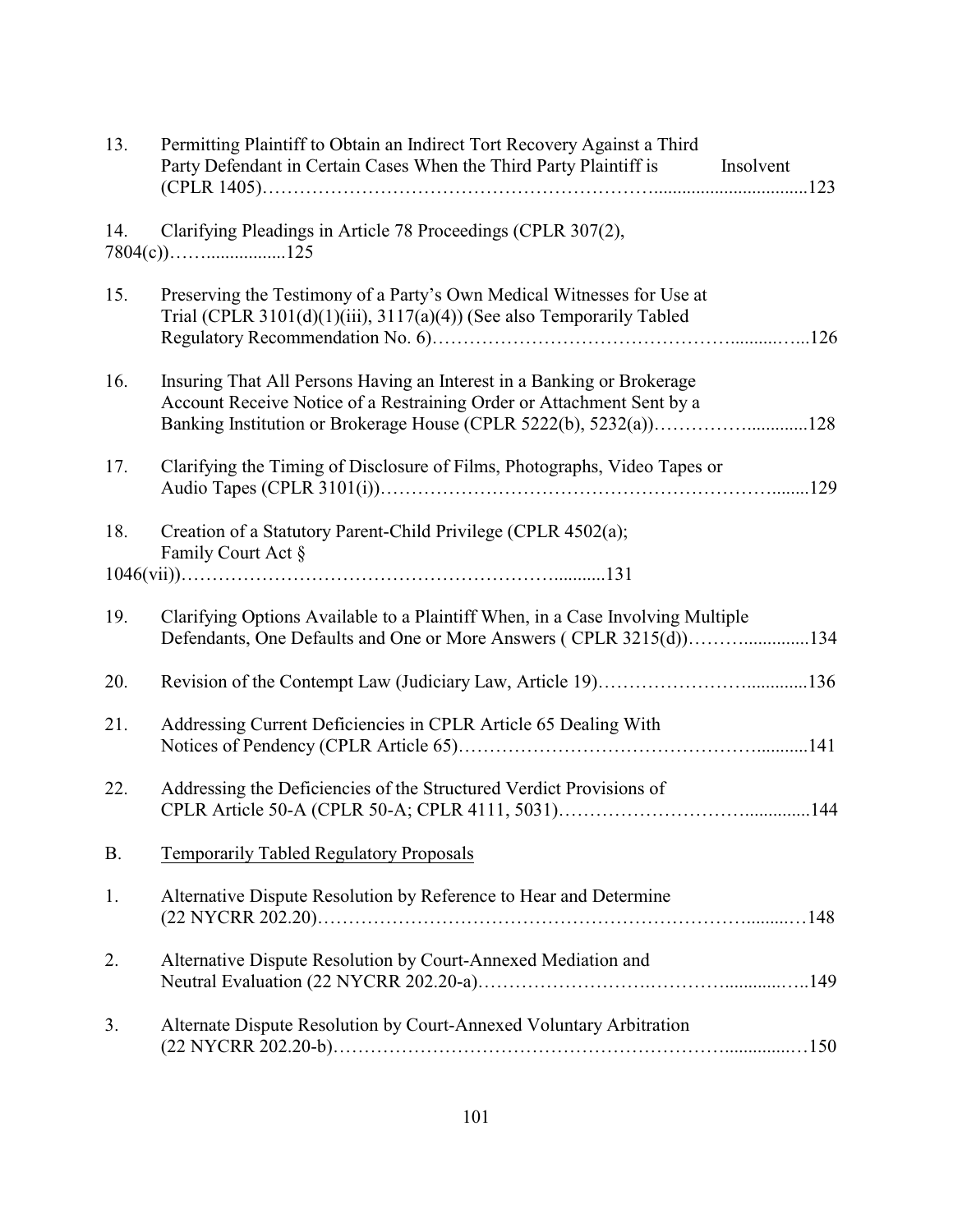- 4. Mandatory Settlement Conference (22 NYCRR 202-
- c)……………………..............…..151
- 5. Amending the Certificate of Readiness for Trial to Permit Post Note of Issue Preservation of Medical Witness Testimony for Use at Trial (22 NYCRR 202.21(b)(7))…………………………………………….........…......….....152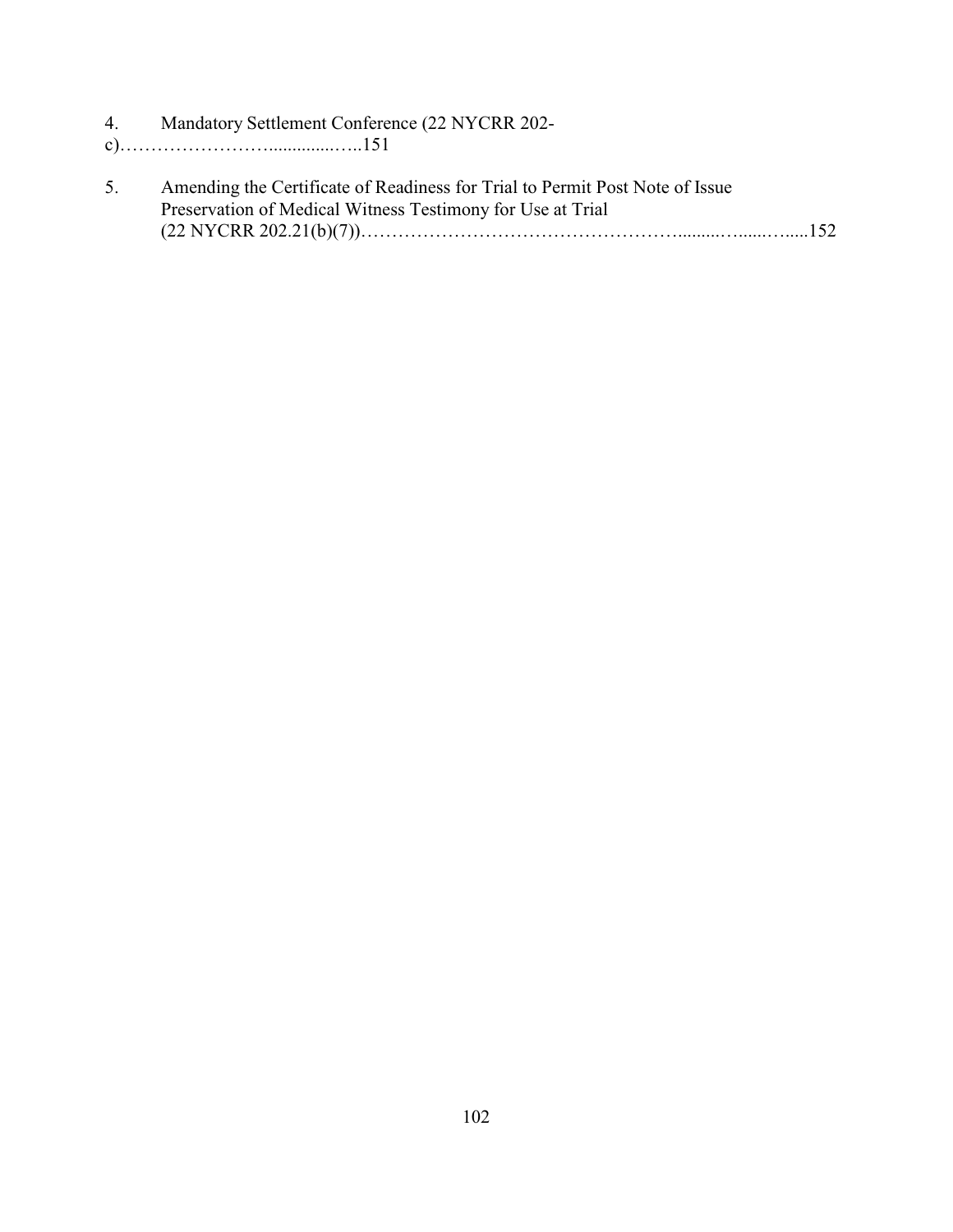## A. Legislative Proposals

#### 1. Creation of a "Learned Treatise" Exception to the Hearsay Rule (CPLR 4549)

This proposal seeks to have New York State adopt a "learned treatise" rule, an evidentiary rule long followed in the Federal courts. While last recommended in its 2008 Report, the Committee takes special note of the Court of Appeals decision in Hinlicky v. Dreyfuss, 6 N.Y.3d 636 (2006), and continues to recommend this measure.

In Federal courts and in all states that follow the Federal Rules of Evidence, a party can buttress his or her expert's opinion testimony by showing that the opinion offered by the expert witness is in fact consistent with published, authoritative literature. The same rule, rule 803(18) of the Federal Rules of Evidence, also allows a party to show that the opinion of the adversary's expert is inconsistent with published, authoritative literature. Whether used to support or to impeach an expert's testimony, such "Learned Treatise" proof is admitted under the federal rule only if the party presenting the authoritative treatise demonstrates to the court's satisfaction that the treatise or other publication in issue is accepted as "reliable" within the profession or field in issue. Where appropriate, the trial court is permitted to take judicial notice of the reliability of the source.

However, the rules in New York's courts differ appreciably. Under current New York law, a party can impeach the adversary's expert if that expert admits that the material in issue is "authoritative." Mark v. Colgate University, 53 A.D.2d 884, 886 (2nd Dep't 1976). Also, there are certain kinds of "treatises," such as ANSI (American National Safety Institute) standards, that constitute sui generis exceptions to the general rule, and that are admitted in evidence. Sawyer v. Dreis & Krump Mfg. Co., 67 N.Y.2d 328 (1986). Further, the Hinlicky decision makes clear that it is within the court's discretion to allow into evidence an algorithm (American Heart Association/American College of Cardiology clinical guidelines) offered as demonstrative, not substantive, evidence. There are also instances in which an expert's opinion is deemed so speculative or outlandish that the court will simply exclude the testimony and not allow it in evidence. Romano v. Stanley, 90 N.Y.2d 444 (1997).

Yet, with the above-noted exceptions, New York common law excludes "learned treatise" proof as hearsay.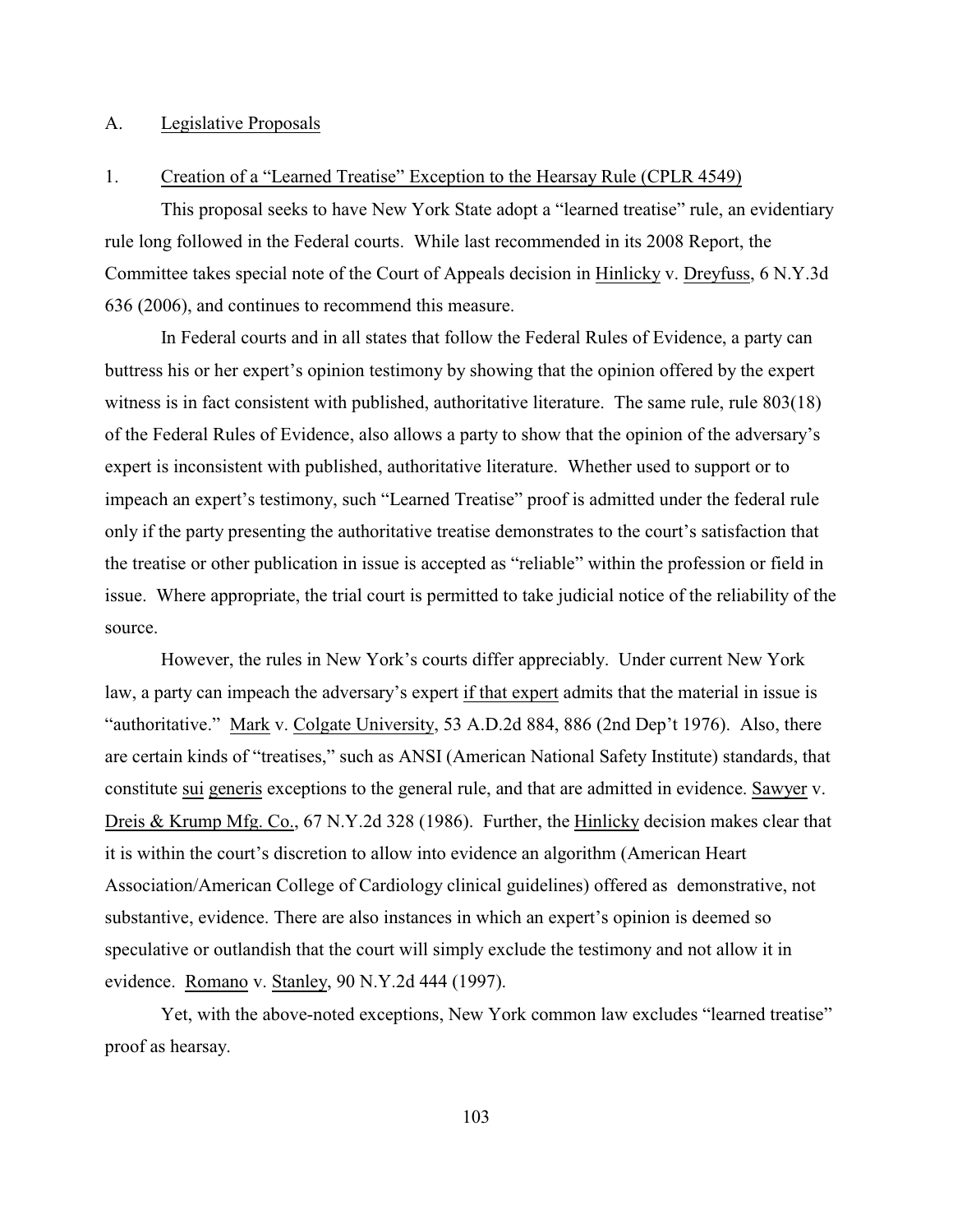The New York rules thus present an anomaly. The rules allow a party to present expert opinion that was developed solely for the purpose of the litigation by an expert who is being compensated by a party, but the rules generally excluded "learned treatises" that pre-dated the case and were written by people with no axe to grind. The rules also frustrate the search for truth by excluding what may well be the most telling and powerful evidence in the case, i.e., that one side's expert is saying exactly what the authorities say, and that the opposing expert is contradicted by all of the authorities.

Finally, it should be noted that this provision is not intended to overturn the result in Spensieri v. Lasky, 94 N.Y.2d 231, 701 N.Y.S.2d 689 (1999). In Spensieri, which some attorneys have construed as possibly constituting a first step towards judicial adoption of a learned treatise rule, the Court ruled that the PDR (Physician's Desk Reference) was inadmissible, not because it was hearsay, but instead because it was not deemed sufficiently reliable or authoritative for the purposes for which it was offered. Because proposed section 4549 would make admission contingent on the court's acceptance of the "treatise" as a "reliable authority," treatises and similar materials would still be excluded where they were not deemed "reliable." Under the new provision, those materials would now be admitted, albeit in oral form only, where the materials are deemed reliable.

 The Committee's proposal closely tracks the current federal rule, with a few small exceptions, notably "in other form" is intended to emphasize that substance should control over form in this Internet age.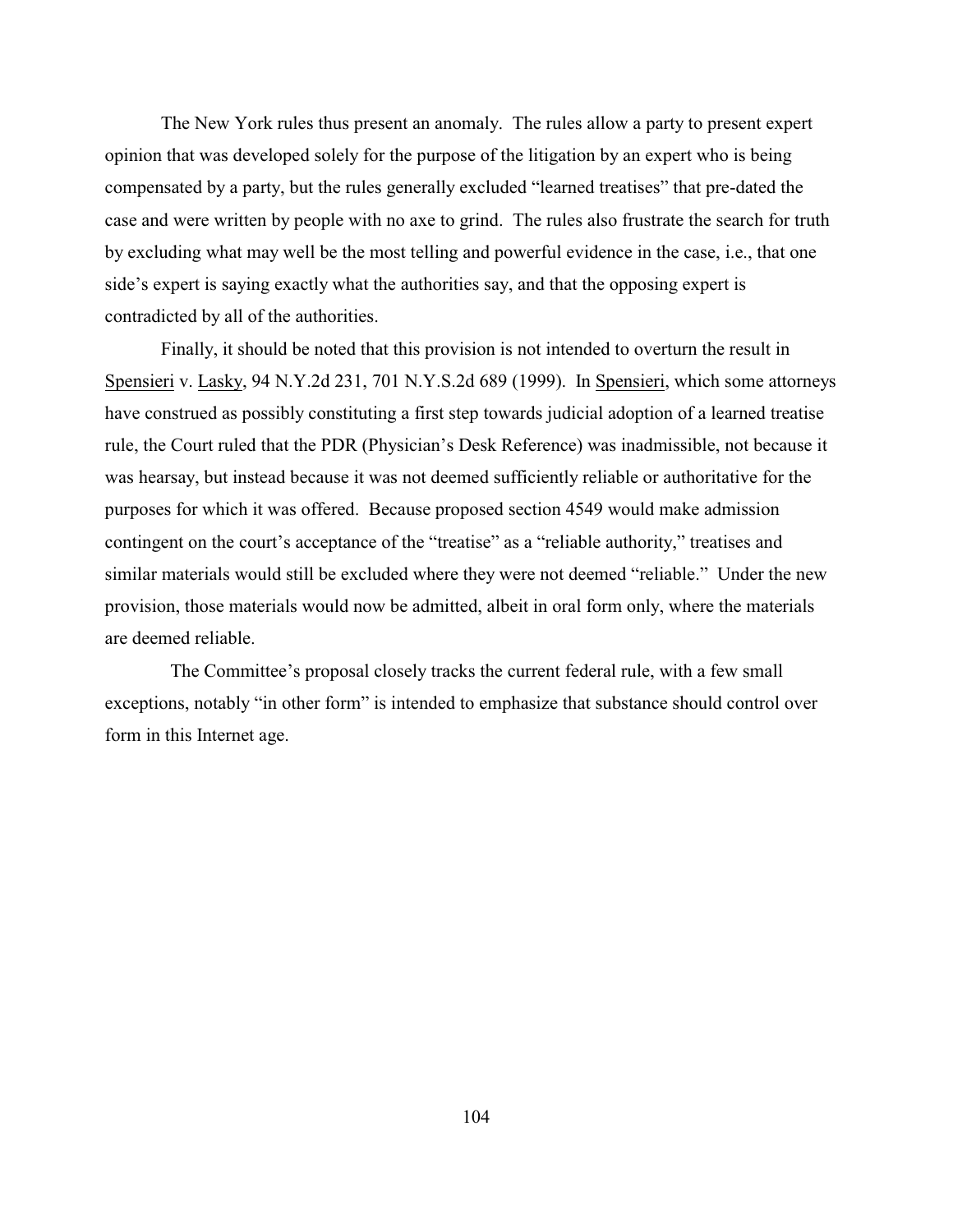# 2. Clarifying When a Claim Against a Public Authority Accrues (Public Authorities Law § 2881)

This proposal was included in the 2008 Committee Report. Under section 1744(2) of the Public Authorities Law, a notice of claim must be served upon the authority within three (3) months after the accrual of the claim. Such notice of claim is a condition precedent to maintaining an action against the authority. Other provisions of the Public Authorities Law provide similar notice of claim requirements. In C.S.A. Contracting Corp. v. New York City School Construction Auth., 5 N.Y.3d 189 (2005), the Court of Appeals held that a contract claim accrued for purposes of § 1744(2) upon the completion of the work or the presentation of a detailed invoice of the work to the Authority. The Court further held that C.S.A.'s claim accrued before C.S.A. was aware of the fact that there was a dispute with regard to its invoice. C.S.A. argued that the claim should not be construed to have accrued until it was aware there was a dispute. The Court noted that the Public Authorities Law, unlike the Education Law (in § 3813(1)), does not have a provision which specifically provided that a claim would accrue on the date payment for the amount claimed is denied. The Court noted that the Legislature specifically added such a provision to the Education Law in Chapter 387 of the Laws of 1992, but did not make such an amendment to the Public Authorities Law. This proposal is designed to fill that gap and to extend this principle to the Public Authorities Law generally, so that contract claims against all public authorities would accrue only when the claims are denied.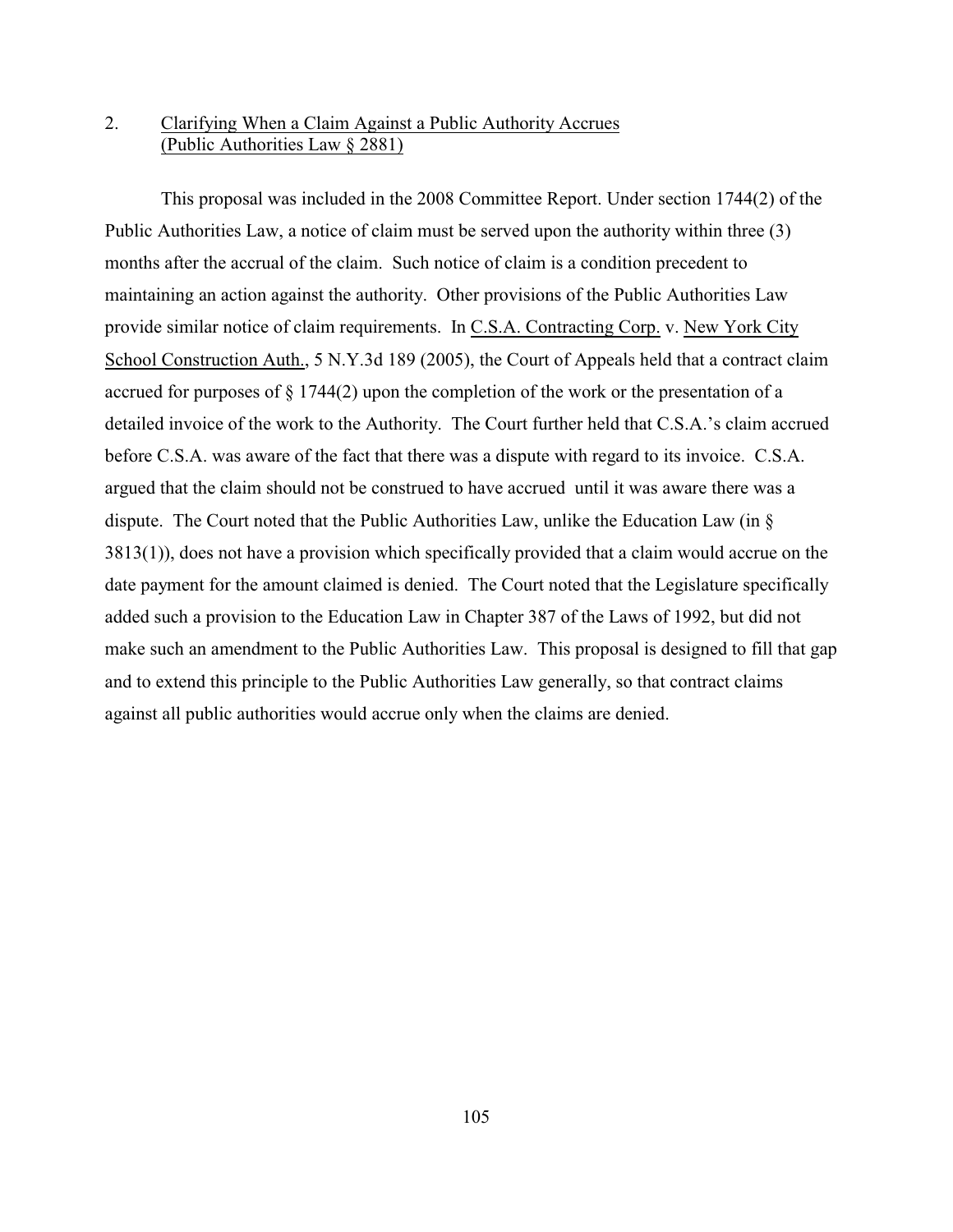# 3. Unsworn Affirmation of Truth Under Penalty of Perjury (CPLR 2106)

The Committee continues to recommend the amendment of CPLR 2106 to replace the use of an affidavit for all purposes in a civil action by the use of an affirmation – a procedure modeled upon the federal declaration procedure (See 28 USCA §1746; unsworn declarations under penalty of perjury). Recently, demands of commercial litigants give added impetus for a change in practice. The Committee last included this proposal in its 2008 Report.

Within the state, it is increasingly difficult to find a notary outside of central business districts, and when found, usually in banks, they often refuse to notarize for anyone not known to a branch officer. The significant needs of pro se litigants for notary services has resulted in heavy demand upon the county and court clerks' offices, particularly in the City of New York, resulting in an untenable burden upon an unrepresented party. For the poor, especially, this often results in unnecessary cost and delay. Frequently, notary services may be necessary outside business hours. In the era of electronic filing, an impediment caused by lack of a notary is an absurd result. Also, New York notarial fees have increased (L. 1991, c. 143), adding to increased fees for litigants generally. In addition, the Committee is advised that some persons have religious objections to swearing but have no such objections to affirming. Most recently, commercial litigants with international cases in the Commercial Division of State Supreme Court increasingly must go to extraordinary lengths to get affidavits notarized overseas. It is important to maintain the courts of New York as a forum for international commercial disputes.

Currently, under New York law an affidavit must be sworn to before a person "authorized to take acknowledgments of deeds by the real property law" (CPLR 2309(a)). (Where the oath of the affiant is administered in another American state, see , Real Property L §299; also compare, Discover Bank v. Kagen, 8 Misc.3d 134(A) (N.Y. Sup.Ct., App. Term, 2005) with Citibank (South Dakota) N. A. v. Santiago, 4 Misc.3d 138(A)(N.Y. Sup. Ct., App. Term, 2004))

It is far more burdensome to execute an affidavit abroad. (See Real Property L §§301, 301-a.) Questions arise as to the equivalence of a person administering the oath to a New York notary and whether an affidavit obtained in a foreign country may be unusable in New York litigation. (See Matter of Eggers, 122 Misc.2d 793, 471 N.Y.S.2d 570 (Surr. Ct., Nassau Co., 1984)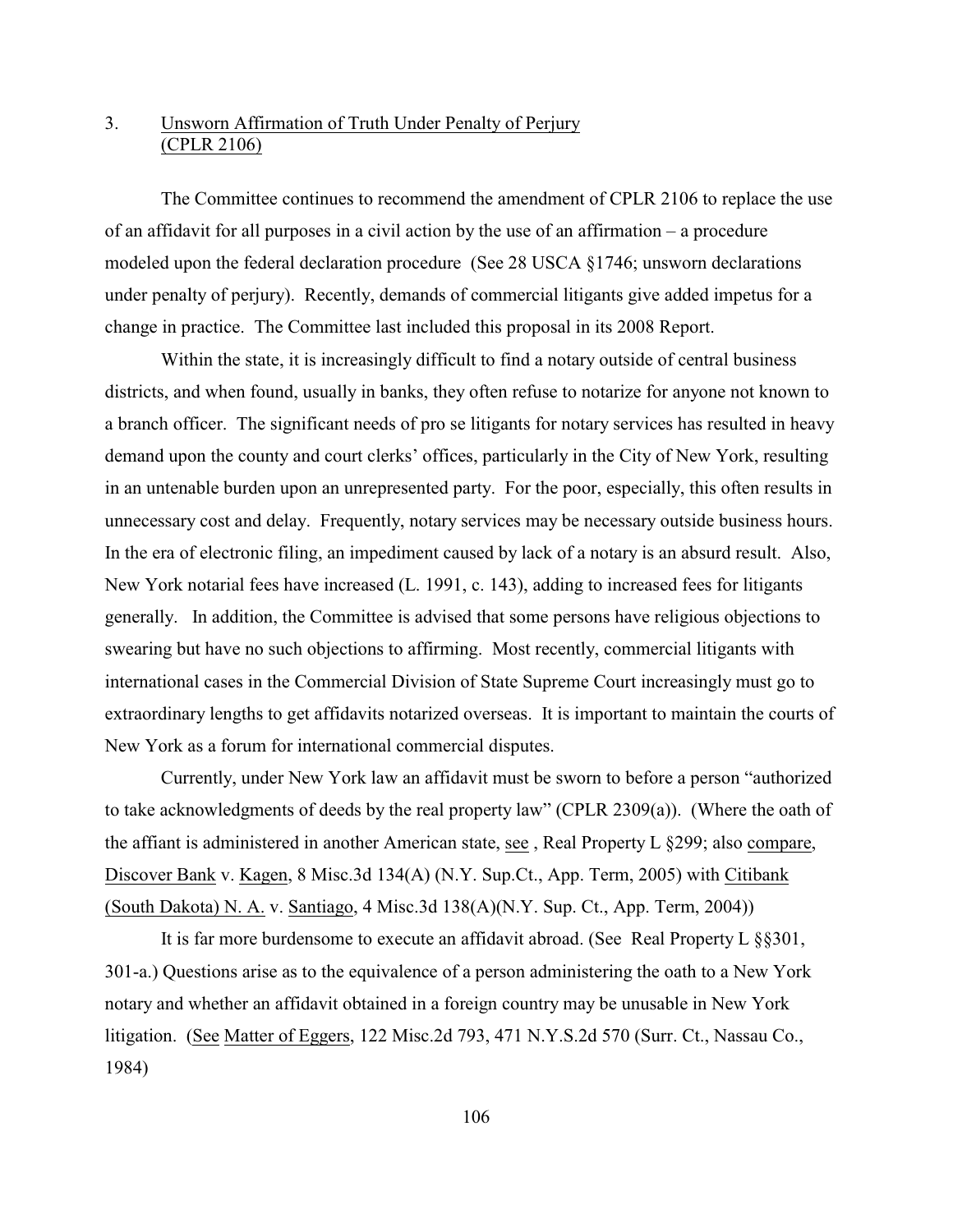Rule 2106 currently allows only specified professional persons (by attorney, physician, osteopath or dentist) to substitute an affirmation for an affidavit in judicial proceedings. This measure broadens the statute to replace the use of an affidavit for all purposes in a civil action by the use of an affirmation.

In addition, current case law suggests that, to be considered the equivalent of an oath, an affirmation should "be administered in a form calculated to awaken the conscience and impress the mind" (See People v. Coles, 141 Misc.2d 965, 535 N.Y.S.2d 897(N.Y. Sup. Ct., Kings Co., 1988); People v. Lennox, 94 Misc.2d 730, 405 N.Y.S.2d 581(N.Y. Sup. Ct., Westchester Co., 1978)). Accordingly, the proposed form reads:

> "I affirm this \_\_\_\_day of \_\_\_\_, \_\_\_\_, under the penalties of perjury, which may include a fine or imprisonment, that the forgoing is true, and I understand that this document may be filed in an action or proceeding in a court of law. (Signature)"

Finally, the Committee recommends the amendment of Penal Law section 210.00(1) to clarify that prosecution lies for the filing of a false affirmation as perjury in the second degree, currently an E felony, the same as for filing a false affidavit. (See Pen. L §210.10). (A class E Felony is punishable by up to four years imprisonment, Pen. L  $\S(70.00(2)(b))$ . The Penal Law defines "oath" to include "...an affirmation and every other mode authorized by law of attesting to the truth of that which is stated." Pen. L §210.00(1). Arguably, prosecution for perjury in the second degree could be brought currently for the filing of a material, false, written affirmation before a judge or other public official made with intent to mislead that official in the performance of his official functions. (See Pen. L  $\S210.00(4)$  and (5);  $\S210.10$ ) However, there is no case law on a prosecution for filing a false affirmation.

Moreover, case law suggests that the "affirmation" described by current Penal Law section 210.00(1) must be the equivalent of an oath sworn to an officer or a notary to be considered eligible for perjury charges. (See People v. McAndris, 300 A.D.2d 1 (1st Dept., 2002); People v. Grier, 42 A.D.2d 803 (3d Dept., 1973); People v. Lieberman, 57 Misc.2d 1070, 294 N.Y.S.2d 117 (N.Y. Sup., Queens County, 1968)). Notably, the federal statute allows prosecution for a violation of 28 USCA §1746 by imprisonment for not more than five years. (See 28 USCA §1621).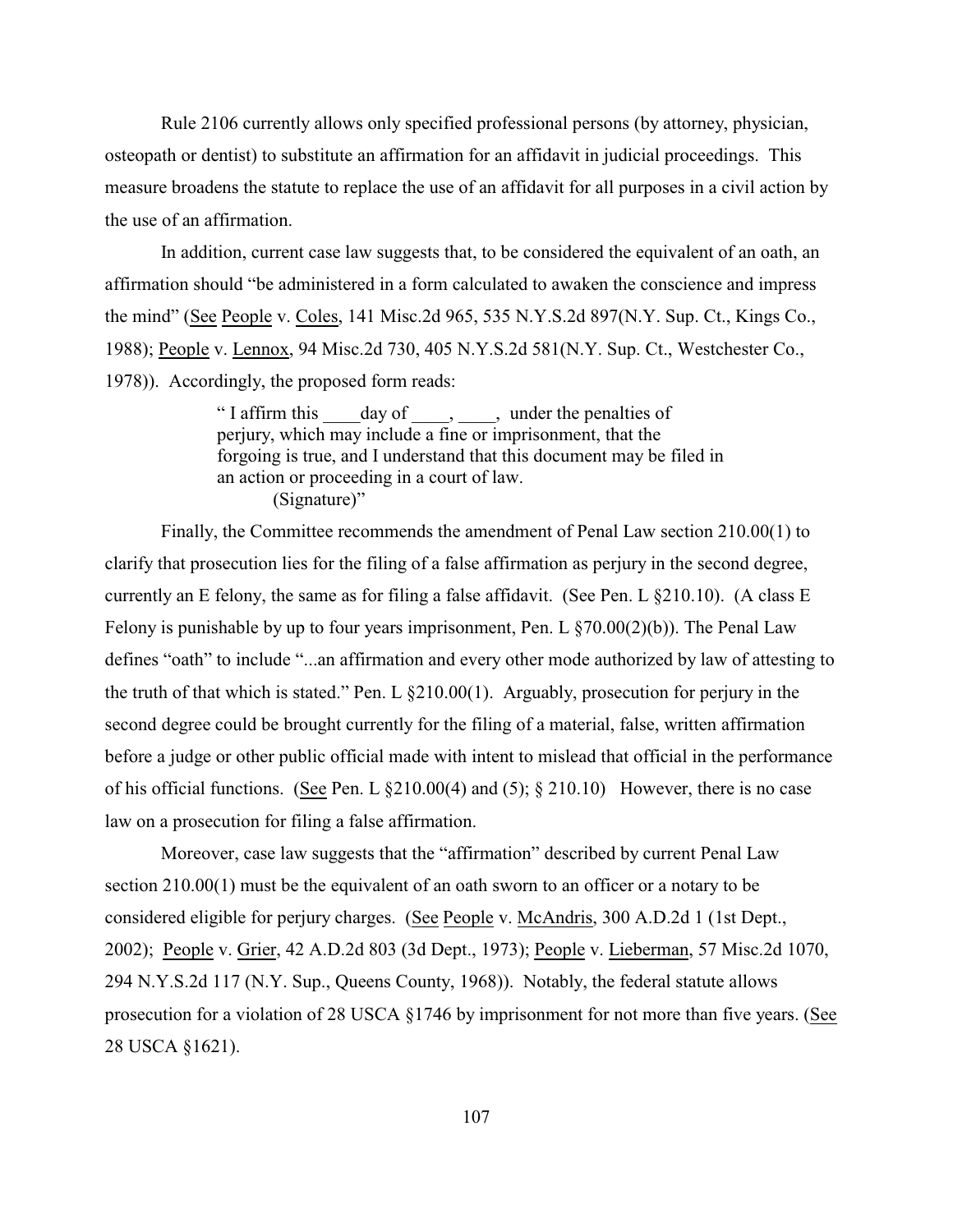For the foregoing reasons, the Committee recommends this amendment to the Penal law to clarify the ambiguity in the law and to insure that there will be no difference between the outcome of a prosecution for filing a false affidavit and a prosecution for filing a false affirmation pursuant to CPLR 2106.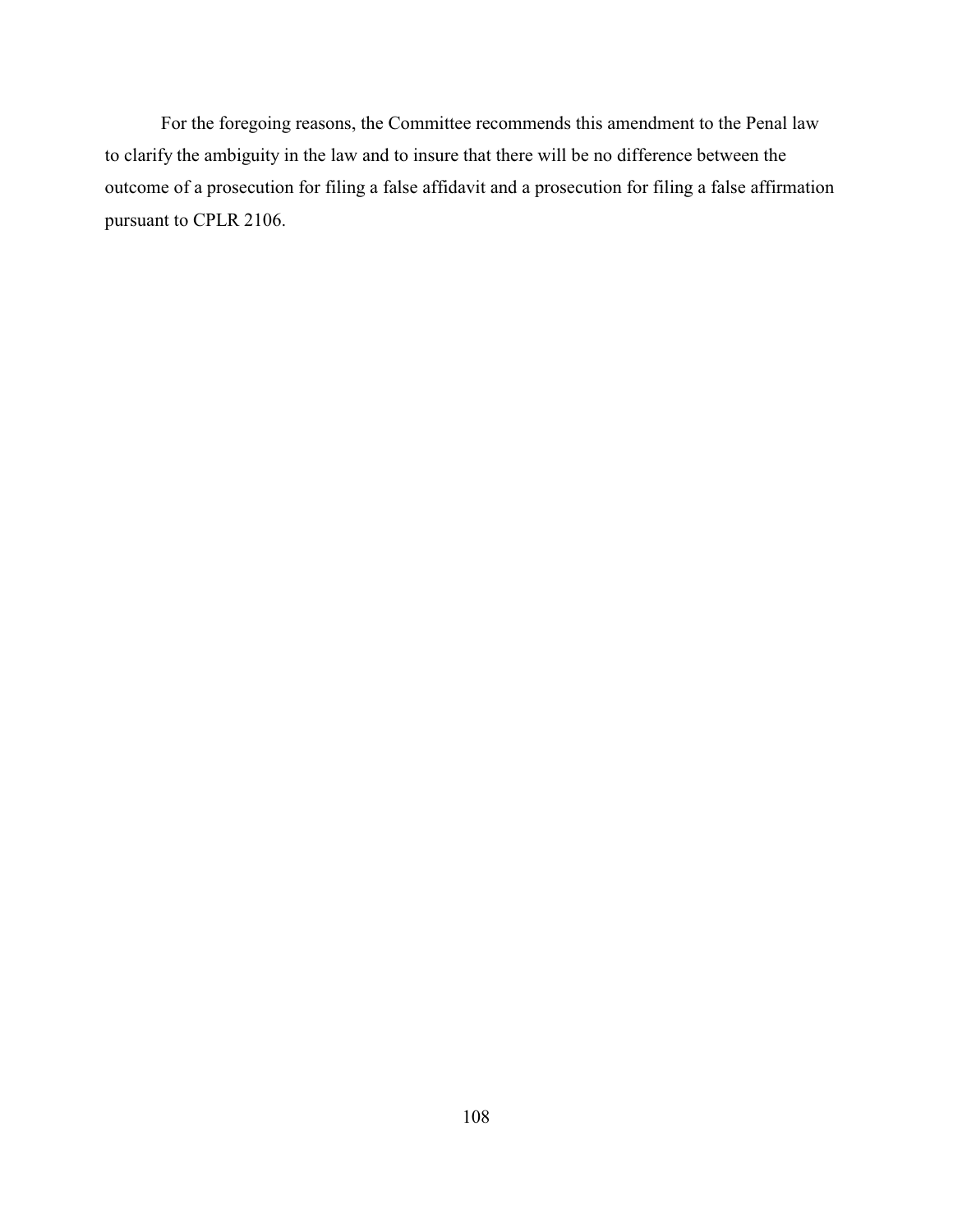### 4. Settlement in Tort Actions (GOL §15-108)

This measure, a long-standing proposal of the Committee, seeks to amend section 15-108 of the General Obligations Law to permit it to achieve its original purpose in the encouragement of speedy and equitable settlements in multi-party tort actions. It was last proffered by the Committee in its 2004 report.

Section 15-108 of the General Obligations Law prescribes the consequences which ensue when a personal injury or wrongful death plaintiff releases from liability one or more, but fewer than all, of the alleged tortfeasors. Although the statue was enacted to encourage settlements, most commentators have concluded that it actually rewards non-settlers at the expense of settlers and that, by doing so, it generally discourages settlement.

The key feature of the statute, and the feature most criticized by its detractors, is that it rewards those defendants who do not settle and can penalize plaintiffs and defendants who do. It does this by allowing the non-settlor to reduce its liability to the plaintiff by the greatest of 1) the amount which plaintiff received in settlement, 2) the amount that plaintiff was stipulated to receive in settlement, and 3) the settling tortfeasor's "equitable share" of the damages. The first two alternatives are almost always equivalent, usually leaving the non-settlor with the choice of an "amount paid" reduction or an "equitable share" reduction.

This benefits the non-settlor in two ways. First, in those instances in which the settling tortfeasor's payment turns out to exceed what the trier of fact later determines to be the settlor's equitable share of the damages, the non-settler benefits by the difference between those two sums. The second benefit accorded to the non-settlor is that the risk of settlor's insolvency, formerly borne by the non-settlor, is now eliminated. The non-settlor is able to deduct the settlor's equitable share whether or not settlor actually could have paid such sums. By virtue of these features, the non-settlor often obtains windfall reductions of liability, usually, but not invariably, at the plaintiff's expense.

A simpler proposal addressing one of the critical problems generated by GOL 15-108 was signed into law during the 2007 Legislative Session (see, L. 2007, c. 70). That statute will now exclude certain releases from its scope for which no monetary consideration has been paid.

109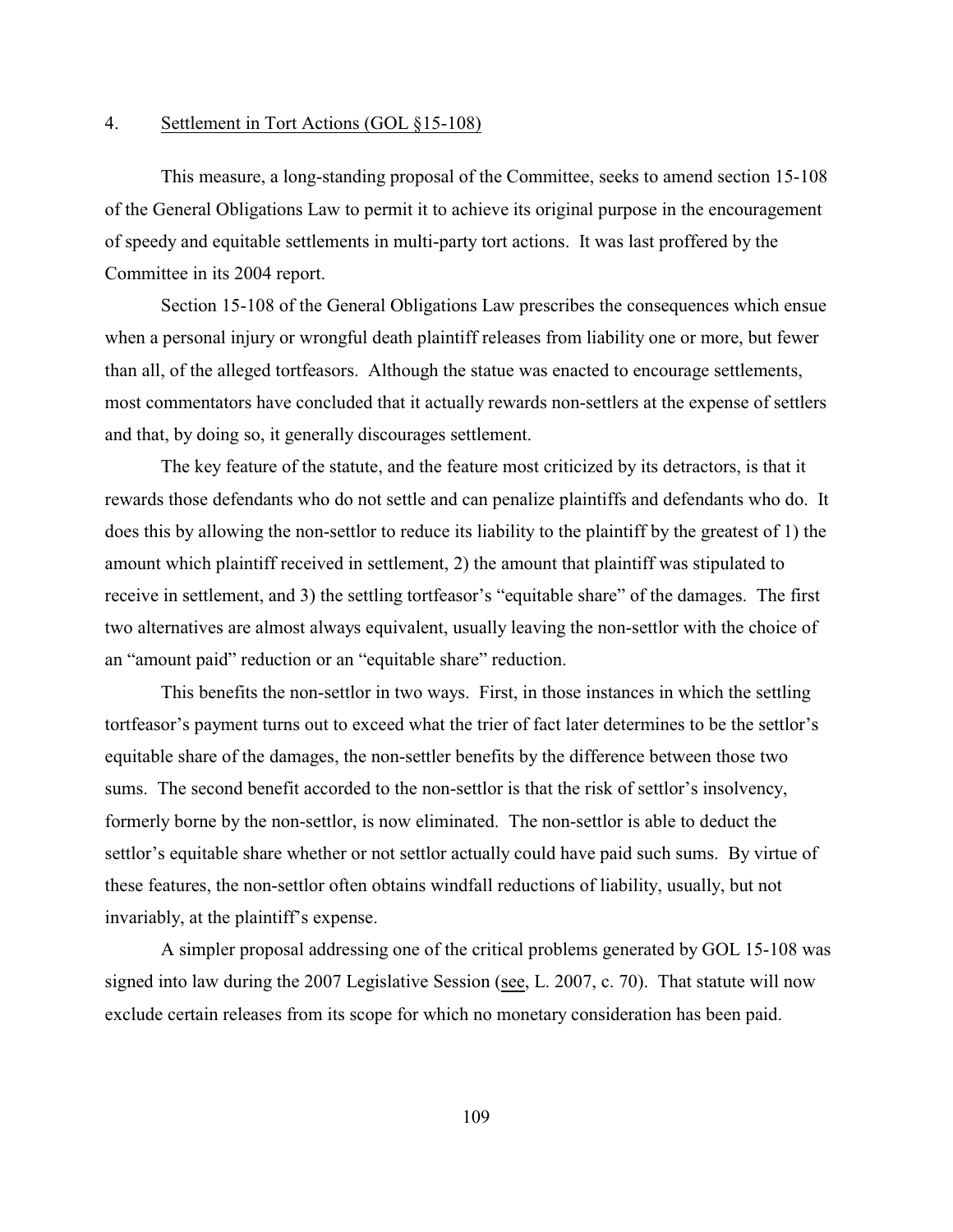This more comprehensive proposal would allow the non-settlor the same alternatives as currently exist, but require that the choice be made before, rather than after, the trial. The nonsettlor still would get to choose whether it will reduce its liability to plaintiff by the amount of the settlor's payment to plaintiff or by the amount of the settlor's equitable share of the damages. The difference is that because the non-settlor would have to make the choice before the verdict was rendered, there would be an added incentive to defendants to settle, rather than to wait and choose the "best of both worlds." So as to avoid disputes, selection would be effective only if made in writing or on the record in open court. If the non-settlor failed to timely make an election and thus "defaulted," he or she thereby would be presumed to have elected an "equitable share" credit.

The Committee's proposal would also resolve other problems and ambiguities in the current statute, such as which agreements would trigger its operation, and its relationship with CPLR Article 16, among others.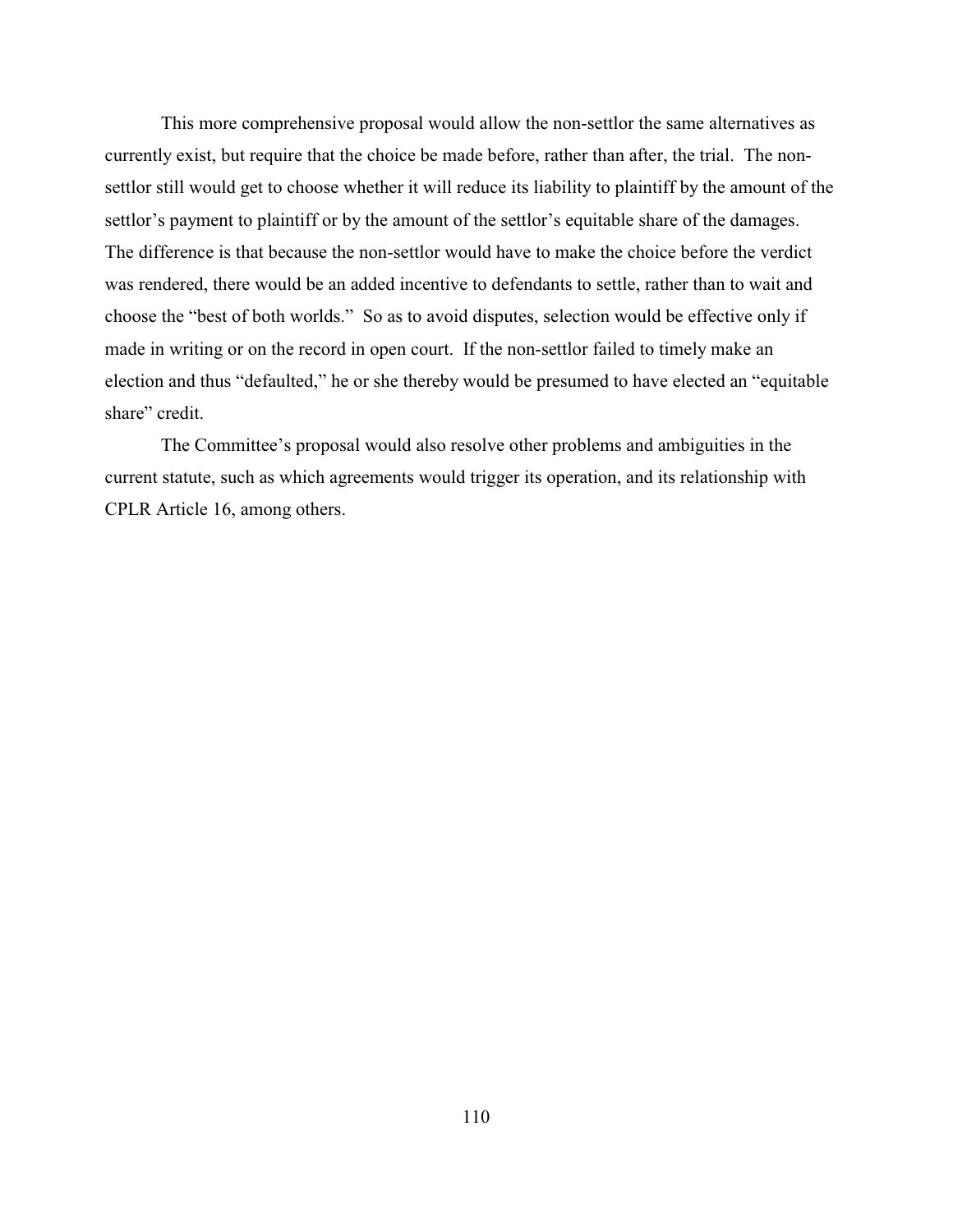# 5. Stay of Enforcement on Appeal Available to Municipal Corporations and Municipalities (CPLR 5519(a))

This proposal, last recommended by the Committee in its 2004 report, seeks to amend CPLR 5519(a) to provide that the automatic stay granted to municipal corporations and municipalities, when appealing from a judgment or order, be limited to stay only the enforcement of the order that was the subject of appeal.

This measure is designed to clarify the scope of the stay available upon appeal to municipal corporations and municipalities given the lack of consensus interpretation of CPLR 5519(a)(1) among the four Departments of the Appellate Division. The Second, Third, and Fourth Departments have held that municipal appeal merely stays enforcement of the judgment or order appealed from (see, e.g., Pokoik v. Department of Health Services, County of Suffolk, 220 A.D. 13 (2d Dept. 1996); Walker v. Delaware & Hudson Railroad Co., Inc., 120 A.D.2d 919 (3rd) Dept. 1986); Spillman v. City of Rochester, 132 A.D.2d 1008  $(4<sup>th</sup>$  Dept. 1987), while the First Department has held that the taking of an appeal stays all lower court proceedings until the resolution of the appeal. (See, Eastern Paralyzed Veterans Association, Inc. v. Metropolitan Transportation Authority, 79 A.D.2d 516 (1<sup>st</sup> Dept. 1980)).

By incorporating into the CPLR the approach applied outside of the First Department, the Committee believes that the proposed amendment will promote more rapid resolution of disputes by permitting lower court proceedings not affected by the appeal order to continue until the interlocutory appeal is resolved. Furthermore, it will insure a uniform standard upon which municipal corporations, municipalities, and litigants against them may rely.

The Committee proposes a legislative resolution of this issue because of the unlikelihood of judicial resolution of the split of authority. Normally, a split of authority between or among the Appellate Divisions would be resolved ultimately by the Court of Appeals. The Committee believes there is little chance of this occurring in this instance since an order denying or granting a stay, being neither a final order nor involving any constitutional considerations, would invariably be outside of the jurisdiction of the Court of Appeals.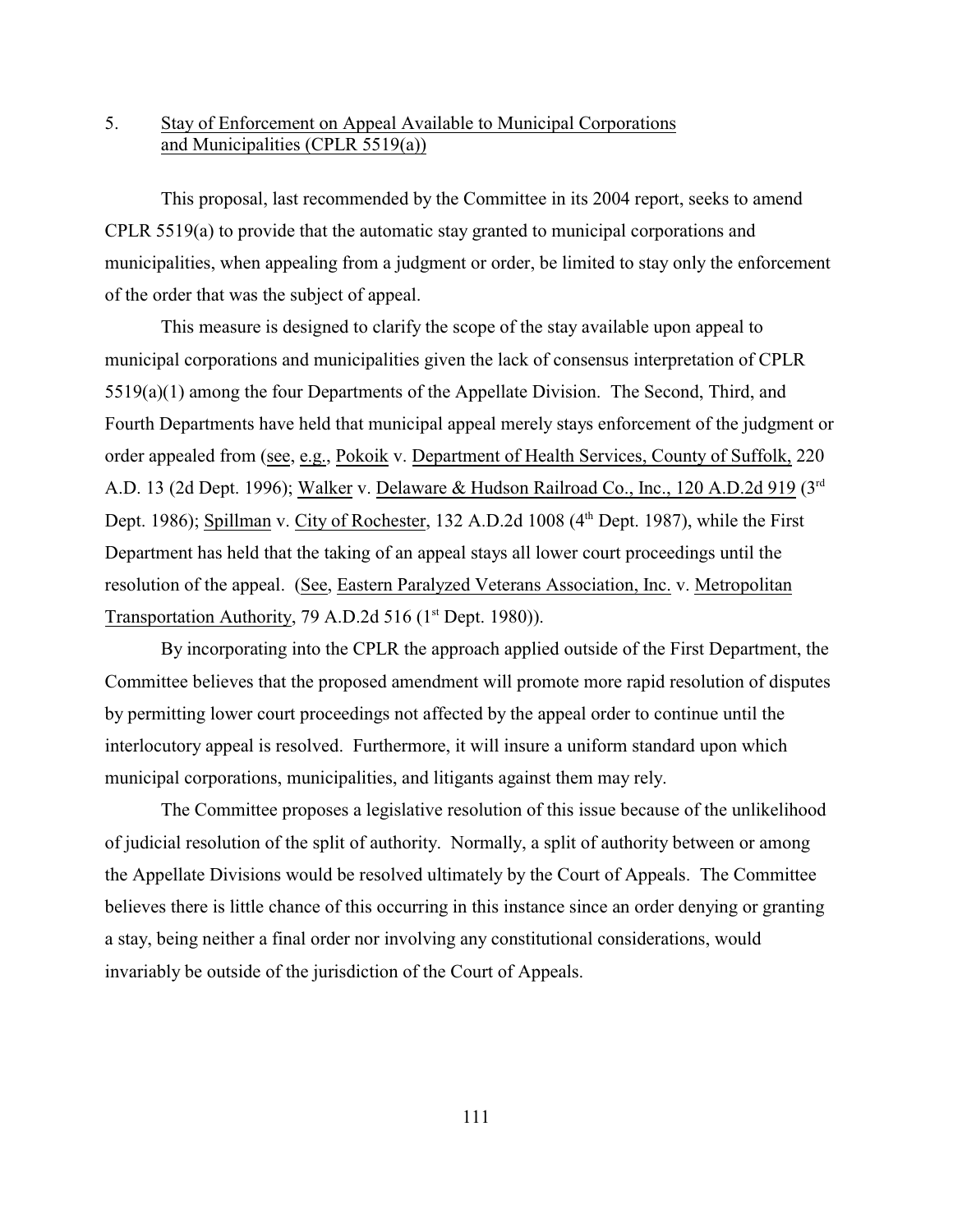# 6. Clarifying the Need for Expedited Relief When Submitting an Order to Show Cause (CPLR 2214(d))

This proposal seeks to amend CPLR 2214(d) to require a party seeking an order to show cause to clearly specify why he or she is proceeding via an order to show cause, and not another less urgent method. Practitioners have informed the Committee of their concern that some parties have applied for and been granted an order to show cause when expedited relief was not really needed. Even though the current statute states that "[a] court may grant an order to show cause in a proper case" (emphasis added), the Committee felt that it would be desirable to modify the statute to require a showing of why expedited relief is necessary. It recommends the insertion of a new sentence after the first sentence of CPLR 2214(d) stating: "[t]he party seeking the order to show cause shall state in the application why such expedited relief is necessary." This proposal was last recommended in its 2004 report.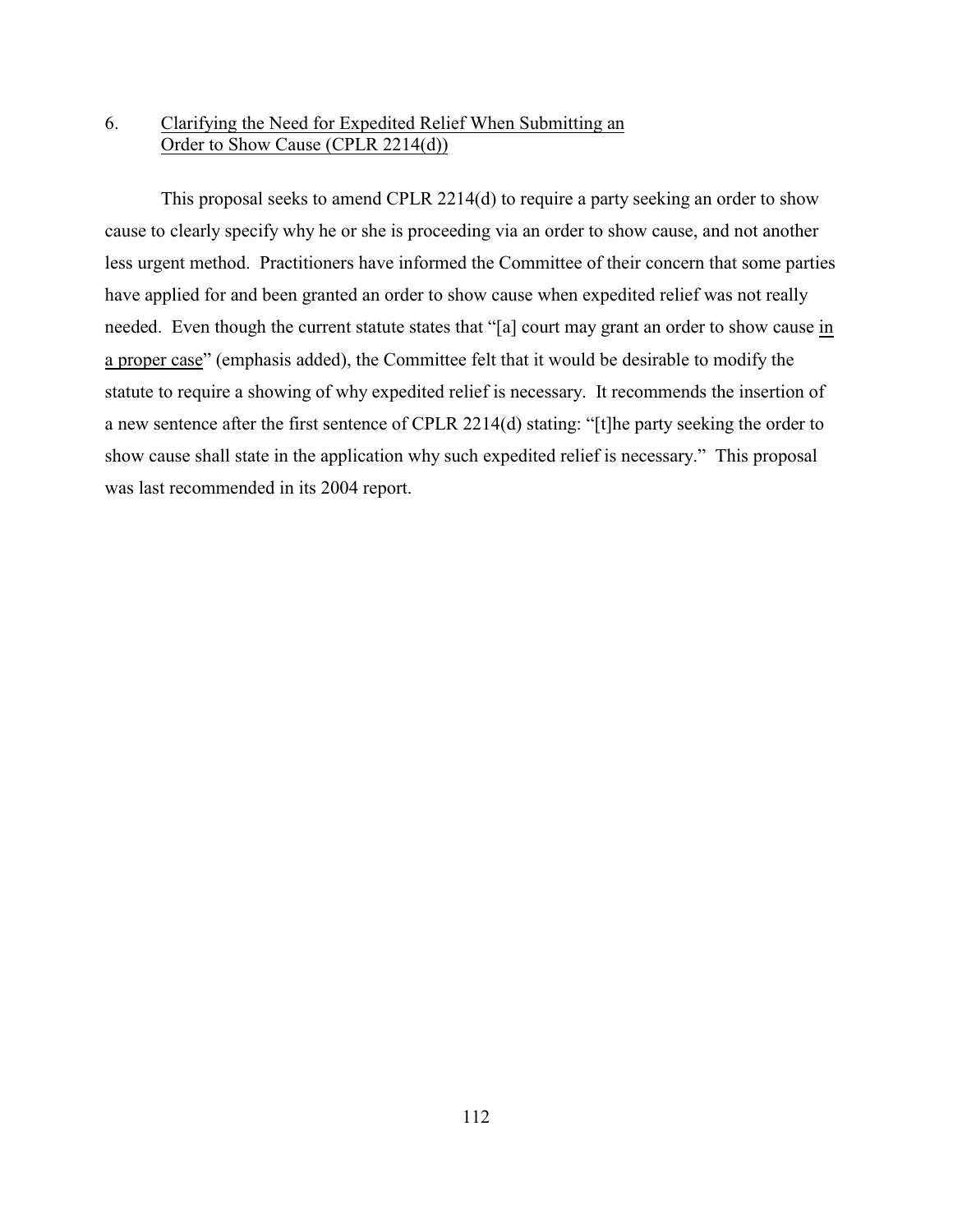# 7. Enactment of a Comprehensive Court-Annexed Alternative Dispute Resolution Program (Judiciary Law §39-c; Public Officers Law §17(1)(n); CPLR 4510-a) (See also TemporarilyTabled Regulatory Recommendations Nos. 1-4)

This proposal, last recommended by the Committee in its 2004 report, recommends several legislative changes to expand the use of alternative dispute resolution ("ADR") in New York State. These initiatives would provide immunity for those who serve as mediators and other neutrals in court-annexed ADR programs (Judiciary Law §39-c); ensure legal representation to such neutrals in the event that legal action were to be commenced against them arising out of their work as such (Public Officers Law  $\S17(1)(n)$ ); and provide for confidentiality in certain court-annexed ADR proceedings (CPLR 4510-a).

The proposal would add a new section 39-c to the Judiciary Law to provide that ADR neutrals would be protected by immunity from civil suit to the same extent as a Justice of the Supreme Court. The proposal would also amend section 17 of the Public Officers Law to ensure that neutrals serving in ADR programs would be represented by the Attorney General in lawsuits brought against them relating to their service and that they would be indemnified by the State where necessary. It is not anticipated that any significant number of such lawsuits would be commenced. However, the Committee is of the view that these safeguards are necessary to encourage qualified persons to serve as neutrals in court-annexed ADR programs and thus expand the benefit to the public from such programs.

The Committee also believes that there is clear need for other legislative action to foster the use of court-annexed ADR in this state. In particular, the Committee believes that legislation to ensure the confidentiality of court-annexed mediation and neutral evaluation is needed if ADR is to achieve the fullest possible benefit to litigants. In New York, in contrast with many other jurisdictions, there currently is no statutory provision for confidentiality in the broad range of court-annexed mediations and evaluations.

Lastly, the Committee recommends the issuance of four rules of the Chief Administrator to provide the operational underpinnings for a broad-based court-annexed ADR program. The Committee recommends additions to the Uniform Rules for the Supreme and County Courts which deal with the following: (1) ADR by appointment of a referee to hear and determine; (2) ADR by court-annexed mediation and neutral evaluation; (3) ADR by court-annexed voluntary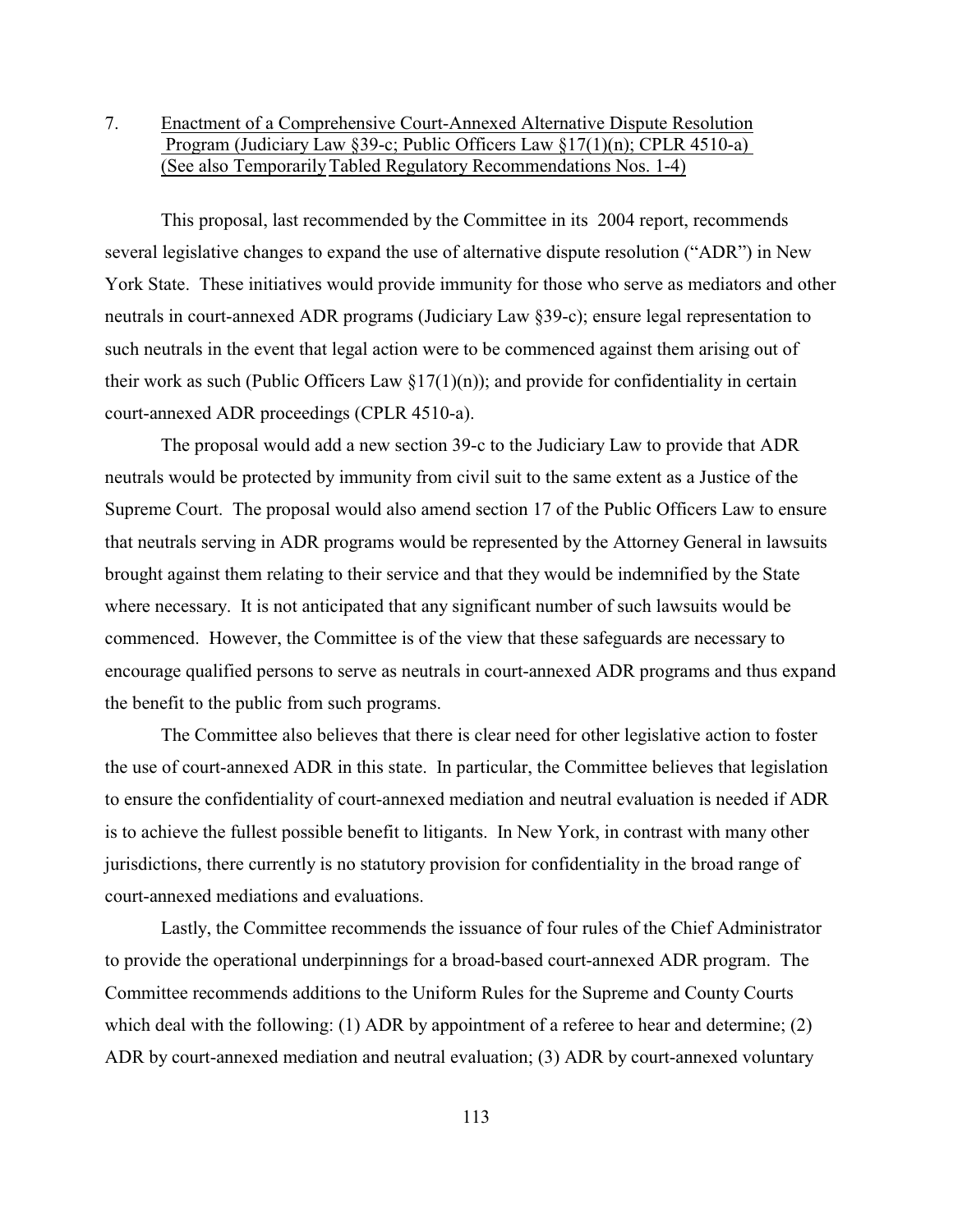arbitration; and (4) the institution of a mandatory settlement conference. A more complete description of these proposed rules can be found below in the Temporarily Tabled Regulatory Proposals section below.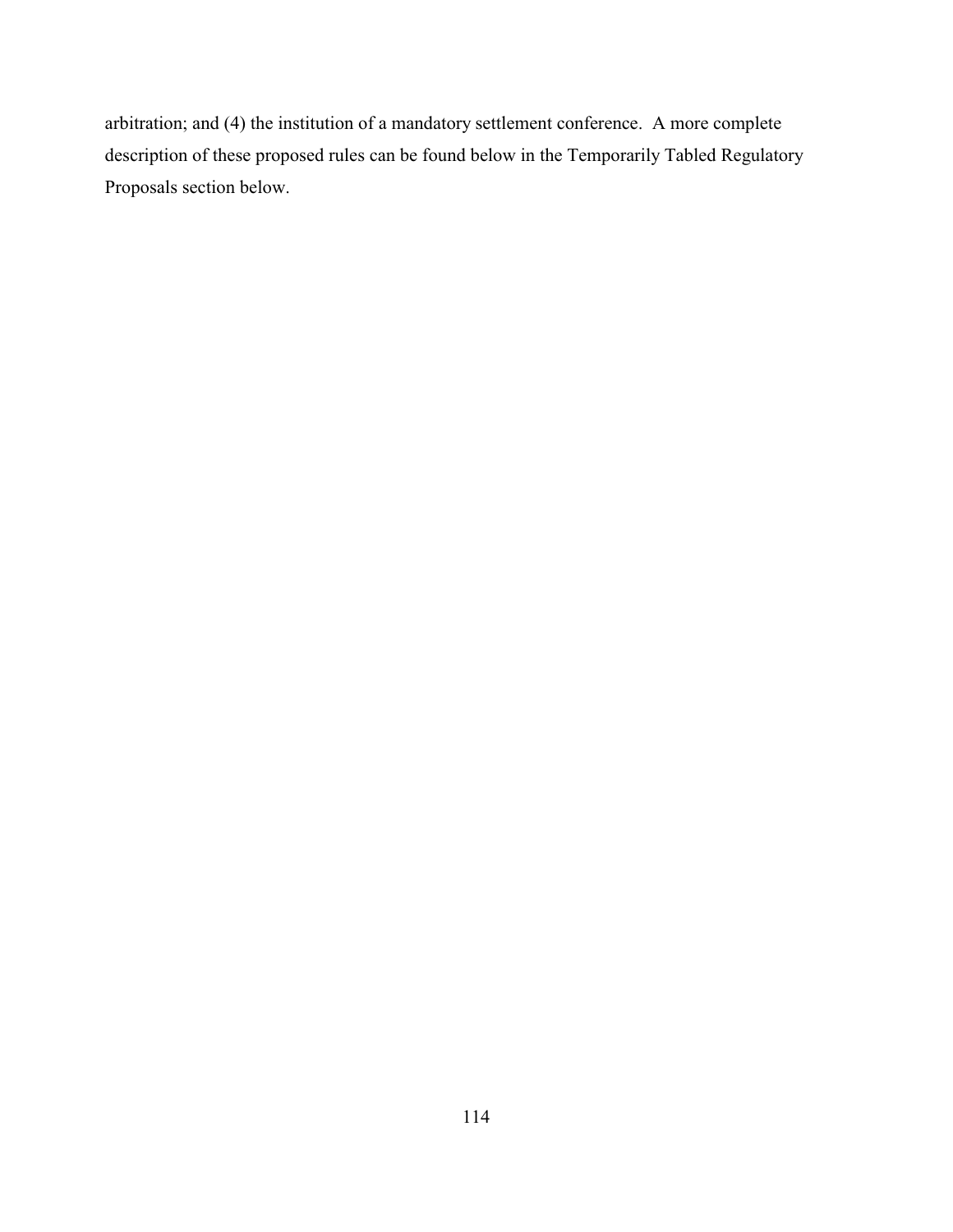#### 8. Neglect to Proceed (CPLR 3216, 3404)

This proposal would modernize rules 3216 and 3404 of the CPLR — provisions which permit the court to remove inactive or abandoned cases from its inventory. Promulgated at a time when case management was not considered the responsibility of the courts, these rules have become cumbersome and ineffective in assisting the courts to manage their large case inventories. This proposal was last recommended in the Committee's 2004 report.

Rule 3216 is addressed to cases which, after at least one year from joinder of issue (but generally prior to filing of a note of issue), remain inactive. It permits a court to dismiss such a case provided: (I) the offering party or the court first serves upon the inactive party a notice demanding that the latter serve and file a note of issue placing the case on the trial calendar within 90 days and (ii) the plaintiff then fails to comply with this demand. Rule 3404, by contrast, is addressed to cases that have reached the trial calendar but thereafter have been struck from that calendar and not been restored within one year. Moreover, unlike rule 3216, rule 3404 calls for automatic dismissal of the cases to which it applies — without need for action by the court or another party.

This measure would revise rules 3216 and 3404 to make them more flexible, practical, and effective. As revised, rule 3216 would provide that if a party unreasonably neglects to proceed in an action in which no note of issue has been filed, the court may take any of several steps to address the problem — striking the offending party's pleadings in whole or in part, dismissing the action in whole or in part, issuing a default judgment, or directing an inquest rather than the sole step of dismissal available under the current statute. Second, revised rule 3216 would permit the 90-day demand to be served by regular mail, a change that should make it practical for courts to initiate the process rather than having to depend upon the parties to do so.

Third, proposed rule 3216 also would broaden the options available to the sender of the 90-day notice. The court or the demanding party may request the service and filing of either a note of issue or a written request for a conference. The availability of the latter option should preserve the parties' right to complete disclosure in the event the inactive party indicates an interest in proceeding with the case, while eliminating the potentially awkward situation faced by defendants under the current statute.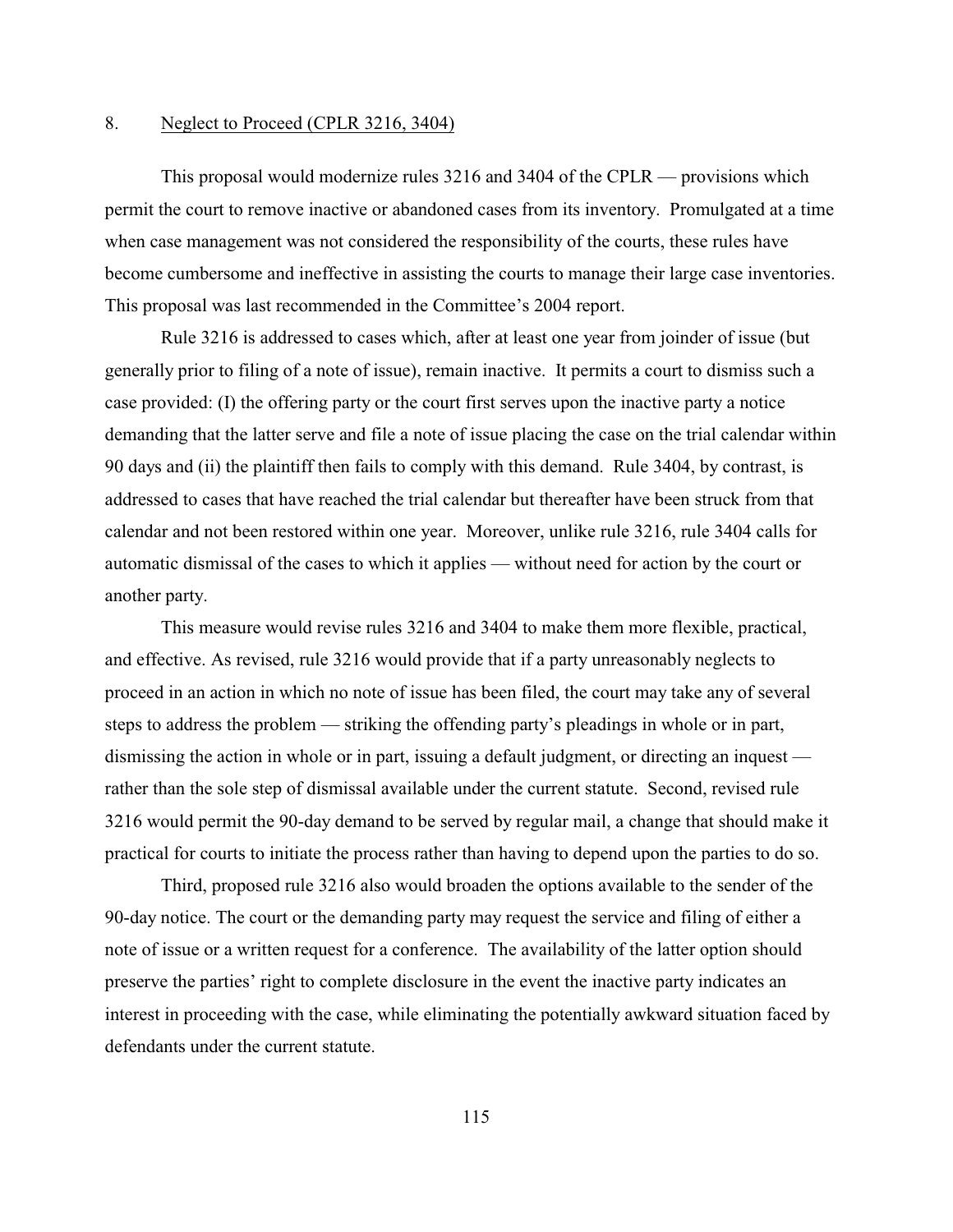As revised, rule 3404 would provide for a greater variety of possible responses by the court to instances of neglect to proceed or of failure to answer a calendar call after the filing of a note of issue, thereby enhancing effective case management.

If the neglect or failure is unreasonable, the court may strike the pleadings in whole or in part, dismiss the action in whole or in part, render a judgment by default, or direct an inquest. If the neglect to prosecute is due to an unexpected and extraordinary need for additional disclosure (disclosure supposedly having been completed), the court may issue an order requiring completion of discovery within 90 days. The court also would enjoy several additional options. It could treat the case as inactive and mark it off the trial calendar, impose costs or sanctions, or issue such order as may be just. If the case is marked off the trial calendar, it must be restored in 90 days or else be deemed abandoned.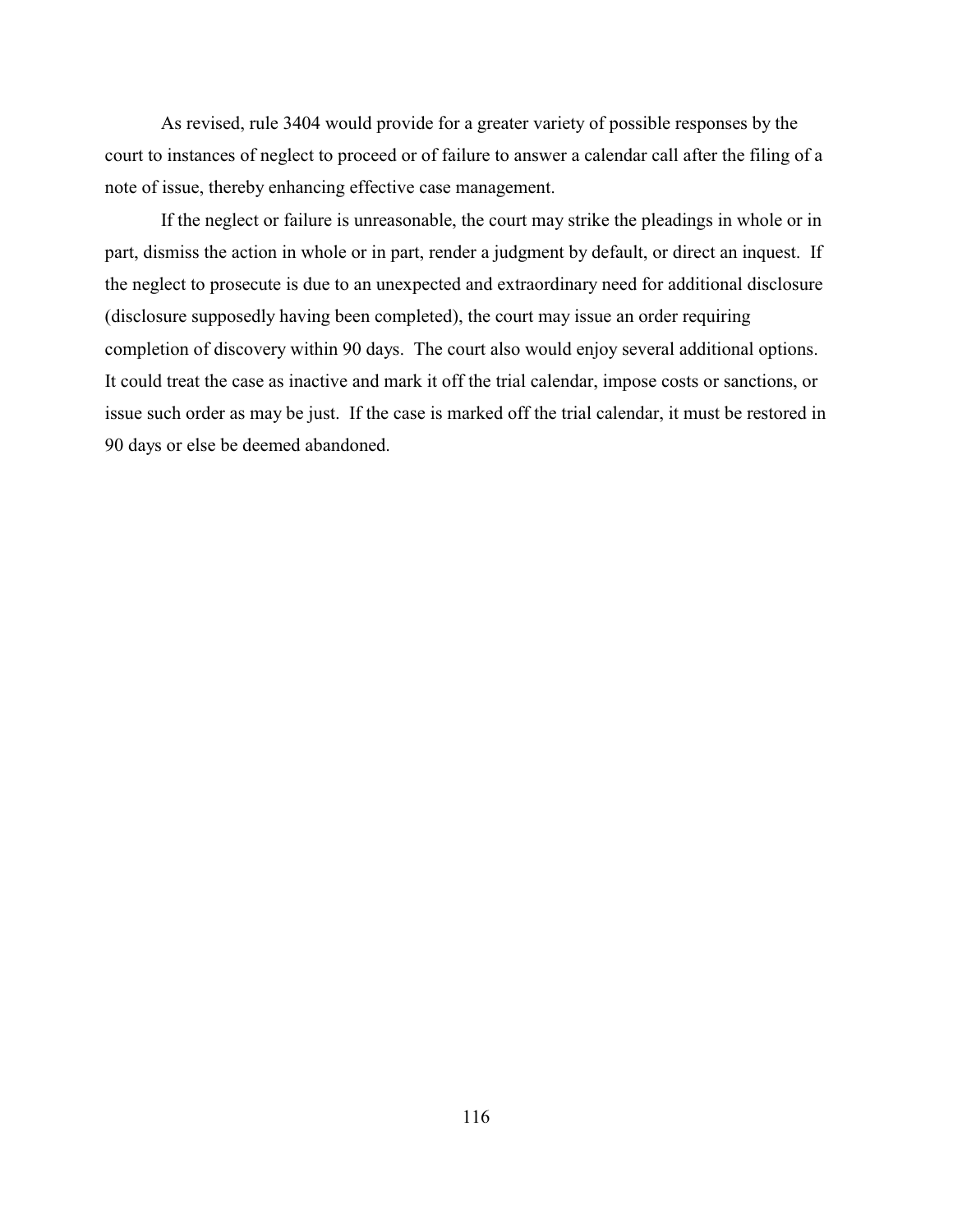## 9. Insuring the Continued Legality of the Settlement of Matrimonial Actions by Oral Stipulation in Open Court (Domestic Relations Law §236(B)(3))

This proposal, last recommended by the Committee in its 2004 report, seeks to amend Domestic Relations Law §236(B)(3) to insure the continued legality of the settlement of matrimonial matters in open court, and provide a uniform rule concerning the validity of oral stipulations settling matrimonial cases in open court throughout the state. Section  $236(B)(3)$  of the Domestic Relations Law now provides that any agreement permitting spouses to opt out of the strict statutory guidelines governing the equitable distribution of a couple's assets upon divorce, must be "in writing, subscribed by the parties, and acknowledged or proven in the matter required to entitle a deed to be recorded."

Various Appellate Divisions have adopted conflicting positions as to whether an oral agreement entered upon the record in open court is governed by section 236(B)(3). The Third and Fourth Departments have consistently held that an oral in-court stipulation is not a valid "opting out" agreement, and is therefore unenforceable. To permit some type of flexibility to encourage the resolution of a matrimonial case by settlement during the course of a hearing or trial, the Third and Fourth Departments have developed "ratification agreement" forms, which are used after an oral agreement is reached in open court. The parties then confirm the terms of the stipulation in writing in court, with the requisite formalities.

The First and Second Departments have taken the opposite view: holding that stipulations made in open court are fully enforceable dispositions of matrimonial actions, without the need of written agreements executed with the requisite formalities prescribed by DRL §236(B)(3). Thus, in the First and Second Departments, for the last decade, in-court stipulations have been fully enforceable without the necessity of a written agreement pursuant to DRL §236(B)(3).

Because oral stipulations in open court are valid and binding in all other types of litigation, the Committee believes that the First and Second Departments' practice is the preferable one. The Committee also believes that the conflict should be resolved statutorily. It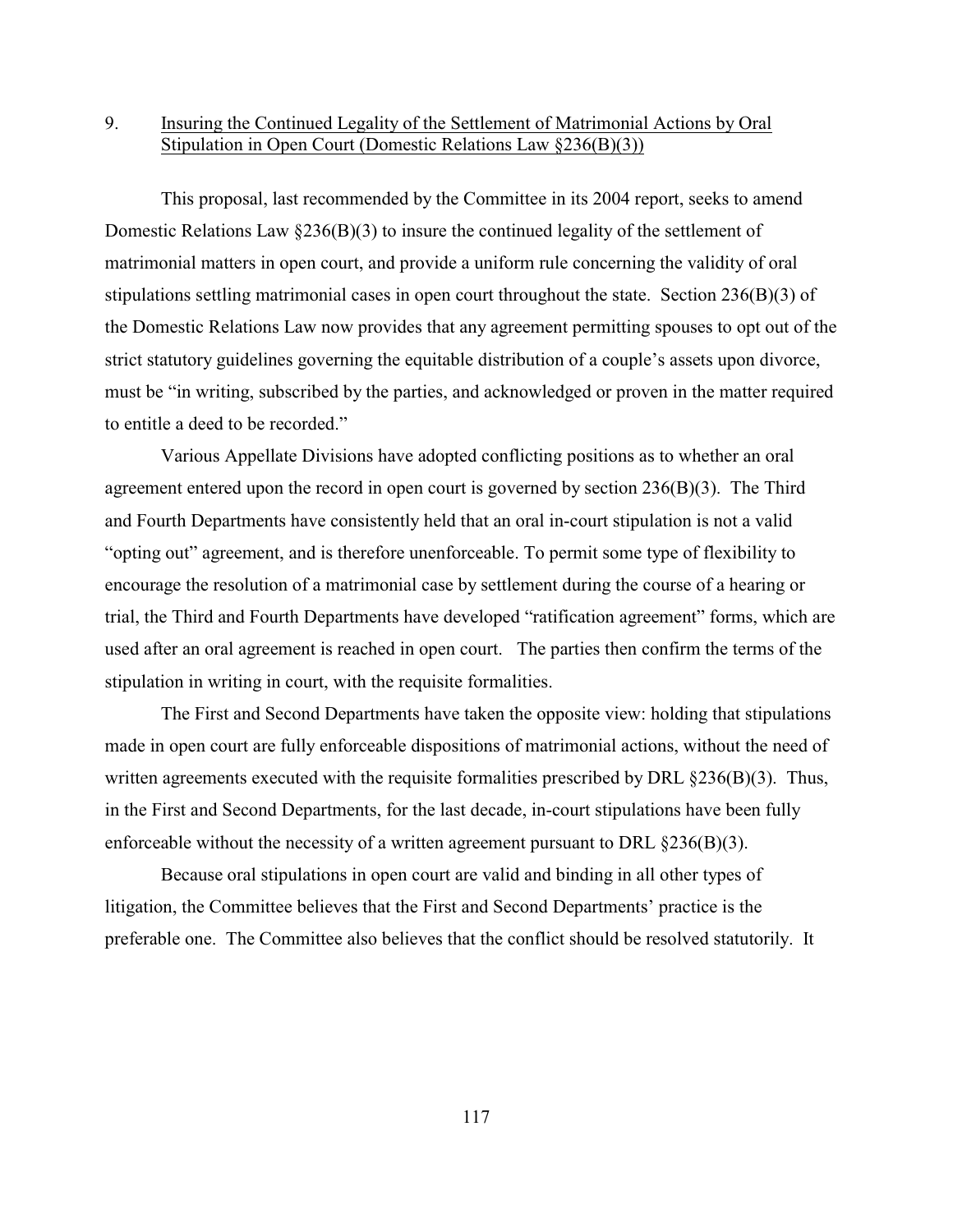therefore recommends §236(B)(3) of the DRL be revised by adding to the end of the first sentence of subdivision (B) the phrase "or if such an agreement is made orally in open court, and transcribed by a stenographer and approved by the court." This recommendation is endorsed by the Chief Administrative Judge's Committee on Matrimonial Practice.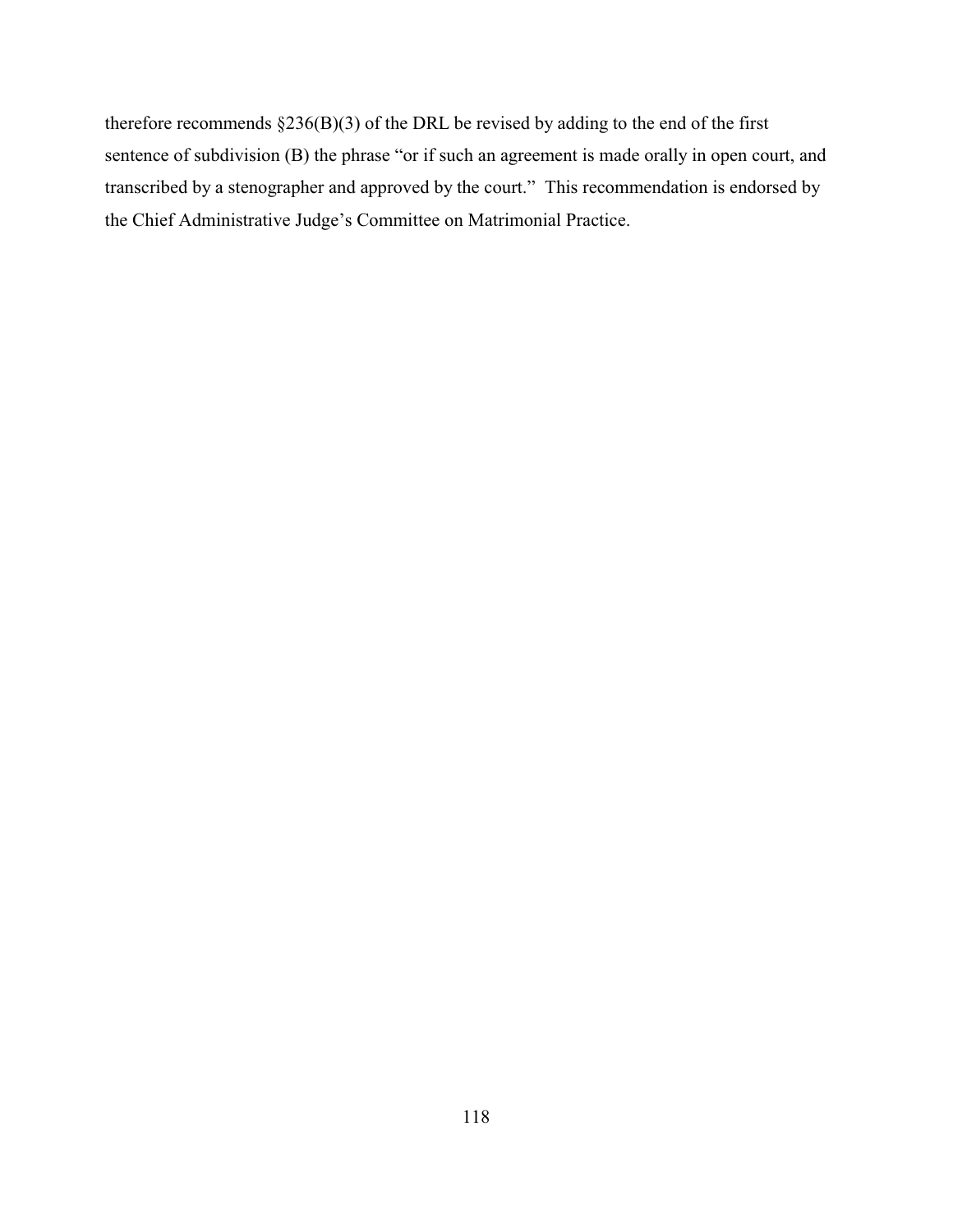# 10. Amendment of Election Law §16-116 to Provide the Commencement of an Election Law Proceeding Shall be by Service of Papers Upon the Respondent, Not by the Filing of Papers with the County Clerk (Election Law §16-116)

This proposal seeks to amend Election Law §16-116 to specify that a proceeding brought pursuant to Article 16 of the Election Law is commenced by service of the initial papers upon the respondents, thereby making it clear that CPLR 304, providing for the commencement of an action or proceeding by the filing of papers, is inapplicable to such actions. It was last recommended in the Committee's 2004 report.

When CPLR 304 was amended in 1992 to require that an action or proceeding be commenced by filing rather than by serving the initial papers, the question arose as to whether the filing requirement applied to proceedings brought under Article 16 of the Election Law. As these proceedings are, in some ways, unique, the courts have wrestled with this question, and have rendered decisions that are inconsistent and confusing. There is a need for clarification, as attorneys, judges and parties must have knowledge of the appropriate method of commencing such a proceeding.

Because Article 16 proceedings often raise issues that must be decided prior to the holding of an election, the usual CPLR timetables are modified by the Election Law and substantially shortened. For example, the statute of limitations for commencing a proceeding challenging the decision of a board of elections rejecting the petition of a potential candidate is effectively three days. In this environment, the requirement that papers be filed prior to being served creates difficulties. Given the very short time within which to serve, every hour can be significant.

The Committee therefore proposes that, rather than adding an exception to CPLR 304, thereby making the fundamental statute more complex, Election Law §16-116 be amended to provide that proceedings brought pursuant to Article 16 are not subject to the provision requiring commencement by filing. The amendment also provides that the papers be filed within two days of service on the first respondent served.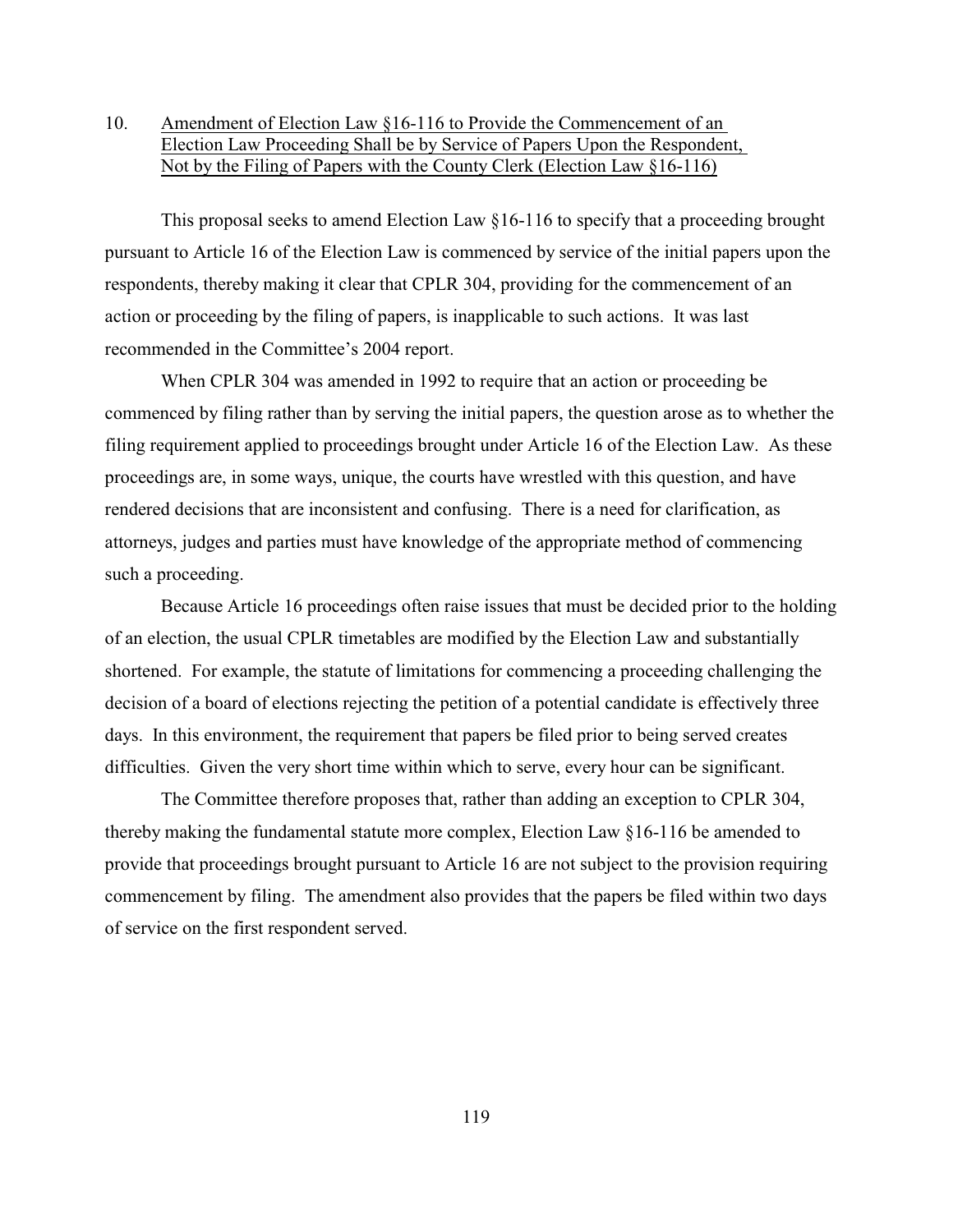## 11. Authorizing Extra-State Service of a Subpoena on a Party Wherever Located (Judiciary Law §2-b)

This proposal would amend section 2-b of the Judiciary Law to permit extra-state service of a subpoena upon a party.

Section 2-b of the Judiciary Law limits the courts of New York State to issuing subpoenas upon persons found "in the state." This limitation has been held to apply to parties in an action. Thus, a New York court is powerless to compel a defendant to attend trial or even to force a judgment debtor to respond to an information subpoena or deposition notice, if the defendant is not found in the State. See, DuPont v. Bronston, 46 A.D.2d 369 (1<sup>st</sup> Dept. 1974); DeLeonardis v. Subway Sandwich Shops Inc., NYLJ March 30, 1998, p. 28. Col. 3 (Sup. Ct. N.Y. Cty. 1998); Israel Discount Bank Ltd. v. P. S. Sao Paulo S.A. v. Mendes Junior International Co., NYLJ Nov. 24, 1997, p.29, col.4 (Sup. Ct. N.Y. Cty.); see generally, Siegel, Practice Commentaries, McKinney's Consolidated Laws of New York, Book 7B, CPLR C.5224:2 at 243).

There is no question that, under well-recognized principles of due process, New York courts can require parties to an action (over whom the court otherwise has personal jurisdiction) to appear for trial or to produce anyone under its control, such as an employee, officer or director of a corporation. (see Standard Fruit & Steamship Company v. Waterfront Commission of New York Harbor, 43 N.Y.2d 11 (1977), or a member of a partnership, or even to answer questions by information subpoena. Thus, the Committee recommends the amendment of section 2-b of the Judiciary Law set forth above.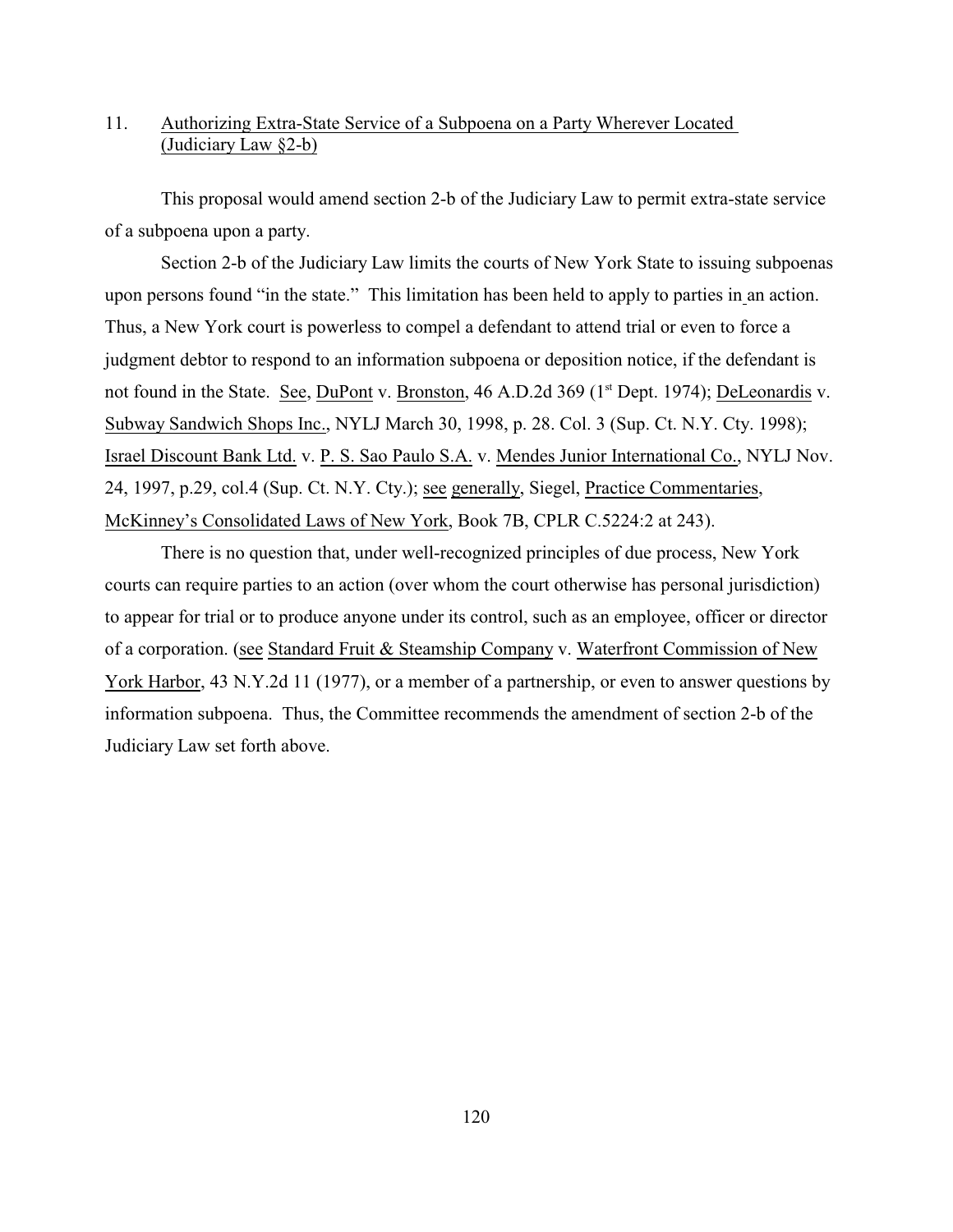### 12. Elimination of the Deadman's Statute (CPLR 4519)

This proposal, which was included in the Committee's 2004 report, seeks to repeal CPLR 4519, commonly known as the "Deadman's Statute."

The Deadman's Statute is the last vestige of an ancient common law rule that parties were not competent to testify in their own behalf because of the potential for perjury. That rule, now generally abrogated, foresaw an even greater risk of perjury when the other party to a transaction was dead or mentally incapacitated. CPLR 4519 is identical to former Civil Practice Act §347, which was, in turn, derived from New York's Field Code of 1848.

The Deadman's Statute prohibits persons who have a financial interest in a lawsuit involving a decedent's estate from testifying about personal transactions or conversations with the decedent. This prohibition is predicated upon the rationale that if the decedent (or incompetent) cannot provide his or her version of the transaction or conversation, living persons who have a financial interest in that transaction or conversation should not be permitted to do so. The converse is also true. Representatives of a decedent's estate defending, for example, the decedent's will, from a charge of undue influence or lack of testamentary capacity, are also prohibited from producing evidence or testimony at trial concerning transactions or communications with the decedent.

New York's Deadman's Statute has long been the subject of withering criticism. In 1940, Dean Wigmore, in his treatise on evidence, after noting that the defenders of the rule are usually content to invoke vague metaphors in place of reason, found it to be seriously flawed, and Fisch, in his treatise in New York Evidence stated: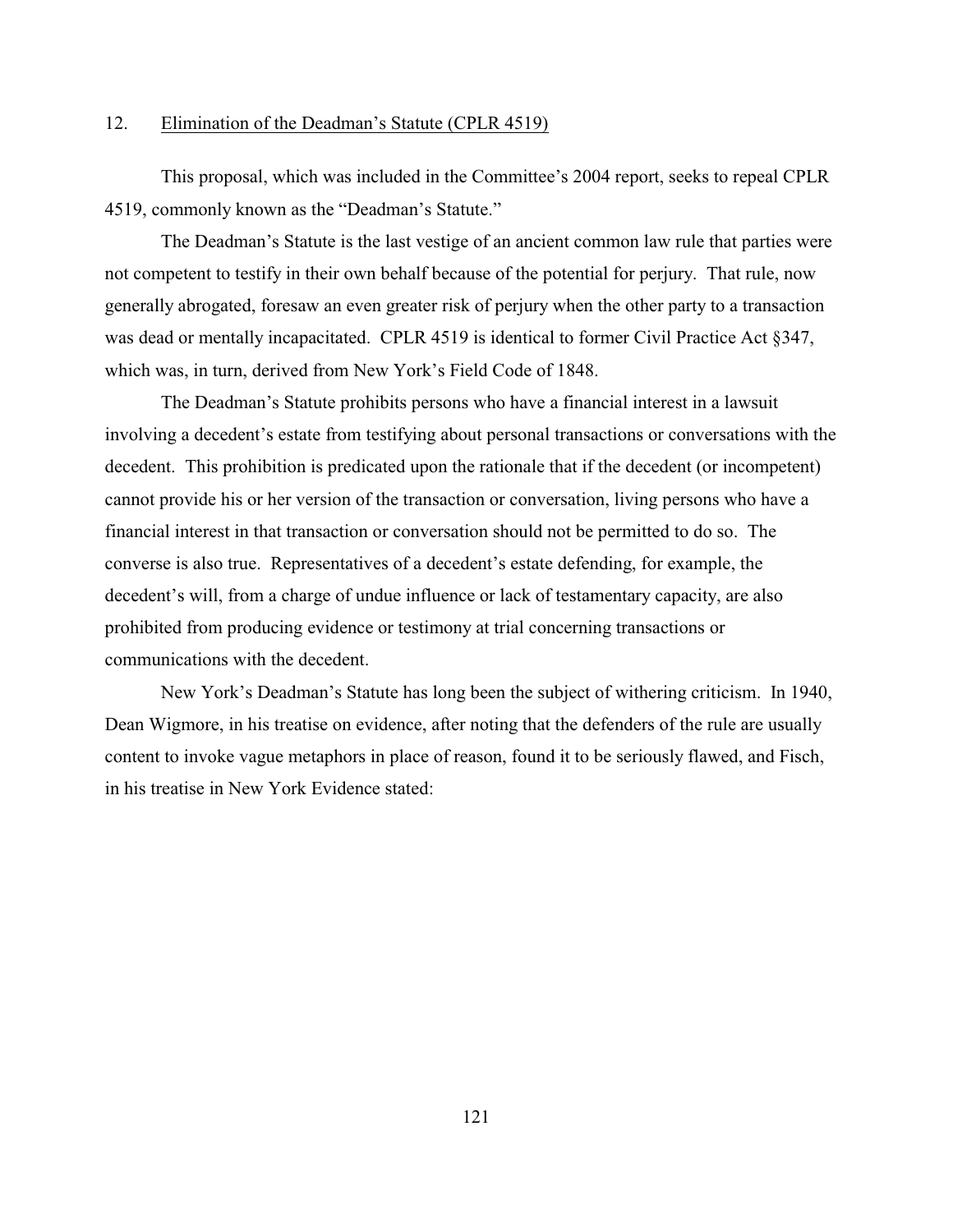Besides affording only limited protection against unjust claims, the statue has led to endless litigation ever since its enactment . . . The statute has been violently condemned for many years, and bar associations, legal scholars, and research groups have urged its elimination or modification, pointing out that judicial powers for investigating truth, such as cross-examination, and scrutiny of the testimony of interested witnesses by the court and jury, afford adequate protection against unjust claims. . . Modification, if not complete elimination, of this obstacle to just administration of the law is long overdue. Id. §302, p.198.

The Committee feels that the time has finally come to repeal this relic of another age and impediment to the search for truth in civil litigation. The threat of criminal penalties for perjury and the pursuit of vigorous cross-examination provide adequate safeguards both for decedent's estate, and for those proclaiming interests adverse to it.

The repeal of the Dead Man's Statute would not mean that otherwise inadmissible hearsay evidence would be admissible. If the decedent's statements, like any other decedent's statements, constituted hearsay, they would be inadmissible. Further, the Committee recommends that the trial courts consider cautionary instructions to the effect that the jury, in weighing the evidence, should take into account the inability of the deceased (or incompetent) person to contradict the statement imputed to him and the fact that such a person is not there to be cross-examined.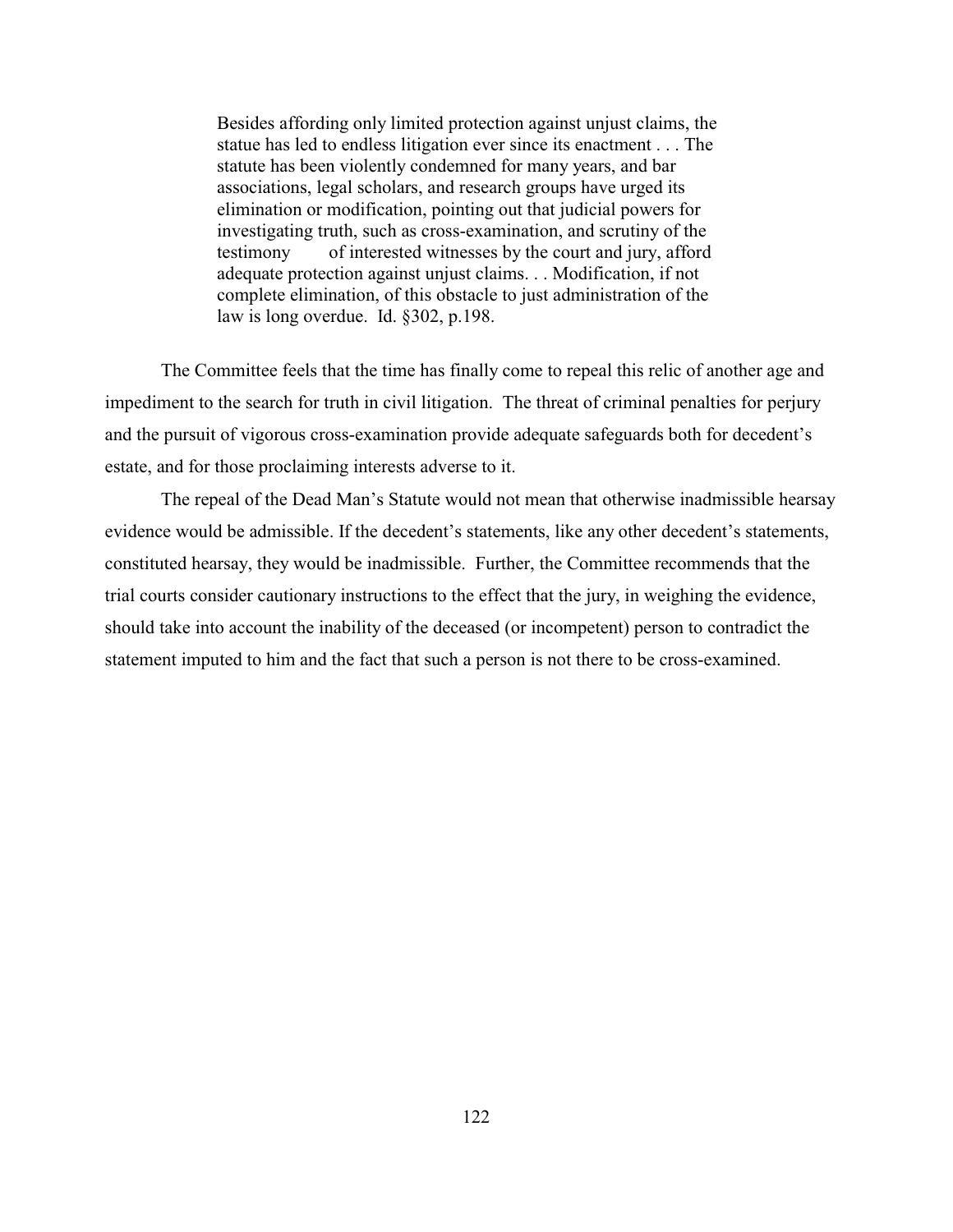# 13. Permitting Plaintiff to Obtain an Indirect Tort Recovery Against a Third Party Defendant in Certain Cases When the Third Party Plaintiff is Insolvent (CPLR 1405)

This proposal recommends enactment of a new CPLR 1405 to permit a plaintiff in tort cases to recover directly against a third-party defendant found liable to the third-party plaintiff, where the third-party plaintiff is insolvent. This proposal is made to address several divergent New York State Court of Appeals decisions, which have led to an uncertain state of the law. It was last included in the Committee's 2004 report.

 The first case, Klinger v. Dudley, 41 N.Y.2d 362 (1977), barred a recovery by a plaintiff against a third-party defendant found liable for a portion of the damages owed plaintiff by the original defendant, where the original defendant was insolvent. The court required the judgment, or at least the original defendant's proportionate share, to be paid in full before this could happen. Several years later, however, in a similar case, Feldman v. N.Y.C. Health and Hospitals Corp., 56 N.Y.2d 1011 (1982), the court permitted a circumventive loan to get around the problem where the third party defendant was not an employer. More recently, in Reich v. Manhattan Boiler & Equipment Corp., 91 N.Y.2d 772 (1998), it held such a loan device to be ineffective when the third party defendant was an employer, stating that such a loan agreement would conflict with the public policy considerations which mandate exclusivity of the workers' compensation remedy.

The Committee believes that a plaintiff's recovery of a judgment which ultimately comes from a third-party defendant should not depend on the fortuity of the solvency of the third-party plaintiff. This proposal would allow the plaintiff to recover on a judgment for contribution against the third-party defendant, whether or not the third-party plaintiff has satisfied the underlying judgment for which contributions or indemnification is sought. Thus, in the case where a third-party plaintiff, directly liable to the plaintiff, is insolvent and is unable to pay the judgment, the plaintiff will recover that portion of the judgment owed by the third-party defendant from that defendant directly.

This proposal would not alter in any way the substantive law of workers' compensation. The 1996 Omnibus Workers' Compensation Reform Act already limits claims for contribution and indemnification against an employer to only those cases involving "grave injuries." In cases where there are not grave injuries, the employer is not liable as a matter of substantive law, and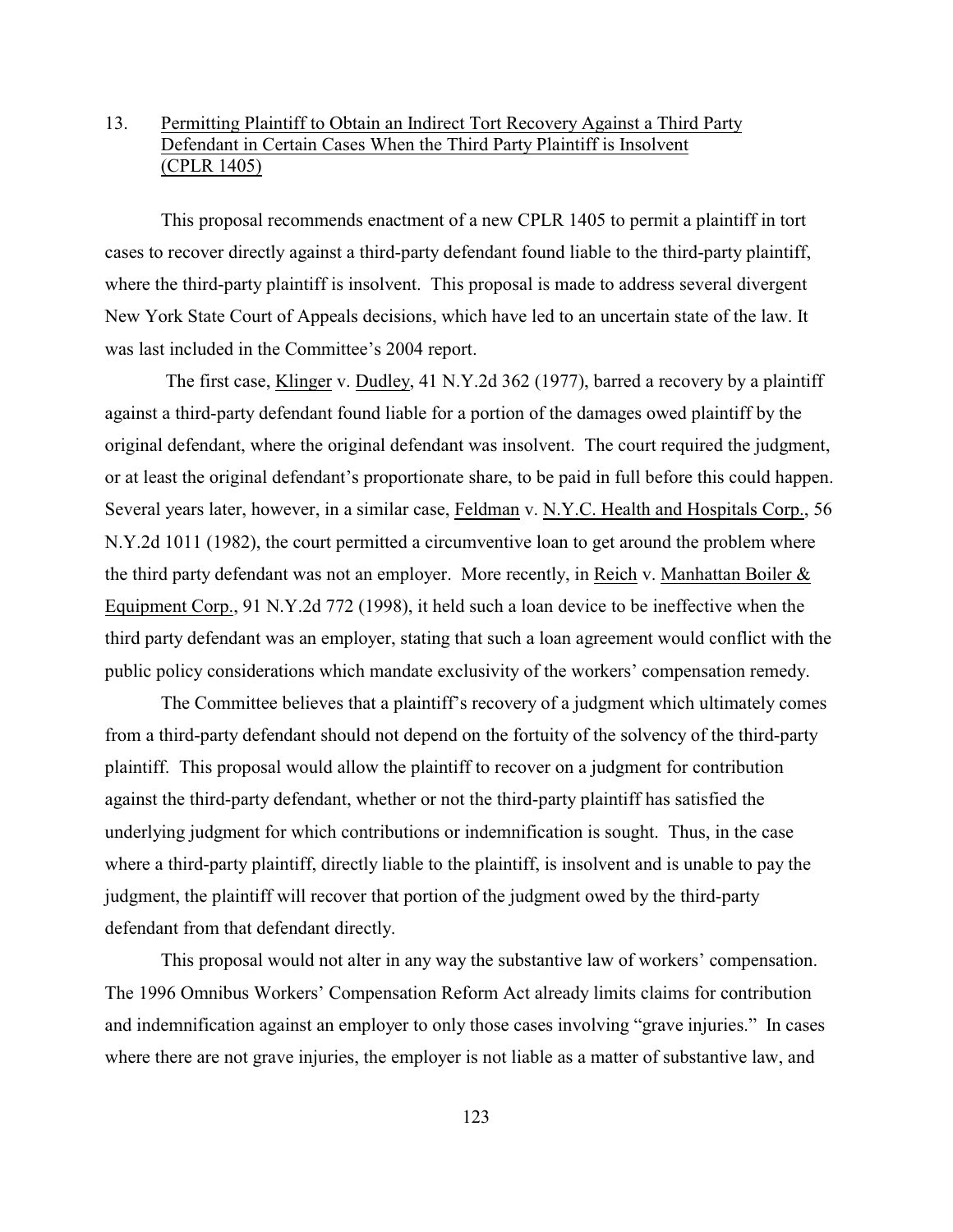therefore this provision would not affect such employers at all. In those cases involving grave injury, the Legislature has made a policy determination that the employer should be subject to potential third-party liability. This provision would ensure that the employer's share of liability would not be dependent upon the fortuity of the solvency of the third-party plaintiff. This provision would therefore more fully effectuate the legislative judgment that employers should be subject to third-party liability in those cases involving grave injury.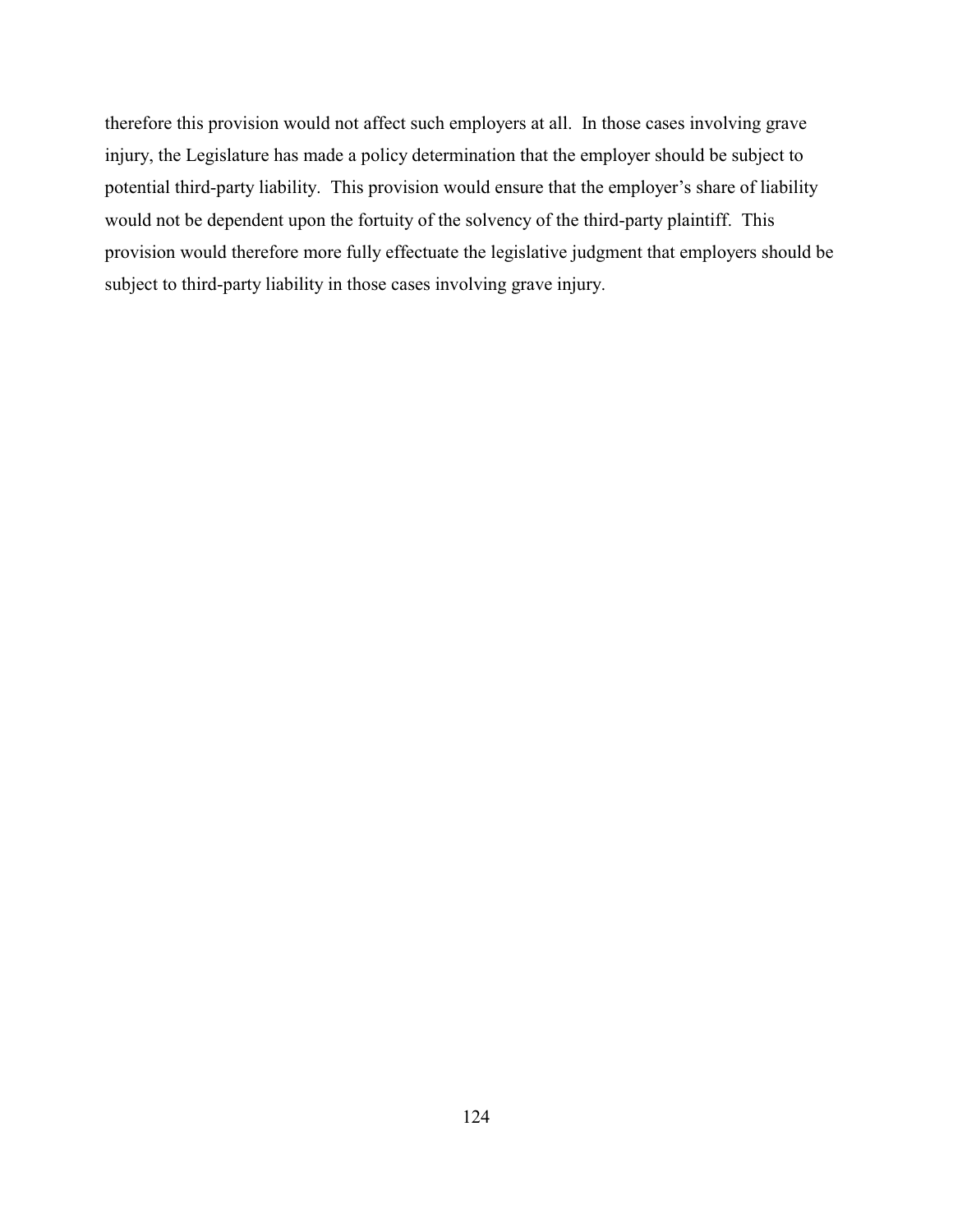## 14. Clarifying Pleadings in Article 78 Proceedings (CPLR 307(2), 7804(c))

This proposal, recommended by the Office of the New York State Attorney General and the Office of Court Administration, seeks to amend Article 78 of the CPLR to address a current practice that often distorts proceedings brought pursuant to the Article. Some petitioners file a bare-bones petition — with no memorandum of law, no affidavits, and no supporting documents — leaving the respondent to guess as to the actual focus of the case. In some cases, after the respondent has made a motion to dismiss or has submitted a complete set of answering papers, the petitioner, in its reply, submits additional documents raising a new or different legal theory.

This practice, which results in additional briefs and affidavits, with further replies and responses, unnecessarily delays the resolution of legal proceedings and results in inefficiencies and unproductive expenditures of resources, time and effort. Proceedings which are intended to be expedited become unduly lengthy, resulting in increases in expenditures by state and local agencies and the court system.

The proposed amendments to CPLR 7804(c) would prevent surprise and delay by permitting a respondent to demand that the petitioner serve the papers on which it will rely before the respondent answers or moves.

Through this mechanism, the respondent will be able to answer the petitioner's substantive claims. Requests for extra time or the opportunity to submit papers after the reply will be avoided. This procedure would enhance the likelihood that all papers are before the court on the return day, thereby permitting more rapid resolution.

The amendment to CPLR 307(2) is for clarification only. It alerts all petitioners bringing a proceeding against a state officer, sued officially, or a state agency, that service upon the Attorney General is required in all instances in order to commence the proceeding.

This proposal was last included in the Committee's 2004 report.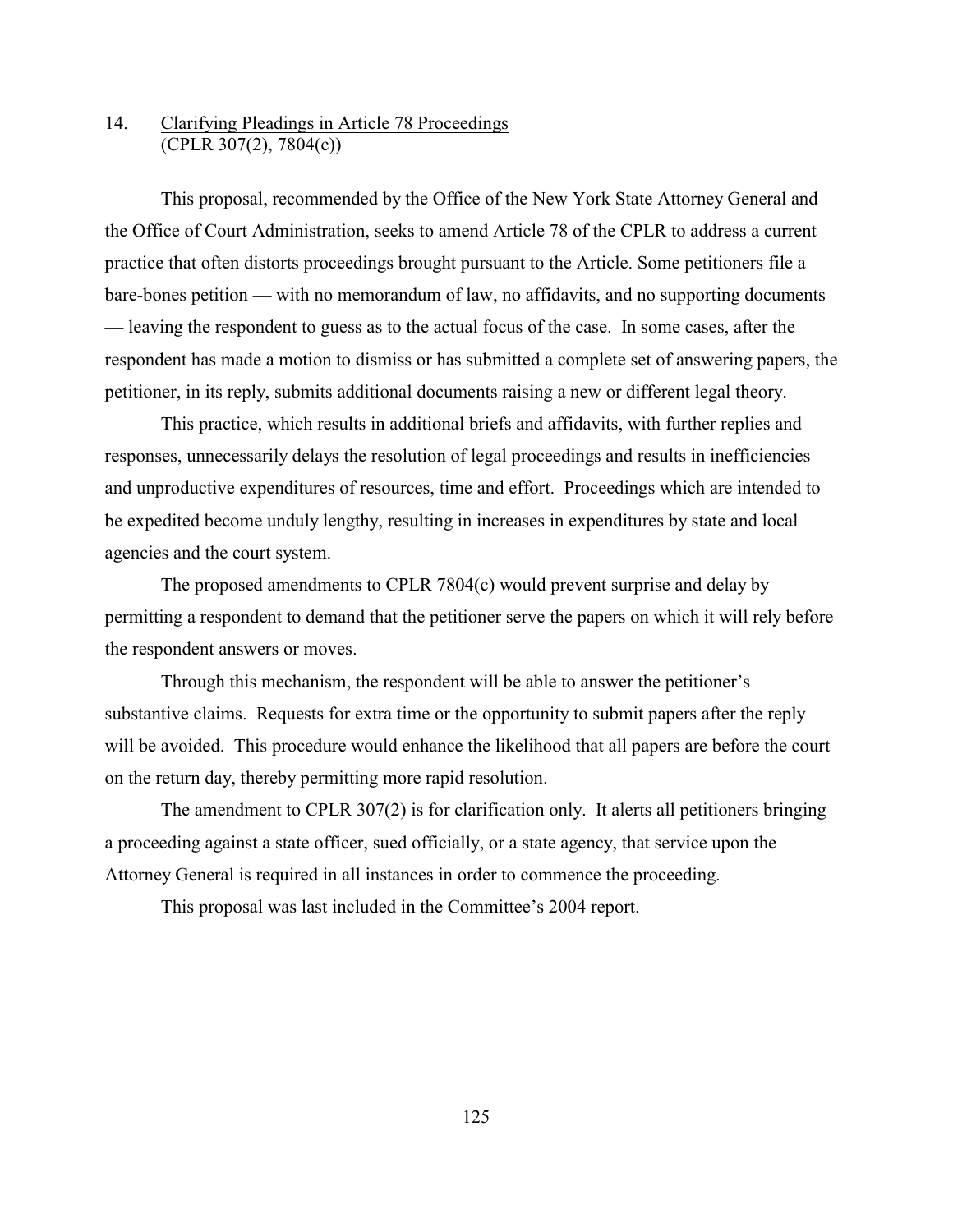# 15. Preserving the Testimony of a Party's Own Medical Witnesses for Use at Trial (CPLR  $3101(d)(1)(iii)$ ),  $(3117(a)(4))$  (See also Temporarily Tabled Regulatory Recommendation No. 6)

This proposal, last recommended by the Committee in its 2004 report, seeks to amend CPLR  $3101(d)(1)(iii)$  to clearly state that a party may, without court order, take the testimony by videotape or otherwise of its own treating physician, dentist, or podiatrist or retained medical expert for the purpose of preserving his or her testimony for use at trial.

The Committee was informed that the bar was experiencing increasing difficulty in obtaining the trial testimony of medical providers, both as treating physicians and medical experts, because the experts' schedules were extremely busy and unpredictable. Recognizing the difficulties that medical providers do have in controlling their schedules, the Committee recommends that CPLR 3101(d)(1), governing the scope of disclosure for expert testimony in preparation for trial, be expressly amended to permit the party offering the medical provider's testimony to take the deposition by videotape or audiotape of the witness in advance in order to preserve his or her testimony for trial in case the witness subsequently becomes unavailable.

The New York rules involving expert disclosure are quite restrictive, providing that ?[u]pon request, each party shall identify each person whom the party expects to call as an expert witness at trial and shall disclose in reasonable detail the subject matter on which each expert is expected to testify, the substance of the facts and opinions on which each expert is expected to testify, the qualifications of each expert witness and a summary of the grounds for each expert's opinion." CPLR 3101(d)(1)(I). While the provision then provides slightly more elaborate rules for medical, dental, or podiatric malpractice actions, subparagraph (iii) of CPLR 3101(d)(1) goes on to state that any further disclosure concerning the testimony of experts may be had only upon court order, with one important exception, which is relevant here. It permits a party to take the deposition without a court order of "a person authorized to practice medicine, dentistry, or podiatry who is the party's treating or retained expert, . . . in which event any other party shall be entitled to the full disclosure authorized by this article with respect to that expert without court order."

However, this paragraph might be read to provide permission to take a deposition of the medical witness only for purposes of discovery. Read in this way, courts might preclude the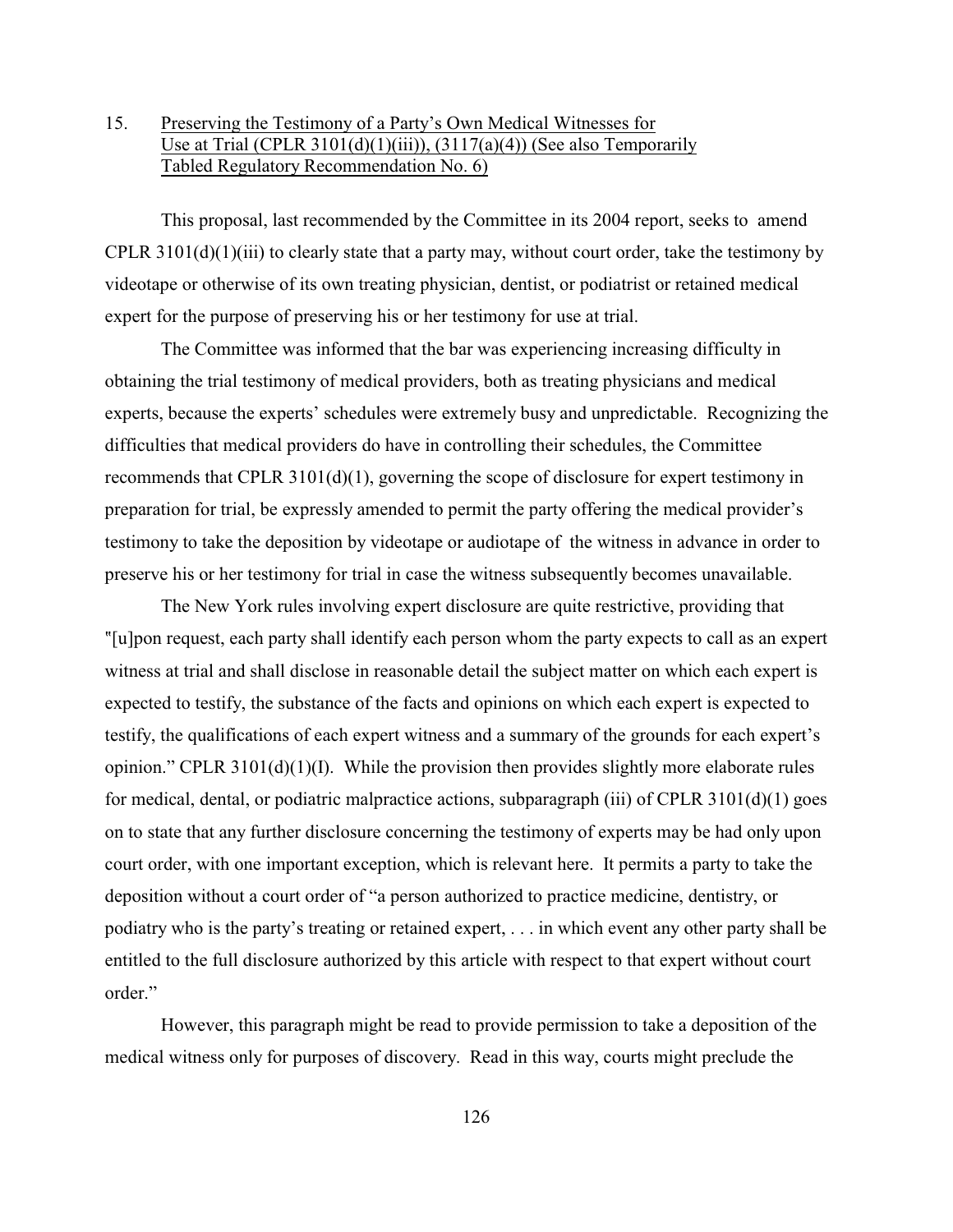taking of such a medical deposition after the note of issue is filed. The Committee believes that the intent of CPLR  $3101(d)(1)(iii)$  is to allow the parties to preserve the testimony of medical witnesses whose schedules often result in unavailability and therefore delay in trial. This reading is consistent with CPLR 3117(a)(4), which allows for the use of a deposition of a person authorized to practice medicine for any purpose without a showing of unavailability. It is also consistent with CPLR 3101(a)(3), which provides that there shall be full disclosure of all matters material and necessary in any action by, among other persons, a "person authorized to practice medicine, dentistry, or podiatry . . . who provided . . . care or diagnosis to the party demanding disclosure, or who has been retained by such party as an expert witness."

The Committee therefore recommends that CPLR  $3101(d)(1)(iii)$  be amended to expressly provide that the purpose of conducting such depositions is to preserve the testimony for trial. Since there is no reason why such depositions should not take place at any convenient time prior to trial, or even during trial if necessary, the Committee also recommends an amendment to section 202.21(7) of the Uniform Rules for the Supreme and County Courts, making it clear that such depositions need not be completed before filing of the note of issue. The text of this second proposal can be found in the Temporarily Tabled Regulatory Recommendations set forth below.

Finally, the Committee also proposes amending CPLR 3117(a)(4) to conform to CPLR  $3101(d)(1)(iii)$  by allowing the deposition of a person practicing "medicine, dentistry or podiatry" to be used for any purpose.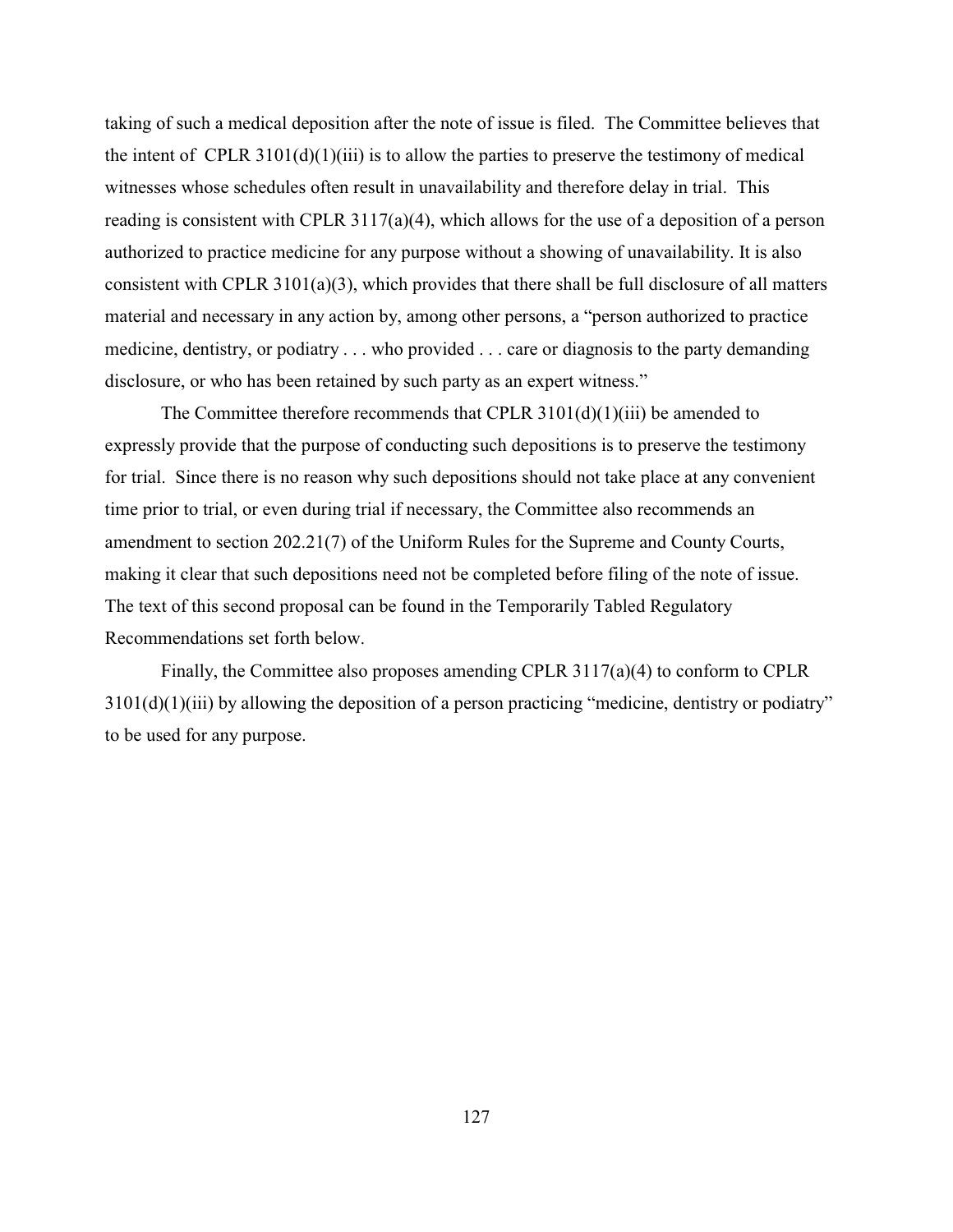## 16. Insuring That All Persons Having an Interest in a Banking or Brokerage Account Receive Notice of a Restraining Order or Attachment Sent by a Banking Institution or Brokerage House (CPLR 5222(b), 5232(a))

This proposal recommends that CPLR 5222, dealing with restraining notices served in aid of enforcement of a money judgment, and CPLR 5232, addressing levies on personal property to enforce a money judgment, be amended to require notification to all persons having an interest in an account in a bank or brokerage house before the account can be garnished or levied upon.

It was brought to the Committee's attention that there are circumstances in which persons with an interest in a bank or brokerage account suffer restraint of their funds (or the turnover of the funds to a creditor) as a result of enforcement of a judgment against a co-owner of the account. While there are a number of enforcement procedures set forth in Article 52 of the CPLR that require the debtor to be given notice, there are no requirements for notice to be given by a bank or brokerage house to other persons having an interest in the account. As a result, those persons may be deprived of the opportunity to prove that some or all of the funds at issue are theirs rather than those of the judgment debtor. The Committee therefore recommends that new language be added to CPLR 5222(b) and 5232(a) to require such notification. This would effectuate a modest change in existing procedures to increase the probability that all persons, including a non-judgment debtor with an interest in a bank or brokerage account, will receive notice of a garnishment or attachment of the account, and will be able to take appropriate action to protect their rights.

This proposal was most recently recommended in the Committee's 2004 report.

128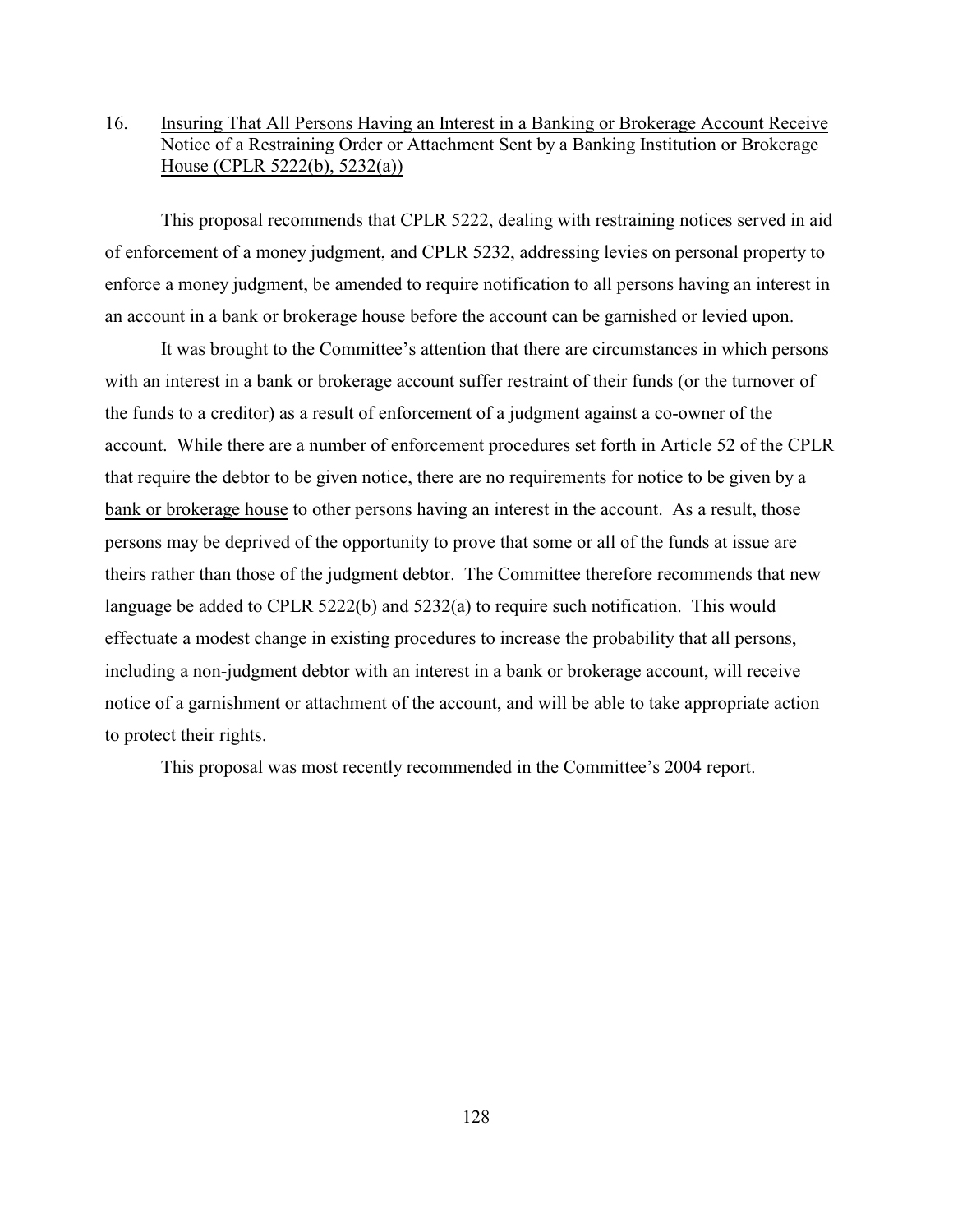# 17. Clarifying the Timing of Disclosure of Films, Photographs, Video Tapes or Audio Tapes (CPLR 3101(I))

This proposal seeks to amend CPLR 3101(i) relating to the timing of the disclosure of films, photographs, video tapes or audio tapes, often called "surveillance evidence." The proposed amendment would add a new phrase in subdivision (i) of section 3101, which would expressly limit the timing of the disclosure of surveillance evidence until after the party against whom the evidence is proffered has been deposed. Disclosure must be made within 30 days of the deposition or the creation of such material, whichever is later.

Prior to the enactment of CPLR 3101(i), in DiMichel v. South Buffalo Railway Company, 80 N.Y.2d 184 (1992), the Court of Appeals held that disclosure of surveillance evidence was to be made after the deposition of the party who was the subject of surveillance, in order to safeguard the truth-finding process by avoiding tailor-made responses to deposition examination regarding surveillance evidence. However, the subsequent CPLR provision, which passed in 1993, was silent concerning the timing of disclosure of surveillance evidence.

This generated substantial litigation, and until 2003, the courts were divided in their interpretation of CPLR 3101(i). The Second, Third and Fourth Departments had ruled that surveillance materials must be disclosed upon demand, even if it is before the scheduled deposition of the party who was subject to surveillance. See, Falk v. Inzinna, 299 A.D.2d 120 (2d Dept. 2002); Rotundi v. Massachusetts Mutual Life Insurance Co., 263 A.D.2d 84 (3d Dept. 2000); and DiNardo v. Koronowski, 252 A.D. 2d  $69$  ( $4<sup>th</sup>$  Dept. 1998). However, the First Department had taken a different view, holding in Tran v. New Rochelle Hospital Medical Center, 291 A.D.2d 121 ( $1<sup>st</sup>$  Dept. 2002) that to prevent fraud, the disclosure of surveillance evidence should not be made until after the party subject to surveillance was deposed.

In the spring of 2003, the Court of Appeals issued its decision in the Tran appeal. 99 N.Y.2d 383 (2003). It overruled the First Department. Siding with the Second, Third, and Fourth Departments, the Court held that the amendment to CPLR 3101(i) requiring "full disclosure of any films, photographs, videotapes or audiotapes . . . " of a party to the action meant that such items should be turned over as soon as they were requested - - even if it was before the party surveilled could be deposed. The court acknowledged that such a policy might increase the potential for tailored testimony, but felt constrained to adhere to a "plain meaning"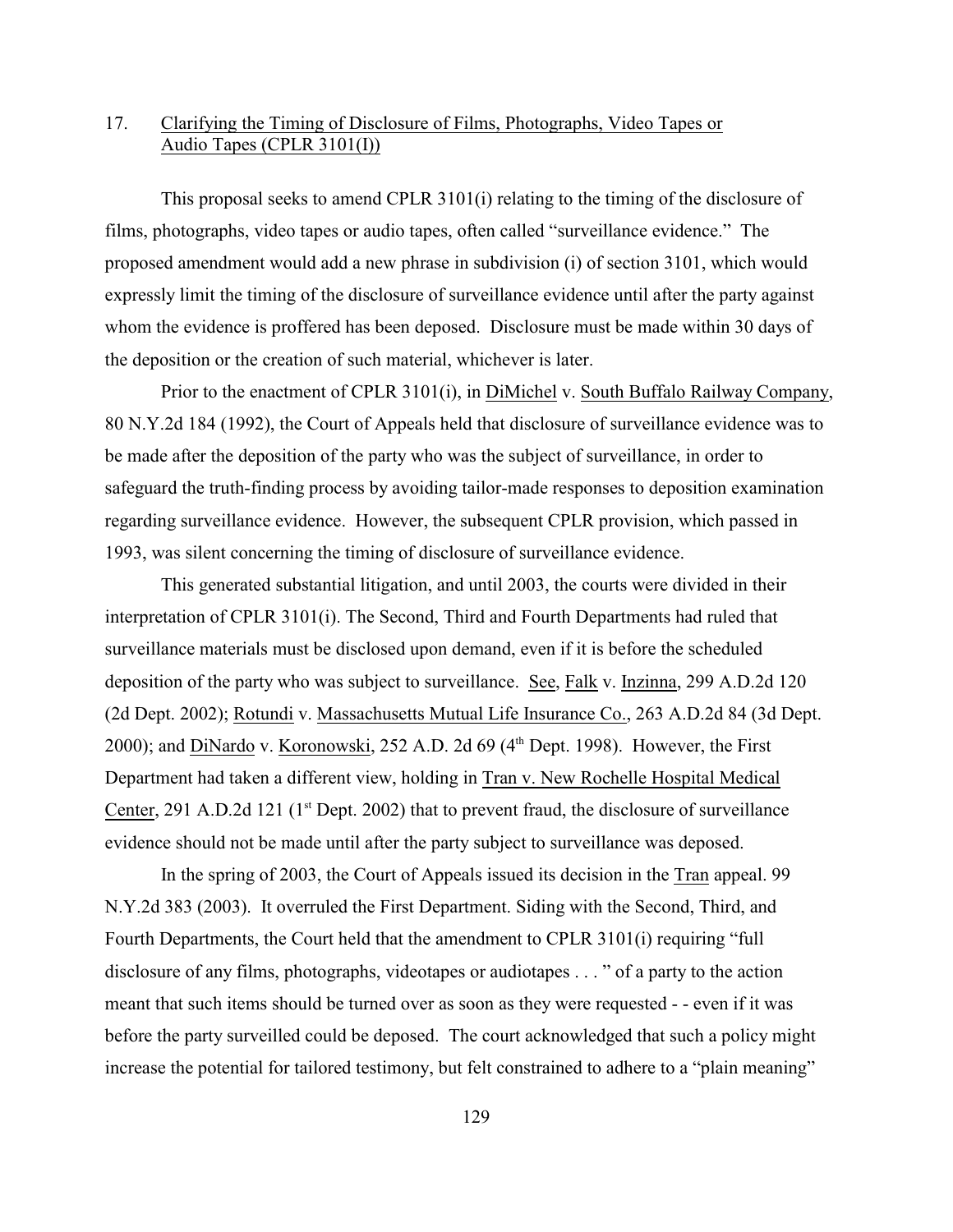interpretation of the legislation enacted in 1993. However, the Committee believes that the view articulated by the First Department is the better policy since it is more likely to prevent fraudulent claims. Thus, the amendment proposed would expressly limit a court's discretion regarding the sequence of discovery. Such a step would minimize the potential of tailor-made testimony and support New York's preference for more in-depth discovery and honest and forthright explanations of the evidence, rather than gamesmanship.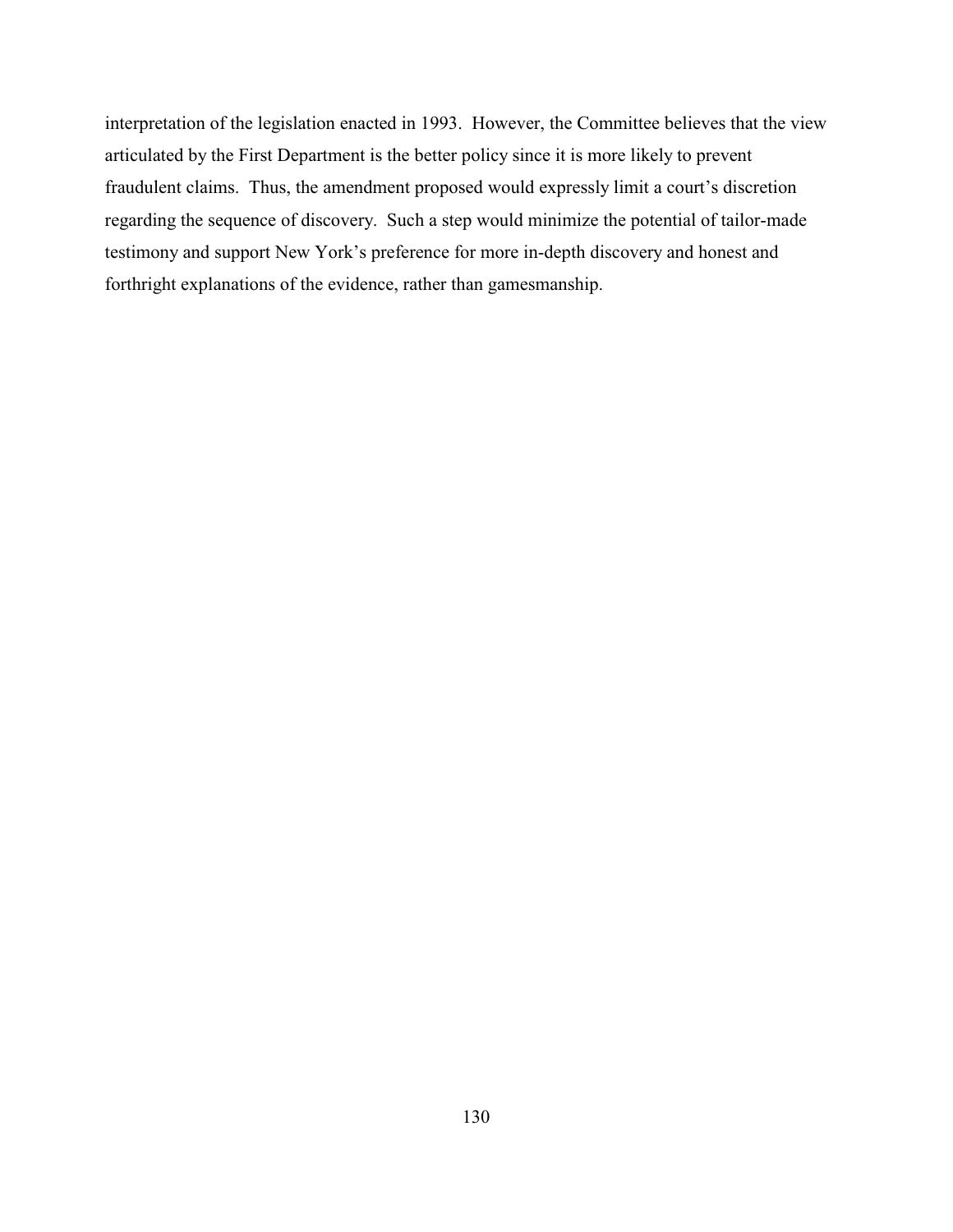## 18. Creation of a Statutory Parent-Child Privilege (CPLR 4502-a)(Family Court Act §1046(vii))

This proposal, last recommended by the Committee in its 2005 report, seeks to establish a formal parent-child privilege. This then would become applicable to criminal cases through the provisions of section 60.10 of the Criminal Procedure Law, which state that unless otherwise provided, the rules of evidence applicable to civil cases are, where appropriate, also applicable to criminal proceedings. Similarly, it would become applicable to Family Court cases through section 165 of the Family Court Act which states: "where the method of procedure in any proceeding in which the Family Court has jurisdiction is not prescribed, the provisions of the civil practice law and rules still apply to the extent that they are appropriate to the proceedings involved." However, because of the special nature of some Family Court proceedings, this proposal would amend section 1046(a)(vii) of the Family Court Act to exempt child abuse and neglect cases from the ambit of the privilege.

Although there is currently no statutory privilege for confidential communications between parent and child, New York courts have recognized a common-law parent-child privilege, principally in criminal cases. In In re Matter of A and M (61 A.D.2d 426, 1978), for example, the Fourth Department upheld the application of the privilege in a case where the parents of a 16 year-old boy suspected of arson had been subpoenaed to testify as to alleged admissions made to them by the boy.

The Court in Matter of A and M recognized that "[t]he State has a legitimate interest in the process of fact-finding necessary to discovery, try, and punish criminal behavior [citations omitted]" (Id, at 433). "Nevertheless," the Court stated,

> if it is determined that the information sought ... [in this case] was divulged by the boy in the context of the familial setting for the purpose of obtaining support, advice or guidance, we believe that the interest of society in protecting and nurturing the parent-child relationship is of such overwhelming significance that the State's interest in fact-finding must give way. 61 A.D.2d at 433-434.

Other courts have followed Matter of A and M in recognizing a parent-child privilege under similar circumstances (i.e., where a minor child under arrest or investigation for a serious crime seeks the guidance and advice of a parent). See, People v. Edwards, 135 A.D.2d 556;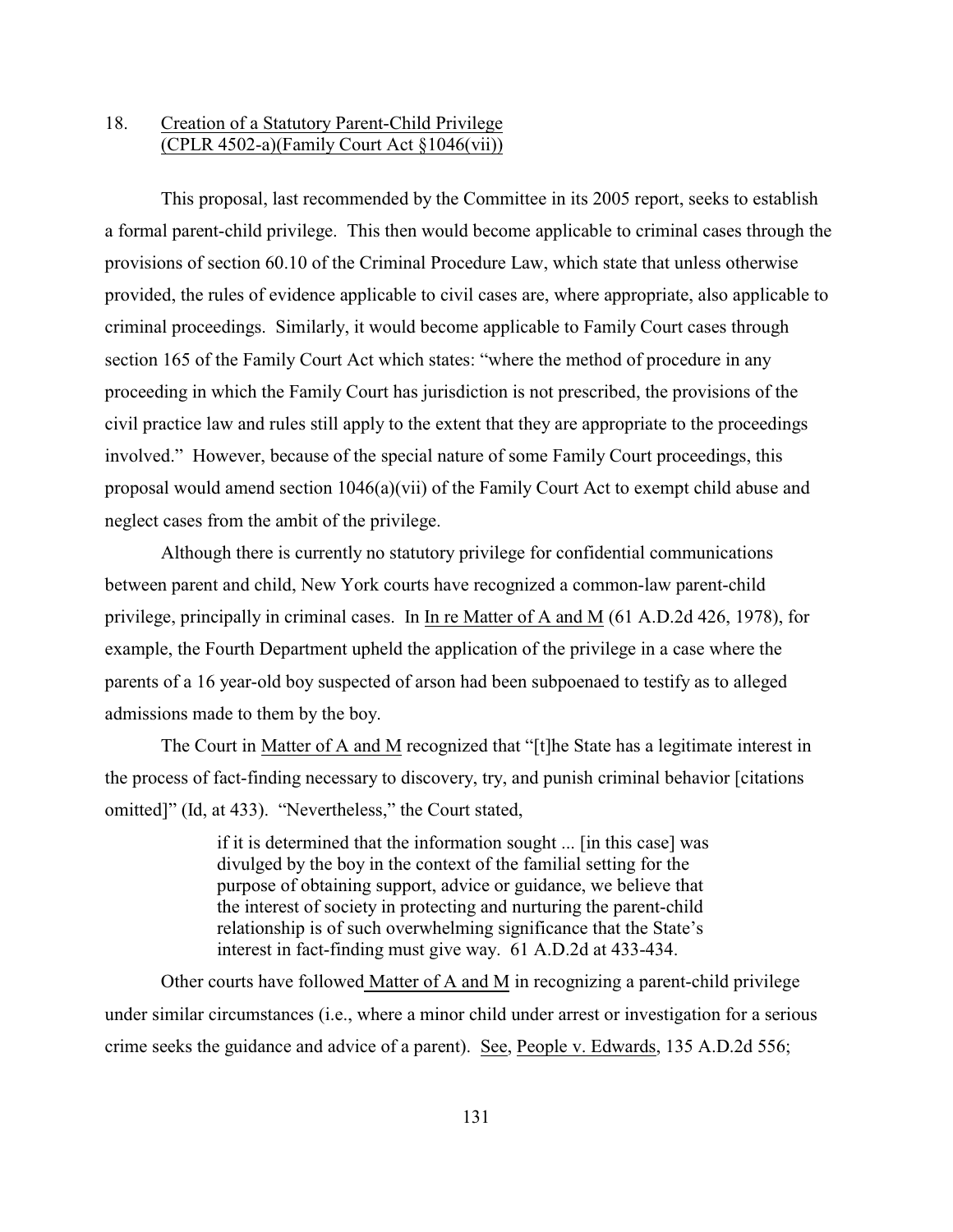People v. Harrell, 87 A.D.2d 21, 26, aff'd 59 N.Y.2d 620, People v. Tesh, 124 A.D.2d 843, lv. denied 69 N.Y.2d 750; But see, People v. Gloskey, 105 A.D.2d 871; and Matter of Mark G., 65 A.D.2d 917.

This measure would fill the current statutory void and provide much needed uniformity by establishing explicit parameters for the application of the parent-child privilege in civil, criminal, and family court cases. Under the Committee's proposal, the general evidentiary rule would be stated in a newly added CPLR section 4502-a as follows: "[I]n an action or proceeding a child and his or her parent shall not be compelled to disclose a confidential communication between them." Under enumerated exceptions to the rule, the privilege would not apply to: (1) a confidential communication made in furtherance of the commission of any offense or with the intent to perpetrate a fraud; (2) a confidential communication that relates to an offense alleged to have been committed by any family or household member against any member of the same family or household; and (3) general business communications. It would only include those exchanges which would not have been made but for the parent-child relationship. The proposal also includes an exception for proceedings under section 1046 of the Family Court Act involving child abuse or neglect.

Under the proposal, a person is deemed a child regardless of age and the definition of a parent includes a natural or adoptive parent, a step-parent, a foster parent, a legal guardian, or "a person whose relationship with the child is the functional equivalent of any of the foregoing." Although the measure defines "communication" broadly to include any verbal or nonverbal expression (including written expressions) directed to another person and intended to convey a meaning to such other person, it provides that a communication may be considered "confidential" (and thus potentially covered by the privilege) only if it: (1) was not intended to be disclosed to third persons other than another parent or a sibling of the child; and (2) was expressly or impliedly induced by the parent-child relationship.

The measure does not provide, as in the case of the spousal privilege under CPLR 4502, that one of the participants in the confidential communication can prevent the disclosure by the other. Rather, the proposed language merely restricts compelled disclosure for qualified communications. Either party to the confidential communication may reveal it if they choose. Thus, in sensitive matters such as matrimonial cases, support proceedings, and proceedings under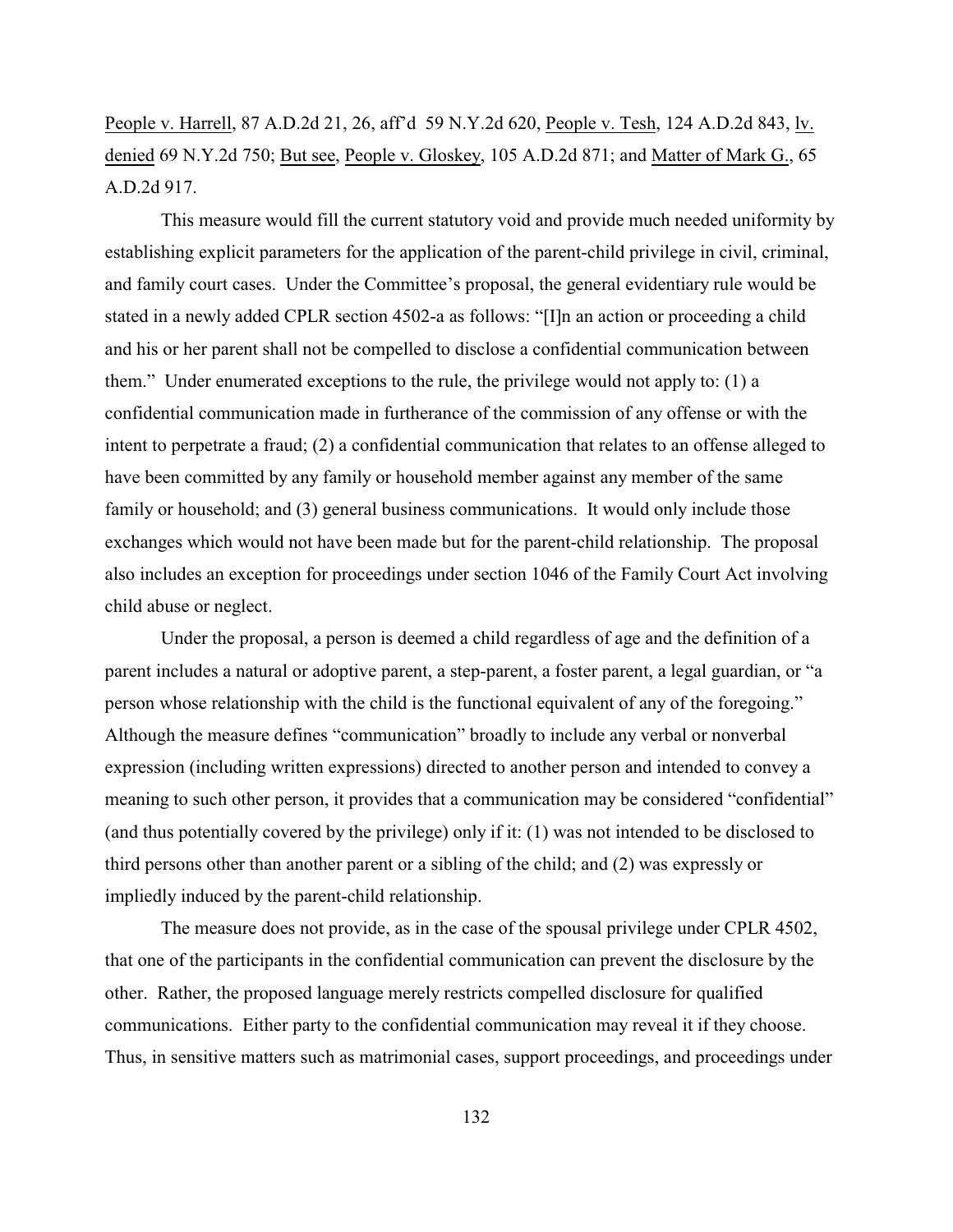Article 81 of the Mental Hygiene Law for the appointment of a guardian, either parent or child could decide to testify, even if the other party chooses to invoke his or her privilege.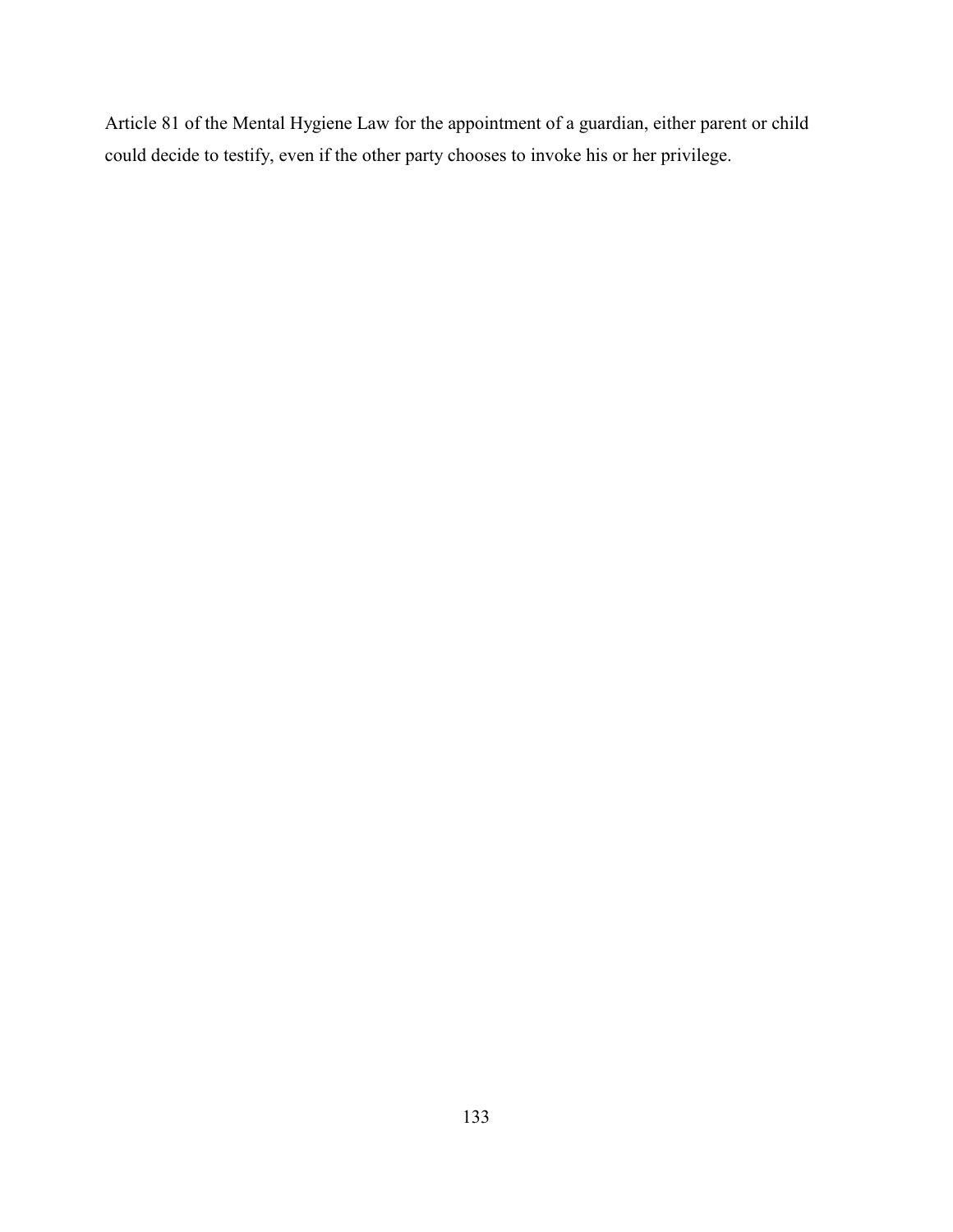## 19. Clarifying Options Available to a Plaintiff When, in a Case Involving Multiple Defendants, One Defaults and One or More Answers  $(CPLR 3215(d))$

This proposal to amend CPLR 3215, governing default judgments, is designed to clarify the options available to a plaintiff when, in a case involving multiple defendants, one party defaults and one or more answers.

It was brought to the Committee's attention that the provisions of section 3215(d), addressing default judgments in cases where there are multiple defendants, were ambiguous. That subdivision provides:

> (d) Multiple defendants. Whenever a defendant has answered and one or more other defendants have failed to appear, plead, or proceed to trial of an action reached and called for trial, notwithstanding the provisions of subdivision (c) of this section, upon application to the court within one year after the default of any such defendant, the court may enter an ex parte order directing that proceedings for the entry of a judgment or the making of an assessment, the taking of an account or proof, or the direction of a reference be conducted at the time of or following the trial or other disposition of the action against the defendant who has answered. Such order shall be served on the defaulting defendant in such manner as shall be directed by the court.

Subdivision (c) of section 3215 provides that the plaintiff must enter a default judgment within one year after the default, or the court will dismiss the complaint as abandoned. Subdivision (d), enacted in 1992, was designed to give the plaintiff some relief in cases involving multiple defendants, since more than a year may pass between the default of one of the defendants and the time that the remaining defendants actually go to trial. This subdivision enables a court to defer further proceedings against the defaulting defendants so long as a motion for such deferral is made within a year of default.

Thus, CPLR 3215(d) would seem to indicate that where at least one defendant has answered, and one or more have failed to appear, plead, or proceed to trial, the plaintiff must apply to the court within one year after the default, and the court may issue an order permitting the plaintiff to take one of several steps (entering judgment, making an assessment, taking of an account, directing a reference), but only following the conclusion of the trial or other disposition of the action against the defendant who has answered.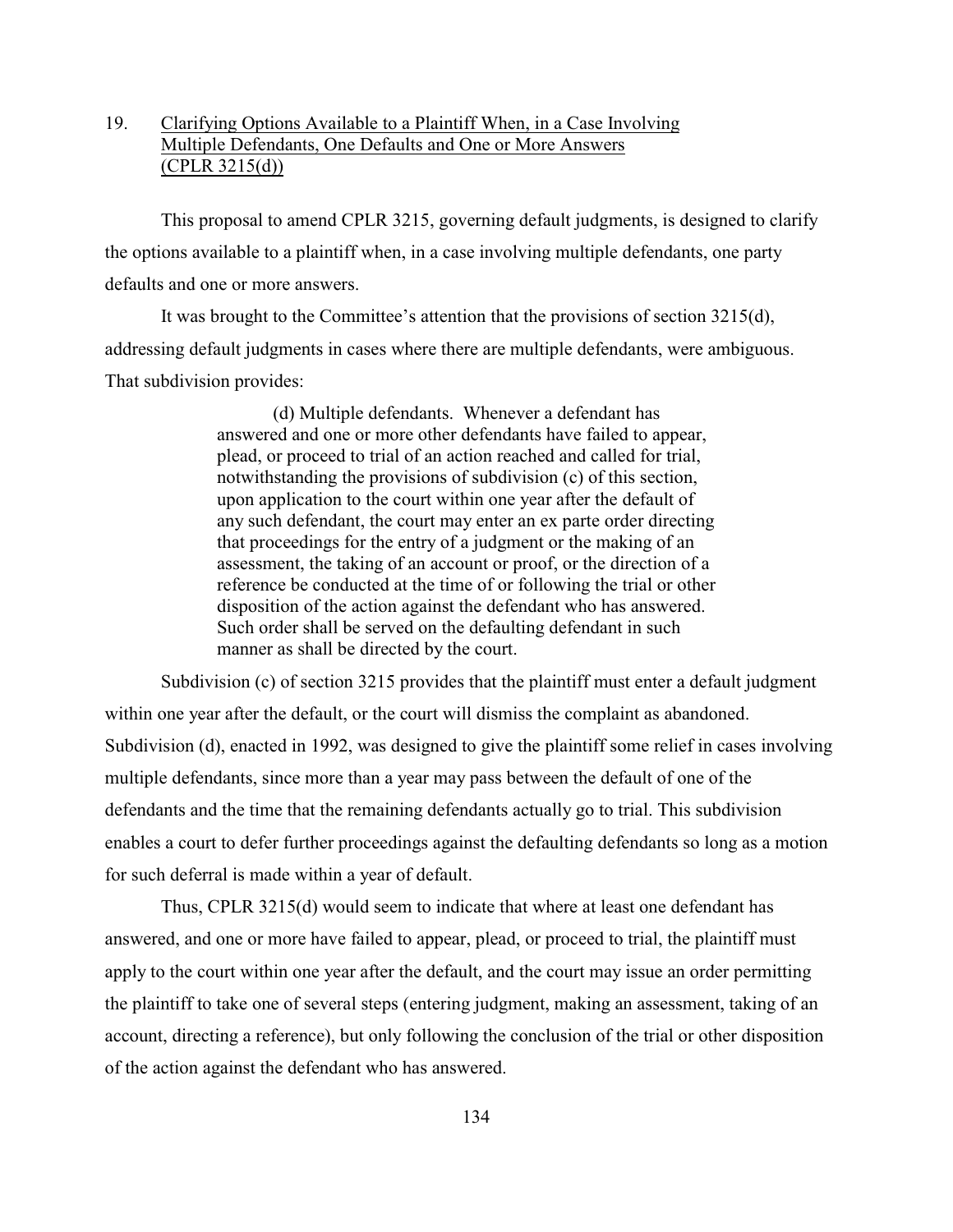In fact, pursuant to case law and practice, a plaintiff eager to obtain an immediate default judgment has another option. The plaintiff may make a motion requesting the court, by ex parte order, to sever the action against the defaulting defendants and then proceed to secure a default judgment pursuant to one of the provisions of CPLR 3215. To be sure that a plaintiff understands that this option is available, the Committee proposes that CPLR 3215(d) be amended to expressly provide this option.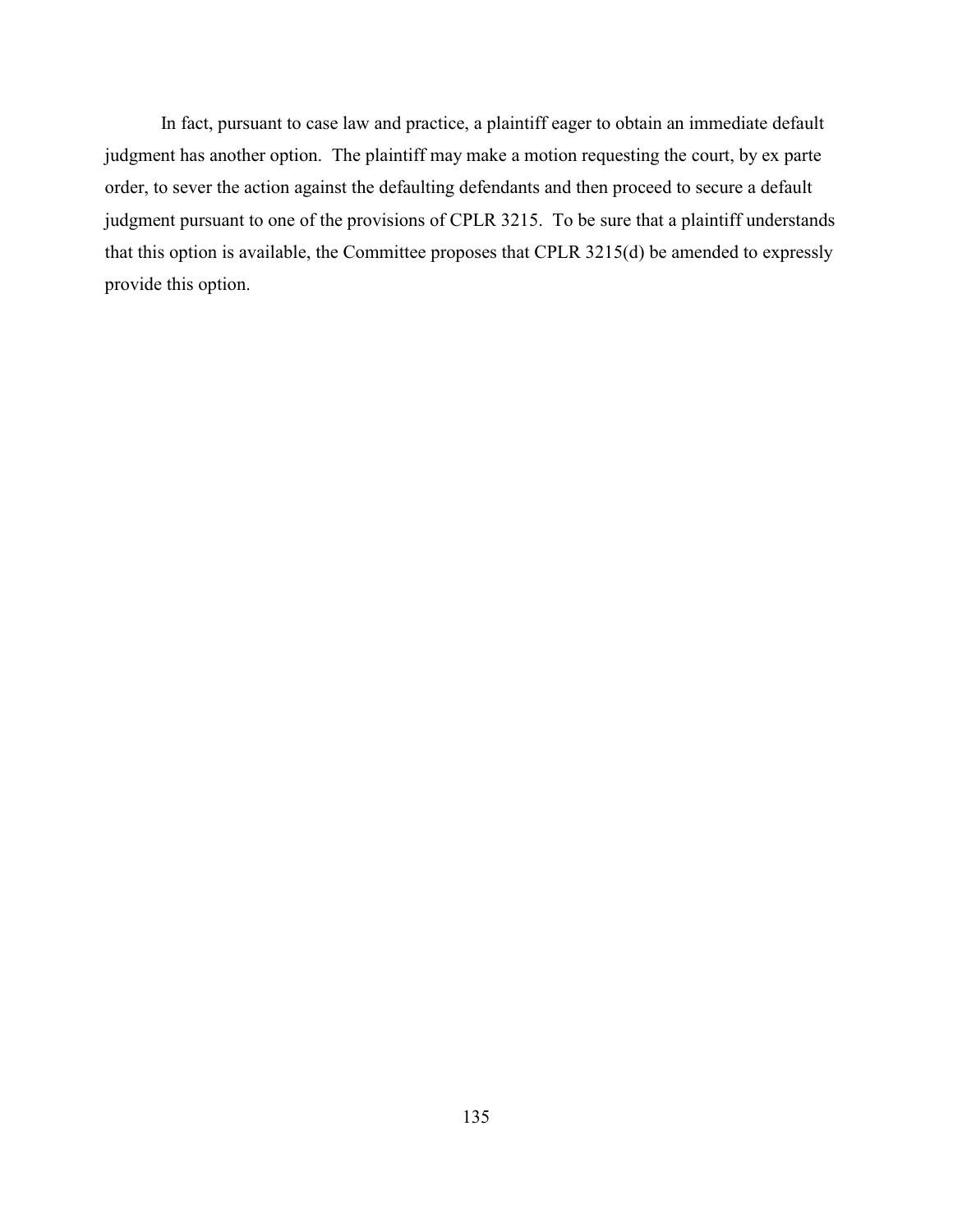### 20. Revision of the Contempt Law (Judiciary Law, Article 19)

This proposal seeks the amendment of Article 19 of the Judiciary Law to effect comprehensive reform of the law governing contempt. This measure was originally proposed in 2000, and last appeared in revised form in our 2005 Report to the Chief Administrative Judge, after endorsement by the Chief Administrative Judge's Advisory Committee on Criminal Law and Procedure, and Family Court Advisory and Rules Committee.

A full explanation of the parameters of the proposal can be found in the CPLR Committee's 2005 Report. The discussion set forth below merely provides a brief summary of the terms of the proposal. The measure repeals Article 19 of the Judiciary Law in its entirety, replacing the largely outdated and often confusing language of that Article with more modern terminology, and eliminating provisions that are duplicative or have outlived their usefulness. At the same time, the measure retains, albeit in a more comprehensible form, virtually all of the concepts traditionally associated with a court's exercise of the contempt power, including "summary" contempt (section  $753(1)$ ), the ability to impose fines and/or jail as sanctions for contemptuous conduct, and the ability to apply these sanctions either as a punishment for such conduct (section 751), or as a remedy where the conduct interferes with or otherwise prejudices the rights or remedies of a party to an action or proceeding (section 752).

In defining contempt under proposed section 750, the measure eliminates all references to "civil" and "criminal" contempt — concepts that have generated substantial litigation and confusion in the past — and replaces them with a more "generic" contempt definition that, despite its brevity, encompasses nearly all of the conduct constituting "civil" and "criminal" contempt under existing Judiciary Law sections 750 and 753.

To conform with the Penal Law, which utilizes the term "intentional" instead of "willful," the proposal has been amended to refer to "intentional" conduct in the section 750 definition of contempt, instead of "willful." It should be noted, however, that no change in the substantive requirement for "*mens rea*" is intended, simply a harmonization of the two sets of statutes.

Where a person is found to have engaged in conduct constituting contempt under proposed section 750, the court, under proposed sections 751 and 752, may "punish" or "remedy"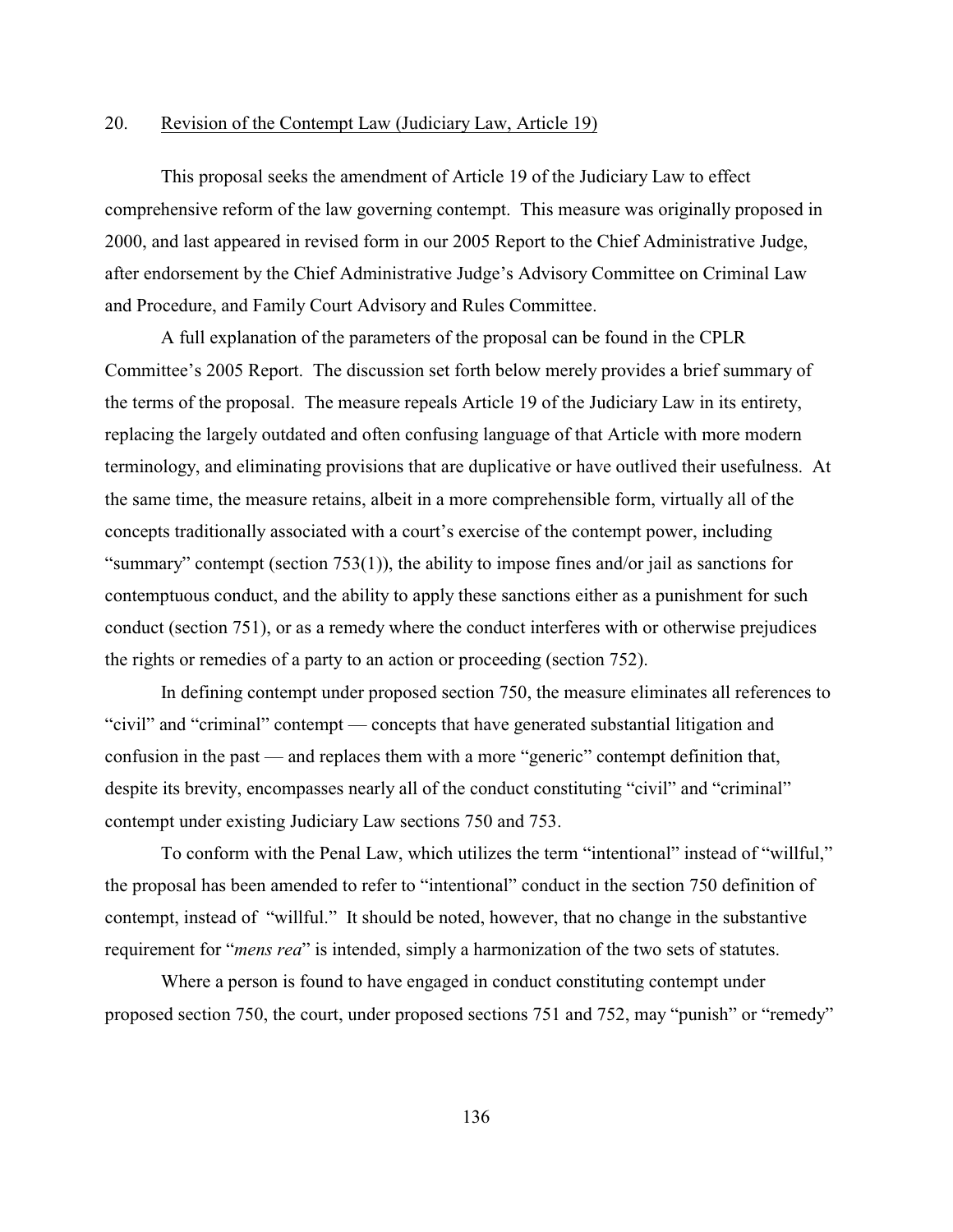the contempt, through the imposition of a fine or imprisonment, or both, in accordance with the applicable provisions of those sections.

Thus, for example, under proposed section 751 ("Punitive contempt; sanctions"), where the court makes a finding of contempt and seeks to *punish* the contemnor, it may do so by imposing a fine or a jail sanction of up to six months, or both. Where the contempt involves willful conduct that disrupts or threatens to disrupt court proceedings, or that "undermines or tends to undermine the dignity and authority of the court," the fine imposed under that section may not exceed \$5,000 "for each such contempt." In fixing the amount of the fine or period of imprisonment, the court, under proposed section 751(2), must consider "all the facts and circumstances directly related to the contempt," including the nature and extent of the contempt, the amount of gain or loss caused thereby, the financial resources of the contemnor and the effect of the contempt "upon the court, the public, litigants or others." The measure also directs that, where a punitive sanction of a fine or imprisonment is imposed, the underlying contempt finding must be based "upon proof beyond a reasonable doubt" (section 753(5)).

The court, however, also has the authority, under proposed section 752 ("Remedial contempt; sanctions"), to impose a *remedial* sanction for a contempt in order to "protect or enforce a right or remedy of a party to an action or proceeding or to enforce an order or judgment." As with the punitive contempt sanction, this remedial sanction would be in the form of a fine (including successive fines) or imprisonment, or both (section 752). The measure requires, however, that in imposing a remedial fine or term of imprisonment, the court must direct that the imprisonment, and the cumulation of any successive fines imposed, "continue only so long as is necessary to protect or enforce such right, remedy, order or judgment" (section 752). Where a remedial sanction for contempt is imposed, the underlying contempt finding must be supported by "clear and convincing" evidence (section 753(5)).

The measure provides that where a court makes a finding of contempt, the finding must be in writing and must "state the facts which constitute the offense" (section 754). Similarly, where a sanction is imposed on the finding, the order imposing it must also be in writing, and "shall plainly and specifically prescribe the punishment or remedy ordered therefor" (section 754). The measure also provides, however, that where a contempt is summarily punished pursuant to proposed section 753(1), the facts supporting the contempt finding, and the specific punishment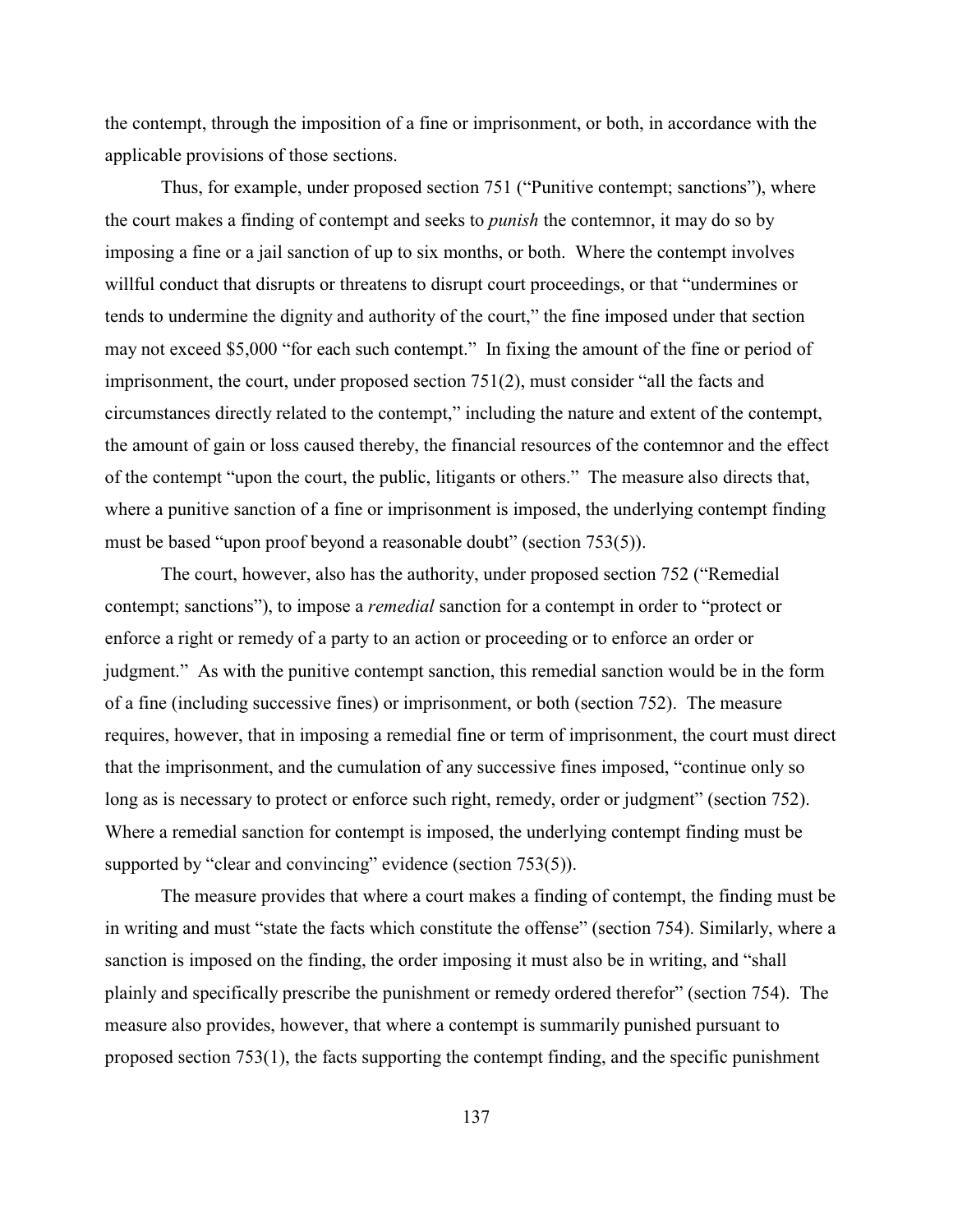imposed thereon, shall be placed on the record, to be followed "as soon thereafter as is practicable" by a written finding and order (proposed section 754).

The procedures governing contempt proceedings, including the summary adjudication and punishment of contempt, are set forth in proposed section 753 ("Procedure"). With regard to summary contempt, the measure provides, in substance, that where the contempt is

> committed in the immediate view and presence of the court [it] may be punished summarily where the conduct disrupts proceedings in progress, or undermines or threatens to undermine the dignity and authority of the court in a manner and to the extent that it reasonably appears that the court will be unable to continue to conduct its normal business in an appropriate way. Proposed section 753(1).

The measure also provides that, before a person may be summarily found in contempt and punished therefor, the court must give a person "a reasonable opportunity to make a statement on the record in his or her defense or in extenuation of his or her conduct" (section 753(1)).

Where the contempt is not summarily punished, the court, under proposed section 753(2), must provide the alleged contemnor with written notice of the contempt charge, an opportunity to be heard and to "prepare and produce evidence and witnesses in his or her defense," the right to assistance of counsel and the right to cross-examine witnesses. Where the contemptuous conduct involves "primarily personal disrespect or vituperative criticism of the judge," and the conduct is not summarily punished, the alleged contemnor is entitled to a "plenary hearing in front of another judge designated by the administrative judge of the court in which the conduct occurred" (section 753(3)). This judicial disqualification provision, which has no analogue in existing Judiciary Law Article 19, is modeled after the Rules of the Appellate Division (see, section 604.2(d) of the Rules of the First Department and section 701.5 of the Rules of the Second Department), and is intended to insure that due process is satisfied in cases where the contemptuous conduct involves a particularly egregious personal attack on the judge (see, generally, Mayberry v. Pennsylvania (400 U.S. 455 [1971])).

Proposed section 753 includes an additional provision not found in existing Article 19 that would allow for the appointment by an Administrative Judge (or the appellate court on an appeal of a contempt adjudication) of a "disinterested member of the bar" to prosecute a contempt charge or respond to a contempt appeal (section 753(4)). This provision is intended to address the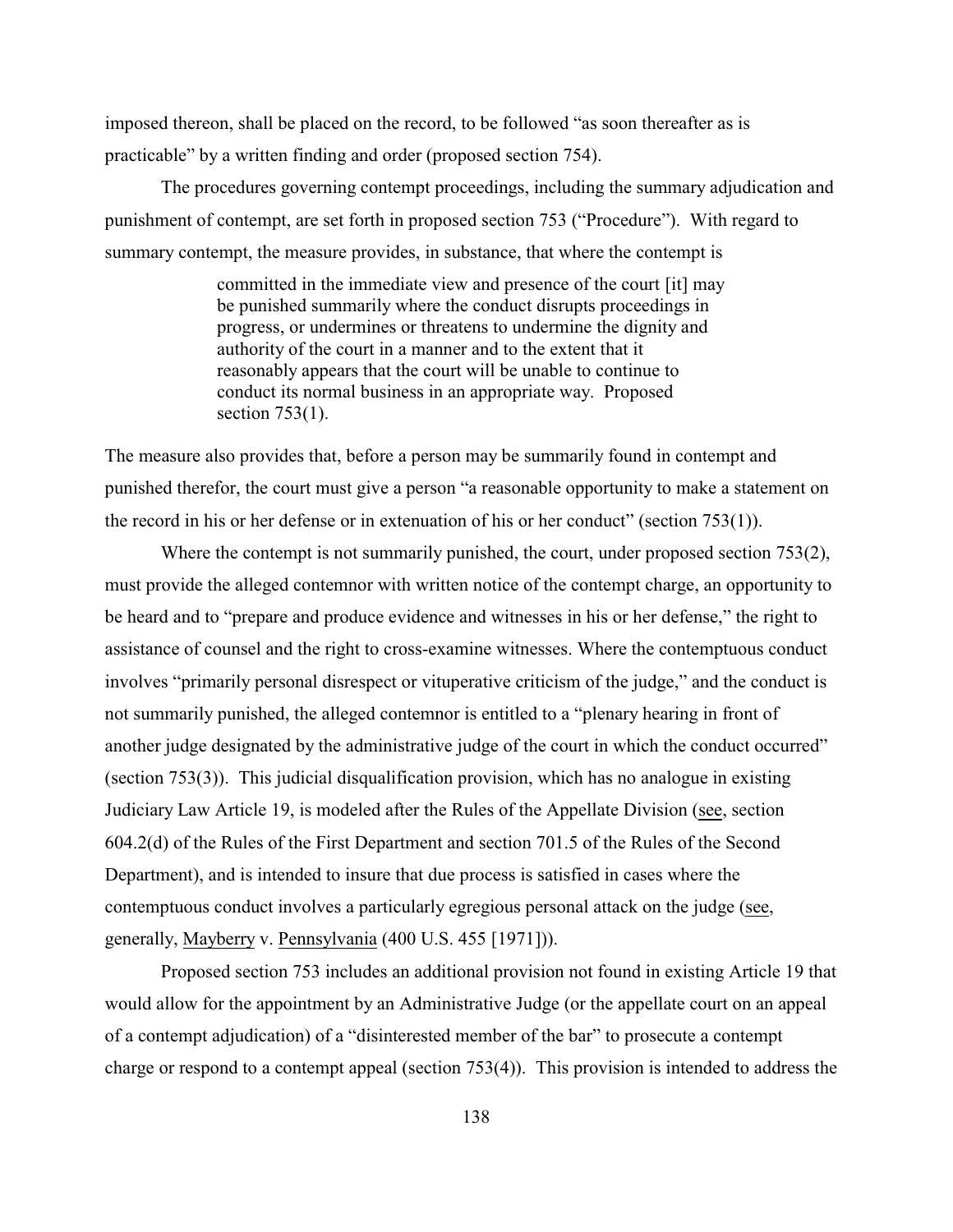situation in which, due to the nature of the alleged contempt or the circumstances of its commission, there is no advocate to pursue the contempt charge in the trial court, or to argue in favor of upholding the contempt finding on appeal. Where, for example, a contempt is committed by a non-party to a civil or criminal case (e.g., a reporter violates a Trial Judge's order prohibiting the taking of photographs in court), or involves misconduct by a party that does not affect the opposing party's rights or remedies, the court may be forced to either pursue the contempt charge itself, or forgo prosecution altogether. By allowing for the appointment in these situations of a disinterested attorney to pursue the contempt charge, and to argue in support of any resulting contempt ruling on appeal, this provision fills a critical gap in existing Article 19 and insures that the fundamental nature of the adversarial process remains intact.

The measure provides that where a person charged with contempt is financially unable to obtain counsel, and the court determines that it may, upon a finding of contempt, impose a sanction of imprisonment, it must, unless it punishes the contempt summarily under proposed section 753(1), assign counsel pursuant to Article 18-B of the County Law (section 753(6)). The requirement that the court, before assigning counsel, make a preliminary determination that it may impose jail as a sanction if a contempt is found, is intended to eliminate the need to assign counsel in every single contempt case involving an indigent contemnor (see, existing Judiciary Law section 770 [providing, in pertinent part, that where it appears that a contemnor is financially unable to obtain counsel, "the court *may in its discretion* assign counsel to represent him or her"], emphasis added). Notably, the measure requires that counsel be assigned *regardless* of whether the indigent contemnor is facing a "punitive" jail sanction under proposed section 751, or a "remedial" jail sanction under proposed section 752 (see, generally, People ex rel Lobenthal v. Koehler (129 AD2d 28, 29 [(1st Dept. 1987)] [holding that, under U.S. Supreme Court precedent, an indigent alleged contemnor facing possible jail as a sanction has the right to assigned counsel, regardless of whether the charged contempt is "civil" or "criminal" in nature]; see also, Hickland v. Hickland, 56 AD2d 978, 980 [3d Dept. 1977]).

Similarly, the measure requires that, where an adjudicated contemnor who is financially unable to obtain counsel appeals a contempt ruling that includes a sanction of imprisonment, the appellate court must assign counsel pursuant to Article 18-B (section 755(2)). Because existing Article 18-B of the County Law contains no express reference to the assignment of counsel to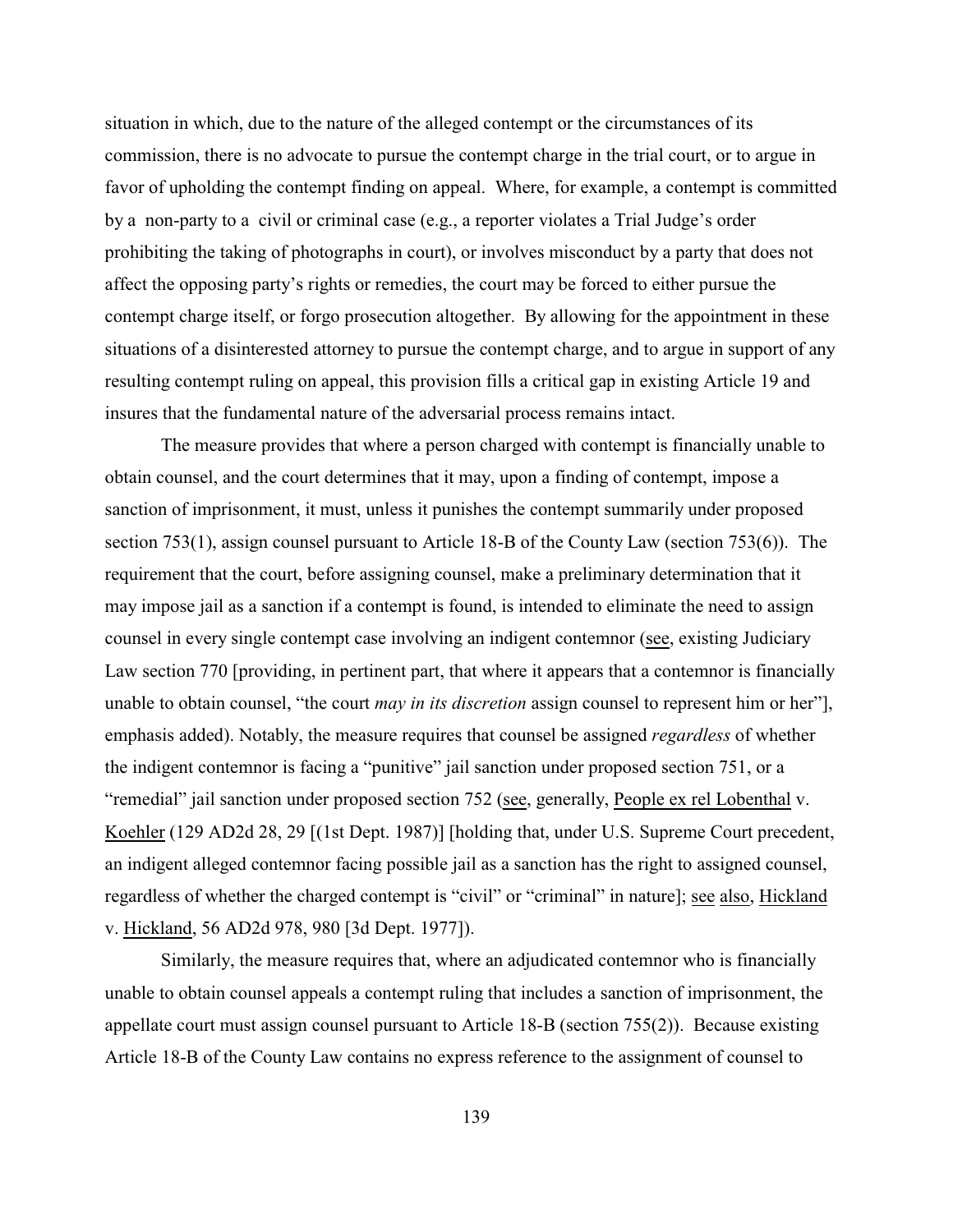indigent persons charged with contempt under the Judiciary Law, the measure makes conforming changes to County Law section 722-a to include these Judiciary Law contempt proceedings (other than summary proceedings) and appeals within the scope of proceedings to which Article 18-B applies (see, section 5 of the measure).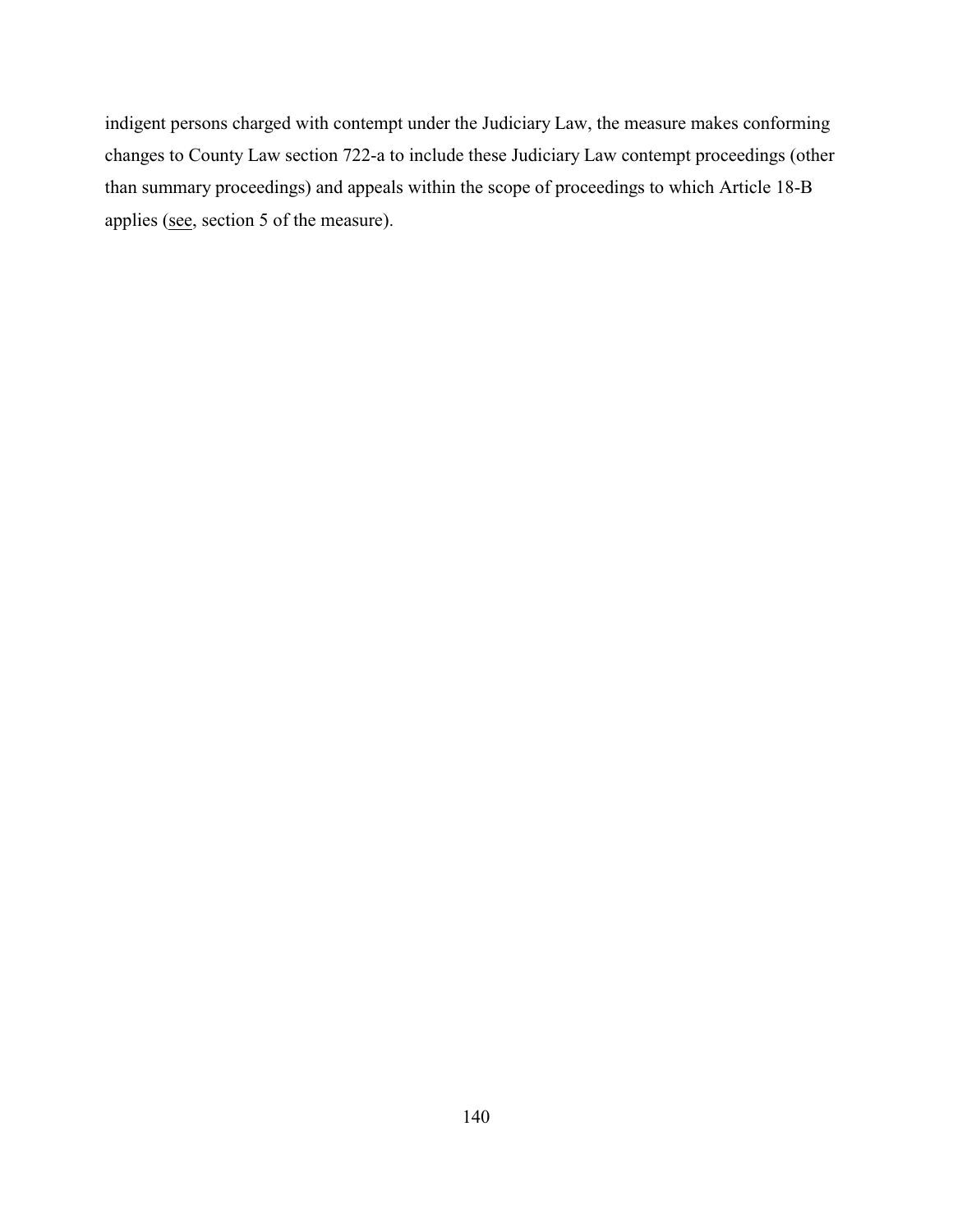## 21. Addressing Current Deficiencies in CPLR Article 65 Dealing With Notices of Pendency (CPLR Article 65)

This proposal, first offered in 2004, is designed to reform certain shortcomings in CPLR Article 65, which addresses notices of pendency.

Together with the New York State Bar Association, the Committee proposes a number of amendments to CPLR Article 65 to reform current shortcomings. Some of the provisions of Article 65 are out of place in the context of modern civil practice. In particular, Article 65 fails to provide a means by which to restore a notice of pendency that has been inadvertently vacated for some reason not on the merits. At the same time, it provides a means by which a litigant may obtain something tantamount to a preliminary injunction, but with no judicial review of the case on the merits of the relative equities of the parties as a predicate therefore.

CPLR Article 65 authorizes the filing of a written notice of the pendency of any action in which a judgment demanded would affect real property. Once filed, such a notice of pendency constitutes constructive notice of the action to any prospective transferee of the real property, and has the practical effect of making that property unmarketable. If an action relates to the protection or enforcement of an existing recorded interest in the real property — such as a mortgage in a foreclosure action — a notice of pendency does not impose a significant additional burden on the property owner, whose ability to transfer or encumber the property already is restricted by the pre-existing recorded interest. But a notice of pendency also can be filed where a plaintiff claims a new interest in property — for example, in an action to impose a constructive trust on the property — in which case the notice of pendency has the same effect on the property owner as a grant of a preliminary injunction or order of attachment would have. Unlike these other provisional remedies, however, the notice of pendency is obtained without any judicial review of the merits of plaintiff's claim to the property, and, in most cases, without plaintiff having to provide an undertaking with respect to, or compensation for, damages suffered by the property owner in the event that his or her claim to the property ultimately is determined to have been without merit.

Although it is relatively easy for a plaintiff to obtain and maintain the benefits of this potentially powerful restraining device, it also is easy for the plaintiff to lose these benefits. The courts have sought to provide compensatory protection for property owners by insisting that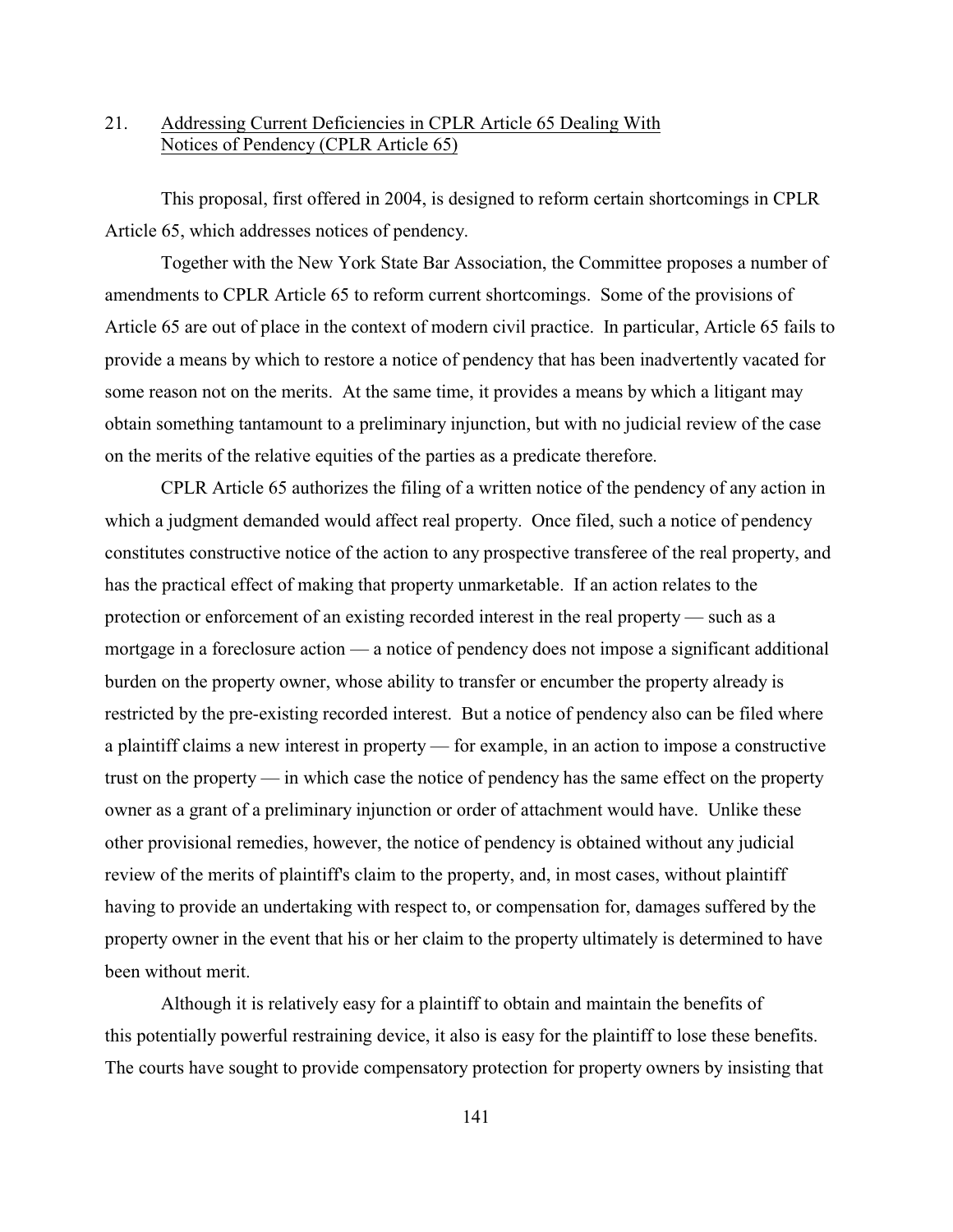plaintiffs strictly comply with the statutory requirements for filing and maintaining notices of pendency. As a general matter, there are no second chances for plaintiffs who fail to seek timely extension of a notice of pendency prior to expiration of its three-year term. This prohibition against filing a second notice of pendency recently was reaffirmed in Matter of Sakow*,* 97 N.Y. 2d 438 (2002), where the Court of Appeals rejected an attempt to file a second notice of pendency after an initial notice was vacated and no stay of the order vacating it was obtained pending the outcome of what ultimately was a successful appeal.

The amendments to CPLR Article 65 proposed in this measure would achieve that more rational balance, primarily by making two changes in existing law. First, they would eliminate the current prohibition against filing subsequent notices of pendency. This will serve to protect the interests of plaintiffs whose meritorious property claims might otherwise be defeated because of failure to comply with technical requirements for filing or maintaining their notice of pendency.

Second, to counterbalance the resulting ease with which plaintiffs would be able to maintain notices of pendency, this measure also would create a procedure for preliminary judicial review of a limited class of notices of pendency; viz, those that have the effect of subjecting real property to a new encumbrance not otherwise reflected on its title. As noted, this occurs where a plaintiff claims a new interest in the property (such as pursuant to a constructive trust) not reflected by a pre-existing recorded interest (such as a mortgage). In such circumstances, the notice of pendency operates like a preliminary injunction or order of attachment, but it is obtained without judicial scrutiny of the merits of the plaintiff's claimed interest in the property. Under this measure, persons potentially aggrieved by such a notice of pendency would have an opportunity to seek a preliminary hearing on the merits of the property claim to which the notice relates. The burden would be on the plaintiff to demonstrate that the claim has sufficient merit to justify the hardship that continuation of the notice of pendency will impose upon the property owner. Under this measure, the plaintiff whose claim passes such review will no longer be subject to the risk of losing the notice of pendency as a result of a procedural technicality.

The proposal adjusts current practice as to posting of bonds by expressly prohibiting any requirement of a bond from defendant as part of an order vacating the notice after a preliminary hearing (proposed CPLR 6514(f)), in that such an order will issue only after a finding that neither the merits nor the equities of plaintiff's situation can justify a notice of pendency under any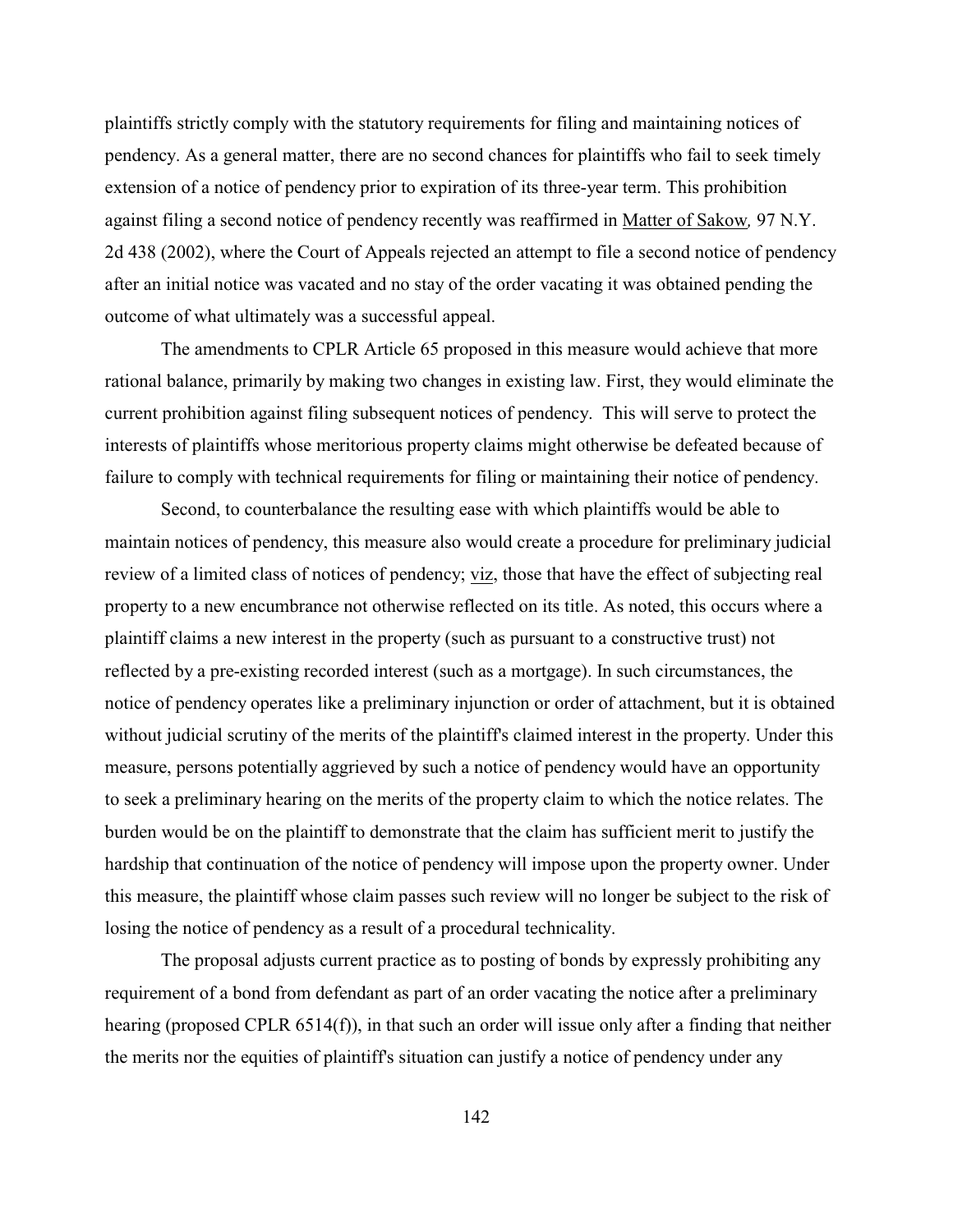circumstances. The proposal would amend CPLR 6515 to permit a defendant to seek an order vacating the notice upon posting a bond without regard to the merits of plaintiff's claim, enabling the court to vacate a notice even if there is some merit to plaintiff's claim, but only if plaintiff's interests can be adequately protected with a bond.

The measure also adds a new section 6516 to the CPLR, to resolve confusing caselaw on the effect of a canceled notice of pendency by clarifying that, once canceled, a notice of pendency has no effect on any other interest, whether filed before or after cancellation of the notice.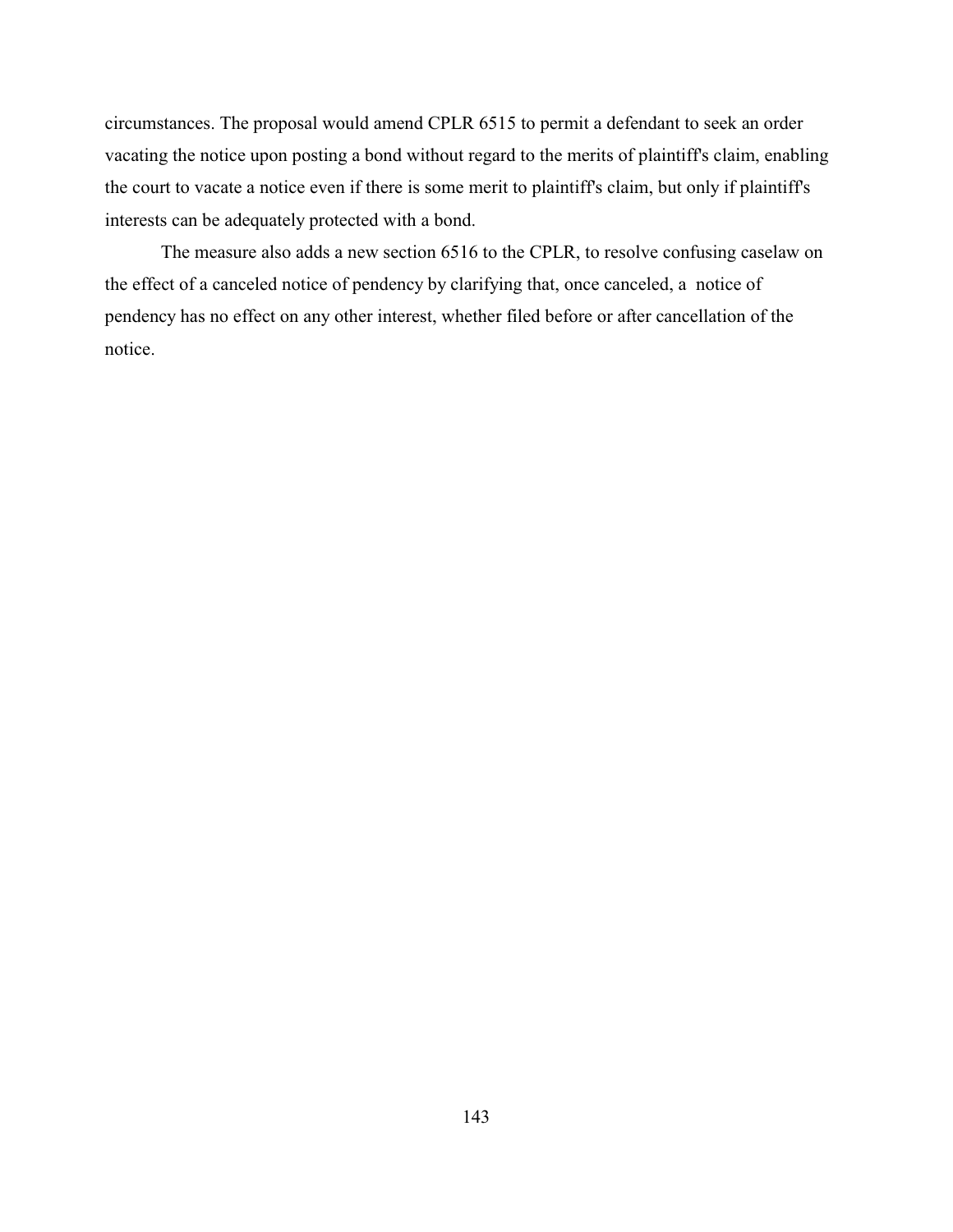# 22. Addressing the Deficiencies of the Structured Verdict Provisions of CPLR Article 50-A (CPLR 50-A; CPLR 4111, 5031)

This proposal, last offered in 2005, is designed to address the deficiencies of the structured verdict provisions of CPLR Article 50-A.

In 1985 and 1986, when the Legislature enacted CPLR Articles 50-A and 50-B dealing with periodic payments of medical and dental malpractice awards (Article 50-A) and personal injury, injury to property and wrongful death judgments (Article 50-B), the statutes required that all future damages in excess of \$250,000 be paid over time rather than in a lump sum. The legislative history indicates that the provisions were intended to avoid payment of unwarranted "windfall" damages and to thereby reduce the liability costs of the defendants found liable, but without depriving victorious plaintiffs of fair compensation.

In years past, the Committee has recommended wholesale repeal of these periodic payment provisions. The Committee felt that, after some 15 years of experience with the provisions, it was clear that they greatly complicated the trial and post-trial proceedings without achieving the goals that the Legislature had hoped to achieve.

The Legislature instead responded in 2003 by replacing the complicated provisions of the "old" CPLR Article 50-A with new provisions that are, in several notable respects, even more complicated. See, L. 2003, c. 86. Among other changes, instead of returning with a total award for each of the elements of future damages, a "50-A" jury is now required to specify the annual amount of the loss or expense and its "growth rate," findings which the trial judge would then use to create a payment scheme. In addition, the new provisions require multiple awards for a single element of future damages in those instances in which the plaintiff's future needs are projected to change. Yet, while greatly altering the provisions of CPLR Article 50-A, the Legislature made no change at all to CPLR Article 50-B.

It appears that the Legislature rejected the alternative of outright repeal in favor of modifying Article 50-A, at least in part because it felt that malpractice defendants should be entitled to the savings that would arise when a malpractice plaintiff dies sooner than the jury had anticipated. In any event the Legislature was resistant to the alternative of repeal. The Committee accordingly reset its focus in light of this changed landscape, and submitted a new proposal early in the 2004 legislative session. The Committee's proposed amendment of the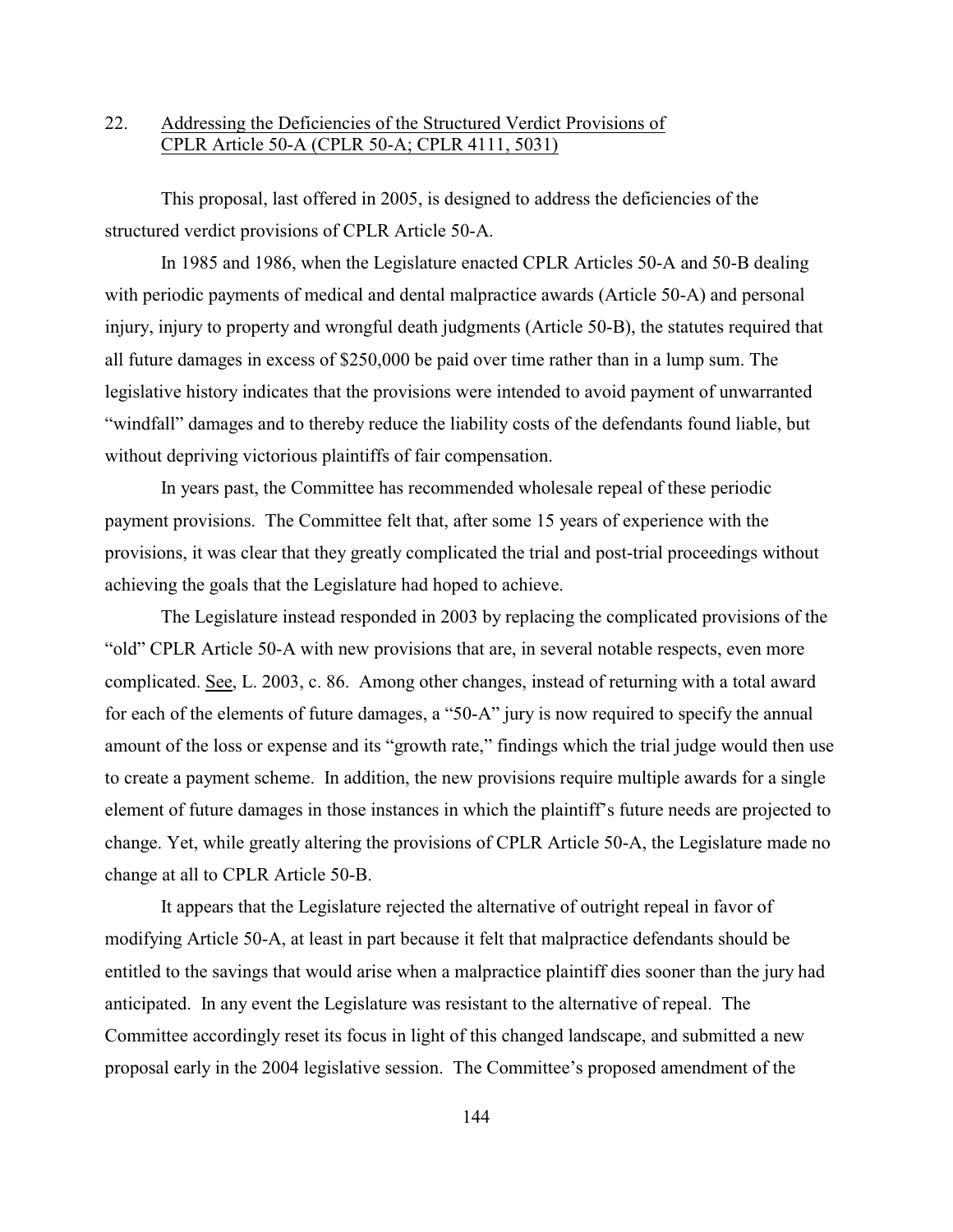periodic payment schemes was predicated on the template set forth in newly enacted CPLR 5031. In essence, the Committee recommended that the same basic scheme that was devised for malpractice actions be extended to all personal injury and wrongful death actions, but that certain changes be made in the process. The most significant features of this second proposal were that: (1) the "new" CPLR Article 50-A, which only applied to medical malpractice actions, would be amended to apply to all actions for personal injury, wrongful death, and property damages, and the current CPLR Article 50-B would be repealed; (2) the old \$250,000 future damages threshold would be restored; (3) the statute would be amended to provide that the parties could settle a case on such terms as they wished; and (4) the new CPLR Article 50-A would be amended to provide that, when a lump sum payment is made in wrongful death actions for the plaintiff's future damages, the payment should be made in the present value.

After discussing this second proposal with legislative staff, it became clear that the amendments the Committee proposed would be difficult to achieve since legislative leadership were not eager to tackle a large scale revision of CPLR Article 50-A and a repeal of 50-B, absent strong pressure from interested parties who could show that the existing statutory provisions were not working.

Thus, in recognition of this reality, towards the end of the 2004 session the Committee pared down its proposed recommendations to simply address the current deficiencies in Article 50-A, and decided not to touch Article 50-B. It presented the same proposal in 2005.

The key features of the Committee's proposal are set forth below:

1. The "old" \$250,000 future damage threshold would be restored.

Under the "old" CPLR 50-A and current 50-B, the periodic payments provisions are applied only when the plaintiff's total future damages exceed \$250,000. This threshold was sound. It meant that in the comparatively smaller cases where it might not be cost-effective to call economists or actuaries or to wrestle with annuity contracts, the damages would be assessed and paid in a lump sum.

The Legislature's initial view was that the complications of CPLR Articles 50-A and 50-B should not be visited upon smaller cases and that the line would be drawn at \$250,000. This meant that the parties in such an action would not have to think about present value tables or monthly payments, and the judgment could be entered that much quicker.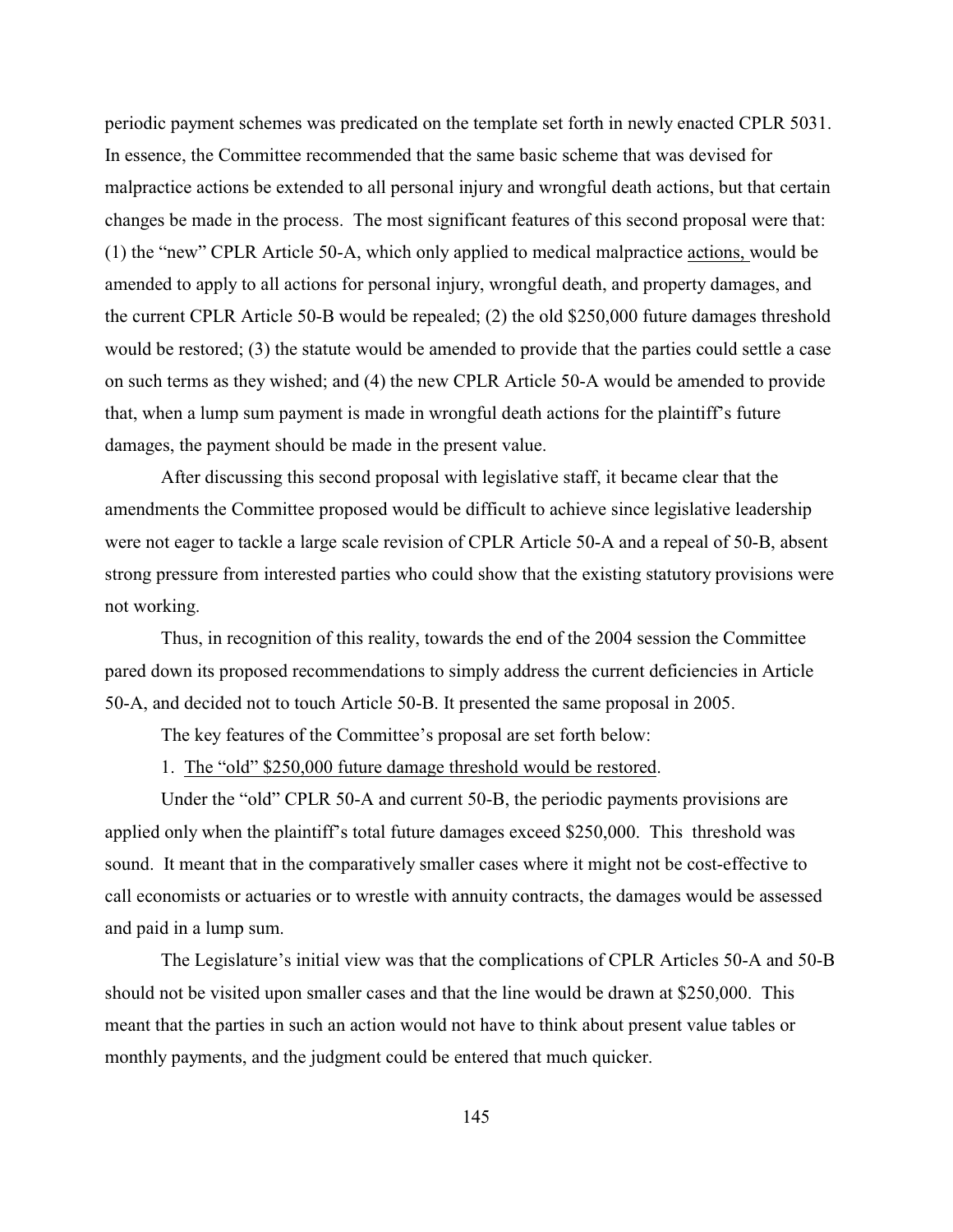The CPLR Article 50-A eliminates the threshold. Yet, this may well have been inadvertent. It is common knowledge that, in the wake of Desiderio v. Ochs, 100 N.Y.2d 159 (2003) the Legislature's focus was, understandably, on the multi-million dollar recoveries that hospitals were then saying could bankrupt them unless something were done to reduce the awards for economic loss. The Legislature was looking at the upper end of the spectrum at the extremely large recoveries that were comparatively few in number, but that could of themselves constitute an enormous burden on even the largest hospital. There were no complaints about the manner of computing damages in those cases in which the verdict was not large enough to trigger Article 50-A.

The new CPLR 50-A deals with the Desiderio problem by eliminating the 4% additur that was previously used in structuring the plaintiff's economic damages. The ostensible trade-off was that the Desiderio-type plaintiff would now obtain even more money than before in lump sum.

The proposed bill would make no change as compared to the current 50-A with respect to the amount of percentage of the verdict that is paid in lump sum in those instances in which the total future damages exceeds \$250,000. However, CPLR 5031 would be amended to wholly exclude cases with lesser recoveries from the scope of the statute, as is still true of CPLR Article 50-B. A related amendment of CPLR 4111 would enable the plaintiff to obtain a simplified lump sum verdict if the plaintiff stipulates to a \$250,000 ceiling on all future damages.

2. The statute would be amended to expressly provide that the parties can settle the case on such terms as they wish.

CPLR 5041(f) and "old" CPLR 5031(f) expressly permit the parties to settle without going through the periodic payment provisions. New CPLR 5031 does not have a comparable provision. Although the Committee believes that this was an inadvertent omission on the Legislature's part, it is concerned that a court might regard the absence of that provision, particularly in light of the fact that the previous statute had such a provision, as precluding settlement. The wording of proposed CPLR 5031(I) is taken directly from current CPLR 5041(f).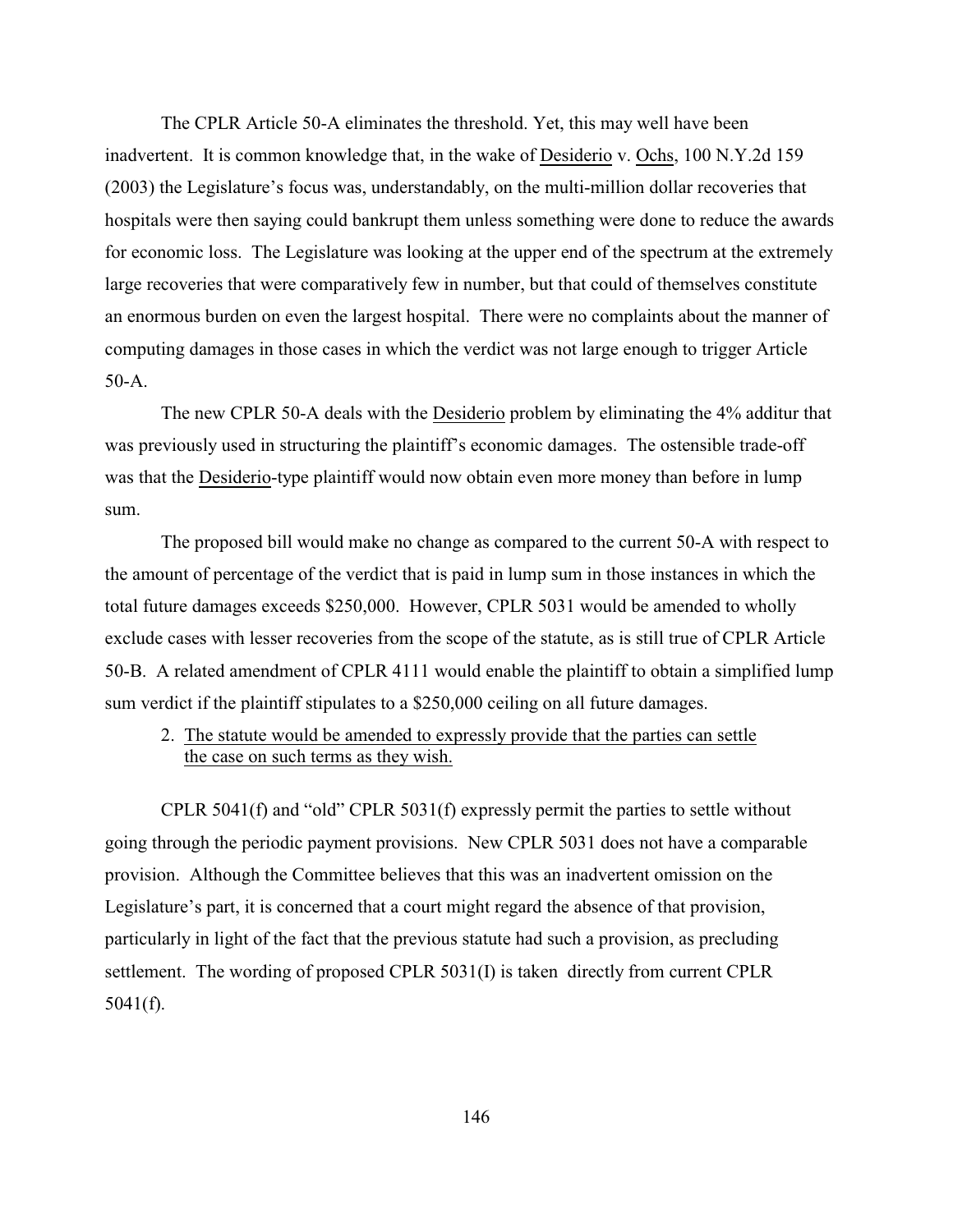The Committee also proposes a related amendment of CPLR 4111(d) that would allow the parties to stipulate to the jury charge and interrogatories, contingent upon the trial court's approval of such course.

# 3. The new CPLR Article 50-A would be amended so as to expressly provide that, when lump sum payment is made in wrongful death actions for the plaintiff's future damages, the payment shall be made in present value.

The new CPLR 50-A excludes wrongful death actions from its scope. Payments in wrongful death actions are now to be made in lump sum, and will not be structured. But the statute does not say whether the payment is first reduced to present value. This is therefore likely to be a cause for litigation.

The Committee is not sure what the Legislature intended, but feels that there is no economic justification for a present payment of future value and that, where the future damages exceed the \$250,000 threshold, the lump sum award should be reduced to present value. The proposal reflects this.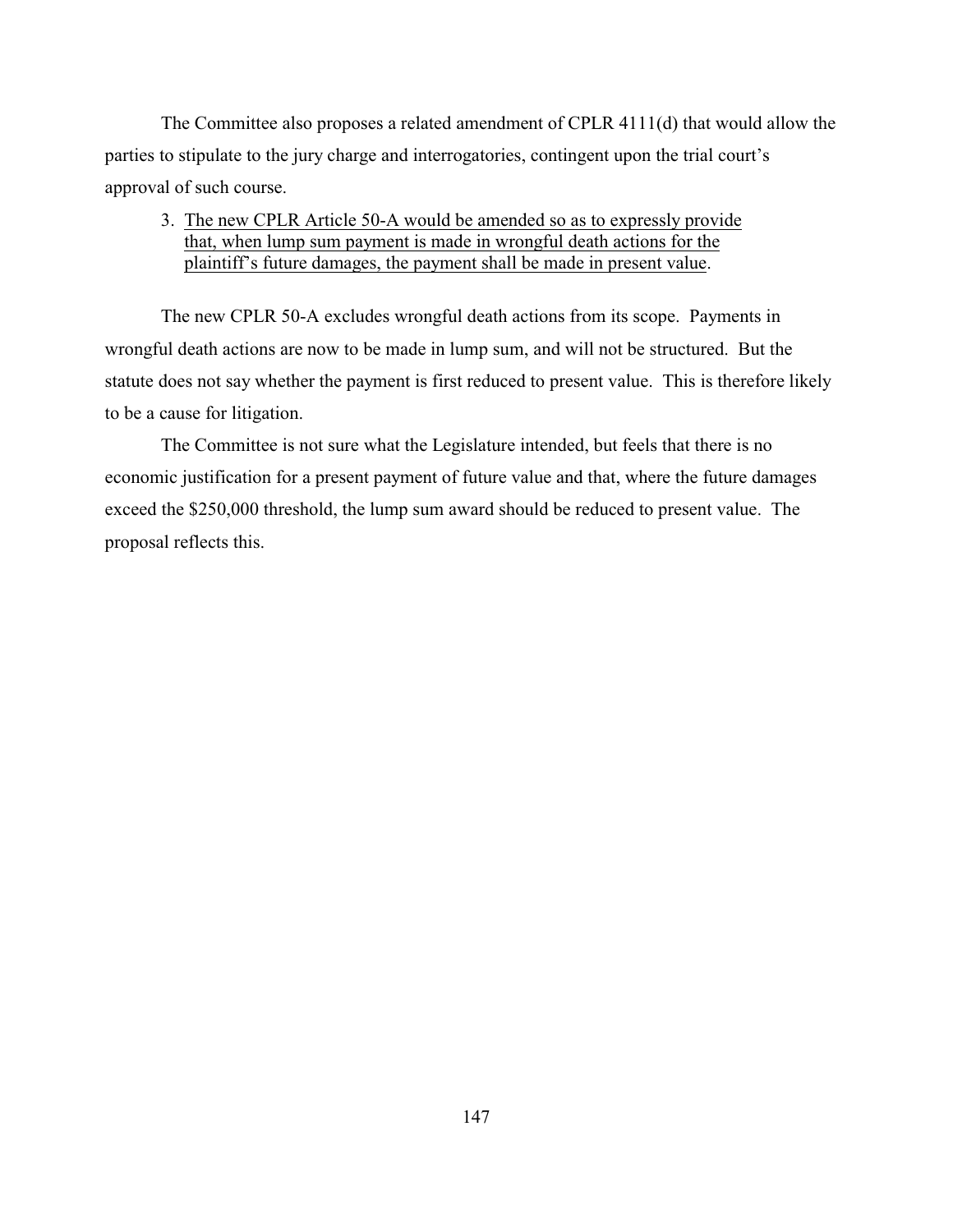## B. Temporarily Tabled Regulatory Proposals

## 1. Alternative Dispute Resolution by Reference to Hear and Determine (22 NYCRR 202.20)

Under this proposed addition to the Uniform Rules for the Supreme and the County Courts, submission of actions to a referee to hear and determine would occur on consent of the parties and the compensation of the referees would be borne by the parties. Panels of referees would be designated for each judicial district by the District Administrative Judge and the stipulation of the parties to refer an action, with all procedural provisions agreed upon would be court-ordered. Parties would select the referee and the final judgment of the referee would be appealable directly to the appropriate appellate court. Although parties and the referee would determine their own procedures, the substantive law of New York would be preserved by the appellate process. The Committee believes that, once familiar with this program, attorneys will submit significant numbers of matters to this expedited system, especially large and complex ones, which can be protracted and extremely expensive to try.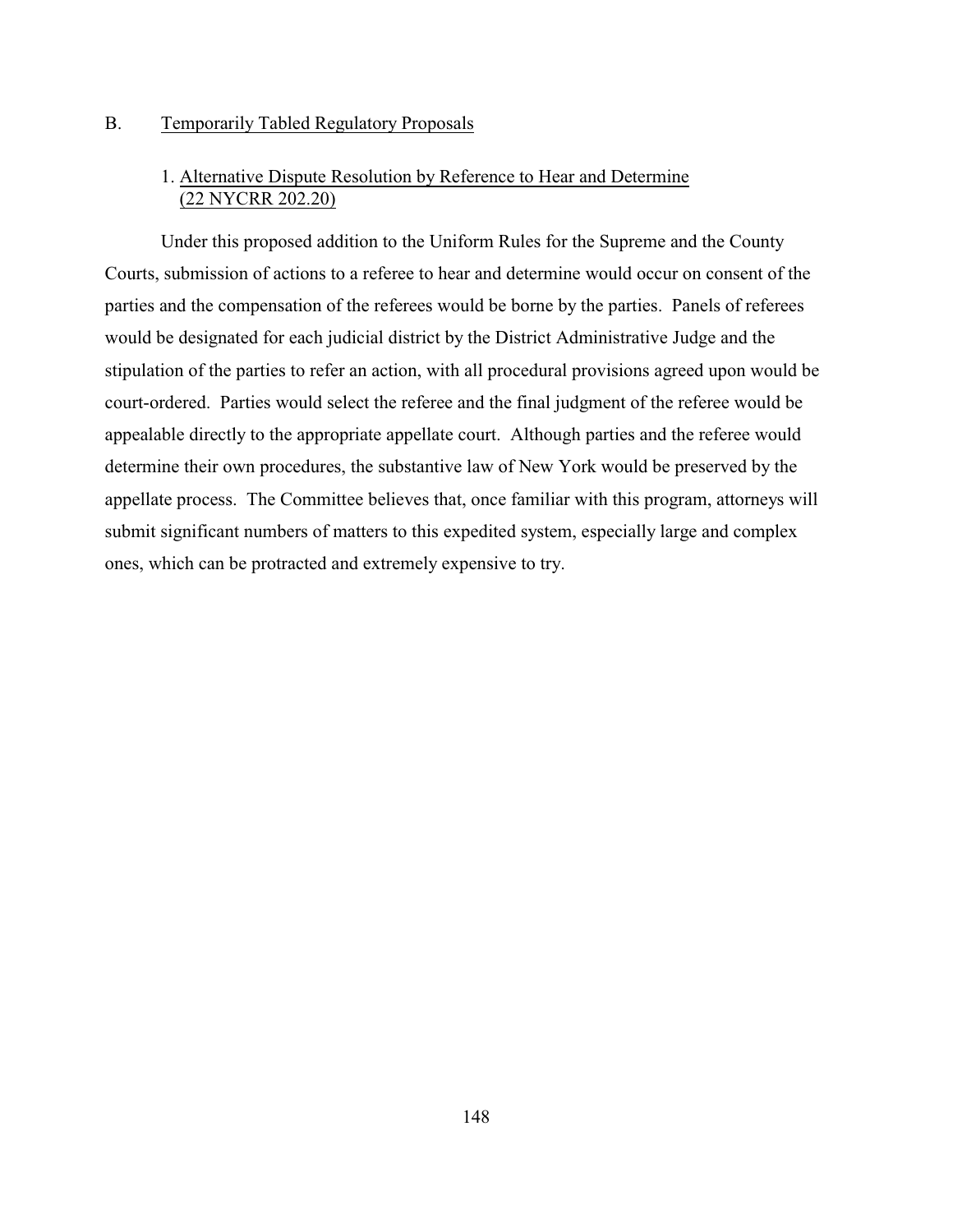# 2. Alternative Dispute Resolution by Court-Annexed Mediation and Neutral Evaluation (22 NYCRR 202.20-a)

Pursuant to this proposed rule, programs of mediation and neutral evaluation also would be established by the Administrative Judge for each judicial district and each Administrative Judge would adopt detailed local rules not inconsistent with the general rules or the CPLR. Neutrals would be attorneys with a minimum of five years experience or persons of comparable qualification. While participation in these programs would be largely by consent, the court could require parties to attend one session. This is modeled on current practice in New York County, and the value of one mandatory session is demonstrated by the national experience with such programs. The outcome of these processes in the end would not be binding unless the parties agree.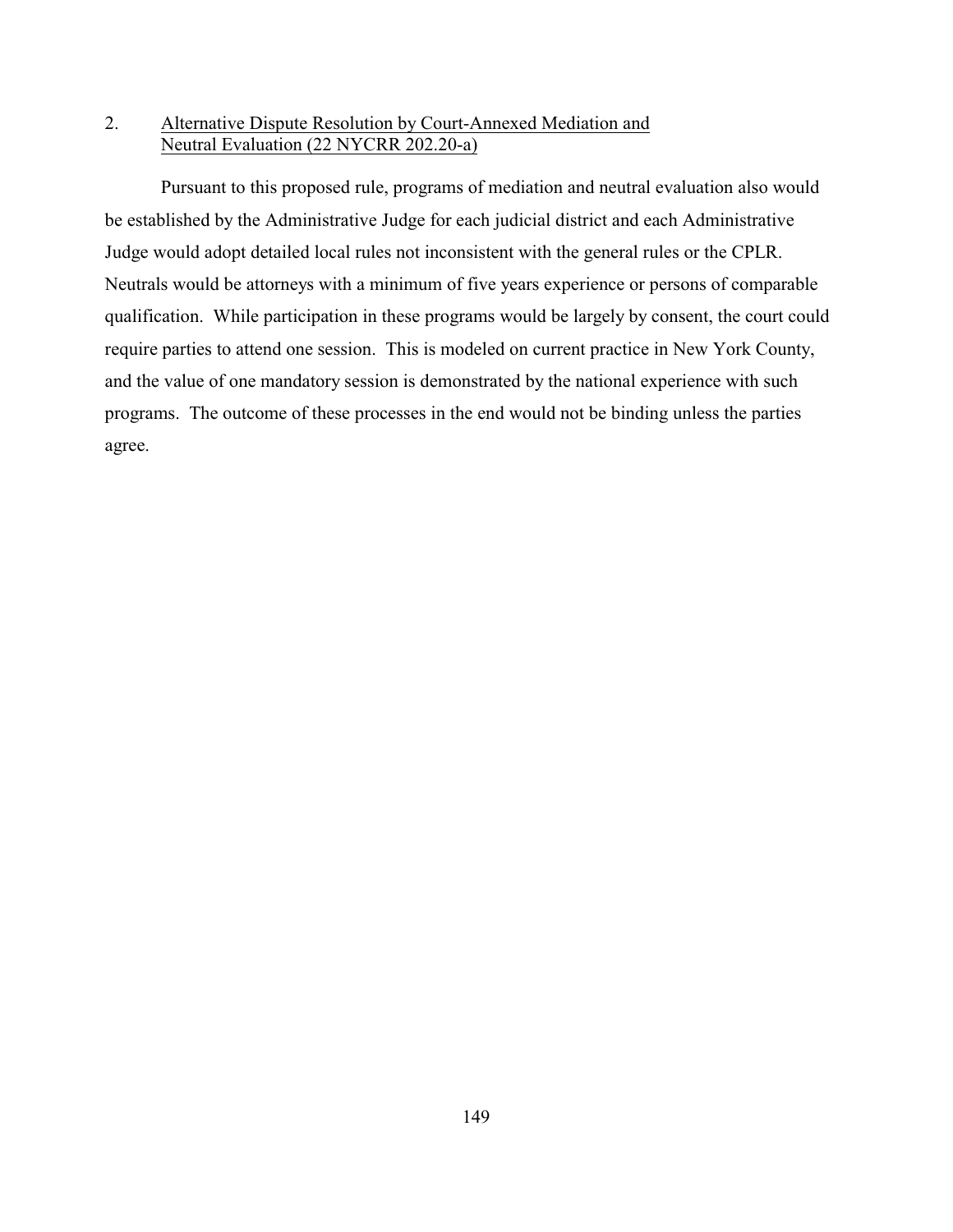# 3. Alternate Dispute Resolution by Court-Annexed Voluntary Arbitration (22 NYCRR 202.20-b)

This proposed rule would permit the Administrative Judge of a judicial district to establish a court-annexed program of voluntary arbitration under Article 75 of the CPLR. The rule sets forth basic procedures to provide a framework with which parties can be comfortable and in which they can have confidence.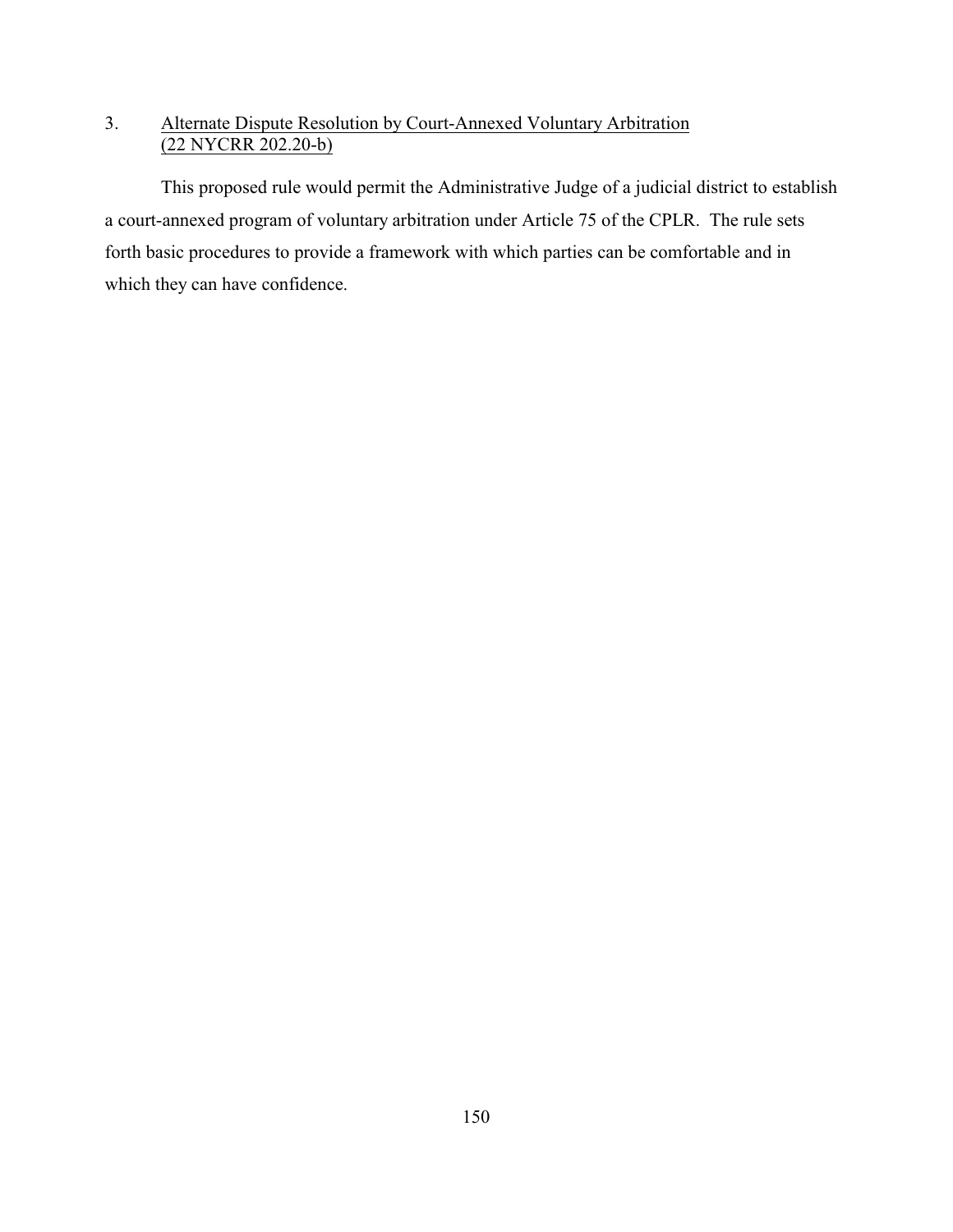#### 4. Mandatory Settlement Conference (22 NYCRR 202-c)

This proposed rule was to establish a mandatory settlement conference, to address cases in which other ADR options are, for a variety of reasons, not pursued. In many cases, parties may not be able to or wish to proceed by referee to determine. In a given district, perhaps because of concerns about compensation, there may not be a sizeable, or perhaps even any, panel of mediators, neutral evaluators or voluntary arbitrators. Even if there is a panel, a judge may not order parties in a given case into mediation or neutral evaluation and they may not consent to go on their own.

The Uniform Rules provide for pretrial conferences in general (Rule 202.26) and in cases subject to Differentiated Case Management (Rule 202.19). Many judges, however, do not have the time to conduct extensive settlement conferences. Detailed settlement discussions are, of course, problematic if the assigned judge may be trying the case without a jury. Thus, the Committee's view was that it would be beneficial to provide for a mandatory settlement conference before some person, other than the judge — a court attorney, a JHO or a member of a panel of attorneys. The conference would take place no later than 60 days before trial. The aim would be to achieve settlement prior to jury selection.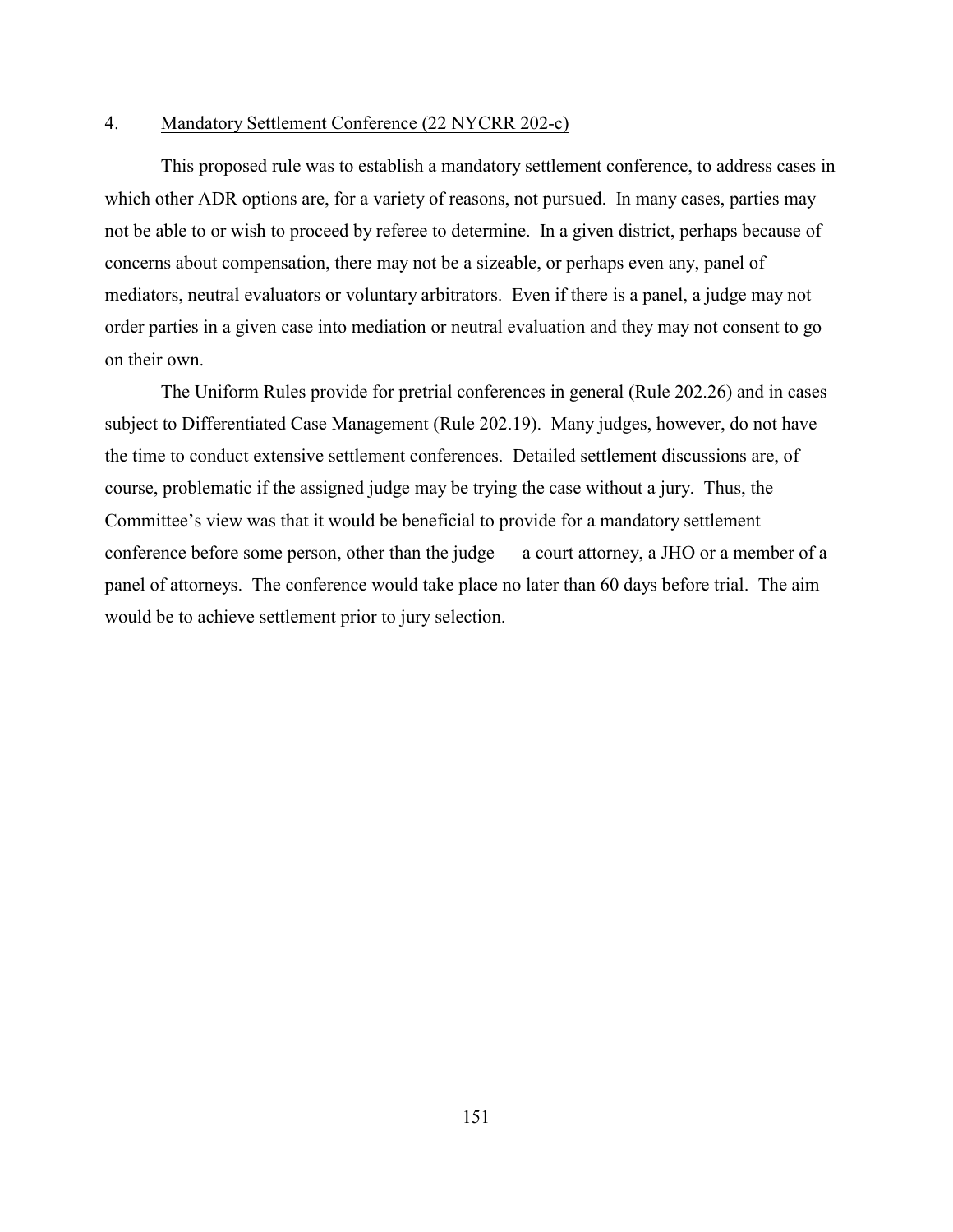# 5. Amending the Certificate of Readiness for Trial to Permit Post Note of Issue Preservation of Medical Witness Testimony for Use at Trial (22 NYCRR 202.21(b)(7))

Having recommended that CPLR  $3101(d)(1)(iii)$  be amended to clarify that the testimony of a treating physician, dentist, or podiatrist, or other retained expert can be preserved by a videotape or audiotape deposition for use at trial especially if the expert suddenly becomes unavailable (See Temporarily Tabled Legislative Proposal 20), the Committee felt that the form for the Certificate of Readiness for Trial contained in section 202.21 of the Uniform Rules for the Trial Courts should also be amended.

Thus, it recommends that subdivision (7) of the form be amended to state that "[d]iscovery proceedings now known to be necessary completed" should contain the qualifying phrase "except the taking of a deposition for the purpose of preserving testimony of medical witnesses pursuant to CPLR  $3101(d)(1)(iii)$ ."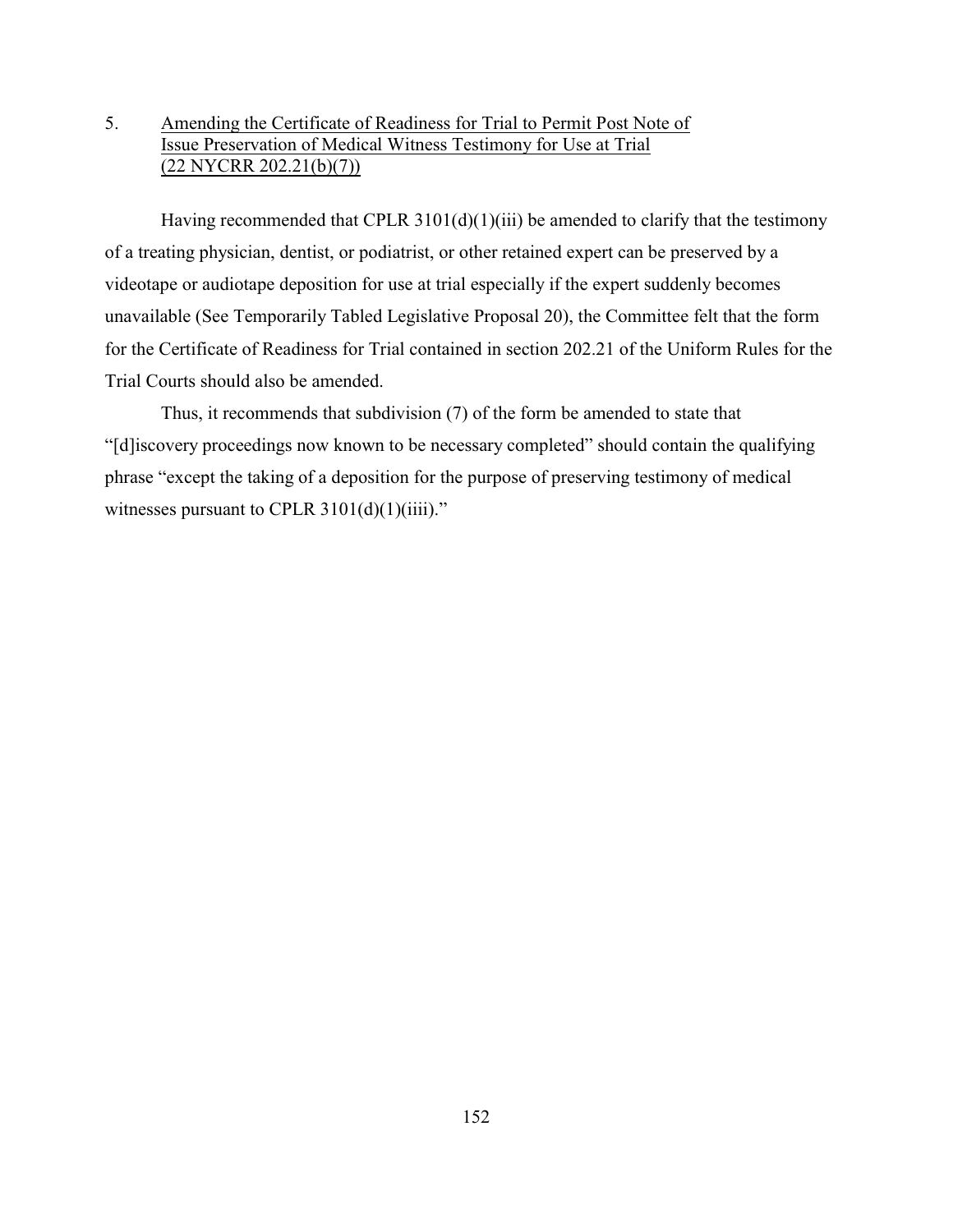### **VII. Pending and Future Matters**

Several interrelated matters now are under consideration by the Advisory Committee on Civil Practice, working largely through one or more subcommittees, with a view toward recommending legislation and rule changes. Among these matters are the following:

 1. The Committee, in its entirety and through its new standing Sub-Committee on Electronic Discovery, continues to examine proposals and issues pertaining to electronic discovery. In particular, the Committee is considering the Report by the Association of the Bar of the City of New York, Joint Committee on Electronic Discovery, recommending changes to the CPLR to address e-Discovery "Explosion of Electronic Discovery" and the associated reference manual "Manual for State Trial Courts Regarding E-Discovery Cost Allocation"**.** The Subcommittee will continue to consider whether it is necessary to manage ESI discovery by statute in the CPLR and examine new developments in the common law along with existing rules, ethical requirements and statutes bearing on this issue. The Committee also continues to examine proposals and issues pertaining to electronic discovery by the Commercial and Federal Litigation Section of the New York State Bar Association.

2. The Committee continues to review John Wiley & Sons, Inc. v. Kirtsaeng, (2009 WL 3003242 (S.D.N.Y.)), and to examine a proposal to eliminate the separate entity rule or to amend the statute on service of a restraining notice only. The Committee is analyzing the mechanisms for service on a bank in New York; the effect and application and enforcement of an attachment once accomplished; the question of the location of the *res* and the Committee awaits the development of further decisions in this area.

3. The Committee, in its entirety and through its Subcommittee on the Collateral Source Rule, will monitor the development of case law under Chapter 494 of the Laws of 2009 and weigh the necessity of recommending in the future amendments to CPLR 4545 to clarifying that there is no right to subrogation for collateral source payments made in the context of a lawsuit governed by CPLR 4545.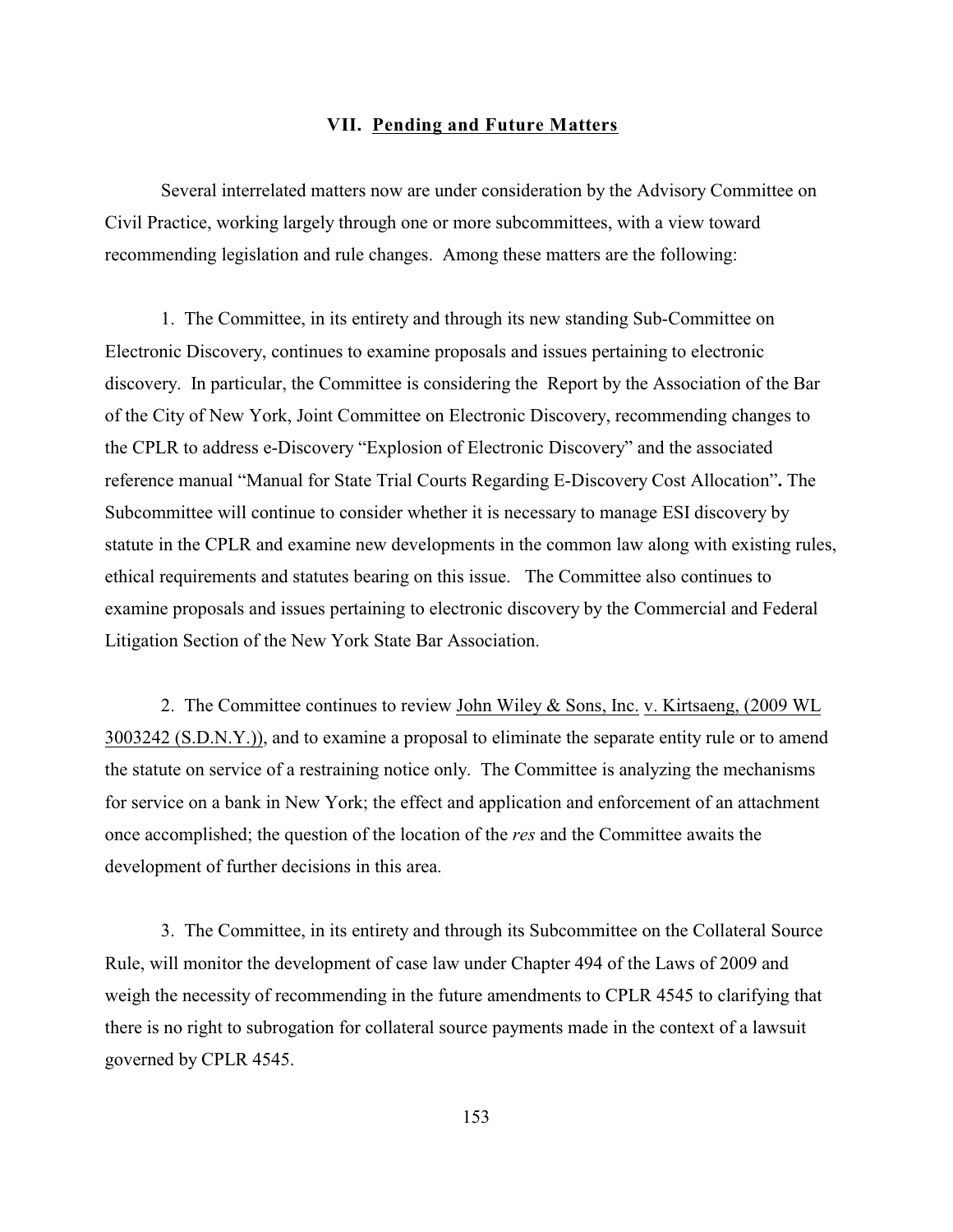4. The Committee, in its entirety and through its Subcommittee on Technology, continues to work closely with the Technology Division of the Office of Court Administration, court personnel, leaders of the bench and bar, and the federal judiciary to improve and expand recent legislation and regulations permitting the Chief Administrative Judge to conduct a pilot program providing for the filing of court papers by fax or electronic means in selected locations throughout the state.

5. The Committee, through its Subcommittee on Costs and Disbursements, is considering a possible revision of Article 8l of the CPLR, governing costs.

6. The Committee, through its Subcommittee on Enforcement of Judgments and Orders, is reviewing the adequacy and operation of CPLR Article 52, relating to the enforcement of judgments.

7. The Committee, through its Subcommittee on Alternative Dispute Resolution, is continuing its analysis of CPLR Article 75, court-annexed alternative dispute resolution and the Revised Uniform Arbitration Act proposed by the National Conference of Commissioners on Uniform State Laws .

8. In cooperation with the Surrogate's Court Advisory Committee, the Committee continues to examine a proposal for clarifying the Supreme Court's authority to approve the distribution of proceeds in a wrongful death action.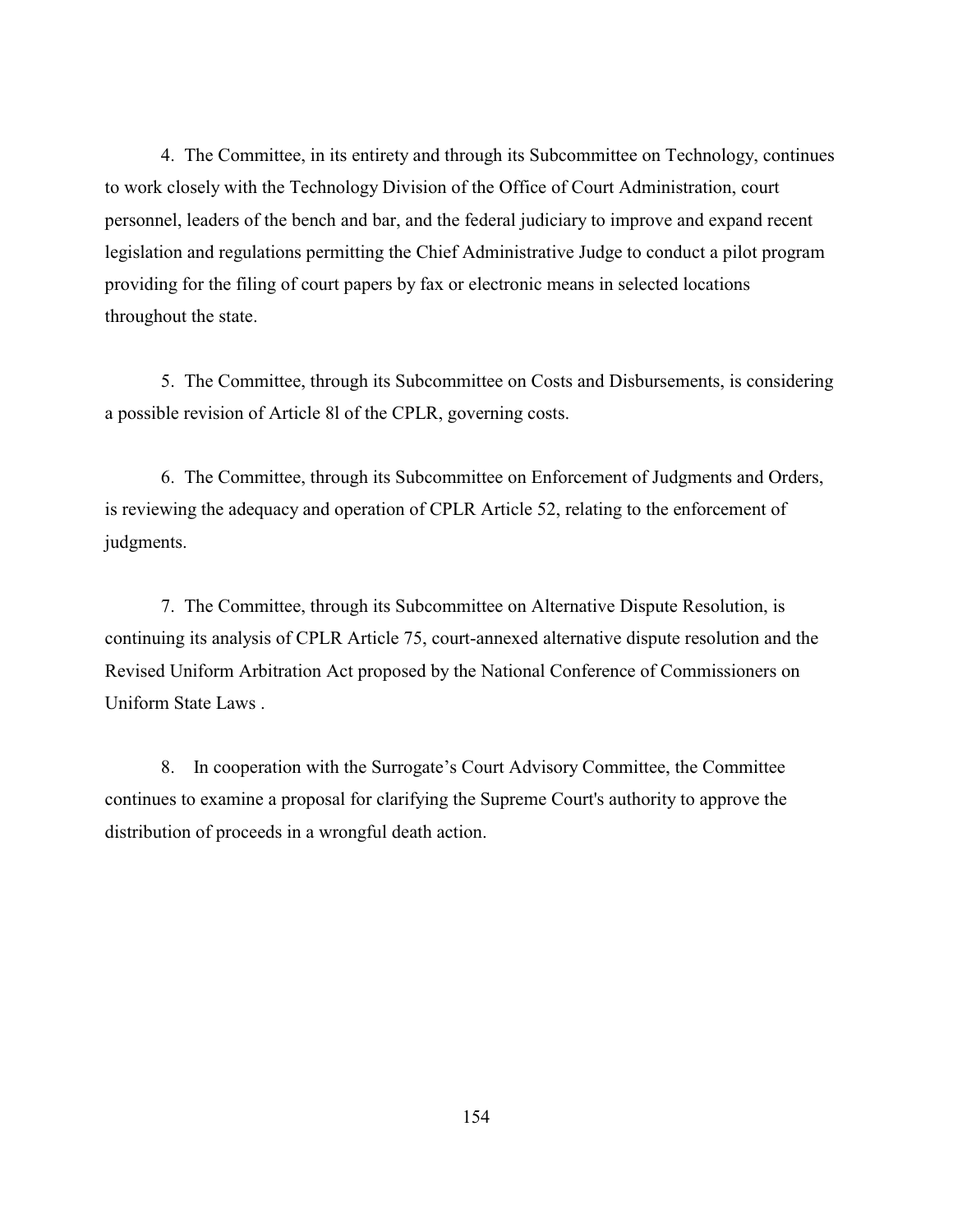### **VIII. Subcommittees**

The following subcommittees of the Advisory Committee on Civil Practice are now operational:

- . Subcommittee on Alternative Dispute Resolution Chair, Richard B. Long, Esq.
- . Subcommittee on Appellate Jurisdiction Chair, Thomas F. Gleason
- . Subcommittee on Civil Jury Trial Procedures Chair, Richard B. Long, Esq.
- . Subcommittee on the Collateral Source Rule Chair, Richard Rifkin, Esq.
- . Subcommittee on the Commercial Division Chair, Mark C. Zauderer, Esq.
- . Subcommittee on Contribution and Apportionment of Damages Chair, (to be designated)
- . Subcommittee on Costs and Disbursements Chair, Thomas F. Gleason, Esq.
- . Subcommittee on the Court of Claims Chair, Richard Rifkin, Esq.
- . Subcommittee on Courts of Limited Jurisdiction Chair, Leon Brickman, Esq.
- . Subcommittee on Court Operational Services Manuals Chair, John F.Werner, Esq.
- . Subcommittee on Criminal Contempt Law Chair, George F. Carpinello, Esq.
- . Subcommittee on Disclosure Chair, Burton N. Lipshie, Esq.
- . Subcommittee on Electronic Discovery Chair, Thomas F. Gleason, Esq.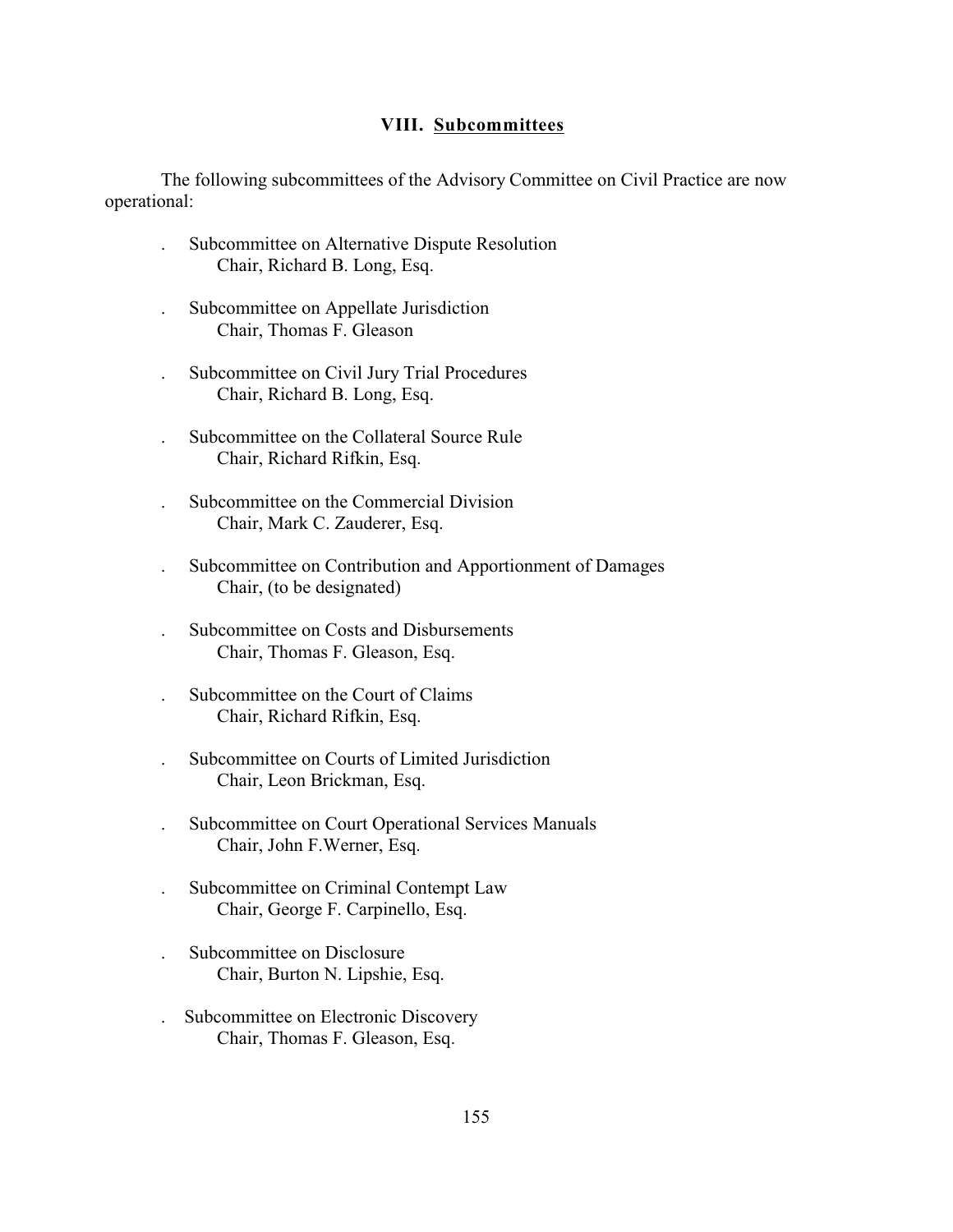- . Subcommittee on the Enforcement of Judgments and Orders Chair, Mark C. Zauderer, Esq.
- . Subcommittee on Evidence Chair (to be designated)
- . Subcommittee on Expansion of Offers to Compromise Provisions Chair, Jeffrey E. Glen, Esq.
- . Subcommittee on General Obligations Law Section 15-108 Chair, Brian Shoot, Esq.
- . Subcommittee on Impleader Procedures Chair, Robert C. Meade, Esq.
- . Subcommitee on Interest Rates on Judgments Chair, Brian Shoot, Esq.
- . Subcommittee on Legislation Chair, George F. Carpinello, Esq.
- . Subcommittee on Liability Insurance and Tort Law Chair, George F. Carpinello, Esq.
- . Subcommittee on Matrimonial Procedures Chair, Myrna Felder, Esq.
- . Subcommittee on Medical Malpractice Chair, Richard Rifkin, Esq.
- . Subcommittee on Mortgage Foreclosure Procedure Chair, James N. Blair, Esq.
- . Subcommittee on Motion Practice Chair, Richard Rifkin, Esq.
- . Subcommittee on Periodic Payment of Judgments and Itemized Verdicts Chair, Brian Shoot, Esq.
- . Subcommittee on Preliminary Conference Orders Chair (to be designated)
- . Subcommittee on Pretrial Procedure Chair, Lucille A. Fontana, Esq.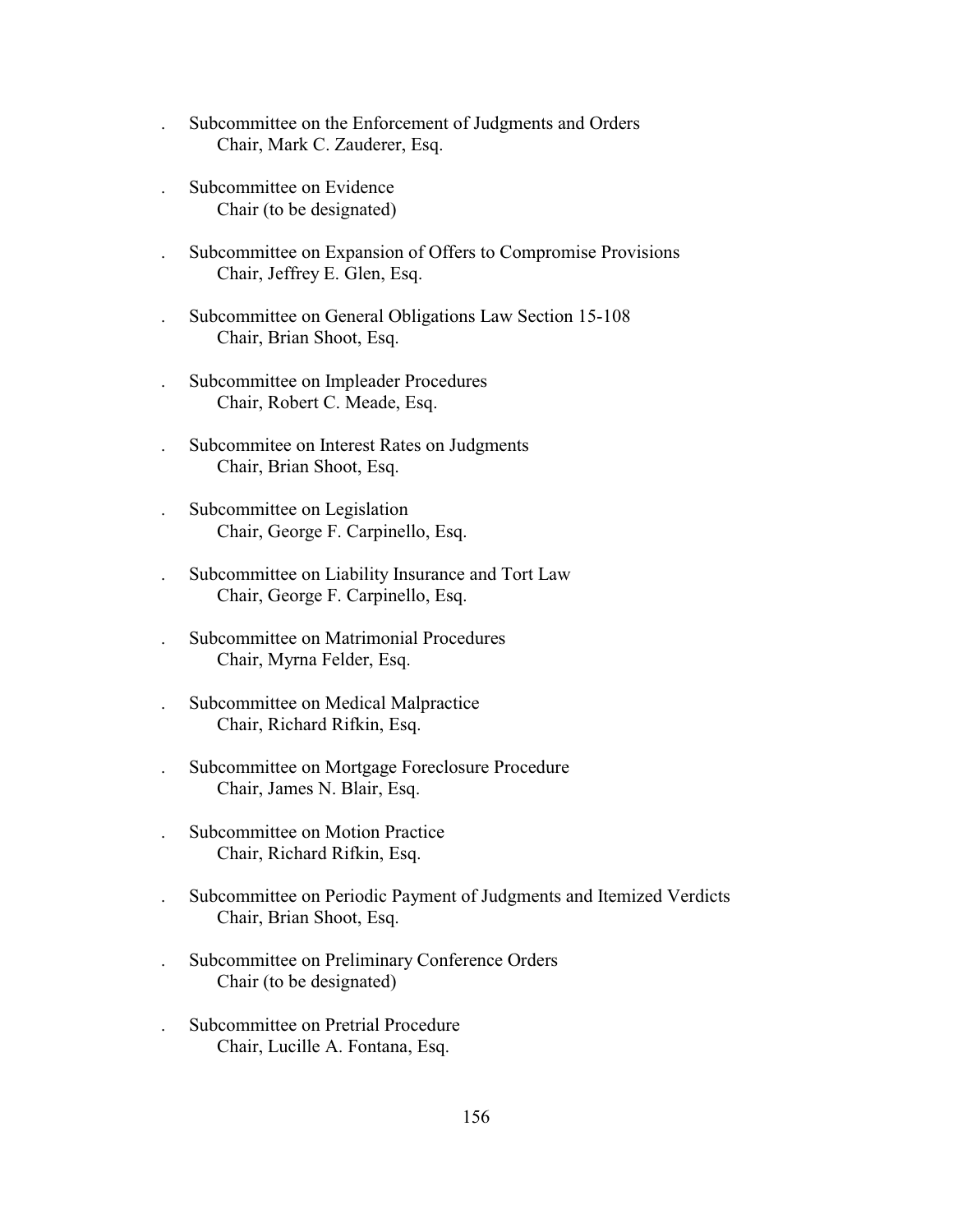- . Subcommittee on Procedures for Specialized Types of Proceedings Chair, Leon Brickman, Esq.
- . Subcommittee on Provisional Remedies Chair, James N. Blair, Esq.
- . Subcommittee on Records Retention & CPLR 3404 Chair, John F. Werner, Esq.
- . Subcommittee on Sanctions Chair, Thomas F. Gleason, Esq.
- . Subcommittee on Service of Process & Interlocutory Papers Co-Chairs, Leon Brickman, Esq. & Thomas F. Gleason, Esq.
- . Subcommittee on Statutes of Limitations Acting Chair, Richard Rifkin
- . Subcommittee on Technology Chair, Thomas F. Gleason, Esq.
- . Subcommittee on Tribal Court Judgments Chair, Lucille A. Fontana, Esq.
- . Subcommittee on the Uniform Rules Chair, Harold A. Kurland, Esq.
- . Subcommittee on the Use of the Regulatory Process to Achieve Procedural Reform Chair, Richard Rifkin, Esq.
- . Subcommittee on Venue Chair, Thomas Newman, Esq.
- . Ad Hoc Sub-Committee on Electronic Discovery Chair (to be designated)
- . Joint Subcommittee with the Advisory Committee on Surrogate's Court Practice on Structured Settlement Guidelines Chair, Lucille A. Fontana, Esq.